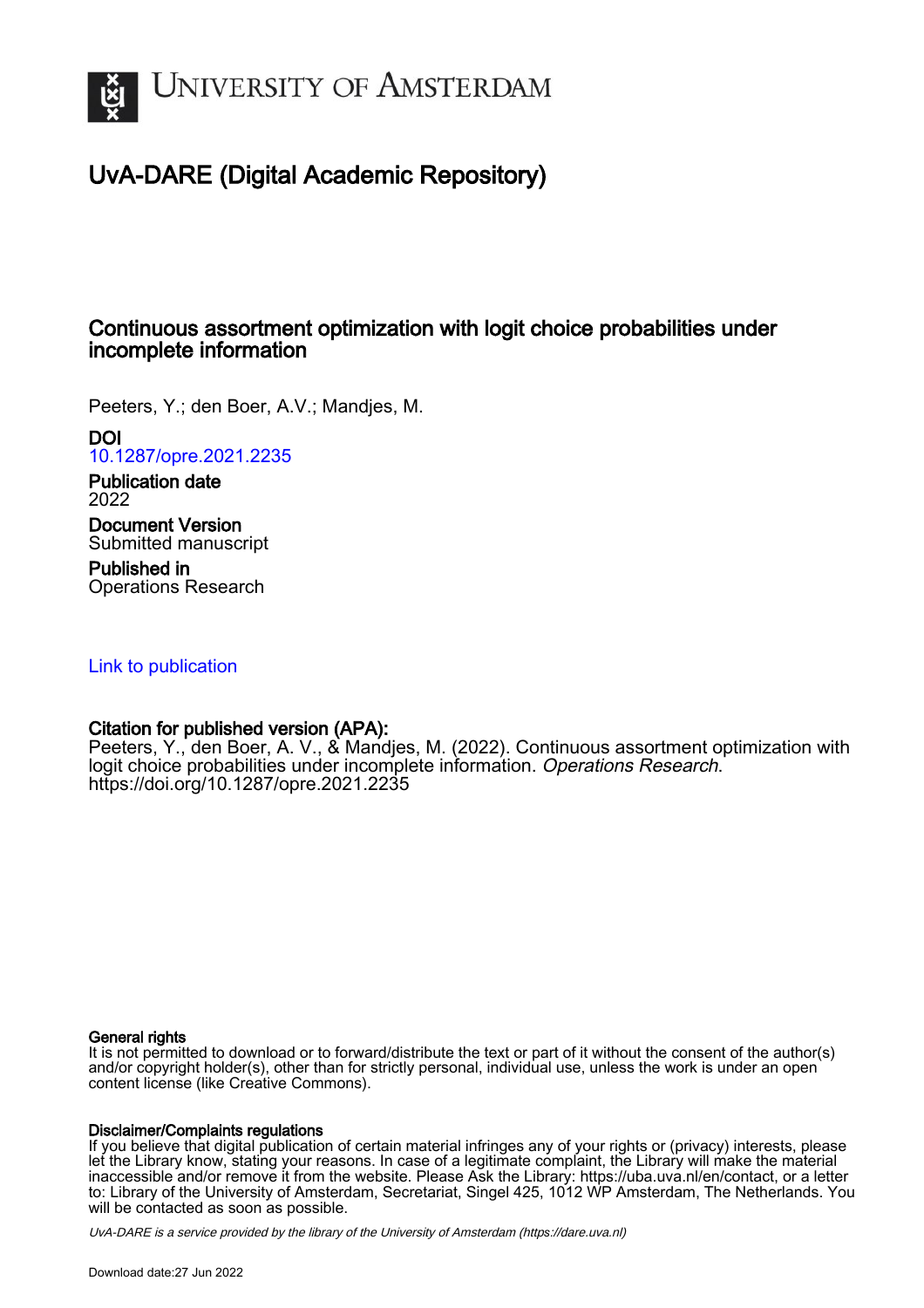# Continuous Assortment Optimization with Logit Choice Probabilities under Incomplete Information

Yannik Peeters, Arnoud V. den Boer, Michel Mandjes<sup>∗</sup>

March 14, 2021

Abstract. We consider assortment optimization over a continuous spectrum of products represented by the unit interval, where the seller's problem consists of determining the optimal subset of products to offer to potential customers. To describe the relation between assortment and customer choice, we propose a probabilistic choice model that forms the continuous counterpart of the widely studied discrete multinomial logit model. We consider the seller's problem under incomplete information, propose a stochastic-approximation type of policy, and show that its regret – its performance loss compared to the optimal policy – is only logarithmic in the time horizon. We complement this result by showing a matching lower bound on the regret of any policy, implying that our policy is asymptotically optimal. We then show that adding a capacity constraint significantly changes the structure of the problem: we construct a policy and show that its regret after T time periods is bounded above by a constant times  $T^{2/3}$  (up to a logarithmic term); in addition, we show that the regret of any policy is bounded from below by a positive constant times  $T^{2/3}$ , so that also in the capacitated case we obtain asymptotic optimality. Numerical illustrations show that our policies outperform or are on par with alternatives.

Keywords: assortment optimization; learning; multi-armed bandit; continuous assortment

<sup>∗</sup>The authors are with Amsterdam Business School, University of Amsterdam, the Netherlands. A.V. den Boer and M. Mandjes are in addition affiliated with Korteweg-de Vries Institute for Mathematics, University of Amsterdam, the Netherlands.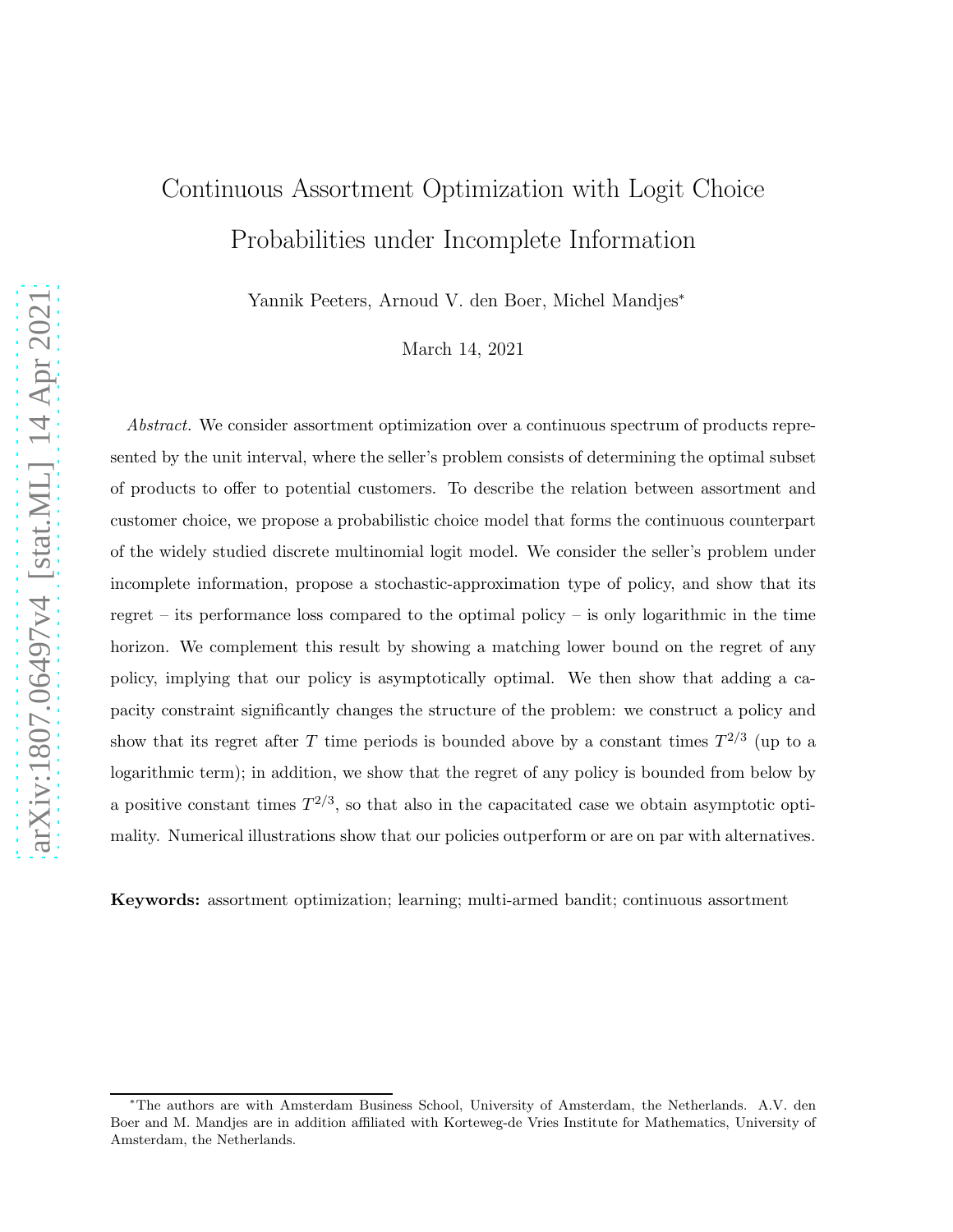## 1 Introduction

#### 1.1 Background and motivation

In the management science and operations research literature, assortments are traditionally thought of as being of a discrete nature. However, in several applications, attributes of products or services are adjusted in a continuous manner, leading to a spectrum of similar but distinct commodities, each with a possibly different selling price. In these situations, customers can be offered highly personalized, custom-made products – a phenomenon that the marketing literature refers to as mass customization (see, e.g., [Pine 1993](#page-33-0), [Fogliatto et al. 2012](#page-32-0)). Examples of attributes that can be customized in such a continuous manner include the duration of renting a commodity, the duration or amount of a mortgage, the amount of cellular data usage, or the amount of (voluntary) deductible excess in insurances. A seller of such products or services faces, in particular in the product design phase, the concrete problem of having to decide which specific subset of the spectrum to offer to potential customers, so as to maximize expected profit.

The seller's problem can be translated into a mathematical optimization problem over an uncountable space of subsets of an interval. This type of problem can only be solved efficiently when some structure is imposed on how the consumers' purchase behavior and the seller's revenue depend on the assortment that is offered. In the extensive literature on assortment optimization with a finite number of products, arguably the most-studied choice model is the so-called multinomial logit (MNL) model (see, e.g., [Ben-Akiva and Lerman 1985](#page-32-1), [Mahajan and Van Ryzin](#page-33-1) [2001,](#page-33-1) and the references therein). In this model, a nonnegative preference value is associated to each product (and also to the option of not purchasing a product), and the probability that a customer selects a particular product from an assortment of products is proportional to this preference value. To align our work with this rich strand of literature, we propose a choice model that is the continuous counterpart of the discrete MNL model, with the preference values replaced by a preference function.

Importantly, we study the seller's continuous assortment optimization problem in an incomplete information setting, meaning that the preference function is a priori unknown to the seller. To arrive at profitable assortment decisions, the seller thus has to learn the unknown preference function from accumulating sales data. This requires designing a policy that judiciously balances the two (sometimes conflicting) goals of *learning* and *earning*: on the one hand, the seller needs to offer assortments that support high-quality estimates of the unknown preference function; on the other hand, assortments need to be offered that yield a high profit given an available esti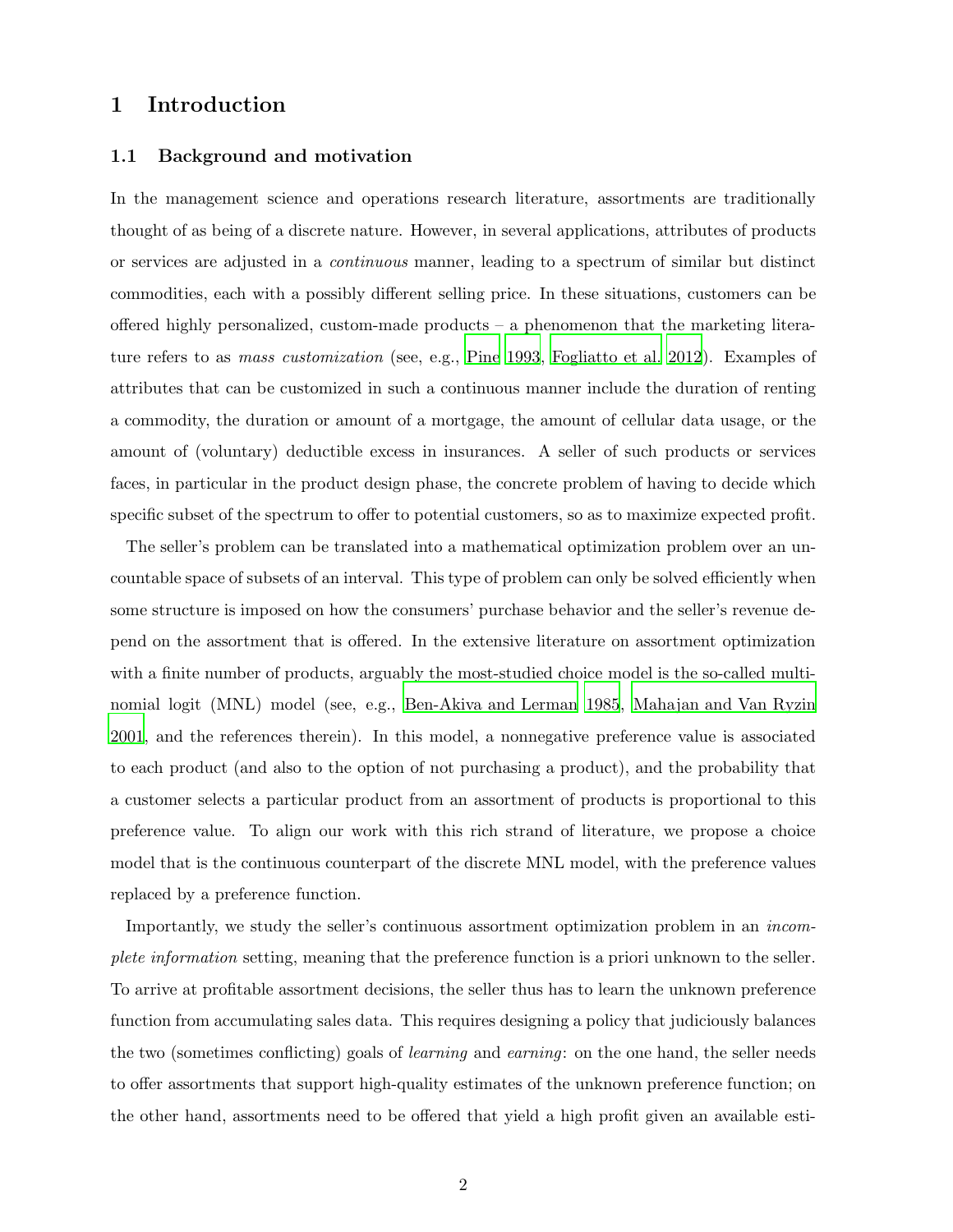mate of the preference function. This is an example of the well-known *exploration-exploitation* trade-off in multi-armed bandit (MAB) problems: a paradigm for sequential decision problems under uncertainty. Indeed, the problem studied in this paper can be seen as a continuous, combinatorial MAB problem, where the objective is to dynamically learn which subset of the continuum maximizes the seller's expected revenue function. Designing and analyzing optimal decision policies for this novel and relevant question is the topic of this paper.

#### 1.2 Contributions

The contributions in this paper are as follows.

◦ First, we propose a probabilistic choice model for the setting where customers select from assortments that are subsets of the unit interval. The choice model is the continuous counterpart of the widely studied multinomial logit (MNL) model, in the sense that the continuous model arises as a limit of discrete MNL models where the number of products grow large, and, conversely, that discretizing the product space in the continuous model gives rise to a discrete MNL model.

◦ Next, assuming that products are labeled in increasing order of marginal profit, we show that the optimal assortment is an interval of the form [y, 1], for some  $y \in [0, 1]$ , and that the corresponding optimal expected profit is the unique solution to a fixed point equation. Leveraging this property, we construct a stochastic-approximation type policy, and show that its regret (the cumulative expected revenue loss compared to the optimal policy) after T time periods is  $\mathcal{O}(\log T)$ . In addition, relying on the Van Trees inequality (which can be seen as a Bayesian version of the well-known Cramér-Rao lower bound), we show that the worst case regret for any policy grows as  $\Omega(\log T)$ , implying that our policy is asymptotically optimal.

◦ Inspired by analogous problems in the discrete setting, we then consider assortment optimization with a capacity constraint. We first show that the optimal assortment is not necessarily an interval anymore, but can have a much more complex structure. As a consequence it becomes necessary – in contrast to the uncapacitated case – to explore the whole product space in order to learn the optimal assortment. We propose a policy and show that, up to a logarithmic term, its regret after  $T$  time periods is bounded from above by a constant times  $T^{2/3}$ . We then construct an instance in which the regret of any policy grows as  $\Omega(T^{2/3})$ , indicating that the capacitated setting indeed exhibits intrinsically different behavior than the uncapacitated case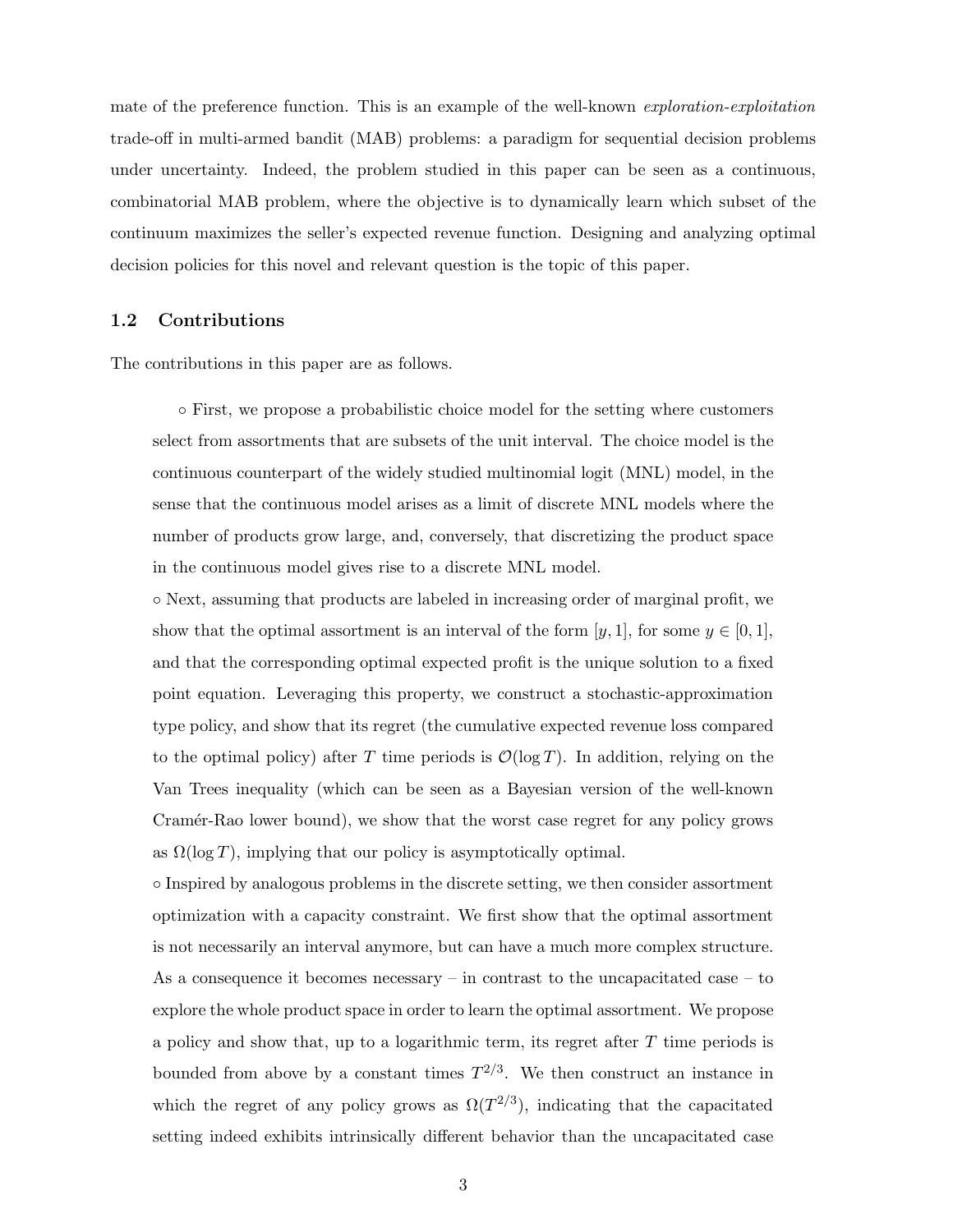in which logarithmic regret is attainable.

◦ In a numerical study we compare our algorithms against alternatives from the literature that are designed for discrete assortment optimization, and show that our algorithms outperform or are on par with these alternatives. Additional numerical experiments included in the Appendix show that our continuous assortment model has good predictive properties compared to its discrete counterpart, even if the true data-generating model is discrete.

#### 1.3 Organization of the paper

After providing an overview of relevant literature in Section [2,](#page-4-0) we introduce our model for continuous assortment optimization in Section [3.](#page-6-0) In Section [4](#page-10-0) we study assortment optimization without capacity constraints: we propose a stochastic-approximation type policy, provide an upper bound on its regret, and prove a matching lower bound on the regret of any policy. The capacitated problem is discussed in Section [5:](#page-13-0) we propose a policy, prove an upper bound on its regret, and prove a matching lower bound (up to a logarithmic term) on the regret of any policy. Section 6 contains our numerical study. Mathematical proofs, a discussion of the relation between the continuous and discrete logit choice model, a bisection algorithm to compute the optimal continuous assortment, and additional numerical experiments are collected in the Appendix.

## <span id="page-4-0"></span>2 Literature

To put our work into the right perspective, we proceed by providing an account of the most relevant branches of the existing literature.

The idea of considering a continuous spectrum of products is a well-established concept in several branches of the literature. Within the economics literature, for example, this idea is studied in the context of vertical product differentiation and customer self-selection. The seminal work by [Mussa and Rosen \(1978](#page-33-2)) assumes a linear utility-based model in which a seller offers a continuous spectrum of quality levels and tries to optimally match customers of different types to prices and quality levels. Their model was generalized by [Moorthy \(1984](#page-33-3)) to include preferences that are nonlinear in the customer's type. More recently, [Pan and](#page-33-4) Honhon [\(2012](#page-33-4)) considered vertical product differentiation in the context of assortment optimization, focusing on determining the optimal positioning of products to offer and corresponding selling prices. [Keskin and Birge](#page-33-5) [\(2019\)](#page-33-5) consider a continuum of quality levels in a customer self-selection framework, and analyze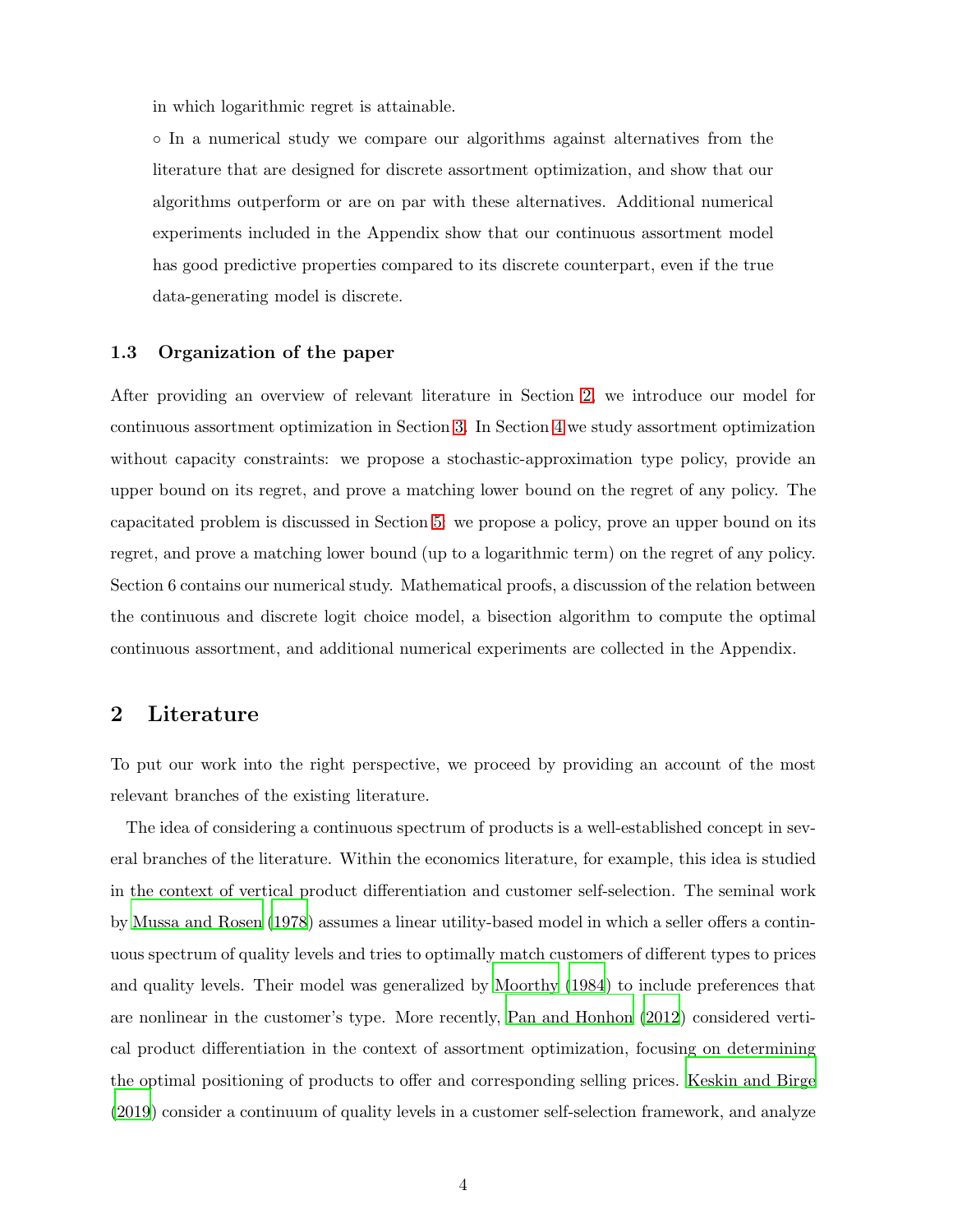dynamic learning of uncertain production costs. [den Boer et](#page-32-2) al. [\(2020\)](#page-32-2) study the problem of optimally pricing and positioning a finite number of horizontally differentiated products represented by points on the unit interval, and design asymptotically optimal learning policies. Assortment optimization with product sets with a continuous structure have also been studied by [Gaur and Honhon \(2006\)](#page-33-6) and [Fisher and Vaidyanathan \(2014](#page-32-3)), who both view products as entities in an attribute space and focus explicitly on modeling substitution for finding the optimal assortment. Another example is [Dewan et al. \(2003](#page-32-4)), which studies optimal product customization using the continuous, locational Salop model to determine an optimal (sub)spectrum of products to offer. With the exception of [den Boer et al. \(2020](#page-32-2)) and [Keskin and Birge \(2019](#page-33-5)), the literature mentioned above assumes that the model primitives are known to the seller.

The continuous choice model studied in the present paper aligns well with the widely studied discrete multinomial logit (MNL) choice model. Recently, several authors have studied assortment optimization under this choice model while assuming incomplete information: that is, the model parameters are unknown in advance and have to be learned from data. [Rusmevichientong et al.](#page-33-7) [\(2010\)](#page-33-7) focus on assortment optimization with a capacity constraint, and provide a bi-section algorithm to compute the optimal assortment under full information. Under incomplete information, they show under mild conditions that the expected loss (regret) of an explore-then-exploit type of algorithm after T time periods is bounded by a (instance-dependent) constant times  $N^2 \log T$ , where N denotes the number of products. Sauré and Zeevi (2013) consider a similar framework with a more general utility based choice model, and implement procedures to quickly detect sub-optimal products. [Agrawal et al. \(2019](#page-31-0)) study an Upper Confidence Bound (UCB) algorithm for capacitated assortment optimization under the MNL model, and provide both a  $\mathcal{O}(\sqrt{NT\log T})$  upper bound on the worst-case regret of their policy as well as an  $\Omega(\sqrt{NT/K})$ lower bound for the regret of any policy, where  $N$  is the total number of products and  $K$  is the maximum number of products in the assortment. In addition, [Agrawal et al. \(2017](#page-31-1)) present a Thompson Sampling (TS) algorithm in the same setting, and provide an  $\mathcal{O}(\sqrt{NT}\log TK)$  upper bound on the worst-case regret of the policy.

The lower bound of [Agrawal et al. \(2019](#page-31-0)) is improved by [Chen and Wang \(2018\)](#page-32-5) to  $\Omega(\sqrt{NT})$ , under the assumption that  $K \le N/4$ . Without capacity constraint, [Chen et al. \(2018](#page-32-6)) provide an  $\mathcal{O}(\sqrt{T})$  upper bound for the regret of their policy and an  $\Omega(\sqrt{T})$  lower bound for the regret of any policy, under the assumption that only the first two products have positive marginal profit. A combination of a spatially structured product set and learning is studied by [Ou et al. \(2018](#page-33-9)). They present a learning algorithm for the assortment planning problem under the MNL model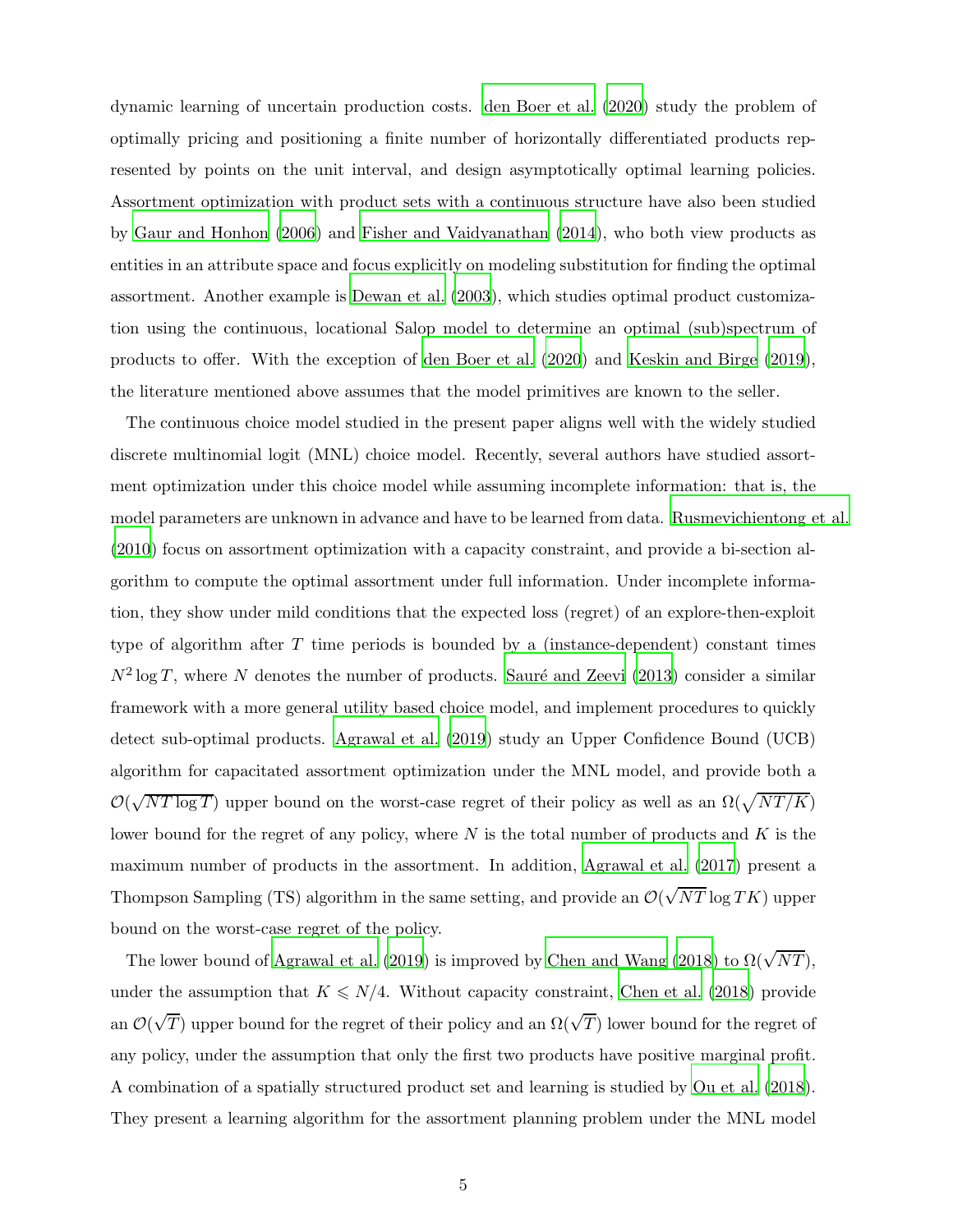when the utility is a linear function of product attributes, as in the numerical study done by [Rusmevichientong et al. \(2010](#page-33-7)), and derive regret bounds.

The problem of learning the optimal assortment from accumulating data relates our work to multi-armed bandit (MAB) problems: a framework to study sequential learning-and-optimization problems. A central theme in these problems is to determine the optimal balance between exploration ('learning') and exploitation ('earning'). Classically, the number of arms is assumed to be finite (see, e.g., [Robbins 1952](#page-33-10), [Lai and Robbins 1985](#page-33-11), [Agrawal 1995,](#page-31-2) [Auer et al. 2002](#page-31-3)). More recently, MAB problems have been studied where the action set is a continuum (see, e.g., [Agrawal 1995](#page-31-2), [Agarwal et al. 2011](#page-31-4), [Kleinberg 2005](#page-33-12), [Auer et al. 2007](#page-31-5), [Kleinberg et al. 2008](#page-33-13), [Bubeck et al. 2009](#page-32-7), [Cope 2009,](#page-32-8) [Bubeck et al. 2011a](#page-32-9)[,b,](#page-32-10) [Flaxman](#page-32-11) et al. [2005](#page-32-11), [Shamir 2013](#page-34-0)), or where the action set consists of a (typically large) number of combinatorial structures (see, e.g., [Cesa-Bianchi and Lugosi 2012](#page-32-12), [Chen et al. 2013](#page-32-13), [Combes et al.](#page-32-14) [2015](#page-32-14)). Our work is related to both these strands of literature: we study a MAB problem where the action sets consists of subsets of the unit interval, comprising a combinatorial MAB problem with uncountable action set. To the best of our knowledge, such a continuous, combinatorial MAB problem has not been considered before in the literature.

## <span id="page-6-0"></span>3 Model

We consider a seller of a commodity or service with an attribute that can be infinitesimally adjusted to any value in the interval  $[0, 1]$ . Each value in  $[0, 1]$  is referred to as a product, and the seller has to decide which assortment of products, i.e., which subset of  $[0, 1]$ , to offer to each potential customer. Upon being offered an assortment, a customer either purchases a product from the assortment, or decides not to purchase – such a *no-purchase* is denoted by  $\emptyset$ . The *total collection of products*  $X$  is the union of the unit interval and the no-purchase option:

$$
\mathcal{X} := [0,1] \cup \{\emptyset\}.
$$

The goal of the seller is to identify an assortment that maximizes her expected revenue; as we shall see, this is not necessarily the entire interval  $[0, 1]$ . We consider both capacitated and uncapacitated settings: in the former, the size of the assortment is bounded by a known constant  $c < 1$ , whereas in the latter case, this maximum size is  $c = 1$ . The set of feasible assortments is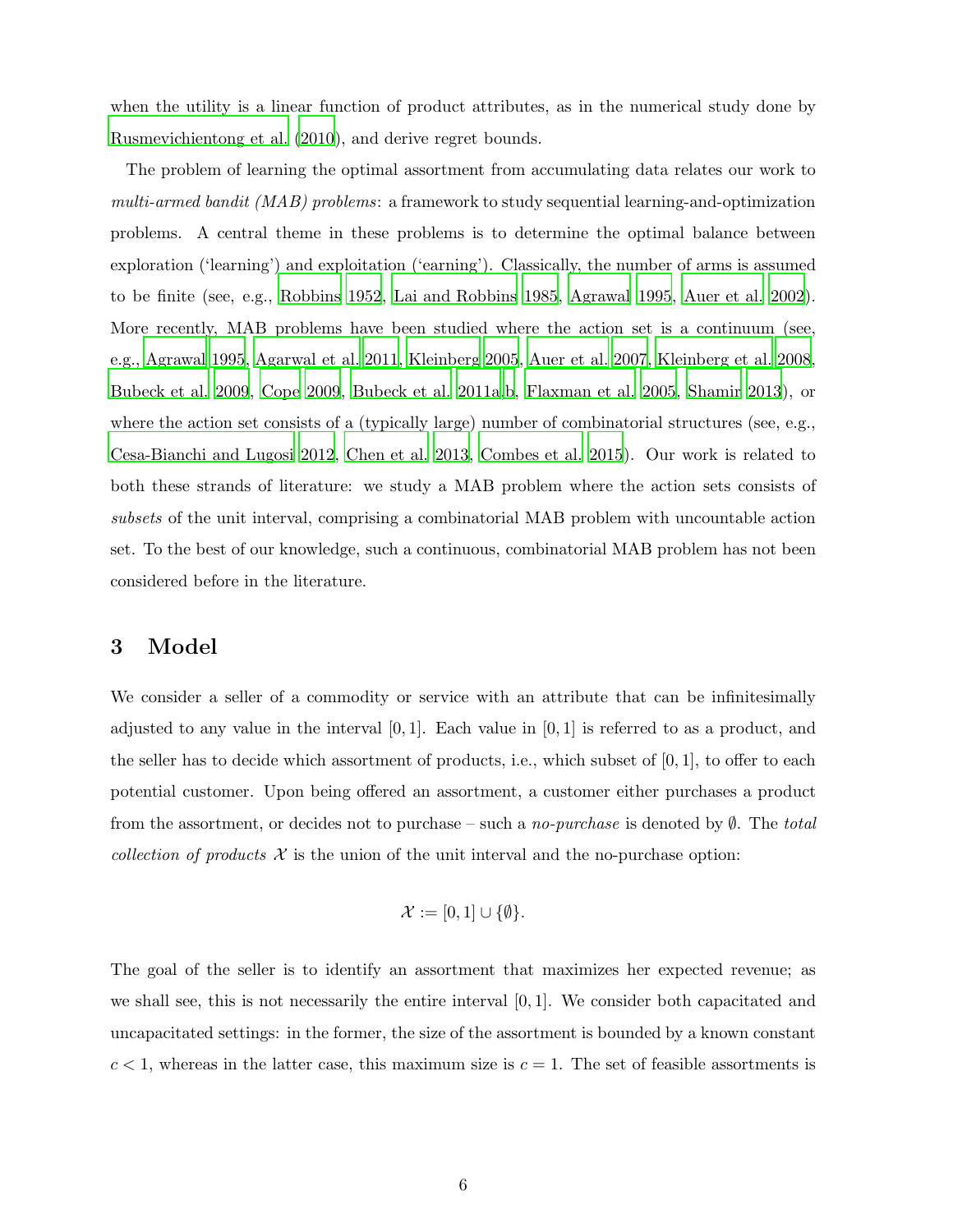thus given by all (measurable) sets  $S \subset [0,1]$  with volume at most c:

$$
\mathcal{S}:=\{S\in \mathcal{B}[0,1]: \mathrm{vol}(S)\leqslant c\},
$$

where  $\mathcal{B}[0,1]$  is the Borel sigma-algebra on [0, 1] and where

$$
\text{vol}(S) := \int_{x \in S} \mathrm{d}x.
$$

For each product  $x \in [0, 1]$ , the marginal revenue that the retailer obtains if x is purchased is denoted by  $w(x)$ ; no revenue is obtained from a no-purchase. We assume that w is a continuously differentiable function  $[0,1] \rightarrow [0,1]$  with positive derivative bounded away from zero. It is worth observing that, in case x is a measure of quality, it is natural to assume that  $w$  is increasing.

For all  $S \in \mathcal{S}$ , we let  $X^S$  denote the random choice of an arbitrary customer who is offered assortment S. We assume the following structure on the distribution of  $X^S$ :

$$
\mathbb{P}(X^S \in A) = \frac{\int_{x \in A} v(x) dx}{1 + \int_{x \in S} v(x) dx},\tag{1}
$$

for all (Borel measurable)  $A \subseteq S$ , and

$$
\mathbb{P}(X^S = \emptyset) = \frac{1}{1 + \int_{x \in S} v(x) \mathrm{d}x},
$$

where  $v : [0,1] \to \mathbb{R}_+$  is an integrable function. The function v is referred to as the preference function, and is unknown to the seller. The expected revenue earned by the seller after offering assortment  $S \in \mathcal{S}$  to a customer is denoted by

$$
r(S, v) := \frac{\int_{x \in S} v(x)w(x) \mathrm{d}x}{1 + \int_{x \in S} v(x) \mathrm{d}x}.
$$

The aim of the seller is determining an assortment  $S \in \mathcal{S}$  that maximizes  $r(S, v)$ . This is not directly possible, however, since the preference function is unknown. We therefore consider a sequential version of the problem that enables the seller to learn the optimal assortment from accumulating sales data. The seller offers assortments during  $T \in \mathbb{N}$  consecutive time periods, indexed by  $t = 1, \ldots, T$ . Each time period t corresponds to a visit of a single customer. The assortment offered at time t is denoted by  $S_t$ , while  $X_t \in \mathcal{X}$  denotes the (no-)purchase of the customer at time t. Conditionally on  $S_t = S$ , the purchase  $X_t$  is distributed as  $X^S$ , for all  $S \in \mathcal{S}$ and all  $t = 1, \ldots, T$ .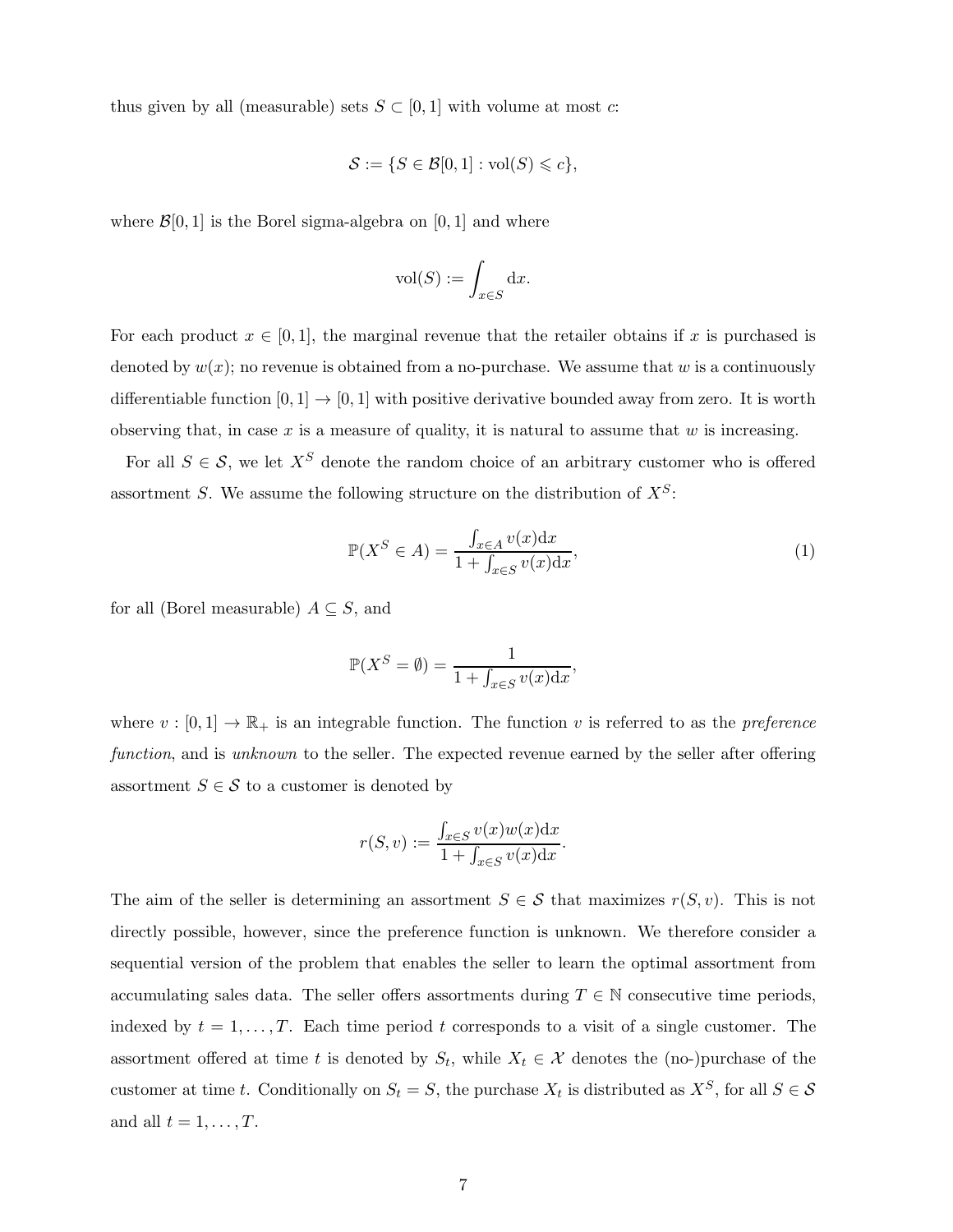The seller's decisions which assortments to offer are described by her *policy*: a sequence of mappings from available sales data (consisting of previously offered assortments and corresponding (no-)purchases) to a new assortment. Formally, a policy  $\pi = (\pi_1, \ldots, \pi_T)$  is a vector of mappings  $\pi_t: (\mathcal{S} \times \mathcal{X})^{t-1} \to \mathcal{S}$ , such that

<span id="page-8-0"></span>
$$
S_t = \pi_t(S_1, X_1, \dots, S_{t-1}, X_{t-1}) \quad \text{for all } t = 1, \dots, T; \tag{2}
$$

here, we write  $S_1 = \pi_1(\emptyset)$  for the initial assortment. Thus, a policy describes for each possible data-set of assortments and purchases how the seller selects the next assortment. The performance of a policy is measured by its regret: the cumulative expected loss caused by using sub-optimal assortments. Formally, the regret of a policy  $\pi$  is defined as

$$
\Delta_{\pi}(T,v) := \sum_{t=1}^{T} \mathbb{E}_{\pi} \left[ \max_{S \in \mathcal{S}} r(S,v) - r(S_t,v) \right],\tag{3}
$$

where  $S_1, \ldots, S_T$  satisfy [\(2\)](#page-8-0), and where the subscript in the expectation operator indicates the dependence on the policy  $\pi$ . In the next sections we show that the maximum in [\(3\)](#page-8-1) is attained. We also consider the *worst-case* regret over a class  $V$  of preference functions:

<span id="page-8-1"></span>
$$
\Delta_\pi(T):=\sup_{v\in\mathcal{V}}\Delta_\pi(T,v).
$$

The class of preference functions  $V$  under consideration consists of all functions  $v$  defined on the unit interval that satisfy the following assumptions.

<span id="page-8-2"></span>**Assumption 1.** (i) For all  $v \in V$  and  $y \in [0, 1]$ ,

$$
\underline{v} \leqslant v(y) \leqslant \overline{v},
$$

for some  $\overline{v} > \underline{v} > 0$  with  $\overline{v} > w(0) / \int_0^1 (w(x) - w(0)) dx$ .

(ii) All  $v \in V$  are differentiable on  $(0, 1)$  with uniformly bounded derivative, i.e.,

$$
\sup_{y\in(0,1),v\in\mathcal{V}}|v'(y)|<\infty.
$$

These assumptions are arguably mild, and allow us to obtain instance-independent regret upper bounds. If one is only interested in an instance-dependent bound of the form  $\Delta_{\pi}(T, v) \le$  $C \log T$ , where C may depend on v, then Assumption 1(ii) can be weakened; see Remark [4](#page-12-0) for details. The assumption  $\overline{v} > w(0) / \int_0^1 (w(x) - w(0)) dx$  is used in Section [4](#page-10-0) to exclude trivialities;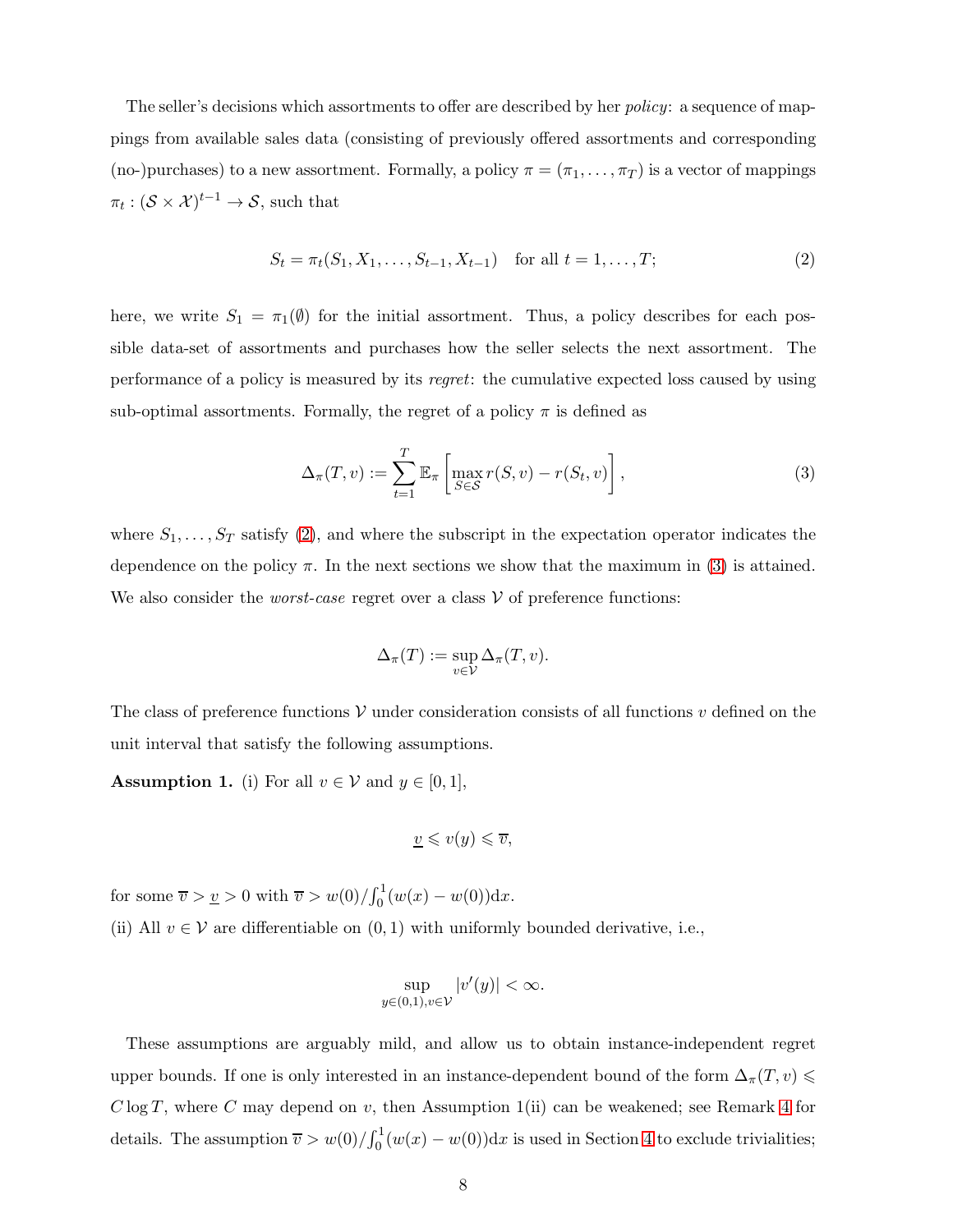without this assumption, the unit interval [0, 1] is an optimal assortment for all  $v \in V$  (in case  $c = 1$ , and there is nothing to learn.

Remark 1. It is worth emphasizing that without assuming a particular structure of the choice probabilities  $\mathbb{P}(X^S \in A)$ , learning the optimal assortment from data is hopeless since the action space is uncountable. Our proposed model is motivated by its similarity to the well-known and frequently used *discrete* multinomial logit (MNL) choice model. In this model, the probability that a customer's choice lies in  $A \subseteq S$  when being offered assortment S is equal to  $\sum_{x \in A} v(x)/(1 + \sum_{x \in S} v(x))$ , for a function v defined on the product space and taking values in  $(0, \infty)$ . We essentially assume the same probabilistic structure, but with sums replaced by integrals.

Remark 2. The discrete multinomial logit choice model can be derived from an assumed underlying random utility model in which a customer assigns utility  $u(x) = \log(v(x)) + \epsilon(x)$  to each product x and utility  $\epsilon(0)$  to the no-purchase option; here  $\{\epsilon(x)\}\$  and  $\epsilon(0)$  are i.i.d. standard Gumbel distributed random variables. If the customer selects the product (or no-purchase option) that maximizes her utility, then the probability that her choice lies in  $A \subseteq S$  when being offered assortment  $S$  has a closed form and is equal to the above mentioned expression  $\sum_{x \in A} v(x)/(1 + \sum_{x \in S} v(x))$  (see [Train 2009](#page-34-1), for a derivation). Whether a similar relation between choice probabilities and an underlying choice model exists when the product space is the continuum is not known. With uncountably many products, the arguments from the discrete case do not carry over, as one, e.g., would need to take a maximum over uncountably many random variables. Investigating the relation between choice probabilities and random utility models in case of a continuum of products is an interesting problem in its own right, but is outside the scope of the current paper. That said, our continuous model is closely connected to the discrete variant: it arises as a limit of discrete MNL models with the number of products  $N$  going to infinity, and, conversely, discretizing the continuum product space generates choice probabilities that are described by a discrete MNL model (see Appendix C for details). Furthermore, the policy that we propose in Section [5](#page-13-0) to learn the optimal assortment with capacity constraint is effectively based on the fact that the continuous model can be approximated up to arbitrary precision by a discrete model.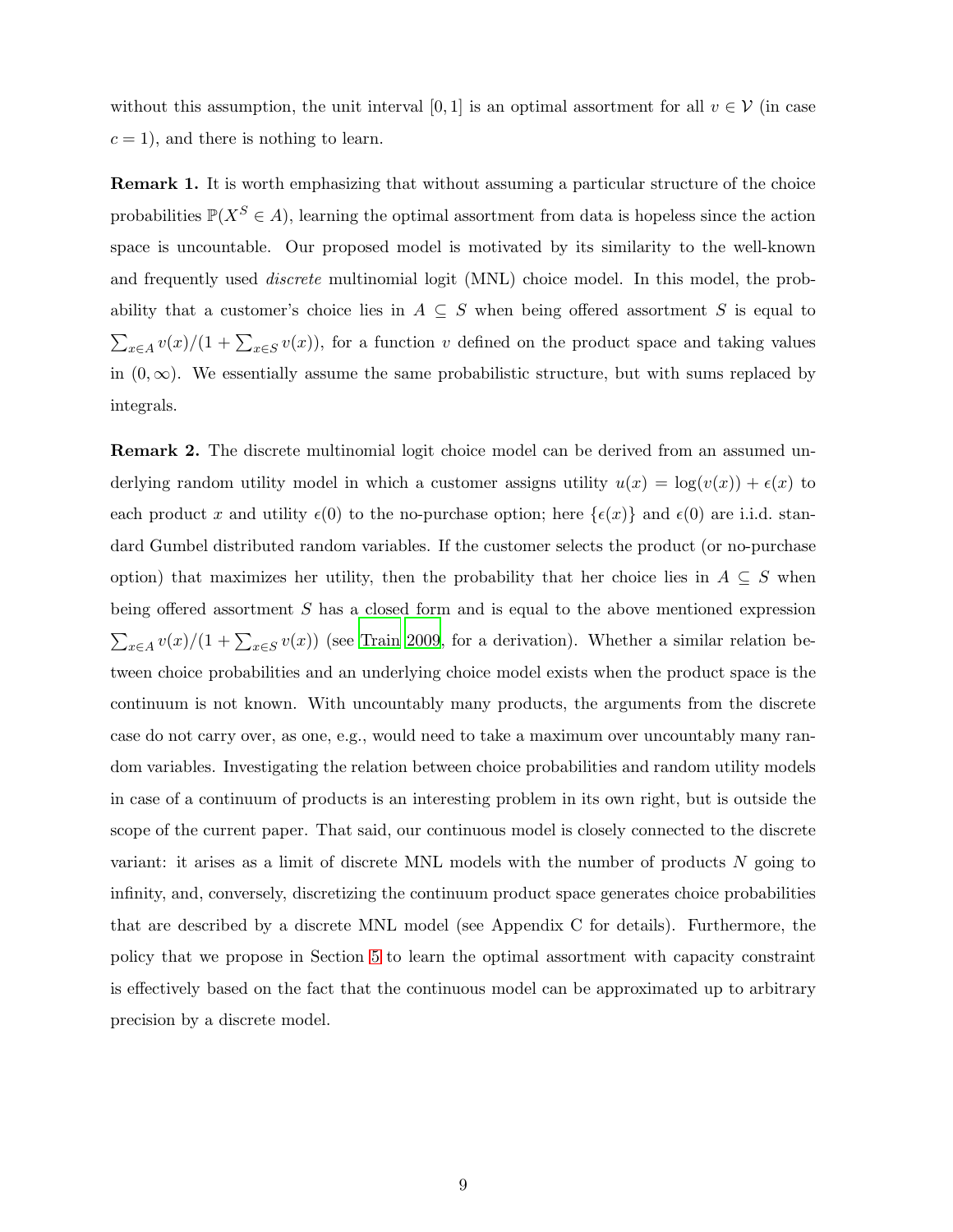### <span id="page-10-0"></span>4 Uncapacitated continuous assortment optimization

In this section we investigate the uncapacitated case  $c = 1$ , in which the assortment can in principle cover the full interval [0, 1]. Our main finding is that the optimal asymptotic growth rate of regret is logarithmic in the time horizon. In what follows, we first show how to compute an optimal assortment. Next, we construct a policy and show that its regret is bounded from above by  $\overline{C}$  log T for some positive  $\overline{C}$  independent of T. Then we show that for any policy  $\pi$  the regret majorizes  $\underline{C}$  log T for some  $\underline{C} > 0$  independent of T. This implies that our constructed policy achieves the smallest possible growth rate of regret, and is therefore asymptotically optimal.

<span id="page-10-2"></span>The intuitive ideas underlying the mathematical statements in this section are given in the main text; the full proofs are contained in Appendix A.

#### 4.1 Full information optimal solution

It is known that the optimal assortment under the discrete MNL model without capacity constraints is of the form 'offer the  $k$  most expensive products' for some integer  $k$  (cf. [Talluri and Van Ryzin](#page-34-2) [2004,](#page-34-2) Proposition 6). This result carries over to our model of continuous assortment optimization. Since we assume that products are labeled in such a way that  $w$  is increasing, the optimal assortment is of the form [y, 1], for some  $y \in [0, 1]$ . The argument to show this is as follows (cf. [Rusmevichientong et al. 2010,](#page-33-7) Section 2.1):

$$
\max\{r(S, v) : S \in \mathcal{S}\} = \max\left\{\varrho \in [0, 1] : \exists S \in \mathcal{S} : r(S, v) \ge \varrho\right\}
$$

$$
= \max\left\{\varrho \in [0, 1] : \exists S \in \mathcal{S} : \int_{S} v(x)(w(x) - \varrho) dx \ge \varrho\right\}
$$

$$
= \max\left\{\varrho \in [0, 1] : \max_{S \in \mathcal{S}} \int_{S} v(x)(w(x) - \varrho) dx \ge \varrho\right\}.
$$
(4)

The inner maximization problem in [\(4\)](#page-10-1) is maximized by  $\{x \in [0,1] : w(x) \geq \varrho\}$ . Let  $w^{-1}(\cdot)$ denote the generalized inverse of  $w(\cdot)$ , i.e.,

<span id="page-10-1"></span>
$$
w^{-1}(\varrho) := \min\{x \in [0,1] : w(x) \geq \varrho\}, \qquad \varrho \in [0,1].
$$

Since w is strictly increasing and continuous, the set  $\{x \in [0,1] : w(x) \geqslant \varrho\}$  is equal to the interval  $[w^{-1}(\varrho), 1]$ , and it follows that

$$
\max\{r(S,v): S \in \mathcal{S}\} = \max\{r([w^{-1}(\varrho), 1], v): \varrho \in [0, 1]\}.
$$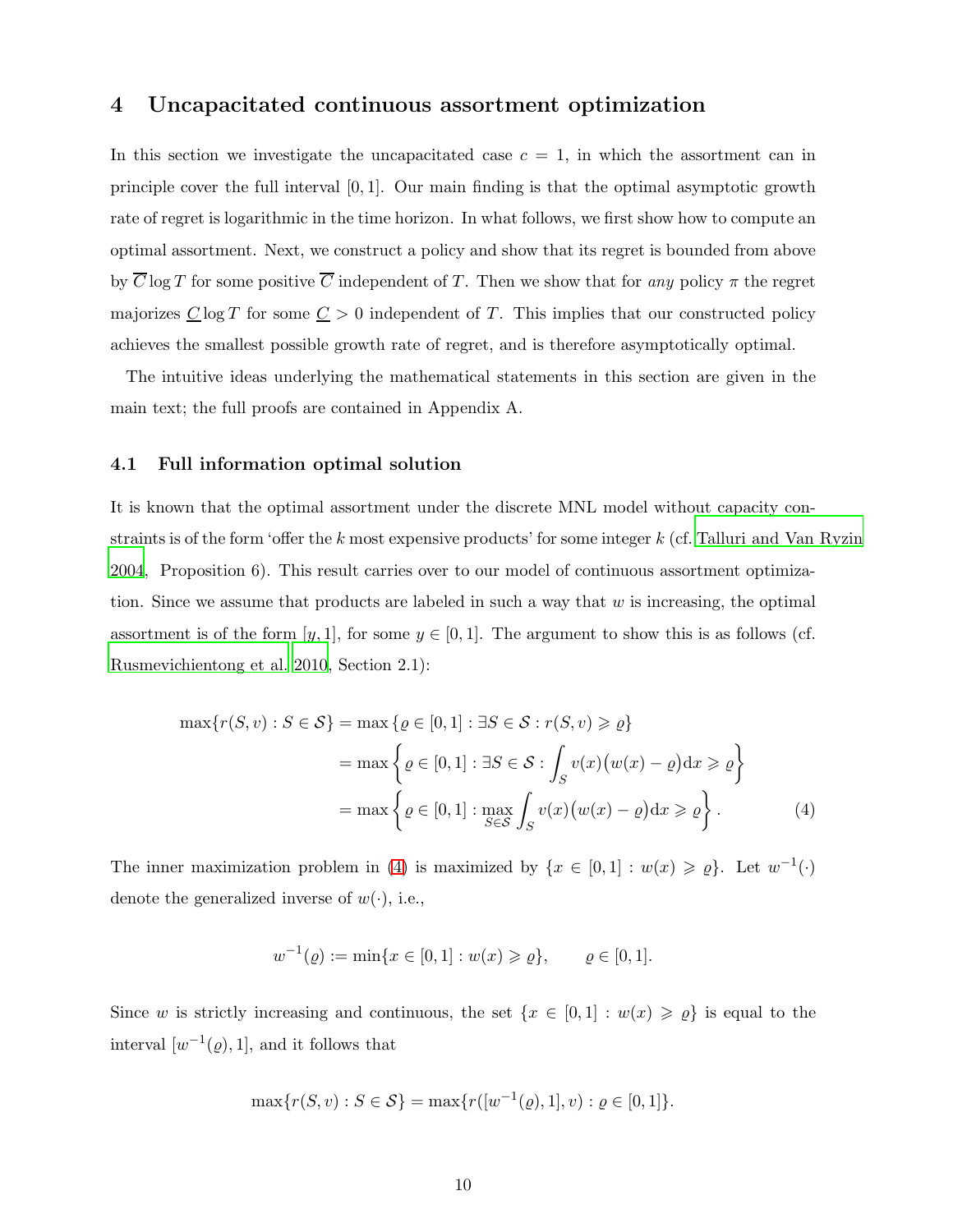The fact that the optimal assortment is an interval of the form  $[y, 1]$  has evident attractive computational implications, most notably that it reduces the original optimization problem over all subsets of the unit interval to an optimization problem in one variable  $y \in [0,1]$ .

#### 4.2 A policy for incomplete information

We proceed by defining a data-driven policy that iteratively approximates the optimal assortment. The policy is parameterized by  $\alpha > 0$  and  $\beta \geq 0$ .

Stochastic Approximation Policy  $\text{SAP}(\alpha, \beta)$ 

1. Initialization. Let  $\alpha > 0$ ,  $\beta \geqslant 0$  and  $\varrho_1 \in [0,1]$ . For all  $t \in \mathbb{N}$  let  $a_t := \alpha/(t +$ 

 $\beta$ ). Put  $t := 1$ . Go to 2.

2. Assortment selection. Let

$$
S_t := [w^{-1}(\varrho_t), 1], \quad R_t := w(X_t) \mathbf{1}\{X_t \in S_t\},
$$

and

$$
\varrho_{t+1} = \varrho_t + a_t (R_t - \varrho_t).
$$

Put  $t := t + 1$ . If  $t \leq T$ , then go to 2, else to 3.

3. Terminate.

The policy  $SAP(\alpha, \beta)$  is a classic stochastic approximation policy [\(Robbins and](#page-33-14) Monro [1951](#page-33-14), [Kushner and Yin 1997](#page-33-15)) that aims at finding the value of  $\rho \in [0,1]$  such that  $r([w^{-1}(\rho),1],v)$ equals  $\varrho$ . This condition uniquely defines the optimal  $\varrho$  that corresponds to the optimal assortment  $[w^{-1}(\varrho),1]$ . Since only noisy observations  $R_t$  of the revenue function  $r([w^{-1}(\varrho),1],v)$  are available, the policy keeps changing  $\varrho_t$  based on observations of  $R_t - \varrho_t$ . The step sizes  $a_t$  decay roughly as  $1/t$ ; this rate ensures that, on the one hand,  $\varrho_t$  does not converge 'too slowly' to the optimal value, while on the other hand,  $\varrho_t$  does not keep jumping 'over' the optimal  $\varrho$  which could potentially lead to a slow convergence rate.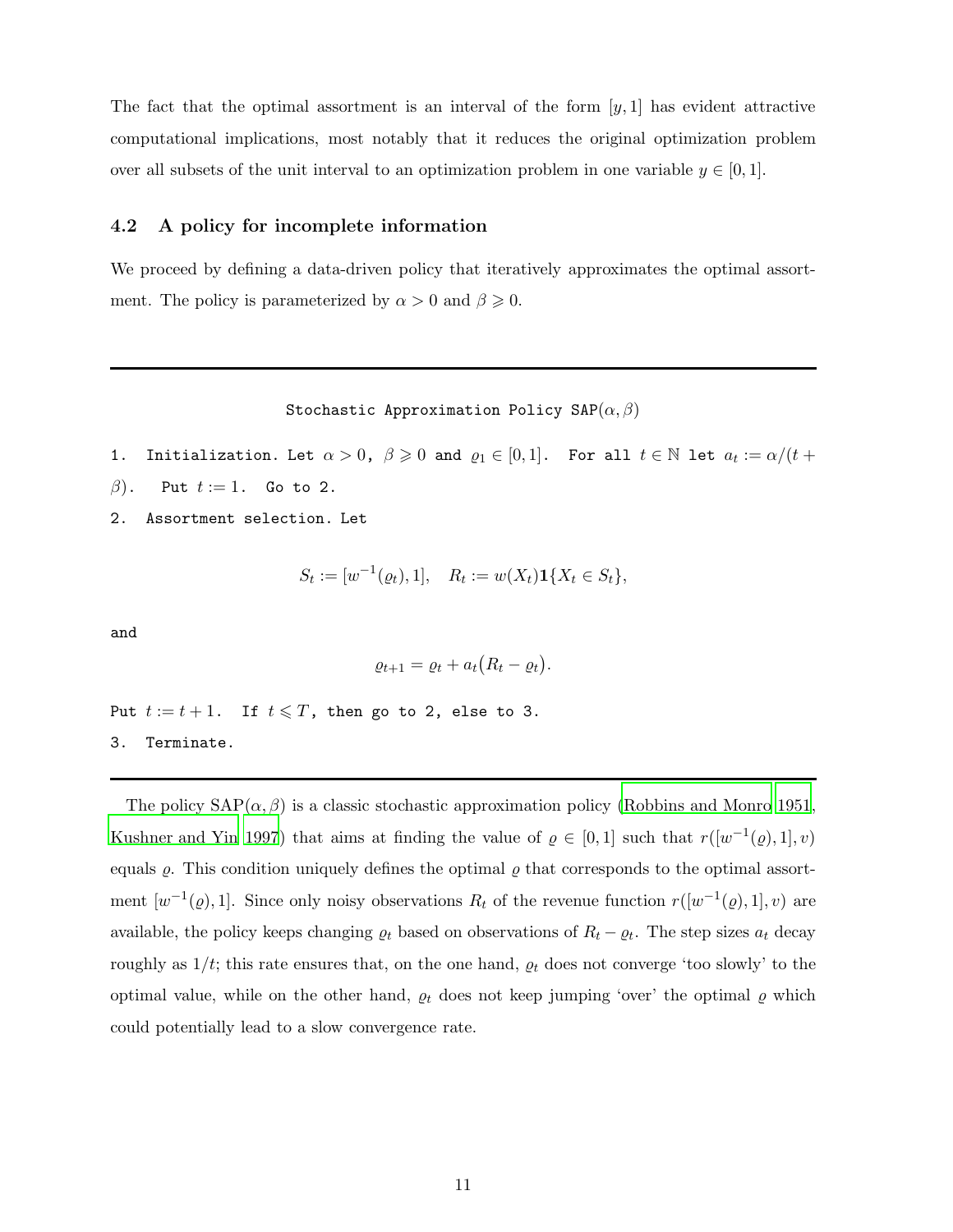#### <span id="page-12-2"></span>4.3 Regret upper bound

We proceed by showing that the worst-case regret of  $SAP(\alpha, \beta)$  grows at most logarithmically in T.

<span id="page-12-1"></span>**Theorem 1.** Let  $\pi$  correspond to  $\text{SAP}(\alpha, \beta)$  with  $\alpha \geq \overline{v} + 1$  and  $\beta \geq \max\{0, \alpha - 1\}$ . Then there is a  $\overline{C} > 0$  such that, for all  $T \geq 2$ ,

$$
\Delta_{\pi}(T) \leqslant \overline{C} \log T.
$$

Write  $g(y) := r([y, 1], v)$  and  $h(\varrho) := g(w^{-1}(\varrho))$ , for  $y, \varrho \in [0, 1]$ . The key idea underlying the algorithm and the regret upper bound is the observation that the optimal expected revenue

$$
\varrho^* := \max\{r(S, v) : S \in \mathcal{S}\},\
$$

solves the fixed-point equation

$$
h(\varrho)=\varrho.
$$

Because the noisy observation  $R_t$  has conditional expected value  $h(\varrho_t)$ , we can apply a Robbins-Monro scheme to find  $\varrho^*$  and the corresponding optimal assortment, without, e.g., having to estimate the gradient of the revenue function. This explains why we achieve a small regret rate of  $\mathcal{O}(\log T)$  instead of, e.g.,  $\mathcal{O}(\sqrt{T})$  which is commonly seen in continuous multi-armed bandit problems.

Remark 3. The logarithmic growth rate of the regret in Theorem [1](#page-12-1) holds for all choices of  $\alpha \geq \overline{v} + 1$  and  $\beta \geq \max\{0, \alpha - 1\}$ . As the constant in front of the log T term may depend on these parameters, the finite-time performance of the policy may be fine-tuned by carefully selecting these  $\alpha$  and  $\beta$ , for example based on initial simulations.

<span id="page-12-0"></span>**Remark 4.** Theorem [1](#page-12-1) presents a *worst-case* bound: the constant  $\overline{C}$  is independent of  $v \in V$ . To obtain this result we need to impose assumptions on uniform bounds on the derivative of  $v \in V$ . If we are only interested in an *instance-dependent* upper bound  $\Delta_{\pi}(T, v) \leq C_v \log T$ , for all  $v \in V$  and some v-dependent constant  $C_v > 0$ , then Assumption [1\(](#page-8-2)ii) can be relaxed to v being continuously differentiable: this ensures inequality [\(24\)](#page-35-0) in the proof of Lemma [4.](#page-35-1)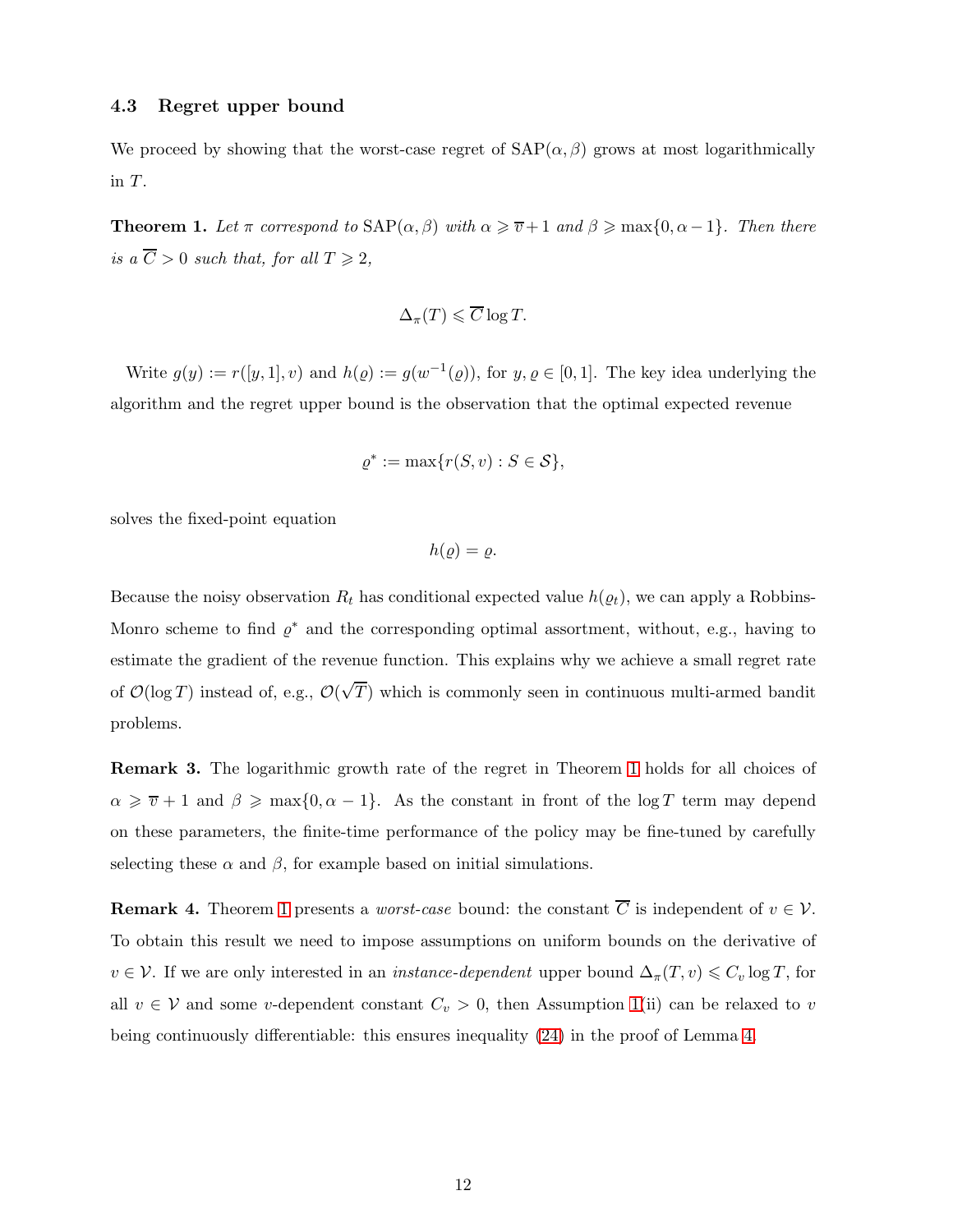#### 4.4 Regret lower bound

Now that we have proven an upper bound on the regret of the policy  $SAP(\alpha, \beta)$ , we proceed by showing that this bound is, up to a multiplicative constant, asymptotically tight as  $T$  grows large. This implies that our policy is asymptotically optimal.

<span id="page-13-1"></span>**Theorem 2.** There is a  $C > 0$  such that, for all policies  $\pi$  and all  $T \ge 2$ ,

$$
\Delta_{\pi}(T) \geqslant \underline{C} \log T.
$$

To prove Theorem [2](#page-13-1) we first define a collection of preference functions  $v_{\theta}$ , indexed by a parameter  $\theta$  that takes values in a closed interval  $\Theta$ . Next, we show that the instantaneous regret incurred by offering assortment S instead of the optimal assortment  $[y(\theta), 1]$  corresponding to  $\theta$ , is bounded from below by a constant times the squared difference between the volumes of  $[y(\theta), 1]$  and S, for any  $S \in \mathcal{S}$  and  $\theta \in \Theta$ . This result is obtained by exploiting local quadratic behavior of the instantaneous regret for assortments close to the optimal one. Furthermore, this relation implies that it suffices to prove a lower bound on the mean squared error of any estimate of the *volume* of the optimal assortment: a reduction from subsets of  $[0, 1]$  to one-dimensional variables in [0, 1]. To mitigate difficulties with the atom of the purchase distributions  $X^S$  on  $\emptyset$ , we define new, absolutely continuous random variables  $Z_1, Z_2, \ldots$  and show that it suffices to prove a regret lower bound based on observations  $Z_1, Z_2, \ldots$  instead of the purchases  $X_1, X_2, \ldots$ Next, we bound the Fisher information corresponding to  $Z_1, \ldots, Z_t$  from above by a positive constant times t, and define a probability measure  $\lambda$  on the support of  $\theta$ . By the Van Trees inequality [\(Gill and Levit 1995](#page-33-16)), we then conclude that the expected instantaneous regret in period  $t + 1$ , where the expectation is with respect to  $\lambda$ , is bounded from below by a constant times  $1/t$ , for all t. By summing over all  $t = 1, ..., T$ , the logarithmic lower bound follows.

#### <span id="page-13-0"></span>5 Capacitated continuous assortment optimization

In this section we consider the setting in which the capacity c is strictly less than 1. We first characterize the optimal assortment under full information, and show that the optimal solutions in the capacitated case exhibit richer behavior than the intervals  $[y, 1]$  observed in the uncapacitated case. Next, we show that this structural difference translates into a different complexity of the dynamic learning problem, finding that the optimal growth rate of regret behaves as  $T^{2/3}$  instead of  $\log T$  as established in the previous section.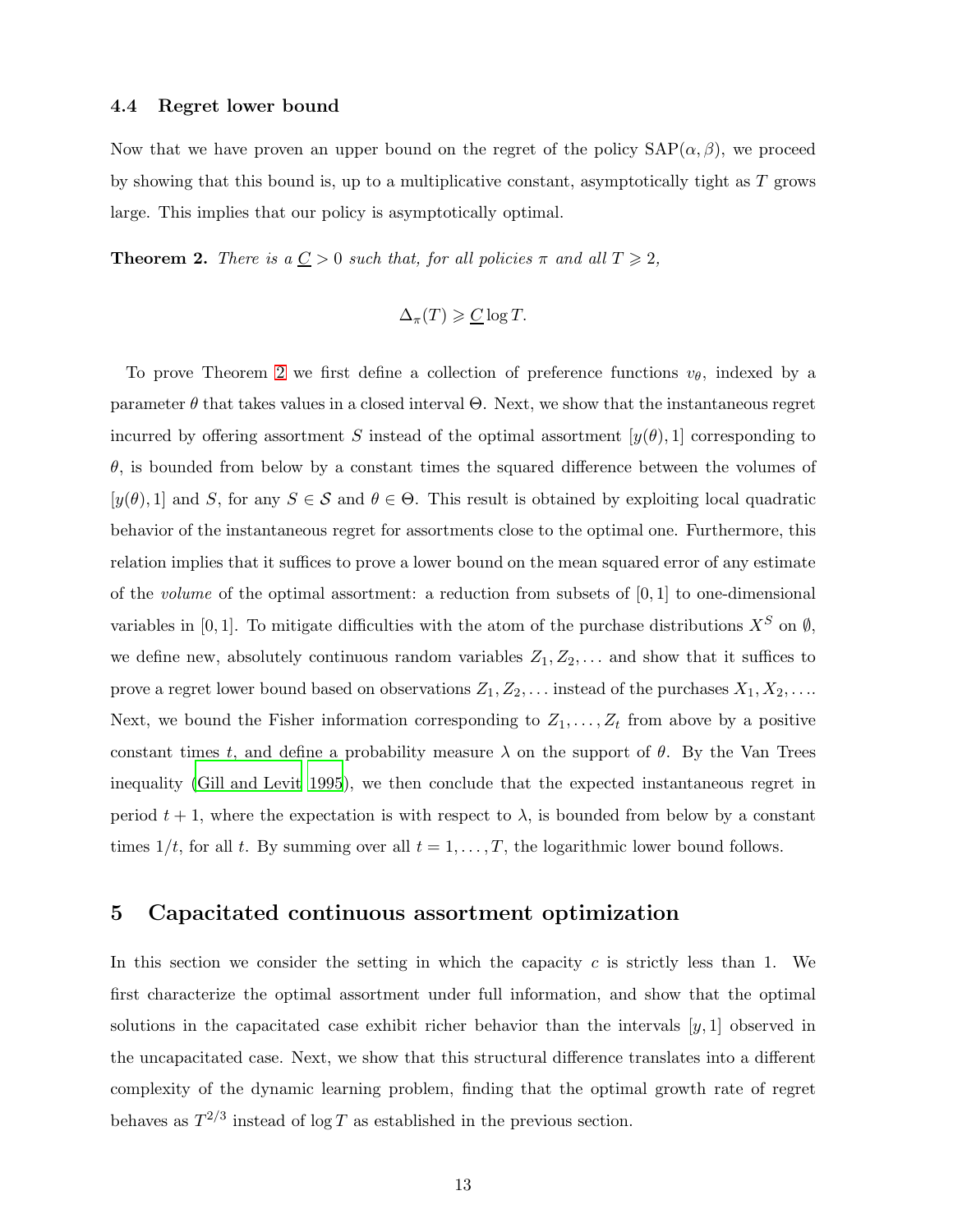<span id="page-14-3"></span>The intuitive ideas underlying the mathematical statements in this section are given in the main text; the full proofs are contained in Appendix B.

#### 5.1 Full information optimal solution

As shown in Section [4.1,](#page-10-2) the assortment optimization problem under full information can be written as

$$
\max\{r(S, v) : S \in \mathcal{S}\} = \max\left\{\varrho \in [0, 1] : \max_{S \in \mathcal{S}} \mathcal{I}(S, \varrho) \geqslant \varrho\right\},\tag{5}
$$

where

<span id="page-14-0"></span>
$$
\mathcal{I}(S,\varrho):=\int_S v(x)\big(w(x)-\varrho\big){\rm d} x,
$$

for  $S \in \mathcal{S}$  and  $\varrho \in [0,1]$ , and where  $\mathcal{S}$  denotes the collection of all measurable subsets of the unit interval with volume at most c. Without a capacity constraint,  $\mathcal{I}(S, \varrho)$  is maximized by the upper level set

$$
W_{\varrho} := \{ x \in [0,1] : w(x) \geq \varrho \},\
$$

for all  $\varrho \in [0,1]$ , since  $v(x)(w(x) - \varrho)$  is nonnegative if and only if  $x \in W_{\varrho}$ . With capacity constraint, however, the optimization becomes slightly more subtle, because the set  $W_{\varrho}$  may have volume larger than c. We discuss how to solve the inner maximization problem in  $(5)$ , i.e., how to construct an  $S_{\varrho}$ , for each  $\varrho \in [0,1]$ , such that

<span id="page-14-2"></span><span id="page-14-1"></span>
$$
\mathcal{I}(S_{\varrho}, \varrho) = \max\{\mathcal{I}(S, \varrho) : S \in \mathcal{S}\}.
$$
\n<sup>(6)</sup>

Next, we utilize this result to obtain an optimal solution for [\(5\)](#page-14-0). To this end, let

$$
h(x, \varrho) := v(x) (w(x) - \varrho), \quad x \in [0, 1], \varrho \in [0, 1], \tag{7}
$$

be the function that  $\mathcal I$  integrates, let

$$
L_{\varrho}(\ell) := \{ x \in [0, 1] : h(x, \varrho) \geq \ell \}, \qquad \varrho \in [0, 1], \ \ell \in [0, \infty),
$$

be the upper level sets of  $h(\cdot, \varrho)$ , and let

$$
m_{\varrho}(\ell) := \text{vol}(L_{\varrho}(\ell)), \qquad \varrho \in [0, 1], \ \ell \in [0, \infty),
$$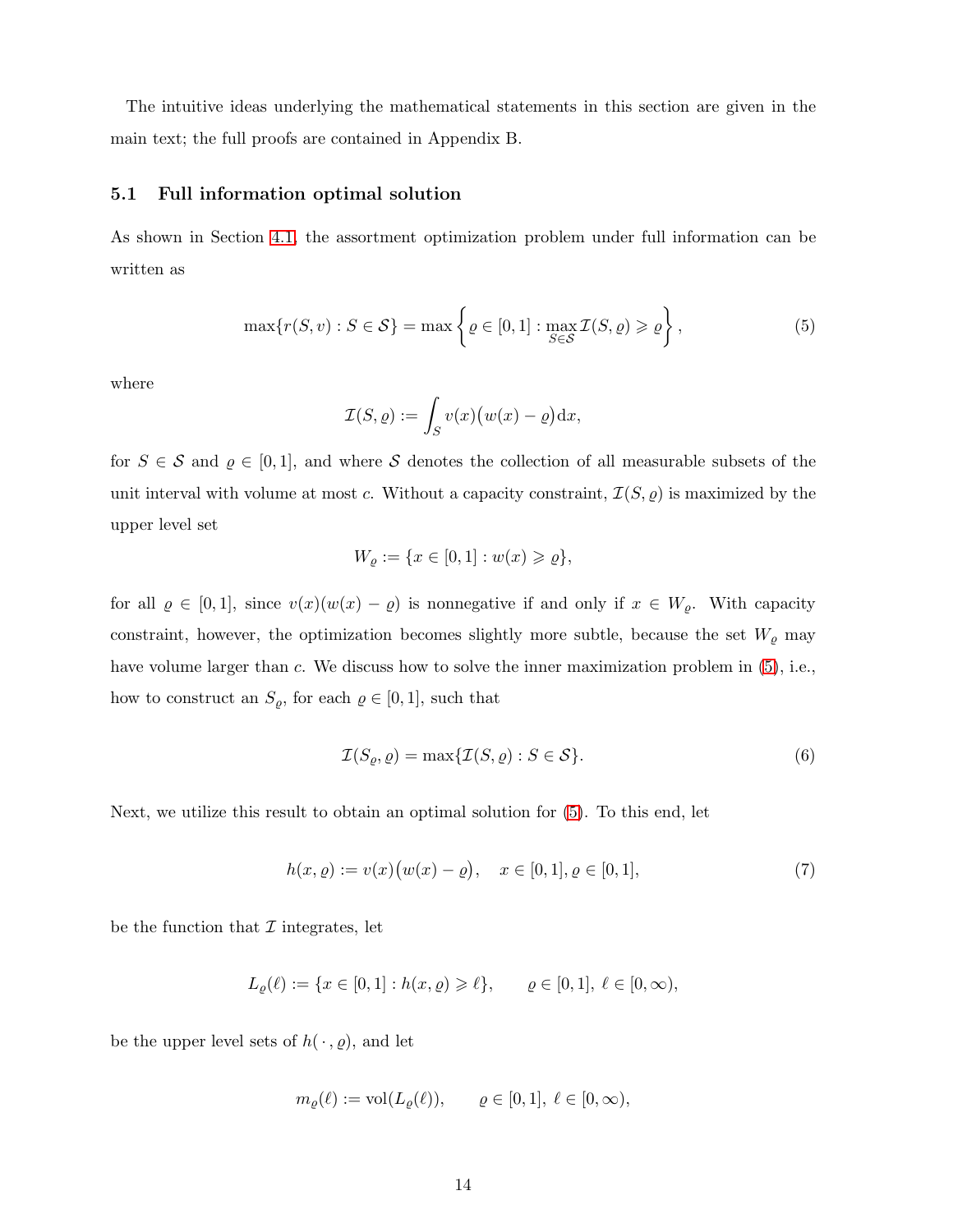denote their volume. We first give an explicit characterization of the optimal solution(s) of [\(6\)](#page-14-1).

<span id="page-15-0"></span>Lemma 1. Let  $\varrho \in [0,1]$ .

- (i) If  $vol(W_{\varrho}) \leqslant c$ , then the maximum of  $\mathcal{I}(S, \varrho)$  over sets in S is attained by  $S = W_{\varrho}$ .
- (ii) If  $vol(W_{\varrho}) > c$ , then the maximum

$$
\ell_\varrho:=\max\{\ell\geqslant 0: m_\varrho(\ell)\geqslant c\}
$$

exists, and the maximum of  $\mathcal{I}(S, \varrho)$  over sets in S is attained by  $S = L_{\varrho}^{+} \cup L_{\varrho}^{\circ}$ , where

$$
L_{\varrho}^{+} := \{x \in [0,1] : h(x,\varrho) > \ell_{\varrho}\},
$$
  

$$
L_{\varrho}^{-} := \{x \in [0,1] : h(x,\varrho) = \ell_{\varrho}\},
$$
  
and  $L_{\varrho}^{\circ}$  is a subset of  $L_{\varrho}^{-}$  such that  $vol(S) = vol(L_{\varrho}^{+}) + vol(L_{\varrho}^{\circ}) = c$ .

As is intuitive, the upper level set  $W_{\varrho}$  maximizes  $\mathcal{I}(S, \varrho)$  with respect to S if this does not result in a violation of the capacity constraint (case  $(i)$ ). On the other hand, if the volume of  $W_{\varrho}$ exceeds the maximum capacity (case  $(ii)$ ), then we construct an optimal assortment as follows. First, we 'fill' the assortment by the upper level set  $\{x \in [0,1]: h(x, \varrho) > \ell\}$ , where  $\ell$  is as large as possible given the capacity constraint; this largest value of  $\ell$  is denoted by  $\ell_{\varrho}$  in Lemma [1.](#page-15-0) If the resulting assortment has size c then we are done; if not, then the function  $h(x, \rho)$  has 'flat' regions; that is, the level set  $\{x \in [0,1] : h(x, \varrho) = \ell_{\varrho}\}\$  has positive measure, and adding this set to the assortment would result in a violation of the capacity constraint. In that case, the optimal assortment S constructed in Lemma [1](#page-15-0) consists of  $\{x \in [0,1] : h(x, \varrho) > \ell_{\varrho}\}\$  and a subset of  $\{x \in [0,1]: h(x, \varrho) = \ell_{\varrho}\}$ , such that the volume of the union of the two parts is exactly equal to c.

Based on the explicit solution of the inner maximization problem [\(6\)](#page-14-1) given in Lemma [1,](#page-15-0) we now characterize an optimal solution to [\(5\)](#page-14-0).

**Proposition 1.** For each  $\varrho \in [0,1]$  let  $S_{\varrho} \in \mathcal{S}$  satisfy [\(6\)](#page-14-1). Then there is a unique solution  $\varrho^* \in [0,1]$  to the fixed-point equation

$$
\mathcal{I}(S_{\varrho}, \varrho) = \varrho, \quad \varrho \in [0, 1],
$$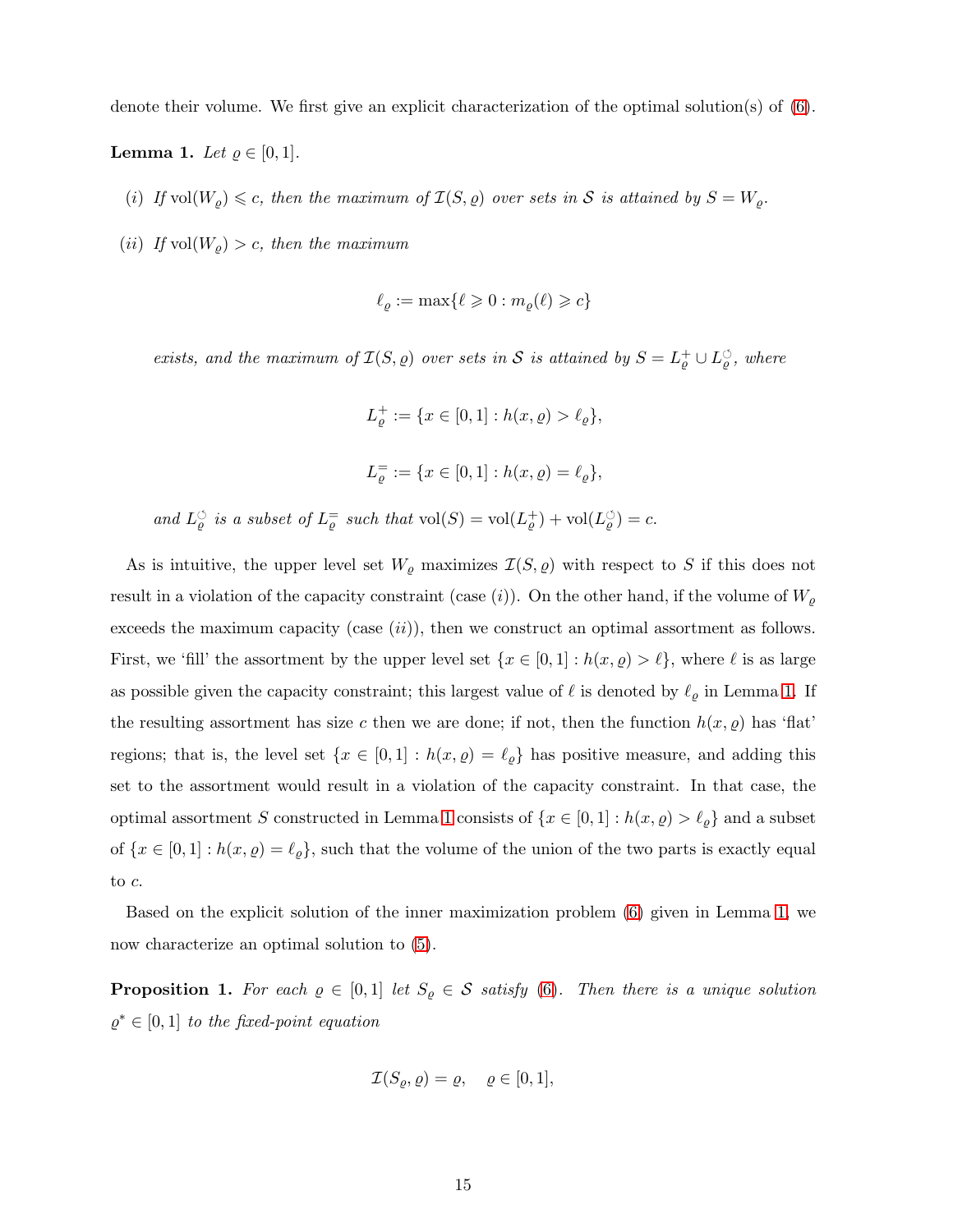and  $S_{\varrho^*}$  is an optimal assortment:

$$
r(S_{\varrho^*}, v) = \max\{r(S, v) : S \in \mathcal{S}\}.
$$

We prove the proposition by showing that  $\mathcal{I}(S_{\rho}, \rho)$  is continuous and non-increasing as function of  $\varrho$ , with  $\mathcal{I}(S_0, 0) \geq 0$  and  $\mathcal{I}(S_1, 1) = 0$ . By the equality [\(5\)](#page-14-0) and the observation

$$
\mathcal{I}(S_{\varrho}, \varrho) = \varrho \iff r(S_{\varrho}, v) = \varrho
$$

we conclude that if  $\varrho^*$  solves the fixed-point equation, then  $S_{\varrho^*}$  is an optimal assortment.

Remark 5. The optimal assortment can be efficiently computed up to any desired accuracy via a bisection method. In Appendix D we present an implementation of such a bisection algorithm.

Remark 6. In contrast to the setting discussed in Section [4,](#page-10-0) the optimal assortment in the presence of a capacity constraint does not have to be a connected interval. Consider, for example, the bi-modal preference function plotted in the left-hand panel of Figure [1,](#page-16-0) and let  $c = 0.5$  and  $w(x) = x$  for all  $x \in [0, 1]$ . The optimal assortment  $S^*$  in this instance consists of the union of two disjoint intervals:

$$
S^* = [0.33, 0.48] \cup [0.63, 0.98],
$$

with corresponding optimal expected profit  $r(S^*, v) = 0.19$ . In contrast, the largest expected profit that can be obtained from a single closed interval in this instance is equal to 0.13 (attained at the interval  $[0.5, 1]$ ; a reduction in profit of more than thirty percent. This shows that restricting to single intervals can leave a significant amount of profit on the table.



<span id="page-16-0"></span>Figure 1: The left-hand panel shows the bi-modal preference function  $v(x) = \frac{1}{10} + \frac{1}{5}$  $rac{1}{5}(2+x)(1 (x) + \frac{2}{7}\phi(x; 0.33, 0.1) + \frac{1}{5}\phi(x; 0.8, 0.1), x \in [0, 1],$  where  $\phi(\cdot; \mu, \sigma)$  is the normal probability density function with parameters  $\mu$  and  $\sigma$ . The right-hand panel shows the corresponding function  $\varrho \mapsto \mathcal{I}(S_{\varrho}, \varrho)$ . The optimal  $\varrho^* = 0.19$  is the unique  $\varrho$  such that  $\mathcal{I}(S_{\varrho}, \varrho)$  is equal to  $\varrho$ .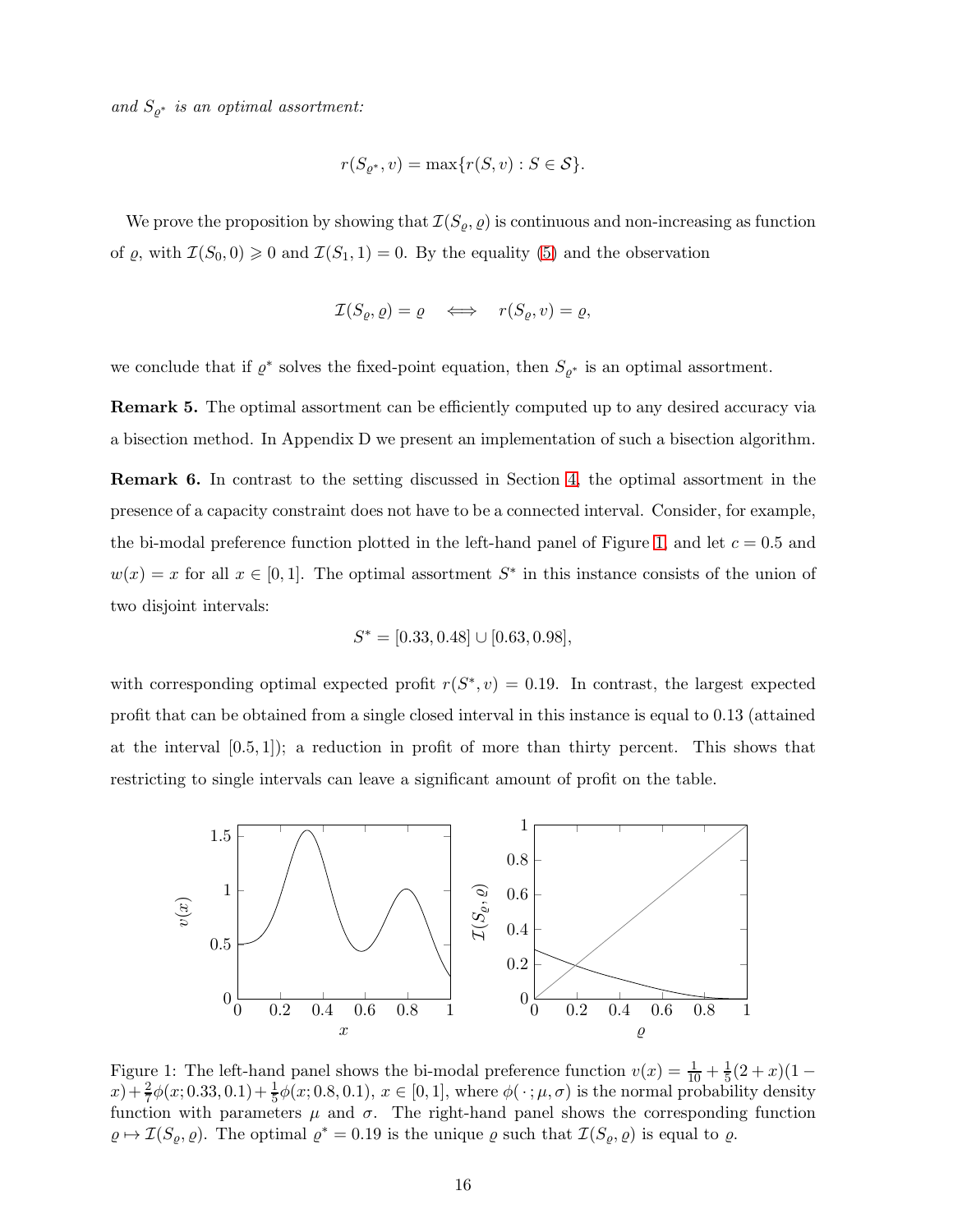The continuous model offers insight in the role of the capacity constraint in its discrete counterpart. To illustrate this, consider the instance of the discrete MNL assortment optimization problem discussed by [Rusmevichientong et al. \(2010](#page-33-7)) with  $N = 4$  products, and preference values  $v_i$  and marginal revenues  $w_i$  given by

$$
\mathbf{v} = (0.2, 0.6, 0.3, 5.2)
$$
 and  $\mathbf{w} = (9.5, 9.0, 7.0, 4.5).$ 

[Rusmevichientong et al. \(2010](#page-33-7)) shows that the optimal assortment, as function of the maximum assortment size  $C$ , is given by

| Optimal assortment $\{4\}$ $\{2,4\}$ $\{1,2,3\}$ $\{1,2,3,4\}$ |  |  |
|----------------------------------------------------------------|--|--|

By defining

$$
v(x) = N \sum_{i=1}^{N} v_i \mathbf{1} \left\{ \frac{i-1}{N} \leqslant x < \frac{i}{N} \right\},\,
$$

and

$$
w(x) = \sum_{i=1}^{N} w_i \mathbf{1} \left\{ \frac{i-1}{N} \leq x < \frac{i}{N} \right\},\,
$$

for all  $x \in [0, 1]$ , we translate the problem into our continuous assortment optimization setting. For each fixed  $\varrho$ , the function  $x \mapsto h(x, \varrho)$  defined in [\(7\)](#page-14-2) is a piece-wise constant function that attains the values  $Nv_i(w_i - \varrho)$ , for  $i = 1, ..., N$ . The ordering of the quantities  $\{Nv_i(w_i - \varrho)$ :  $i = 1, \ldots, N$  does not change when  $\varrho$  is slightly changed, except possibly if  $\varrho$  is of the form

$$
\varrho_{i,j} := \frac{v_i w_i - v_j w_j}{v_i - v_j}, \qquad \text{for some } 1 \le i < j \le N.
$$

If we consider the optimal revenue  $\varrho^*(c)$  as function of the capacity constraint c, then it follows that the fraction of a product that is included in the optimal assortment might be discontinuous at points c such that  $\varrho^*(c) = \varrho_{i,j}$ , for some i, j. In our example, this happens at  $c \approx 0.32$ ,  $c \approx 0.61$ , and  $c \approx 0.66$ . Figure [2](#page-18-0) illustrates this behavior. The fraction of a particular product that is included in the optimal assortment is not monotone in c, and can in fact make jumps.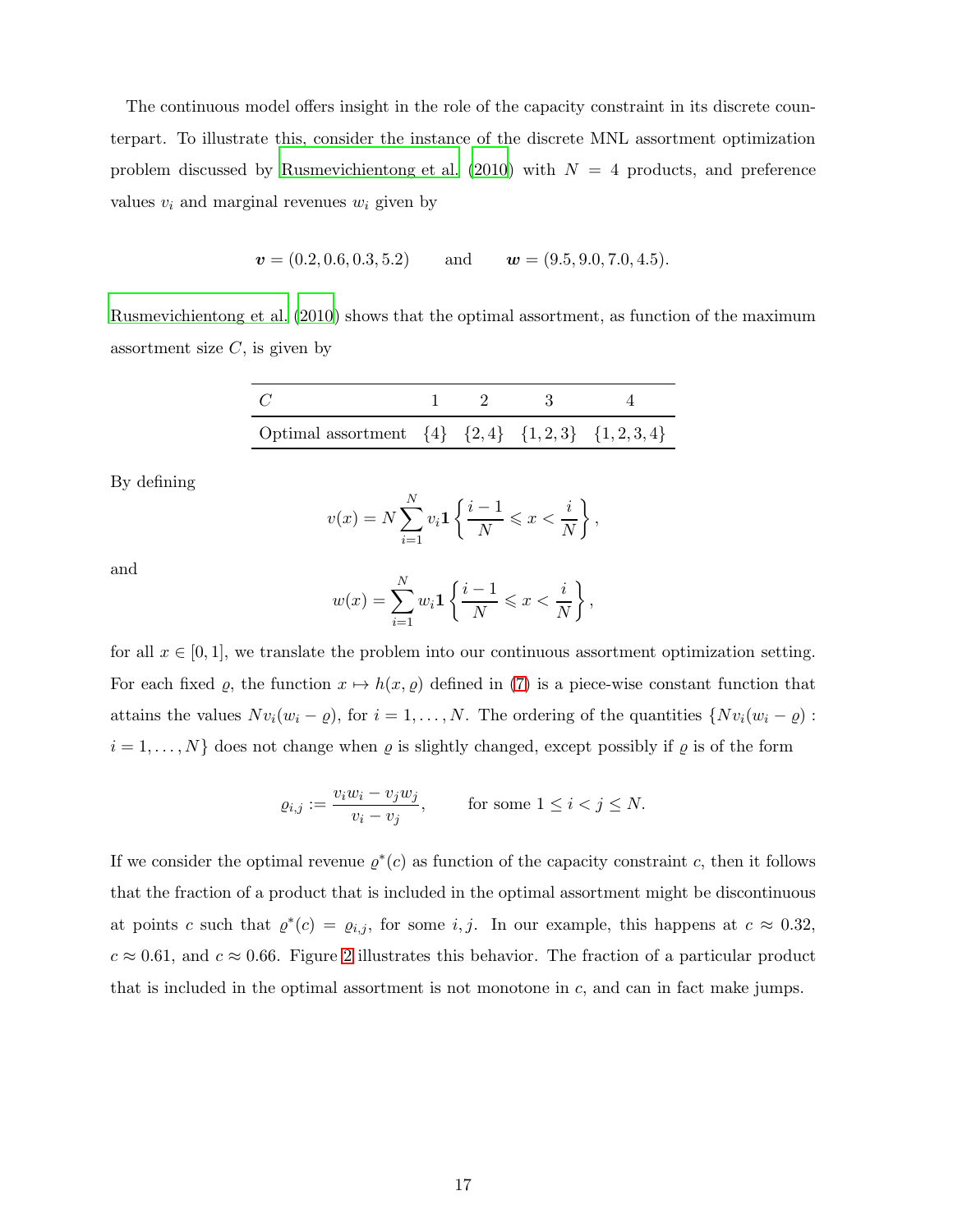

<span id="page-18-0"></span>Figure 2: The left-hand panel shows the optimal amount of each products, as function of c. The right-hand panel shows the corresponding optimal expected profit  $\varrho^*(c)$ .

#### <span id="page-18-3"></span>5.2 A policy for incomplete information

We proceed by presenting a policy for the continuous assortment optimization problem with capacity constraint and incomplete information. We first discuss the underlying intuition and the method of establishing upper confidence bounds, after which we formally present our policy Discretized Upper Confidence Bounds (DUCB). In what follows, we use  $[n]$  as a compact notation for the set  $\{1, \ldots, n\}$  (where  $n \in \mathbb{N}$ ).

The proposed policy is parameterized by an integer  $N \in \mathbb{N}$ . The policy  $DUCB(N)$  discretizes the set of products  $[0, 1]$  into N bins of equal size, after which the policy exploits the similarity with the discrete multinomial logit (MNL) model. This is done by applying the UCB policy from [\(Agrawal et al. 2019,](#page-31-0) (Algorithm 1)) to the bin structure. We regard a continuous purchase in the *i*-th bin as a purchase of product  $i$  in the discrete MNL model. The policy establishes upper confidence bounds on the preference parameters corresponding to the discrete MNL model. More specifically, define the bins as

<span id="page-18-1"></span>
$$
B_i := \left[\frac{i-1}{N}, \frac{i}{N}\right) \tag{8}
$$

for  $i = 1, \ldots, N-1$  and

<span id="page-18-2"></span>
$$
B_N := \left[\frac{N-1}{N}, 1\right],\tag{9}
$$

and define the parameters

$$
v_i := \int_{B_i} v(x) dx \quad \text{and} \quad w_i := N \int_{B_i} w(x) dx, \quad i \in [N].
$$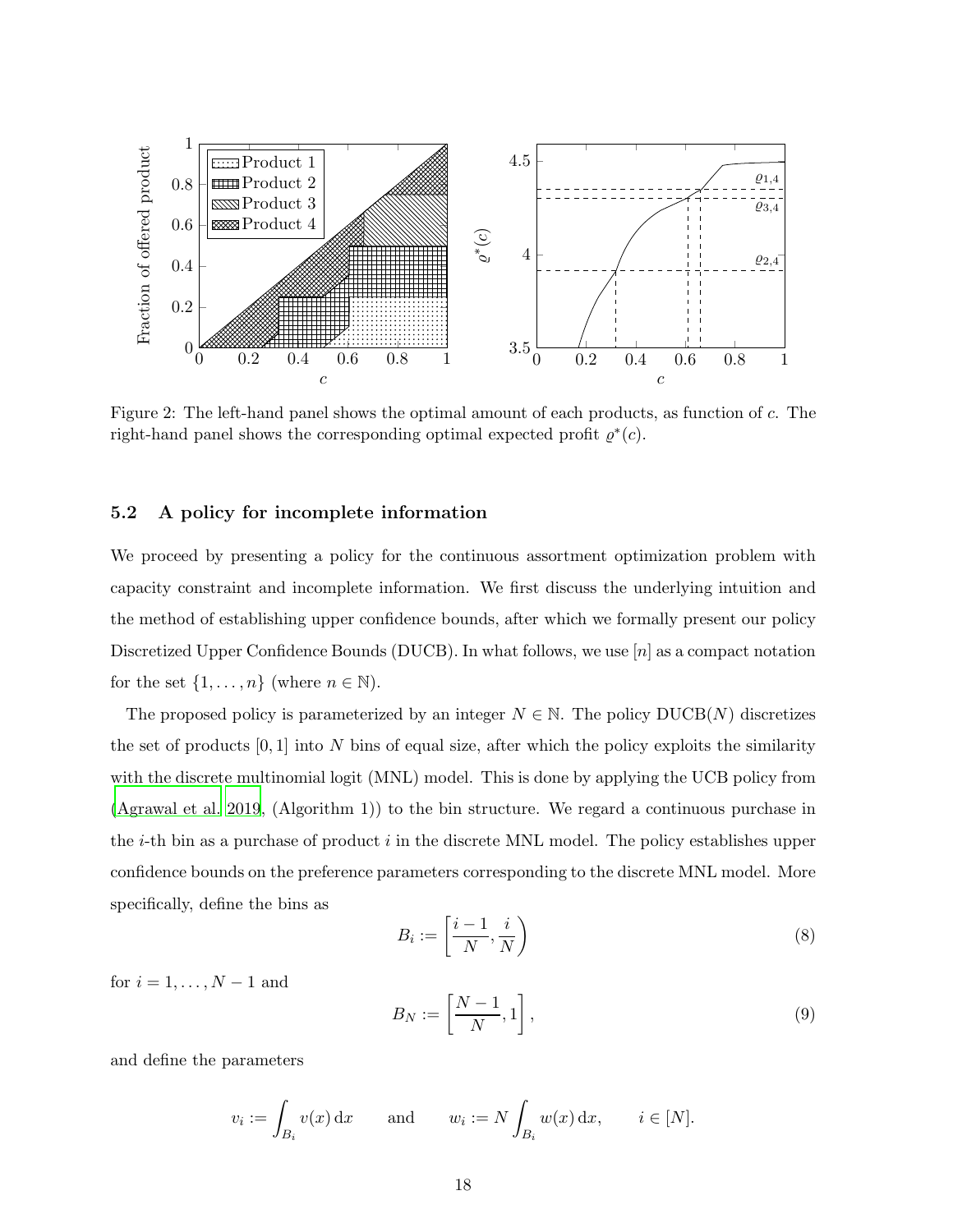Note that by our choice of  $v_i$  and  $w_i$  for  $i \in [N]$ , the expected profit of an assortment consisting of a collection of bins is the same for the continuous and discrete MNL model.

At each time t we observe a purchase  $X_t \in S_t \cup \{\emptyset\}$ , and translate this  $X_t$  to a discrete purchase  $Y_t$  by

$$
Y_t := \sum_{i=1}^N i \mathbf{1}_{B_i}(X_t).
$$

Observe that  $X_t \in B_{Y_t}$  if  $X_t \in S_t$  and  $Y_t = 0$  if  $X_t = \emptyset$ . The policy at time t computes upper confidence parameters  $v_{1,t}^{\text{UCB}}, \ldots, v_{N,t}^{\text{UCB}}$  of the parameters  $v_1, \ldots, v_N$  using observed discrete purchases  $Y_1, \ldots, Y_t$ . In the next step, at time  $t + 1$ , the chosen assortment is the collection of bins  $S_{t+1} = \bigcup_{i \in D_{t+1}} B_i$  where  $D_{t+1}$  is a subset of  $[N]$  of size at most  $\lfloor cN \rfloor$ , which maximizes

$$
D \mapsto \frac{\sum_{i \in D} v_{i,t}^{\text{UCB}} w_i}{1 + \sum_{i \in D} v_{i,t}^{\text{UCB}}}.
$$

If such an optimal assortment is not unique, ties are broken by applying an arbitrary fixed ordering of assortments.

The DUCB(N) policy starts by setting  $v_{i,0}^{\text{UCB}} = 1$  for all  $i \in [N]$ . To compute the upper confidence parameters  $v_{1,t}^{\text{UCB}}, \ldots, v_{N,t}^{\text{UCB}}$  for  $t = 1, \ldots, T$ , the observed discrete purchases  $Y_1, \ldots, Y_t$ are used as follows. The time horizon is partitioned into epochs, where each epoch corresponds to a sequence of consecutive actual purchases. An epoch ends when a no-purchase is observed, i.e.,  $X_t = \emptyset$  or, equivalently,  $Y_t = 0$ . Specifically, let  $t_0 := 0$  and recursively define

$$
t_{\ell} := \min\{t \in \{t_{\ell-1} + 1, ..., T\} : Y_t = 0\}, \qquad \ell \in \mathbb{N}_{\geq 1},
$$

and  $t_{\ell} := T$  if  $\{t \in \{t_{\ell-1} + 1, \ldots, T\} : Y_t = 0\} = \emptyset$ . Let L denote the first index such that  $t_L = T$ , that is,

$$
L:=\min\{\ell\in\mathbb{N}_{\geqslant 1}:t_{\ell}=T\}.
$$

Then the  $\ell$ -th epoch  $\mathcal{E}_{\ell}$  is defined as

$$
\mathcal{E}_{\ell} := \{t_{\ell-1}+1,\ldots,t_{\ell}\}, \qquad \ell \in [L].
$$

Within each epoch  $\mathcal{E}_{\ell}$  the upper confidence parameters remain unchanged, that is,  $v_{i,t}^{\text{UCB}} = v_{i,s}^{\text{UCB}}$ for all  $i \in [N]$  when  $s, t \in \{t_{\ell-1}, \ldots, t_{\ell} - 1\}$ . As a result, and by the fixed tie-breaking rule,  $D_t$ remains the same within each epoch. Define  $D^{\ell} := D_{t_{\ell-1}+1}$ . At the end of an epoch, the upper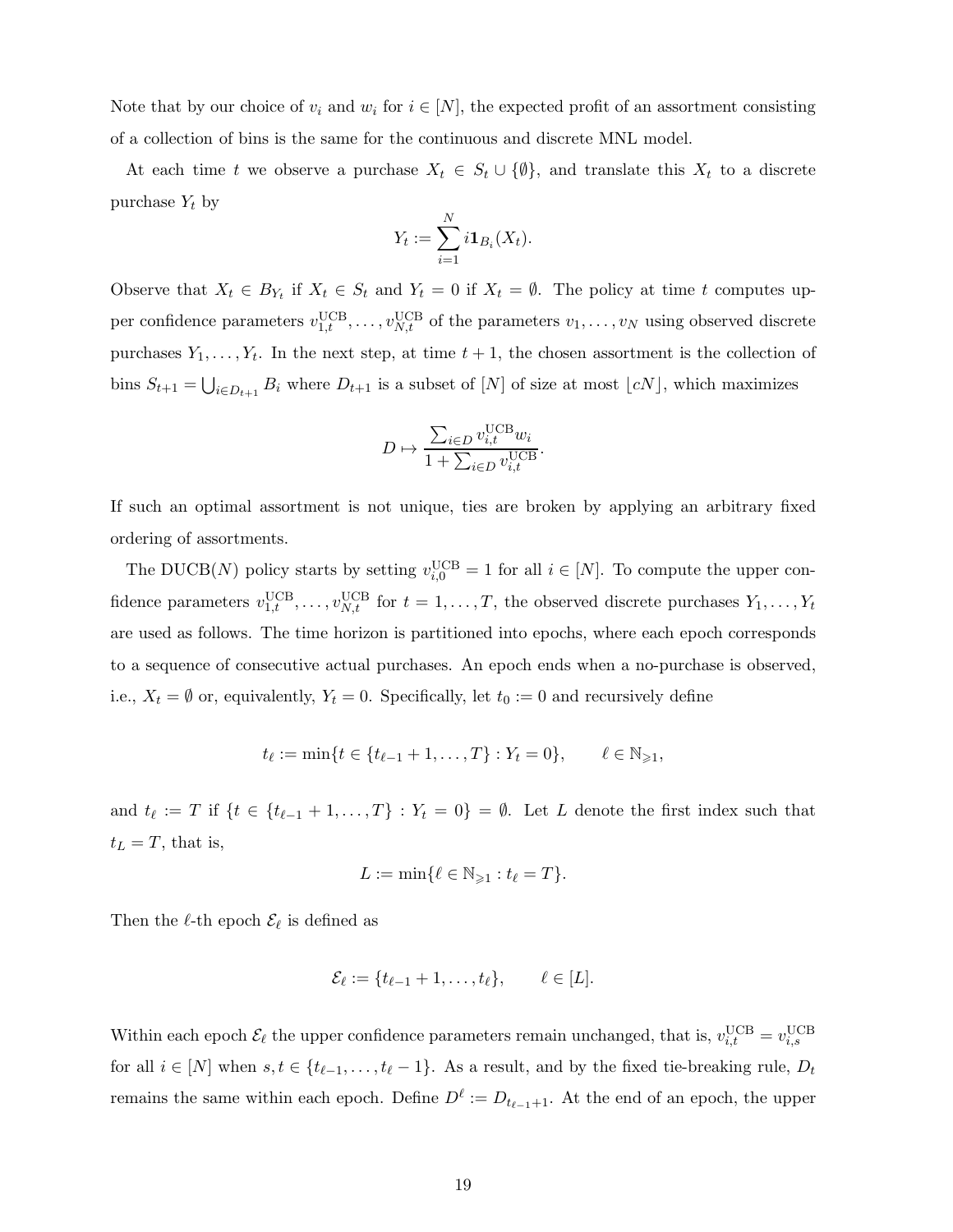confidence parameters are updated. Then the upper confidence bounds  $v_{1,t}^{\text{UCB}}, \ldots, v_{N,t}^{\text{UCB}}$  become

<span id="page-20-0"></span>
$$
v_{i,t}^{\text{UCB}} := \begin{cases} \bar{v}_{i,\ell} + \sqrt{\bar{v}_{i,\ell} \frac{48 \log(\sqrt{N}\ell + 1)}{|\mathcal{T}_i(\ell)|}} + \frac{48 \log(\sqrt{N}\ell + 1)}{|\mathcal{T}_i(\ell)|} & \text{if } t = t_\ell \text{ for some } \ell \in [L] \text{ and } i \in D^\ell, \\ v_{i,t-1}^{\text{UCB}} & \text{otherwise.} \end{cases}
$$
(10)

Here  $\mathcal{T}_i(\ell)$  is the set of epochs up to  $\ell$  in which product i is offered, that is,

$$
\mathcal{T}_i(\ell):=\{\tau\in [\ell]: i\in D^\tau\},\qquad i\in [N],
$$

and  $\bar{v}_{i,\ell}$  is the average of the number of times product i is purchased in epoch  $\tau$  for epochs  $\tau \in \mathcal{T}_i(\ell)$ , that is,

$$
\bar{v}_{i,\ell} := \frac{1}{|\mathcal{T}_i(\ell)|} \sum_{\tau \in \mathcal{T}_i(\ell)} \sum_{t \in \mathcal{E}_{\tau}} \mathbf{1}\{Y_t = i\}.
$$

For all  $i \in D^{\ell}$ ,  $\bar{v}_{i,\ell}$  is an unbiased estimator of the discrete preference parameters  $v_i$  (see Corollary A.1 by [Agrawal et al. 2019](#page-31-0)). Note that in [\(10\)](#page-20-0) there exists an  $\ell \in [L]$  such that  $t = t_{\ell}$  if and only if  $Y_t = 0$ .

After the verbal description of our  $DUCB(N)$  policy, we now present the formal algorithm.

#### Discretized Upper Confidence Bounds  $DUCB(N)$

1. Initialization. Let  $N \in \mathbb{N}$  and put  $K := \lfloor cN \rfloor$ . Let  $B_i$  for  $i \in [N]$  be as in [\(8\)](#page-18-1) and [\(9\)](#page-18-2). Let  $w_i := N \int_{B_i} w(x) dx$  and  $v_{i,0}^{\text{UCB}} := 1$  for  $i \in [N]$  and  $t := 1$ . Go to 2. 2. Assortment selection. Let

<span id="page-20-1"></span>
$$
D_{t} \in \mathop{\arg\max}_{D \subseteq [N]:|D| \leq K} \frac{\sum_{i \in D} v_{i,t-1}^{\text{UCB}} w_{i}}{1 + \sum_{i \in D} v_{i,t-1}^{\text{UCB}}},\tag{11}
$$

and

$$
S_t := \bigcup_{i \in D_t} B_i.
$$

Determine  $v_{1,t}^{\mathrm{UCB}}, \ldots, v_{N,t}^{\mathrm{UCB}}$  as in  $(10)$ , and let  $t$   $:=$   $t+1.$  If  $t$   $\leqslant$   $T$ , then go to 2, else to 3.

3. Terminate.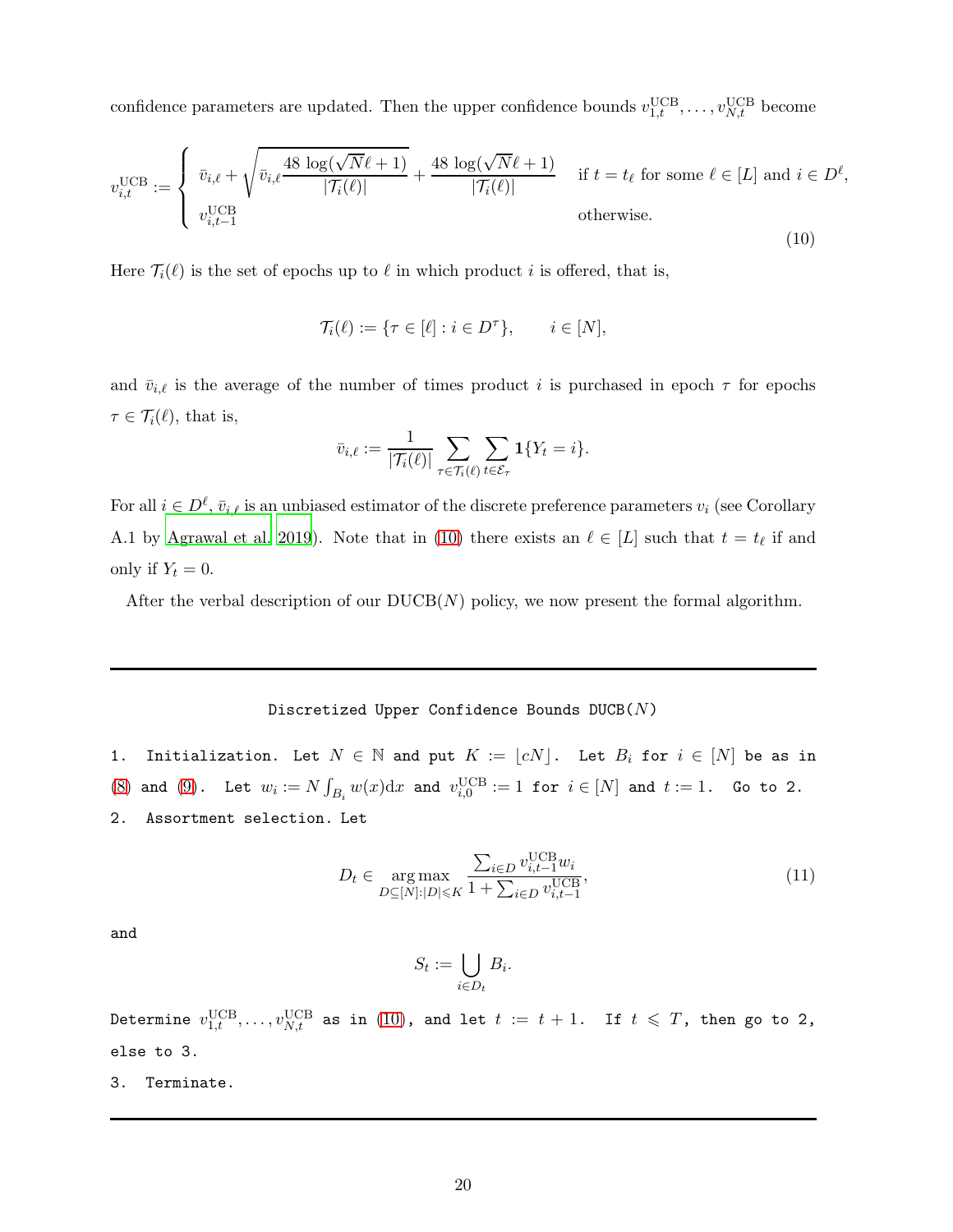<span id="page-21-3"></span>If the discrete assortment  $D_t$  as in [\(11\)](#page-20-1) is not unique, ties are dealt with by applying an arbitrary fixed ordering of assortments.

#### 5.3 Regret upper bound

We proceed by showing that the worst-case regret of  $\mathrm{DUCB}(N)$ , with appropriately chosen N, grows at most as  $T^{2/3}$  up to a logarithmic term.

<span id="page-21-2"></span>**Theorem 3.** Let  $T \ge 2$ ,  $\gamma = \max{\{\overline{v}, 1/c + 1\}}$ ,  $N = \lfloor \gamma T^{1/3} \rfloor$ , and let  $\pi$  correspond to  $\text{DUCB}(N)$ . There is a  $\overline{C} > 0$ , independent of T, such

$$
\Delta_{\pi}(T) \leqslant \overline{C} \, T^{2/3} (\log T)^{1/2}.
$$

To prove the theorem, we first establish a relation between the regret in our model and that of the discrete regret in the context of [Agrawal et al. \(2019](#page-31-0)). There is an obvious misalignment between those two notions: one deals with functions and the other with discrete parameters. However, we are able to bound the regret of  $DUCB(N)$  from above by the regret of UCB plus a discretization error of order  $T/N$ . Since the regret of UCB is of order  $\sqrt{NT}$  (up to a logarithmic term), the optimal value of N is proportional to  $T^{1/3}$  which results in a  $T^{2/3}$  upper bound for the regret of  $DUCB(N)$  (also up to a logarithmic term).

Then it is observed that the discretization error consists of three sources. The first source is due to the fact that the discrete model approximates the actual preference function and marginal profit function by a piecewise constant function. The second source is caused by the fact that the true optimal assortment is not necessarily exactly equal to a collection of bins. The third source is the effect of the misalignment between the regret within our model with that of the regret of UCB as analyzed by [Agrawal et al. \(2019](#page-31-0)). When considering the regret of  $DUCB(N)$ , we need to take this translation error into account.

To facilitate the analysis of the performance of  $\mathrm{DUCB}(N)$ , we define

<span id="page-21-0"></span>
$$
\check{v}(x) := N \sum_{i=1}^{N} \mathbf{1}_{B_i}(x) \int_{B_i} v(y) \, dy, \qquad x \in [0, 1], \tag{12}
$$

<span id="page-21-1"></span>
$$
\check{w}(x) := N \sum_{i=1}^{N} \mathbf{1}_{B_i}(x) \int_{B_i} w(y) \, dy, \qquad x \in [0, 1]. \tag{13}
$$

In addition, we introduce an adjustment of the currently used notation of the expected profit of an assortment  $S \in \mathcal{S}$ . We will explicitly denote that this expected profit depends on marginal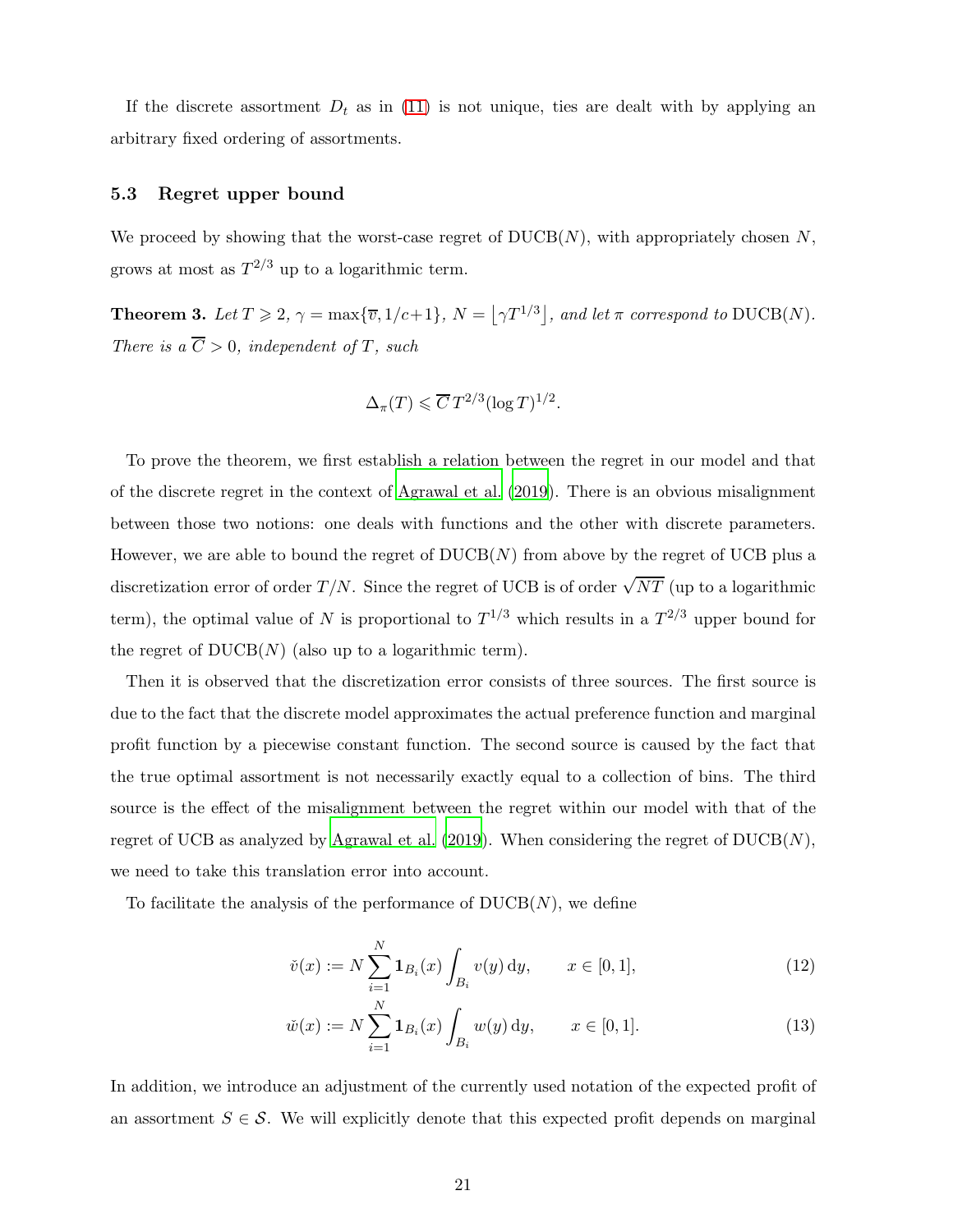profit function  $w(x)$  as well as preference function  $v(x)$ :

$$
r(S, v, w) := \frac{\int_S v(x)w(x) dx}{1 + \int_S v(x) dx}.
$$

The effect of the first component of the discretization error is captured by Proposition [2](#page-22-0) below.

**Proposition 2.** Let  $\check{v}$  and  $\check{w}$  be as in [\(12\)](#page-21-0) and [\(13\)](#page-21-1), respectively. Let  $S^*$  and  $\check{S}$  in  $S$  be optimal assortments corresponding to  $v$  and  $w$ , and  $\check{v}$  and  $\check{w}$ , respectively, that is,

<span id="page-22-3"></span>
$$
r(S^*, v, w) = \max_{S \in \mathcal{S}} r(S, v, w) \quad and \quad r(\check{S}, \check{v}, \check{w}) = \max_{S \in \mathcal{S}} r(S, \check{v}, \check{w}). \tag{14}
$$

Then the difference between the expected revenue of  $S^*$  under v and w and the expected revenue of  $\check{S}$  under  $\check{v}$  and  $\check{w}$  is bounded from above by

<span id="page-22-0"></span>
$$
r(S^*, v, w) - r(\check{S}, \check{v}, \check{w}) \le \|v - \check{v}\|_1 + \overline{v} \|w - \check{w}\|_1,
$$
\n(15)

where  $\|\cdot\|_1 := \int_0^1 |\cdot| \, dx.$ 

Note that the optimal assortment  $\check{S}$  in the result stated above is the optimal assortment within S. The UCB algorithm only considers discrete assortments, which translates to a collection of bins within our model. The effect of this is stated in Lemma [2](#page-22-1) below.

<span id="page-22-1"></span>**Lemma 2.** Let  $\check{v}$  and  $\check{w}$  be as in [\(12\)](#page-21-0) and [\(13\)](#page-21-1), respectively. Let  $\mathcal{A}_K$  be the set of all collections of at most  $K = \lfloor cN \rfloor$  bins  $B_i$ , that is,

<span id="page-22-2"></span>
$$
\mathcal{A}_K := \left\{ \bigcup_{i \in D} B_i : D \subset [N] \text{ and } |D| \leqslant K \right\}.
$$
 (16)

In addition, let  $\check{S}$  in  $S$  and  $S^d$  in  $\mathcal{A}_K$  be optimal assortments corresponding to  $\check{v}$  and  $\check{w}$ , that is,

<span id="page-22-4"></span>
$$
r(\check{S}, \check{v}, \check{w}) = \max_{S \in \mathcal{S}} r(S, \check{v}, \check{v}) \quad and \quad r(S^d, \check{v}, \check{w}) = \max_{S \in \mathcal{A}_K} r(S, \check{v}, \check{v}).
$$
\n(17)

Then the difference between the expected revenue under  $\check{v}$  and  $\check{w}$  of  $\check{S}$  and  $S^d$  is bounded from above by

$$
r(\check{S},\check{v},\check{w}) - r(S^d,\check{v},\check{w}) \leq \frac{\overline{v}}{N}.
$$

Recall that the first two components address the effect of the discretization error regarding the specifics of the optimal assortment. The third and last component concerns the translation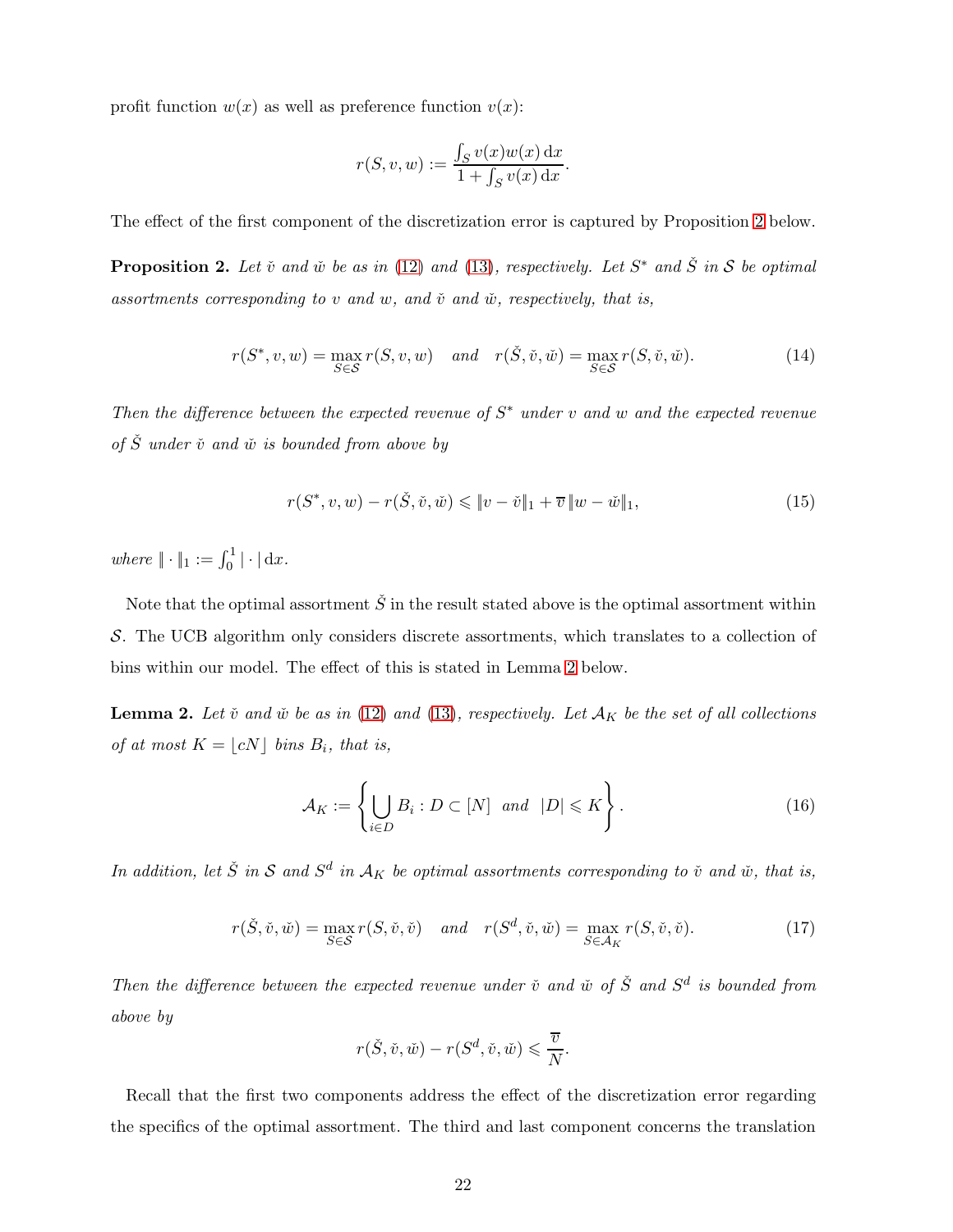error regarding the offered assortments  $S_1, \ldots, S_T$ . Since all these assortments lie in  $\mathcal{A}_K$ , as in [\(16\)](#page-22-2), we present the result below for a general set in  $A_K$ .

<span id="page-23-3"></span>**Lemma 3.** Let  $\check{v}$  and  $\check{w}$  be as in [\(12\)](#page-21-0) and [\(13\)](#page-21-1), respectively. Let  $\mathcal{A}_K$  be as in [\(16\)](#page-22-2) and let  $S \in \mathcal{A}_K$ . Then the difference between the expected profit of S under  $\check{v}$  and  $\check{w}$ , and v and w is bounded from above by

$$
r(S, \check{v}, \check{w}) - r(S, v, w) \leqslant \|v - \check{v}\|_1 + \overline{v} \|w - \check{w}\|_1,
$$

where  $\|\cdot\|_1 := \int_0^1 |\cdot| \, dx.$ 

The three components of the discretization error are combined as follows. Let  $S^*$ ,  $\check{S}$  and  $S^d$ be as in [\(14\)](#page-22-3) and [\(17\)](#page-22-4) and let  $S_1, \ldots, S_T$  be the offered assortments. The instantaneous regret at time  $t \in [T]$  can be split into four parts as

$$
r(S^*, v, w) - r(S_t, v, w) = r(S^*, v, w) - r(\check{S}, \check{v}, \check{w}) +
$$
\n(18)

<span id="page-23-0"></span>
$$
r(\check{S}, \check{v}, \check{w}) - r(S^d, \check{v}, \check{w}) + \tag{19}
$$

<span id="page-23-4"></span><span id="page-23-2"></span><span id="page-23-1"></span>
$$
r(S^d, \check{v}, \check{w}) - r(S_t, \check{v}, \check{w}) + \tag{20}
$$

$$
r(S_t, \check{\nu}, \check{\omega}) - r(S_t, \nu, w); \tag{21}
$$

the idea is to apply the triangle inequality. For the right-hand side of  $(18)$ ,  $(19)$ , and  $(21)$ , we apply Proposition [2,](#page-22-0) Lemma [2](#page-22-1) and Lemma [3,](#page-23-3) respectively. Note that the term in [\(20\)](#page-23-4) corresponds to the instantaneous regret of UCB. The remainder of the proof of Theorem [3](#page-21-2) consists of showing that both the L<sub>1</sub>-distances  $||v - \check{v}||_1$  and  $||w - \check{w}||_1$  are of the order 1/N and applying Theorem 1 from [Agrawal et al. \(2019](#page-31-0)).

Remark 7. The analysis of the upper bound on the regret of DUCB extends to higher dimensional continuous assortment problems. In particular, if the dimension is  $d \geq 2$ , then one can discretize the set of products  $[0, 1]^d$  into  $N^d$  bins. Under a smoothness assumption of the preference function and the marginal profit function, the order of the  $L_1$ -distance between the actual functions and the discretized functions remains  $\mathcal{O}(1/N)$  as the difference can be bounded from above by a sum of  $N^d$  terms that each are of order  $N^{-(d+1)}$ , similar as in [\(34\)](#page-51-0). As a result, the cumulative discretization error is of order  $T/N$  and the total regret in higher dimensions is of the order (up to a logarithmic factor)

$$
\frac{T}{N} + \sqrt{N^d T}.
$$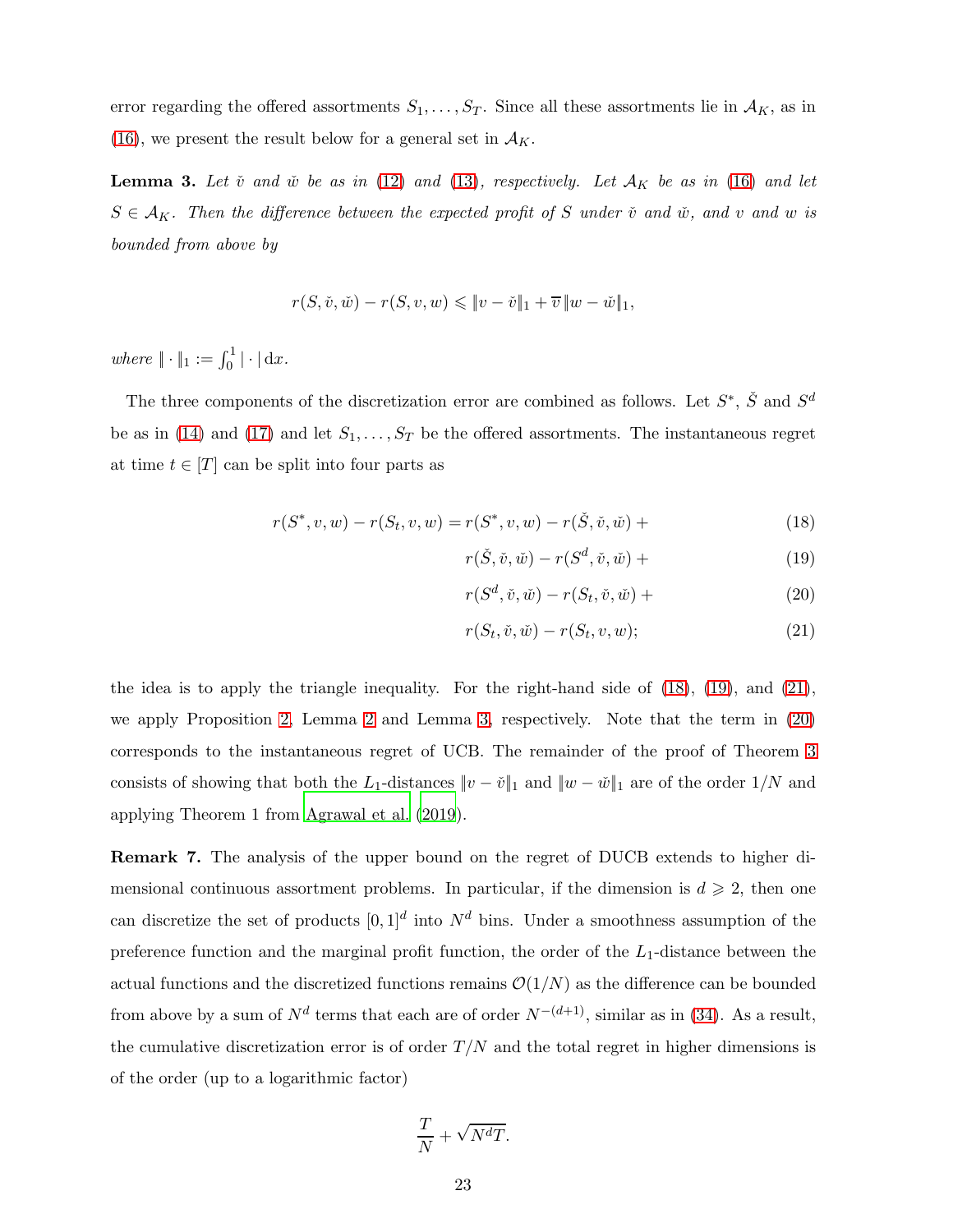Hence, the optimal value of N is proportional to  $T^{\frac{1}{d+2}}$  which results in a  $T^{\frac{d+1}{d+2}}$  regret. This corresponds to the regret rate for continuum-armed bandit in higher dimensions (see, e.g., [Kleinberg et al. 2008](#page-33-13), [Bubeck et al. 2011a](#page-32-9)[,b](#page-32-10)).

#### 5.4 Regret lower bound

In this section we construct an instance for the assortment optimization problem with capacity constraint, and we show that the regret of *any* policy after  $T$  time periods is at least a constant times  $T^{2/3}$ . This shows that the structural differences between optimal assortments with or without a capacity constraint under full information (Section [4.1](#page-10-2) and [5.1\)](#page-14-3) translate into a different complexity of the corresponding data-driven optimization problem, characterized by the growth rate of regret.

We consider the following instance. Let  $\underline{v} \in (0, 0.79), \overline{v} \geqslant 4$ , let  $c \in (0, \frac{1}{4})$  $\frac{1}{4}$ ,  $s = 0.8c, \delta = \frac{1}{2}$  $\frac{1}{2}$ , and consider the marginal profit function

$$
w(x) = (1 - s)\frac{1 - \delta}{1 - \delta x} + s, \quad x \in [0, 1].
$$

To obtain a lower bound on regret, we construct 'difficult instances' of preference functions that are hard to distinguish statistically, but that correspond to different optimal assortments. To this end, we first define a 'baseline' preference function  $v_0$  by

$$
v_0(x) := \frac{s}{c(w(x) - s)} = \frac{s(1 - \delta x)}{c(1 - s)(1 - \delta)}, \quad x \in [0, 1].
$$

This preference function has the property that  $\varrho_0^* := \max_{S \in \mathcal{S}} r(S, v_0)$  is equal to s (see Appendix B, Lemma [8\)](#page-55-0), and that  $v_0(x)(w(x) - \varrho_0^*)$  does not depend on x. As a result, any assortment of volume  $c$  is optimal for this preference function.

The next step is to perturb the baseline preference function with small, positive 'bumps' at different locations, such that the corresponding optimal assortment will be a collection of intervals centered around these bumps. The perturbed preference functions are, in a sense, close to each other (measured, e.g., by the  $L_1$  norm), but correspond to different and possibly even disjoint optimal assortments. In particular, let  $K \geq 2$  be an integer and  $N_K := \lfloor K/c \rfloor$ , and define the  $i$ -th bin as the interval

$$
B_i := \left[ c \frac{i-1}{K}, c \frac{i}{K} \right), \qquad i \in [N_K].
$$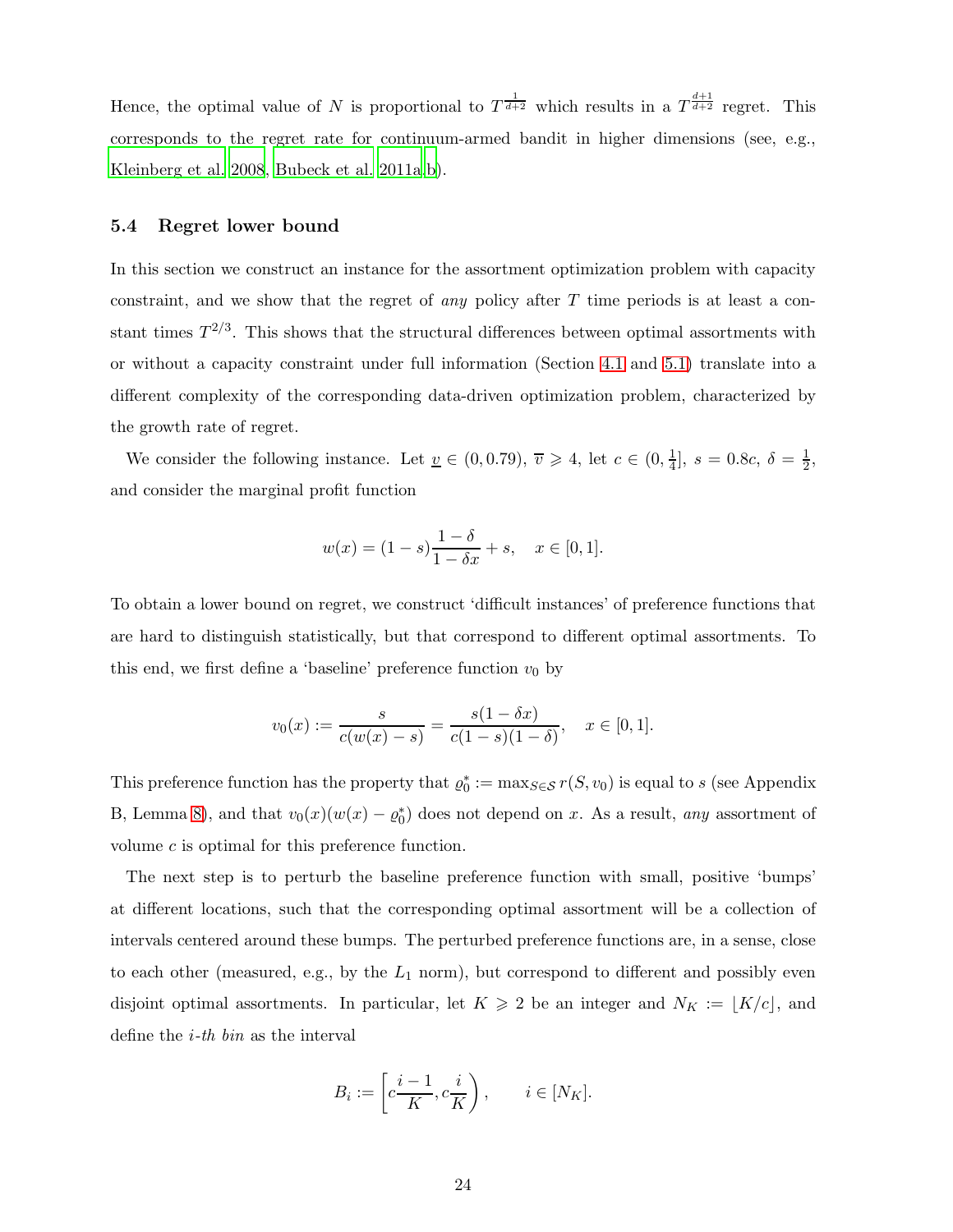Note that this definition differs from the bins presented in Section [5.2.](#page-18-3) The definition here is convenient as the union of any K distinct bins has combined volume of precisely c. Let  $\mathcal{D}_K$ denote the collection of all subsets of  $[N_K]$  of size K, i.e.,

$$
\mathcal{D}_K := \big\{ I \subseteq [N_K] : |I| = K \big\}.
$$

For each collection of bins  $I \in \mathcal{D}_K$  we now define a preference function  $v_I$  that, roughly speaking, consists of the baseline preference function with small, positive bumps added at all bins  $B_i$ ,  $i \in I$ . In particular, define the bump function  $b(x)$  as the normal probability density function with parameters  $\mu = 0$  and  $\sigma = 0.3$ :

$$
b(x) := \frac{1}{\sigma\sqrt{2\pi}}e^{-x^2/2\sigma^2}, \quad x \in \mathbb{R}.
$$

This function is shifted and re-scaled such that the probability mass on  $[-1, 1)$  is mapped onto  $B_i$ , as follows. For  $i \in [N_K]$  and  $x \in \mathbb{R}$ , let

$$
\phi_i(x) := \frac{2Kx}{c} - 2i + 1,
$$

be a linear transformation that satisfies  $\phi_i(B_i) = [-1, 1)$ , and define

$$
\tau_i(x) := \frac{c}{K} b(\phi_i(x)).
$$

Finally, define the constant

$$
\beta := \frac{c}{K} \frac{1}{\sigma \sqrt{2\pi}} \sum_{n \in \mathbb{Z}} \exp \left(-\frac{(2n-1)^2}{2\sigma^2}\right),\,
$$

and, for each  $I \in \mathcal{D}_K$ , define the preference function

$$
v_I(x) := v_0(x) \left( 1 + \sum_{i \in I} \tau_i(x) - \beta \right), \quad x \in [0, 1].
$$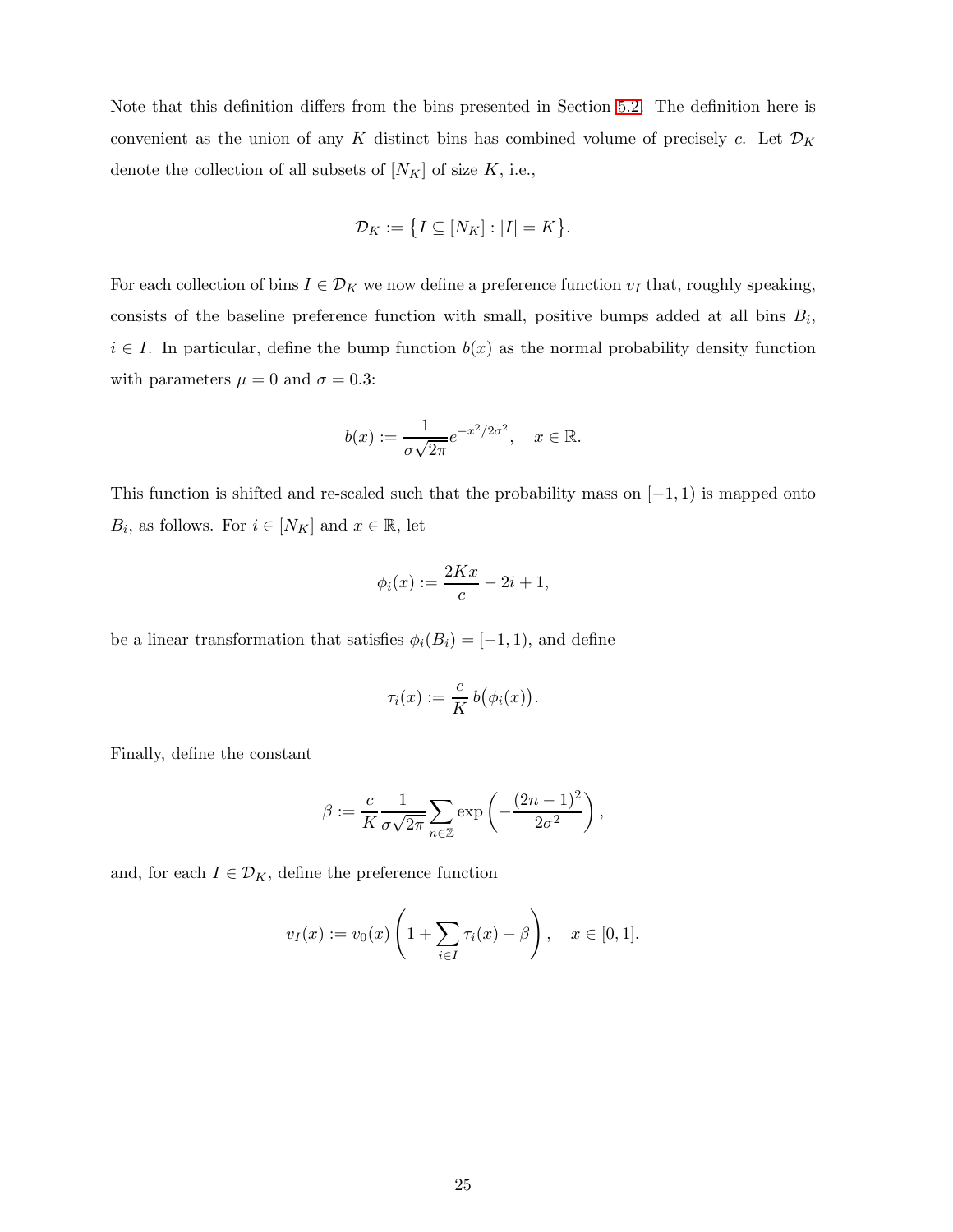

Figure 3: Left: bump function  $b(\cdot)$ . Right: preference function  $v_I(\cdot)$  for  $c = 0.25$ ,  $K = 2$  and  $I = \{2, 5\}.$ 

The subtraction of the (small) constant  $\beta$  ensures that  $v_I(x) \leq v_0(x)$  for all  $x \notin \bigcup_{i \in I} B_i$ , i.e., the preference function dips just below the baseline function  $v_0(x)$  for x outside the collection of bins in I. This ensures that the optimal assortment corresponding to  $v_I$  is approximately equal to the collection of intervals  $\bigcup_{i\in I} B_i$  at which small bumps have been added.

Having defined a collection of preference functions, we now proceed in proving a regret lower bound. First, for any policy and any  $I \in \mathcal{D}_K$ , we bound the regret corresponding to preference function  $v_I$  from below by an expression that counts how often products from the approximately optimal assortment  $\bigcup_{i\in I} B_i$  were not offered. To state the result, let

$$
\epsilon_I(x) := \frac{v_I(x) - v_0(x)}{v_0(x)} = \sum_{i \in I} \tau_i(x) - \beta, \qquad I \in \mathcal{D}_K, x \in [0, 1],
$$

and let

$$
k(x) := \sum_{t=1}^{T} 1_{S_t}(x), \qquad x \in [0, 1],
$$

count the number of times that  $x \in [0,1]$  is offered to consumers. Throughout the remainder of this section we fix an arbitrary policy  $\pi$ , and let  $\mathbb{P}_I$  and  $\mathbb{E}_I$  denote the probability law and the expectation operator under policy  $\pi$  and preference function  $v_I$ .

<span id="page-26-0"></span>**Proposition 3.** There are constants  $C_1 > 0$ ,  $C_2 > 0$ , independent of  $\pi$ , such that, for any  $T \in \mathbb{N}$  and  $I \in \mathcal{D}_K$ ,

$$
\Delta_{\pi}(T, v_I) \geqslant C_1 \int_{\bigcup_{i \in I} B_i} \left( T - \mathbb{E}_I[k(x)] \right) \epsilon_I(x) \mathrm{d}x - C_2 \frac{T}{K}.
$$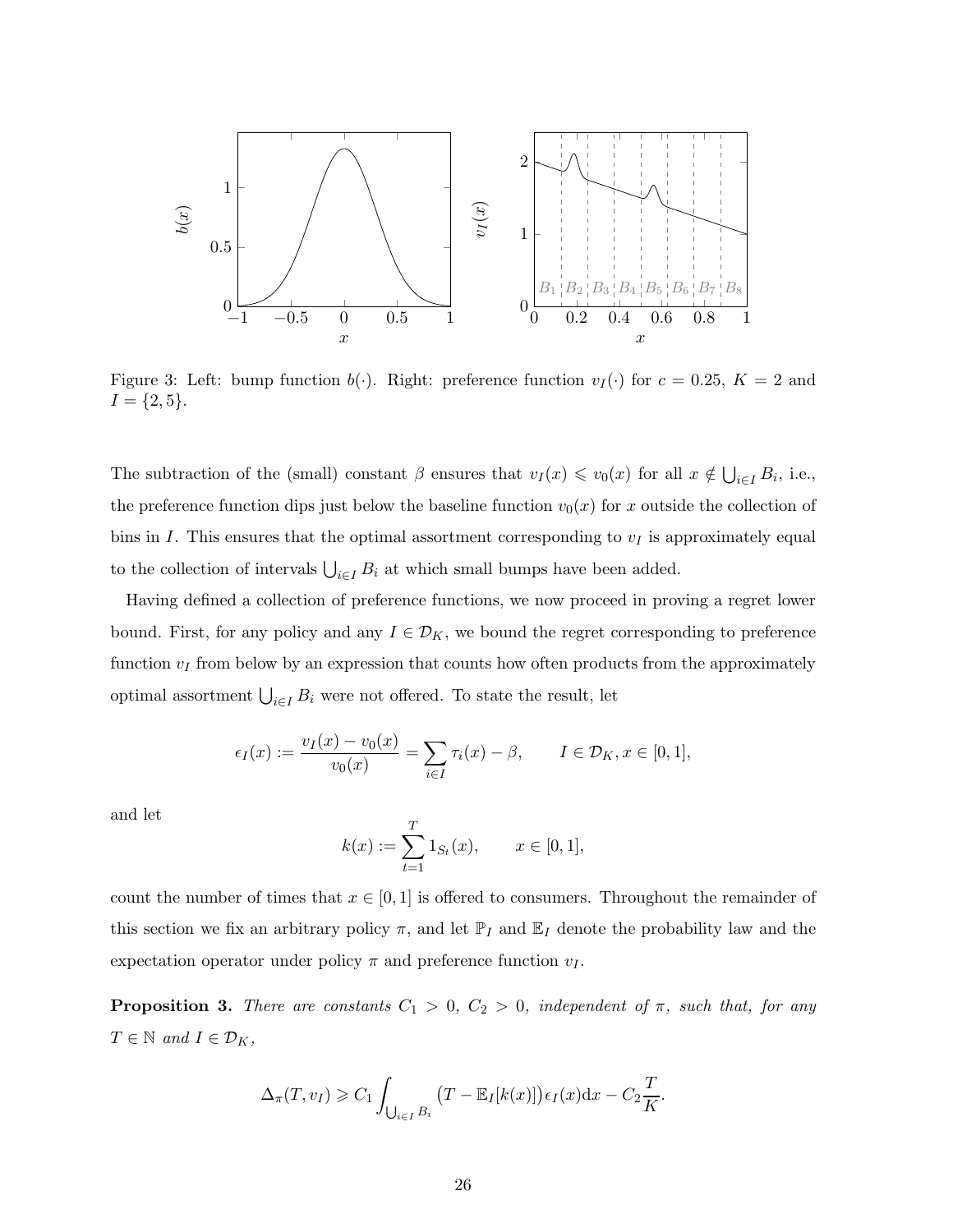The proposition is proven by exploiting the structure of the optimal assortment as outlined in Section [5.1](#page-14-3) and the fact that the definition of  $v_I$  implies that the corresponding optimal assortment is approximately equal to  $\bigcup_{i\in I} B_i$ . The constants  $C_1$ ,  $C_2$  are given explicitly in the proof of Proposition [3.](#page-26-0)

The second step in the proof of the regret lower bound is the following result, which provides an upper bound on how the expected number of times that a product  $x \in [0,1]$  is offered changes when the preference function is changed from  $v_I$  to  $v_{I\setminus\{i\}}$ , for some  $i \in I$ .

<span id="page-27-1"></span>**Proposition 4.** Let  $x \in [0,1]$ ,  $I \in \mathcal{D}_K$ , and  $J = I \setminus \{i\}$  for some  $i \in I$ . Then there is a constant  $C_c > 0$  independent of  $\pi$ , such that

<span id="page-27-0"></span>
$$
\left| \mathbb{E}_I[k(x)] - \mathbb{E}_J[k(x)] \right| \leqslant C_c \left( \frac{T}{K} \right)^{3/2}.
$$
\n(22)

This bound is proven by relating the left-hand side of [\(22\)](#page-27-0) to the Kullback-Leibler divergence of  $\mathbb{P}_I$  and  $\mathbb{P}_J$ , using Pinsker's inequality, and subsequently bounding this expression from above by carefully analysing its dependence on  $v_I$  and  $v_J$ . The constant  $C_c$  is given explicitly in the proof of Proposition [4.](#page-27-1)

With Propositions [3](#page-26-0) and [4](#page-27-1) at hand, we finally arrive at our regret lower bound.

**Theorem 4.** There is a  $\underline{C} > 0$ , independent of  $\pi$ , such that, for  $T \in \mathbb{N}$ ,

$$
\Delta_{\pi}(T) \geqslant \underline{C} T^{2/3}.
$$

To prove the theorem, we first show that the preference functions  $\{v_I : I \in \mathcal{D}_K, K \in \mathbb{N}\}\$ satisfy Assumption [1.](#page-8-2) This implies that the worst-case regret  $\sup_{v\in\mathcal{V}}\Delta_{\pi}(T,v)$  is bounded from below by the expected regret when the preference function is chosen uniformly at random from  $\{v_I : I \in \mathcal{D}_K\}$ , for any fixed K. The regret corresponding to each  $v_I$  is then bounded from below by an expression that involves the expected number of times that products from the approximate optimal assortment  $\bigcup_{i\in I} B_i$  are not offered, using Proposition [3.](#page-26-0) Proceeding in a similar fashion as in the proof of the regret lower bound obtained by [Chen and Wang \(2018\)](#page-32-5) for discrete assortments, while dealing with all the intricacies of having a continuum product space, we connect the expression in Proposition [3](#page-26-0) to the statement [\(22\)](#page-27-0) of Proposition [4.](#page-27-1) By carefully selecting  $K$ , we arrive at the stated lower bound.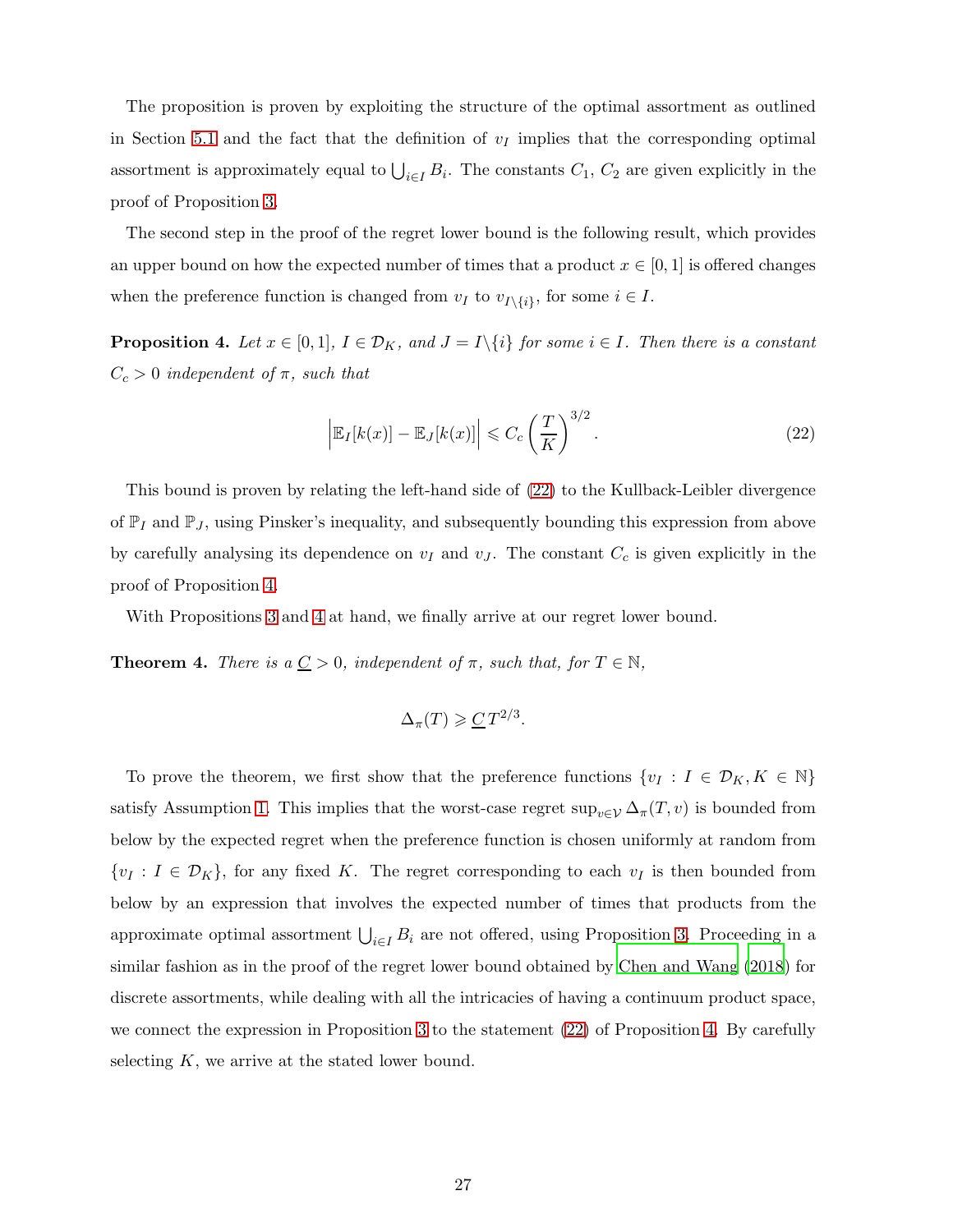## 6 Numerical experiments

In this section we compare the numerical performance of the policies proposed in this study to alternative policies that are specifically designed for the discrete assortment problem. We use the notations and concepts introduced in Sections [5.2](#page-18-3) and [5.3.](#page-21-3) In the uncapacitated case, we compare our algorithm SAP to (i) the Thompson Sampling based algorithm by [Agrawal et al. \(2017](#page-31-1)), and (ii) the Trisection-based algorithm by [Chen et al. \(2018](#page-32-6)), both applied to discretized versions of the continuous problem. To have a fair comparison, we use in all our numerical experiments the same discretization of the product space as in our DUCB algorithm. We refer to these two policies from the literature, applied to discretized versions of the continuous assortment problem, as Discretized Thompson Sampling (DTS) and Discretized Trisection (DTR).

In the capacitated case, we compare our algorithm DUCB to DTS but not to DTR, since the Trisection-based algorithm of [Chen et al. \(2018](#page-32-6)) is not designed to handle capacity constraints. In addition, in the capacitated case we also evaluate the performance of an adjusted version of DUCB (called  $ADUCB$ ) in which we replace the constant 48 in [\(10\)](#page-20-0) by 1; our numerical results indicate that changing this constant significantly improves performance. Optimally tuning this constant is an interesting direction for future research but is outside the scope of this paper. In this section we report numerical results on the regret behavior for these different algorithms; Appendix E contains additional numerical experiments on the predictive performance of our continuous model.

We set the preference function  $v$  as the bi-modal function that is plotted in Figure [1.](#page-16-0) This function is defined as

$$
v(x) = \frac{1}{10} + \frac{1}{5}(2+x)(1-x) + \frac{2}{7}\phi(x; 0.33, 0.1) + \frac{1}{5}\phi(x; 0.8, 0.1), \qquad x \in [0, 1],
$$

where  $\phi(\cdot;\mu,\sigma)$  denotes the normal probability density function with mean  $\mu$  and standard deviation  $\sigma$ . In addition, we set  $w(x) = x, x \in [0,1]$ , as the marginal revenue function. We test our algorithms with  $c = 1$  and  $c = 0.5$ , corresponding to capacity constraints  $K = N$ and  $K = \lfloor N/2 \rfloor$  in the discretized versions. In line with Theorem [3,](#page-21-2) we set the discretization parameter N as  $\left[\gamma T^{1/3}\right]$  with  $\gamma = \max\{\overline{v}, 1/c + 1\}$  and  $\overline{v} = 2$ . The parameters of SAP are set to  $\alpha = 3, \beta = 2, \rho_1 = 0$ . The algorithms' average regrets over 100 simulations after T time periods, for  $T \in \{1000, 2000, \ldots, 10000\}$  $T \in \{1000, 2000, \ldots, 10000\}$  $T \in \{1000, 2000, \ldots, 10000\}$ , are recorded in Table 1 and [2.](#page-29-1)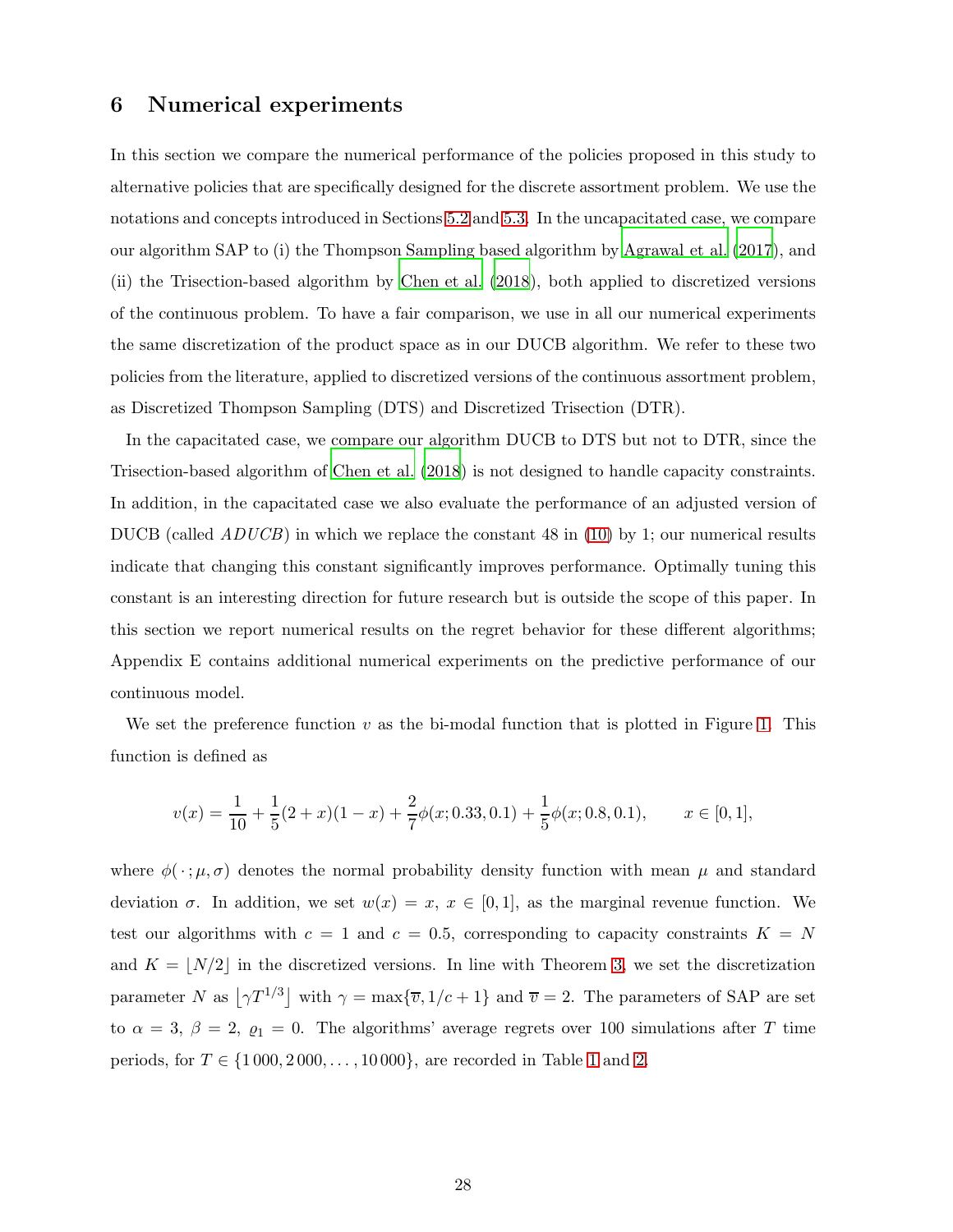|                  | Time horizon $T$ |       |       |         |       |       |       |      |       |       |
|------------------|------------------|-------|-------|---------|-------|-------|-------|------|-------|-------|
| Policy           | 1000             | 2000  | 3000  | 4 0 0 0 | 5000  | 6000  | 7000  | 8000 | 9000  | 10000 |
| <b>DTR</b>       | 8.67             | 18.2  | 25.5  | 32.1    | 35.9  | 40.9  | 48.3  | 55.8 | 63.7  | 70.0  |
| <b>DTS</b>       | 1.46             | 1.94  | 2.10  | 2.25    | 2.56  | 2.45  | 2.87  | 3.06 | 2.85  | 3.34  |
| <b>SAP</b>       | 0.380            | 0.417 | 0.439 | 0.452   | 0.463 | 0.474 | 0.483 | 0.49 | 0.500 | 0.507 |
| $\boldsymbol{N}$ | 19               | 25    | 28    | 31      | 34    | 36    | 38    | 39   | 41    | 43    |

Table 1: Simulated average regret of the policies with  $c = 1$  based on 100 simulations.

<span id="page-29-0"></span>

|              | Time horizon $T$ |      |      |         |      |      |      |          |         |       |
|--------------|------------------|------|------|---------|------|------|------|----------|---------|-------|
| Policy       | 1 0 0 0          | 2000 | 3000 | 4 0 0 0 | 5000 | 6000 | 7000 | 8000     | 9 0 0 0 | 10000 |
| <b>DTS</b>   | 12.8             | 19.8 | 26.8 | 32.0    | 38.8 | 33.2 | 46.8 | 52.6     | 43.8    | 48.0  |
| <b>DUCB</b>  | 89.6             | 153  | 206  | 252     | 295  | 334  | 371  | 403      | 440     | 470   |
| <b>ADUCB</b> | 9.81             | 16.9 | 23.6 | 29.8    | 35.3 | 32.6 | 46.7 | $52.1\,$ | 45.8    | 50.1  |
| N            | 29               | 37   | 43   | 47      | 51   | 54   | 57   | 59       | 62      | 64    |

<span id="page-29-1"></span>Table 2: Simulated average regret of the policies with  $c = 0.5$  based on 100 simulations.

Table [1](#page-29-0) shows that our algorithm SAP outperforms the alternatives DTR and DTS by a significant margin. The top row of Figure [4](#page-30-0) plots the regret of SAP as function of  $T$ , both on a linear (left-hand panel) and a logarithmic scale (right-hand panel). The linear growth rate of regret as function of  $\log T$  in Figure [4](#page-30-0) confirms our theoretical result on the regret behavior of SAP. Fitting the curve  $\mathcal{R}(T) = \gamma_1 + \gamma_2 \log T$  using linear regression, we find that  $\gamma_1 = 0.00171$ and  $\gamma_2 = 0.0545$ .

Table [2](#page-29-1) records the regret of DTS, DUCB, and ADUCB; the results are visualized in the middle and bottom row of Figure [4.](#page-30-0) The figure illustrates that the regrets of both DUCB and ADUCB grow sublinearly. The adjusted policy ADUCB performs on par with DTS, while both ADUCB and DTS outperform DUCB. This suggests that fine-tuning the constants in the updating formula for the upper confidence bounds can lead to less regret. Fitting the curve  $\log \mathcal{R}(T) = \gamma_1 + \gamma_2 \log T$  using linear regression, we find that  $\gamma_2 = 0.70$  for DUCB and  $\gamma_2 = 0.67$ for ADUCB. This confirms, particularly for ADUCB, our theoretical regret bounds of  $T^{2/3}$  (up to a logarithmic term). It is worth observing and illustrated by Figure [4](#page-30-0) that the regret for our policies is not necessarily monotone in  $T$ ; this is a result of the discretization to an integer number of products.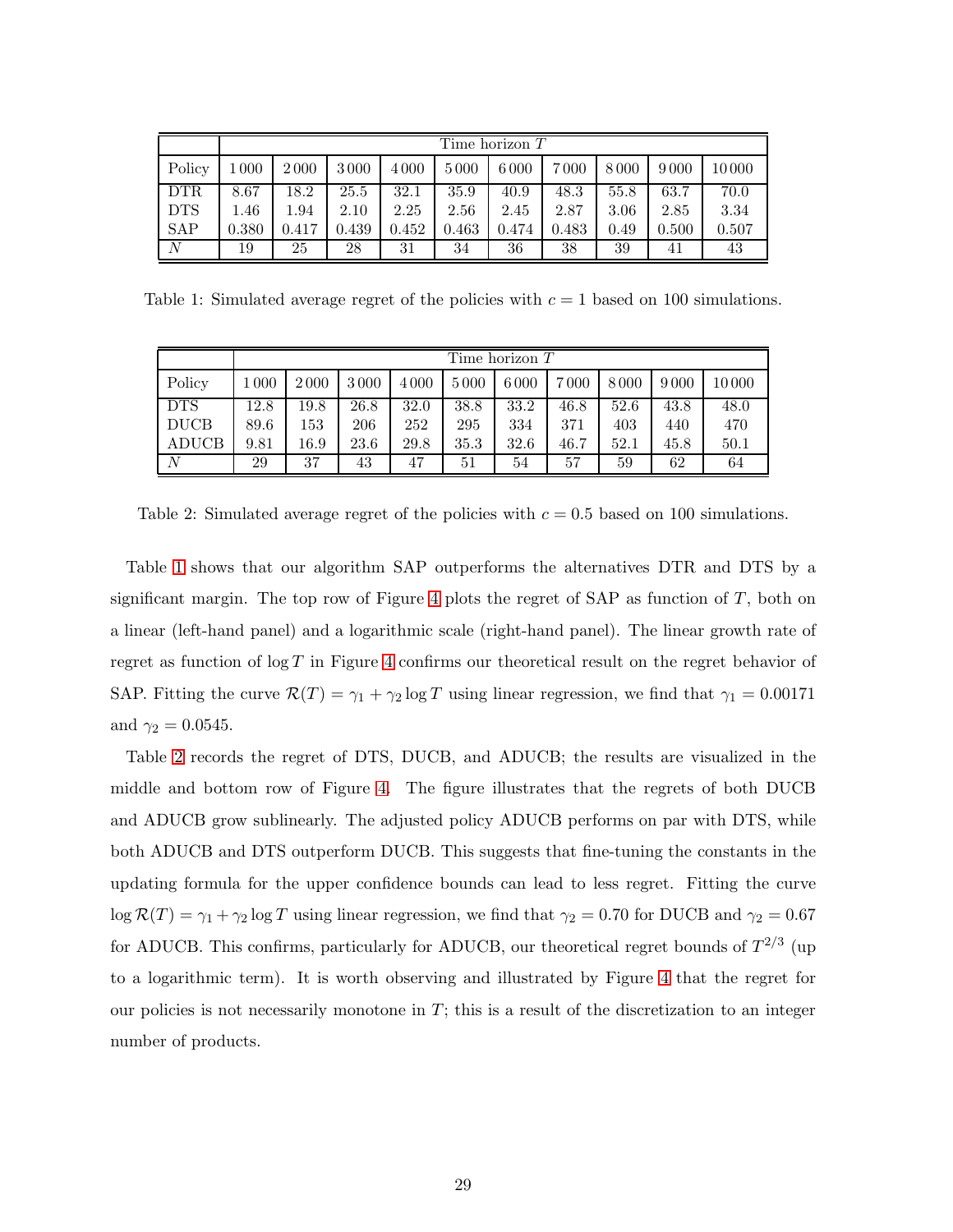

<span id="page-30-0"></span>Figure 4: The whiskers show the 95% confidence interval of the mean cumulative regret for SAP (top row), DUCB (middle row) and ADUCB (bottom row) with regular axes (left panels) and a logarithmic axis for T (right panels), based on 100 simulations. The blue solid line shows the fitted curves  $\gamma_1 + \gamma_2 \log T$  with  $\gamma_1 = 0.00171$  and  $\gamma_2 = 0.0545$  (first row),  $\gamma_1 T^{\gamma_2}$  with  $\gamma_1 = 0.783$ and  $\gamma_2 = 0.700$  (second row) and  $\gamma_1 T^{\gamma_2}$  with  $\gamma_1 = 0.115$  and  $\gamma_2 = 0.666$  (third row).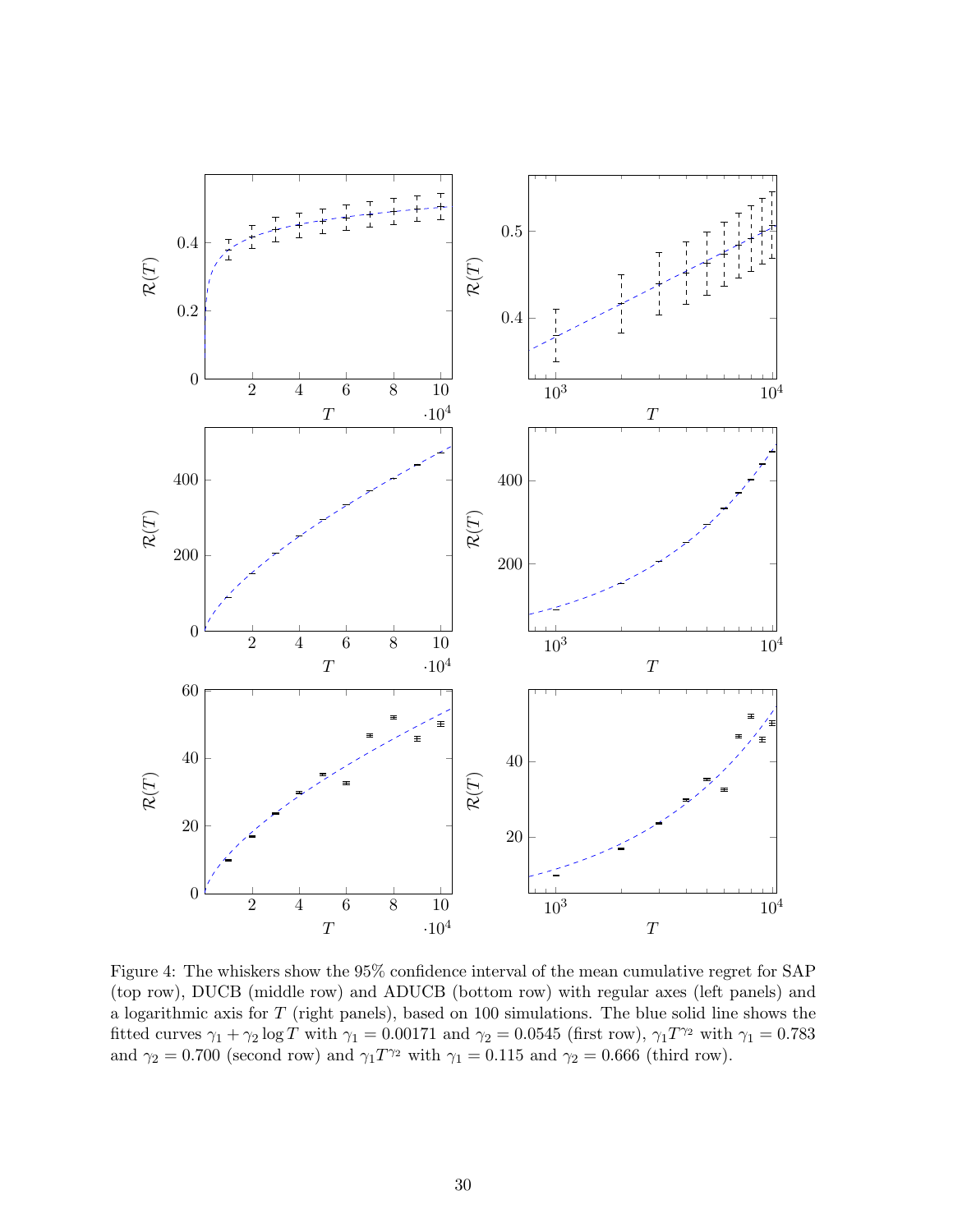## 7 Discussion

In this paper we have introduced the concept of continuous assortment optimization with demand learning. We distinguish between the capacitated and uncapacitated case, revealing intrinsically different regret behavior: we show that the asymptotically optimal regret rate in the absence of a capacity constraint grows logarithmically in the time horizon, whereas imposing a capacity constraint leads to  $T^{2/3}$  regret. To our knowledge, this paper is the first to extend discrete assortment optimization problems to the continuous realm.

Our work points to various directions for future research. First, the customer-purchase model used in this paper is the natural continuous equivalent of the well-studied discrete multinomial logit choice model. It remains an open question how one constructs a random utility model that serves as a theoretical justification of the continuous choice model. Second, in line with the majority of the assortment optimization literature, our setup assumes that product prices are exogenous. A question of practical interest is to consider price and assortment decisions simultaneously in our continuous model, potentially in a competitive setting. Third, we have constructed an example in which the optimal assortment is not an uninterrupted interval. It would be interesting to study under which conditions a single interval solution is optimal, and whether one can bound the maximum loss when the decision maker is restricted to offering a single interval.

## References

- <span id="page-31-4"></span>A. Agarwal, D. P. Foster, D. J. Hsu, S. M. Kakade, and A. Rakhlin. Stochastic convex optimization with bandit feedback. In Advances in Neural Information Processing Systems (NIPS), pages 1035–1043, 2011.
- <span id="page-31-2"></span>R. Agrawal. Sample mean based index policies with O(log n) regret for the multi-armed bandit problem. Advances in Applied Probability, 27(4):1054–1078, 1995.
- <span id="page-31-1"></span>S. Agrawal, V. Avadhanula, V. Goyal, and A. Zeevi. Thompson sampling for the MNL-bandit. In Conference on Learning Theory (COLT), pages 76–78, 2017.
- <span id="page-31-0"></span>S. Agrawal, V. Avadhanula, V. Goyal, and A. Zeevi. MNL-bandit: A dynamic learning approach to assortment selection. Operations Research, 67(5):1453–1485, 2019.
- <span id="page-31-3"></span>P. Auer, N. Cesa-Bianchi, Y. Freund, and R. E. Schapire. The nonstochastic multiarmed bandit problem. SIAM Journal on Computing, 32(1):48–77, 2002.
- <span id="page-31-5"></span>P. Auer, R. Ortner, and C. Szepesvári. Improved rates for the stochastic continuum-armed bandit problem. In Conference on Learning Theory (COLT), pages 454–468, 2007.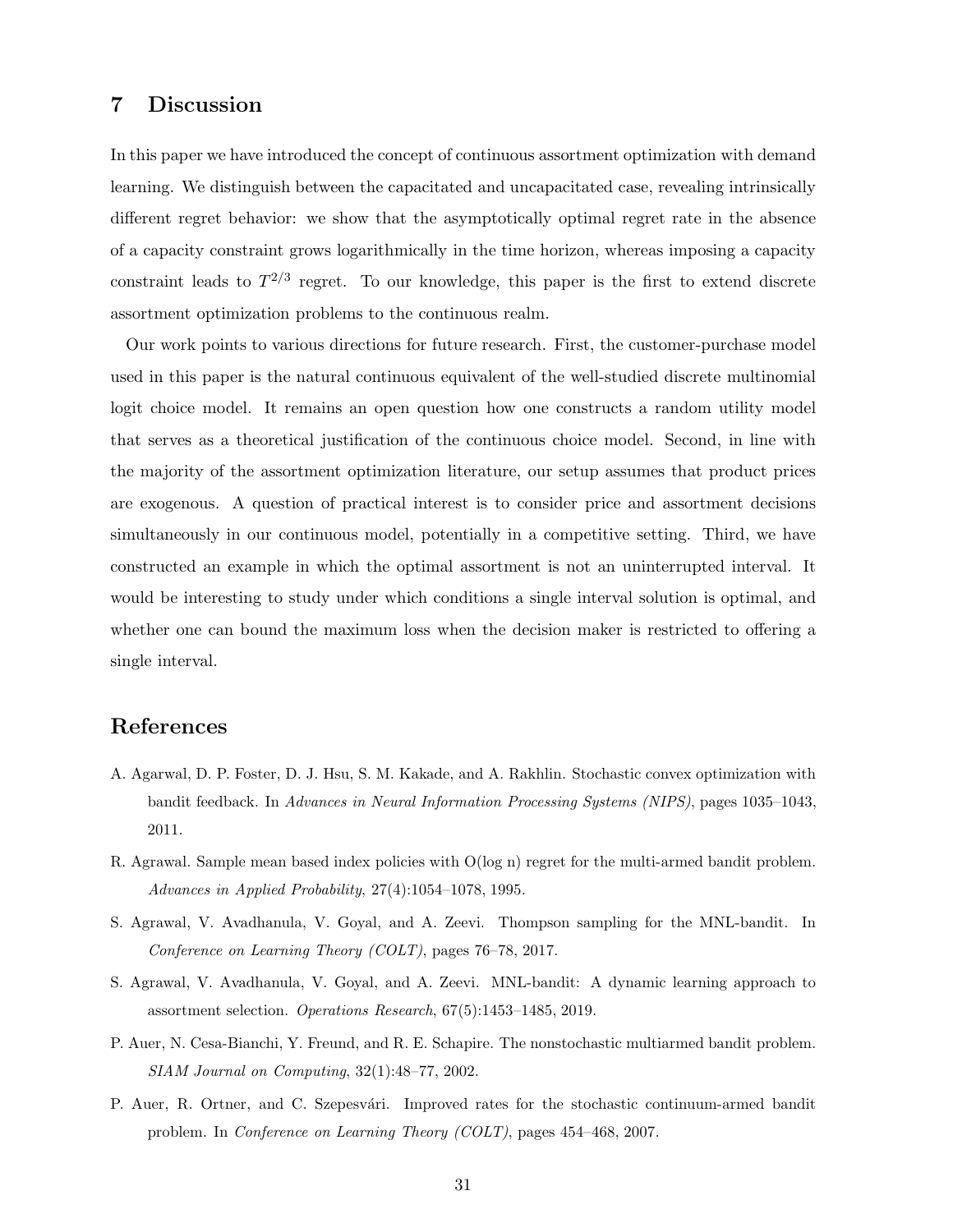- <span id="page-32-1"></span>M. Ben-Akiva and S. R. Lerman. Discrete choice analysis: theory and application to travel demand. MIT Press, Cambridge, MA, 1985.
- G. Berbeglia, A. Garassino, and G. Vulcano. A comparative empirical study of discrete choice models in retail operations. SSRN eLibrary, 2018. URL <https://ssrn.com/abstract=3136816>.
- <span id="page-32-15"></span>M. Broadie, D. Cicek, and A. Zeevi. General bounds and finite-time improvement for the Kiefer-Wolfowitz stochastic approximation algorithm. Operations Research, 59(5):1211–1224, 2011.
- <span id="page-32-7"></span>S. Bubeck, G. Stoltz, C. Szepesvári, and R. Munos. Online optimization in x-armed bandits. In Advances in Neural Information Processing Systems (NIPS), pages 201–208, 2009.
- <span id="page-32-9"></span>S. Bubeck, R. Munos, G. Stoltz, and C. Szepesvári. X-armed bandits. Journal of Machine Learning Research, 12:1655–1695, 2011a.
- <span id="page-32-10"></span>S. Bubeck, G. Stoltz, and J. Y. Yu. Lipschitz bandits without the Lipschitz constant. In International Conference on Algorithmic Learning Theory (ALT), pages 144–158, 2011b.
- <span id="page-32-12"></span>N. Cesa-Bianchi and G. Lugosi. Combinatorial bandits. Journal of Computer and System Sciences, 78 (5):1404–1422, 2012.
- <span id="page-32-13"></span>W. Chen, Y. Wang, and Y. Yuan. Combinatorial multi-armed bandit: General framework and applications. In International Conference on Machine Learning (ICML), pages 151–159, 2013.
- <span id="page-32-5"></span>X. Chen and Y. Wang. A note on a tight lower bound for MNL-bandit assortment selection models. Operations Research Letters, 46(5):534–537, 2018.
- <span id="page-32-6"></span>X. Chen, Y. Wang, and Y. Zhou. An optimal policy for dynamic assortment planning under uncapacitated multinomial logit models. ArXiv e-print, 2018. URL <https://arxiv.org/abs/1805.04785>.
- <span id="page-32-14"></span>R. Combes, M. S. Talebi Mazraeh Shahi, A. Proutiere, and M. Lelarge. Combinatorial bandits revisited. In Advances in Neural Information Processing Systems (NIPS), pages 2116–2124, 2015.
- <span id="page-32-8"></span>E. W. Cope. Regret and convergence bounds for a class of continuum-armed bandit problems. IEEE Transactions on Automatic Control, 54(6):1243–1253, 2009.
- <span id="page-32-2"></span>A. V. den Boer, B. Chen, and Y. Wang. Pricing and positioning of horizontally differentiated products with incomplete demand information. SSRN Electronic Journal, 2020. doi: 10.2139/ssrn.3682921. URL <https://doi.org/10.2139/ssrn.3682921>.
- <span id="page-32-4"></span>R. Dewan, B. Jing, and A. Seidmann. Product customization and price competition on the internet. Management science, 49(8):1055–1070, 2003.
- <span id="page-32-3"></span>M. Fisher and R. Vaidyanathan. A demand estimation procedure for retail assortment optimization with results from implementations. Management Science, 60(10):2401–2415, 2014.
- <span id="page-32-11"></span>A. D. Flaxman, A. T. Kalai, and H. B. McMahan. Online convex optimization in the bandit setting: gradient descent without a gradient. In Sixteenth Annual ACM-SIAM Symposium on Discrete Algorithms, pages 385–394, 2005.
- <span id="page-32-0"></span>F. S. Fogliatto, G. J. Da Silveira, and D. Borenstein. The mass customization decade: An updated review of the literature. International Journal of Production Economics, 138(1):14–25, 2012.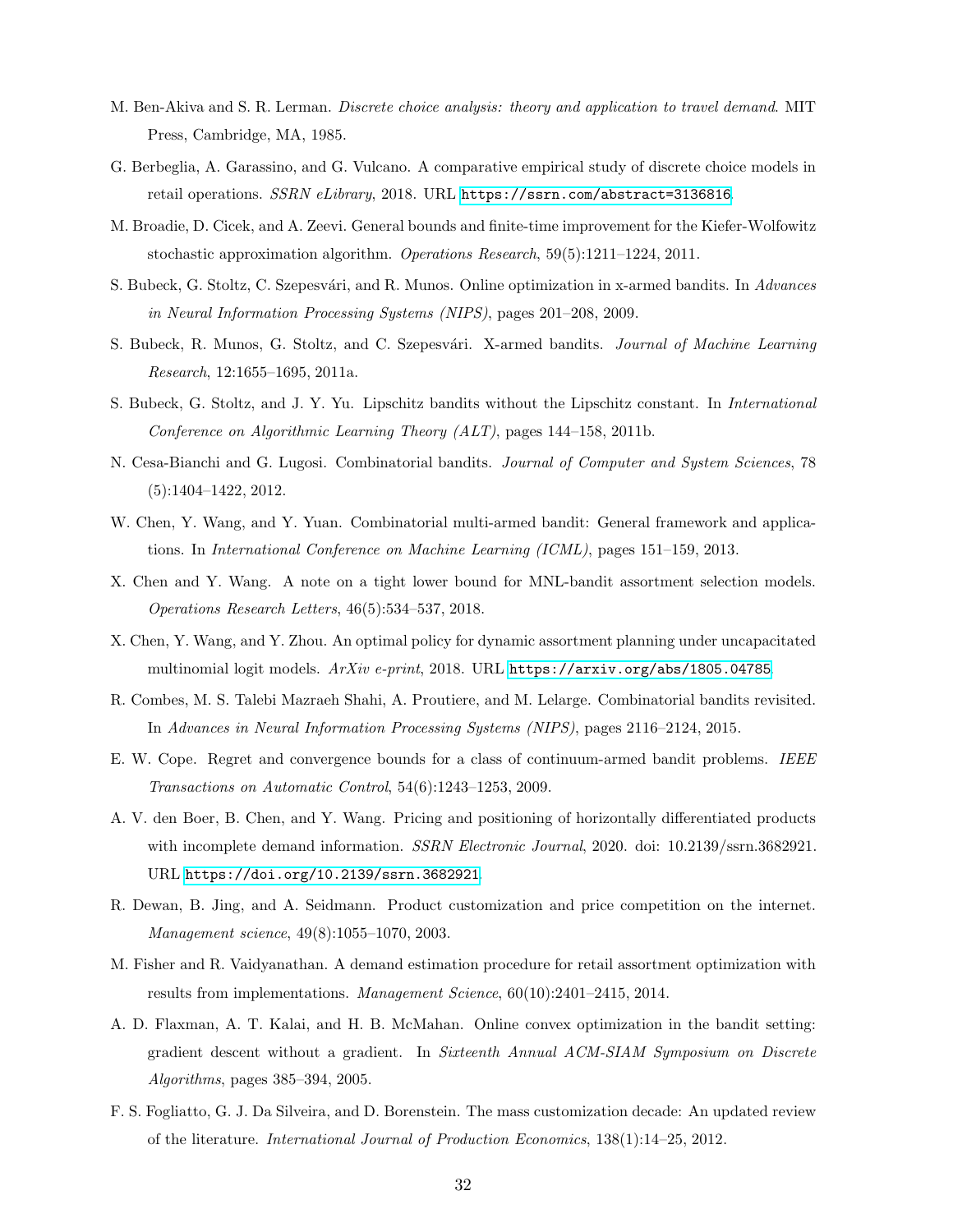- <span id="page-33-6"></span>V. Gaur and D. Honhon. Assortment planning and inventory decisions under a locational choice model. Management Science, 52(10):1528–1543, 2006.
- <span id="page-33-16"></span>R. Gill and B. Levit. Applications of the van Trees inequality: A Bayesian Cramér-Rao bound. Bernoulli,  $1(1/2):59-79, 1995.$
- <span id="page-33-5"></span>N. B. Keskin and J. R. Birge. Dynamic selling mechanisms for product differentiation and learning. Operations Research, 67(4):1069–1089, 2019.
- <span id="page-33-12"></span>R. Kleinberg. Nearly tight bounds for the continuum-armed bandit problem. In Advances in Neural Information Processing Systems (NIPS), pages 697–704, 2005.
- <span id="page-33-13"></span>R. Kleinberg, A. Slivkins, and E. Upfal. Multi-armed bandits in metric spaces. Fourtieth Annual ACM Symposium on Theory of Computing (STOC), pages 681–690, 2008.
- <span id="page-33-15"></span>H. J. Kushner and G. G. Yin. Stochastic Approximation and Recursive Algorithms and Applications. Springer-Verlag, New York, NY, 1997.
- <span id="page-33-11"></span>T. L. Lai and H. Robbins. Asymptotically efficient adaptive allocation rules. Advances in Applied Mathematics, 6(1):4–22, 1985.
- <span id="page-33-1"></span>S. Mahajan and G. Van Ryzin. Inventory competition under dynamic consumer choice. Operations Research, 49(5):646–657, 2001.
- <span id="page-33-3"></span>K. S. Moorthy. Market segmentation, self-selection, and product line design. Marketing Science, 3(4): 288–307, 1984.
- H.-G. M¨uller. Smooth optimum kernel estimators near endpoints. Biometrika, 78(3):521–530, 1991.
- <span id="page-33-2"></span>M. Mussa and S. Rosen. Monopoly and product quality. Journal of Economic Theory, 18(2):301–317, 1978.
- <span id="page-33-9"></span>M. Ou, N. Li, S. Zhu, and R. Jin. Multinomial logit bandit with linear utility functions. Twenty-Seventh International Joint Conference on Artificial Intelligence (IJCAI), pages 2602–2608, 2018.
- <span id="page-33-4"></span>X. A. Pan and D. Honhon. Assortment planning for vertically differentiated products. Production and Operations Management, 21(2):253–275, 2012.
- <span id="page-33-0"></span>B. J. Pine. Mass customization. Harvard Business School Press, Boston, MA, 1993.
- <span id="page-33-10"></span>H. Robbins. Some aspects of the sequential design of experiments. Bulletin of the American Mathematical Society, 58(5):527–535, 1952.
- <span id="page-33-14"></span>H. Robbins and S. Monro. A stochastic approximation method. The Annals of Mathematical Statistics, 22(3):400–407, Sept. 1951.
- <span id="page-33-7"></span>P. Rusmevichientong, Z.-J. M. Shen, and D. B. Shmoys. Dynamic assortment optimization with a multinomial logit choice model and capacity constraint. Operations Research, 58(6):1666–1680, 2010.
- <span id="page-33-8"></span>D. Sauré and A. Zeevi. Optimal dynamic assortment planning with demand learning. Manufacturing  $\mathcal{C}$ Service Operations Management, 15(3):387–404, 2013.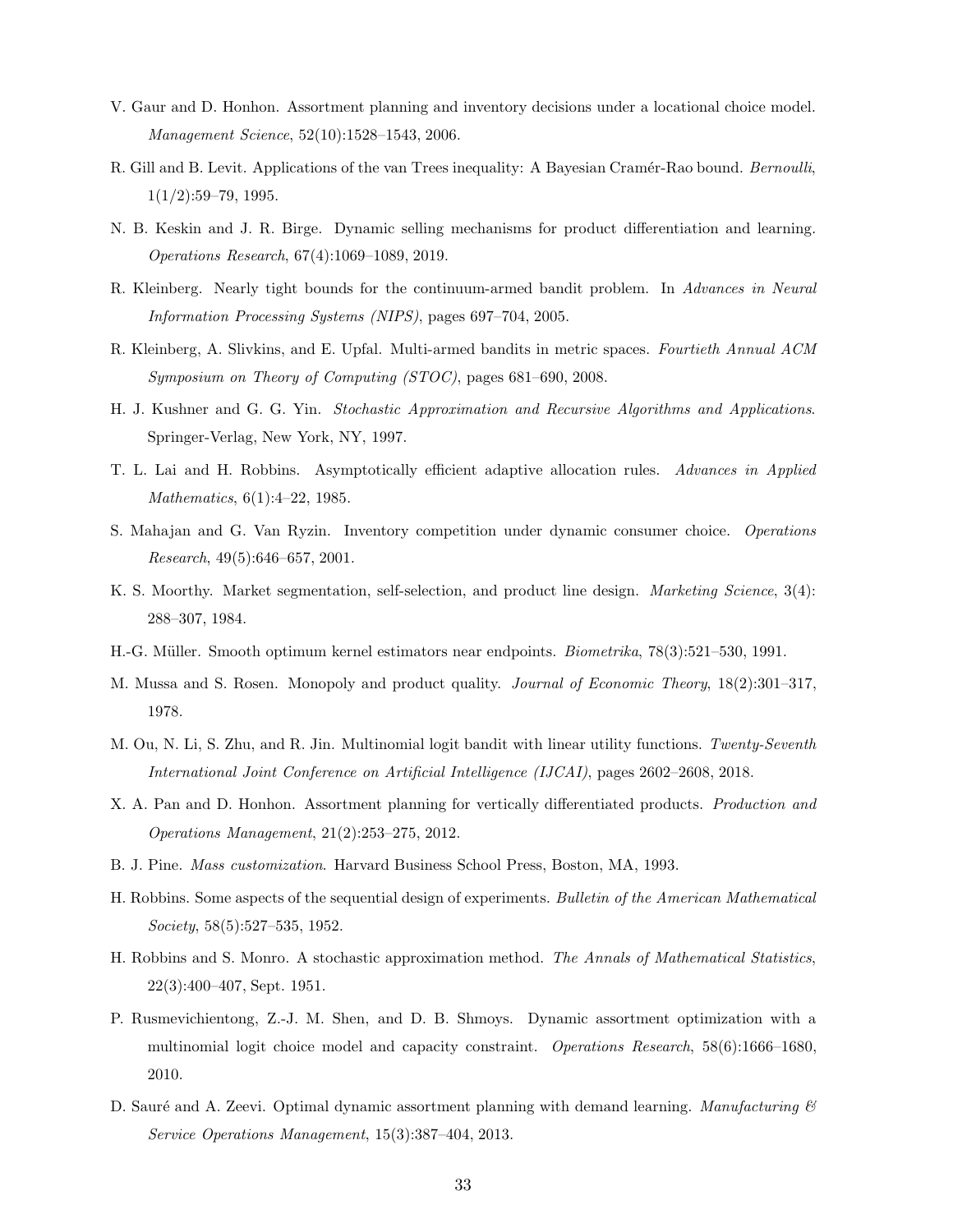- <span id="page-34-0"></span>O. Shamir. On the complexity of bandit and derivative-free stochastic convex optimization. In Conference on Learning Theory (COLT), pages 3–24, 2013.
- D. W. Stroock. A Concise Introduction to the Theory of Integration. Birkhäuser, Boston, MA, 1994.
- <span id="page-34-2"></span>K. Talluri and G. Van Ryzin. Revenue management under a general discrete choice model of consumer behavior. Management Science, 50(1):15–33, 2004.
- <span id="page-34-1"></span>K. E. Train. Discrete Choice Methods with Simulation. Cambridge University Press, Cambridge, United Kingdom, 2009.
- S. Zhang, R. J. Karunamuni, and M. C. Jones. An improved estimator of the density function at the boundary. Journal of the American Statistical Association, 94(448):1231–1241, 1999.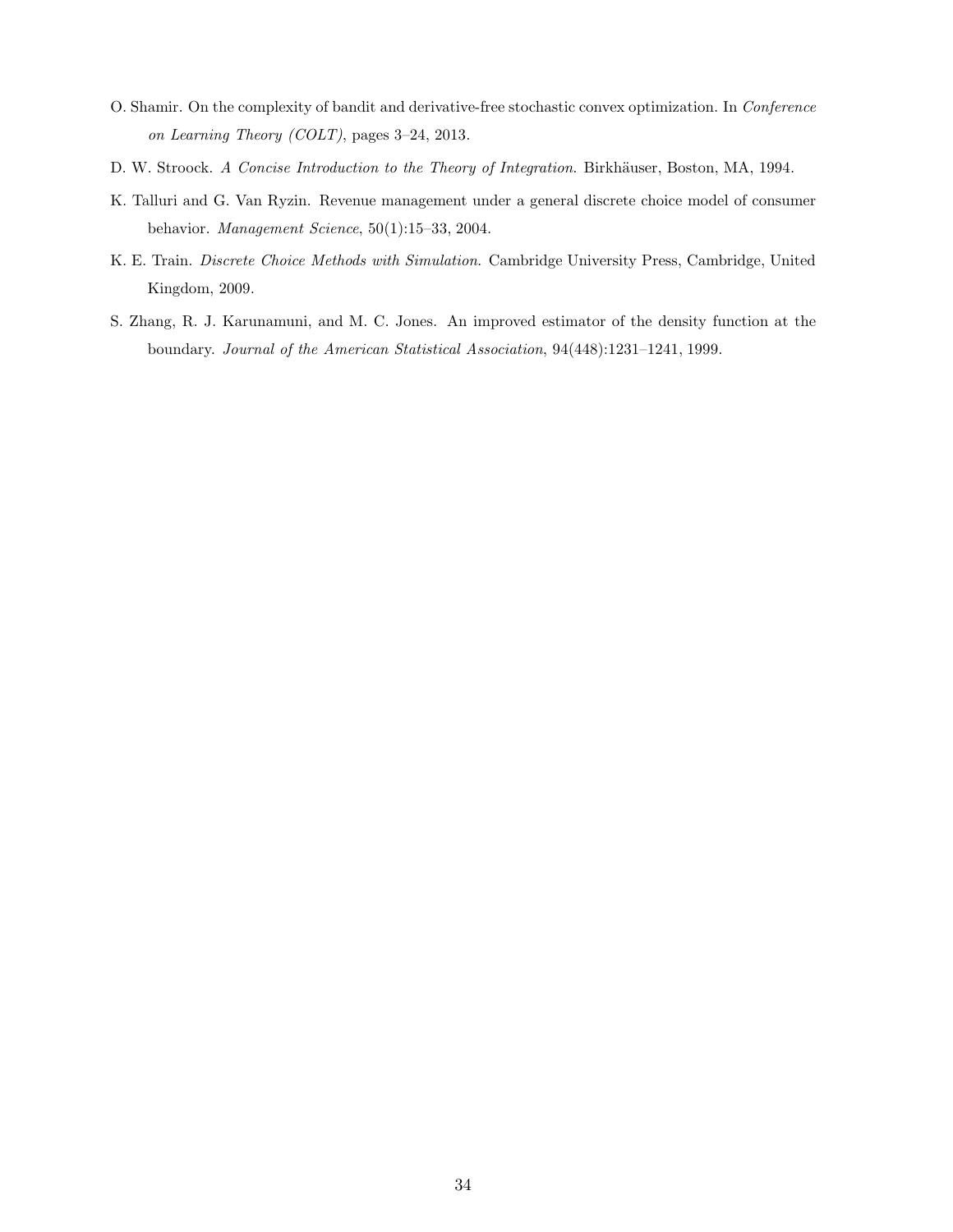## Appendix A: Mathematical proofs of Section [4](#page-10-0)

#### A.1. Proofs of the results in Section [4.3](#page-12-2)

#### Proof of Theorem [1.](#page-12-1)

Define  $g(y) := r([y, 1], v)$  for  $y \in [0, 1]$  and  $h(\varrho) := g(w^{-1}(\varrho))$  for  $\varrho \in [0, 1]$ . Also, let  $\varrho^*$  denote the optimal expected profit, i.e.,

$$
\varrho^* := \max\{r(S, v) : S \in \mathcal{S}\}.
$$

The following auxiliary results turn out to be useful; the proof of Lemma [4](#page-35-1) follows after the proof of Theorem [1.](#page-12-1)

<span id="page-35-1"></span>**Lemma 4.** It holds that  $h(\varrho^*) = \varrho^*$ . Moreover, for  $\varrho \in [0,1]$ , the following properties hold:

$$
(\varrho - \varrho^*)(h(\varrho) - \varrho) \leqslant -\frac{1}{1+\overline{v}}(\varrho - \varrho^*)^2,\tag{23}
$$

<span id="page-35-2"></span><span id="page-35-0"></span>
$$
h(\varrho^*) - h(\varrho) \leqslant C(\varrho - \varrho^*)^2,\tag{24}
$$

for a universal constant  $C > 0$ .

Note that by our choice of  $\beta \ge \max\{0, \alpha - 1\}$  it follows that  $\varrho_t \in [0, 1]$  for all  $t \in \mathbb{N}$ . With these properties at our disposal, we continue the proof of the worst-case bound for Case 1, which closely follows the analysis of [Broadie et al. \(2011](#page-32-15)) on stochastic approximation schemes. For the policy  $\pi = \text{SAP}(\alpha, \beta)$ , it holds for all  $t \in \mathbb{N}$  that

$$
\mathbb{E}_{\pi}[(\varrho_{t+1} - \varrho^{*})^{2} | \varrho_{t}]
$$
\n
$$
= \mathbb{E}_{\pi} [(\varrho_{t} + a_{t}(R_{t} - \varrho) - \varrho^{*})^{2} | \varrho_{t}]
$$
\n
$$
= \mathbb{E}_{\pi} [(\varrho_{t} - \varrho^{*})^{2} + 2(\varrho_{t} - \varrho^{*})a_{t}(R_{t} - \varrho_{t}) + a_{t}^{2}(R_{t} - \varrho_{t})^{2} | \varrho_{t}]
$$
\n
$$
\leq (\varrho_{t} - \varrho^{*})^{2} + 2(\varrho_{t} - \varrho^{*})a_{t}(h(\varrho_{t}) - \varrho_{t}) + a_{t}^{2}
$$
\n
$$
\leq (\varrho_{t} - \varrho^{*})^{2} \left(1 - \frac{2a_{t}}{1 + \overline{v}}\right) + a_{t}^{2}
$$

where the first inequality follows from  $R_t - \varrho_t \in [-1,1]$  and the second inequality from Lemma [4,](#page-35-1) i.e.,  $(23)$ . Recalling the definition of  $a_t$ , an immediate consequence of the above bound is that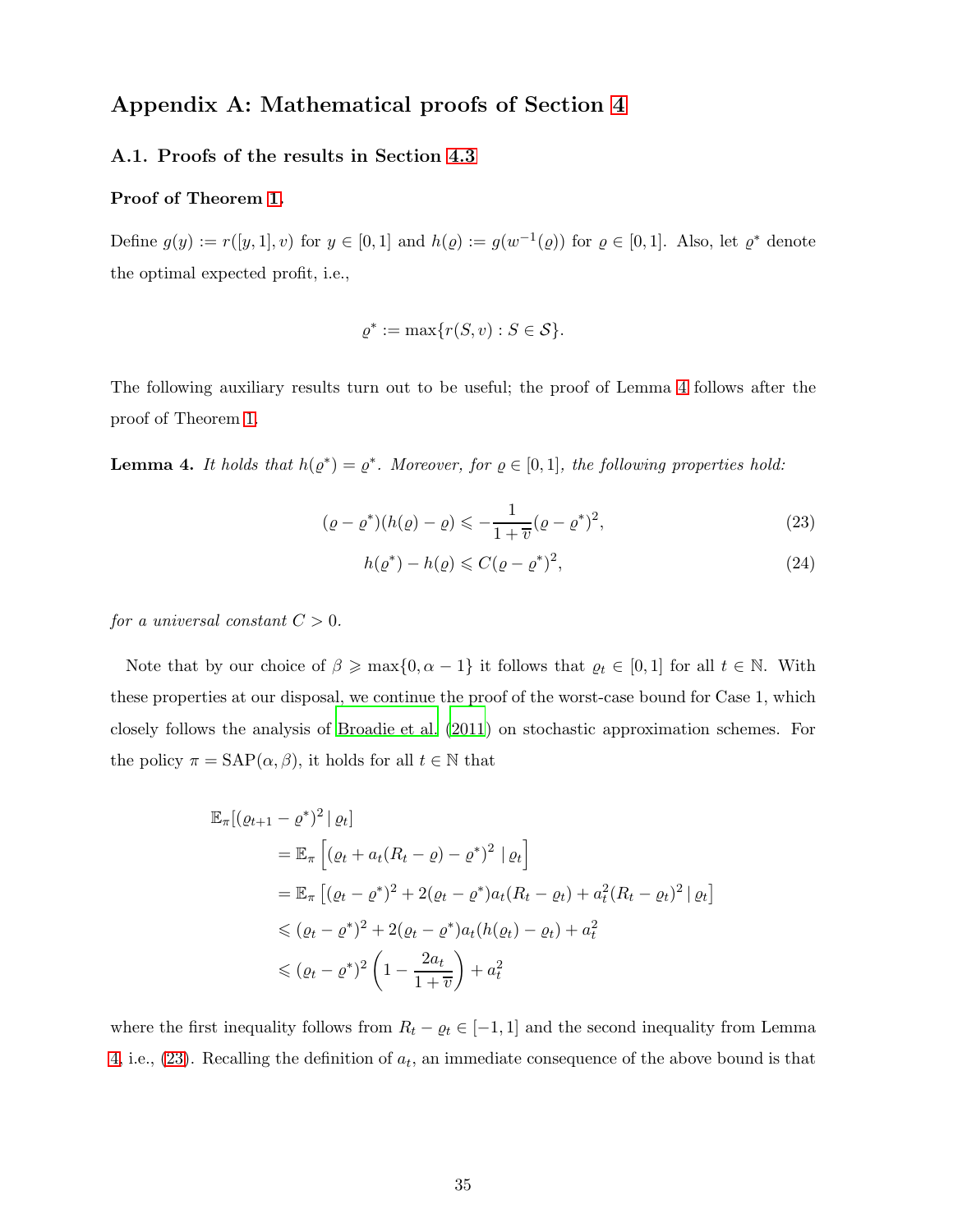we have, with  $\delta_t := \mathbb{E}_{\pi}[(\varrho_t - \varrho^*)^2]$ , for any  $t \in \mathbb{N}$ ,

$$
\delta_{t+1} \leq \delta_t \left( 1 - \frac{2}{1+\overline{v}} \cdot \frac{\alpha}{t+\beta} \right) + \frac{\alpha^2}{(t+\beta)^2}.
$$
\n(25)

From the inequality in [\(25\)](#page-36-0) one can derive the following lemma in a relatively straightforward way. Its (inductive) proof follows after the proof of Theorem [1.](#page-12-0)

<span id="page-36-1"></span>**Lemma 5.** There exists  $a \kappa > 0$  such that for all  $t \in \mathbb{N}$ 

<span id="page-36-2"></span><span id="page-36-0"></span>
$$
\delta_t \leqslant \frac{\kappa}{t+\beta}.\tag{26}
$$

We proceed by deriving an upper bound on the regret of the policy  $\pi = \text{SAP}(\alpha, \beta)$ , relying on the upper bound on  $\delta_t$  stated in Lemma [5.](#page-36-1) Let C denote the constant as in Lemma [4.](#page-35-0) The regret can be majorized as follows:

$$
\Delta_{\pi}(T, v) = \sum_{t=1}^{T} \mathbb{E}_{\pi}[h(\varrho^*) - h(\varrho_t)] \leq C \sum_{t=1}^{T} \delta_t
$$
  

$$
\leq C \sum_{t=1}^{T} \frac{\kappa}{t + \beta} \leq 3C\kappa \log T,
$$

for all  $T \geq 2$ , where the first inequality follows by [\(24\)](#page-35-1), the second inequality by [\(26\)](#page-36-2), and the third inequality by  $\sum_{t=1}^{T} (t + \beta)^{-1} \leq 3 \log T$  for all  $T \geq 2$ . We have proven the stated with  $\overline{C} := 3C\kappa.$ 

# Proof of Lemma [4.](#page-35-0)

We prove the three claims separately.

 $\triangleright$  Following the reasoning at [\(4\)](#page-10-0), we find that

$$
\varrho^* = \max \left\{ \varrho \in [0, 1] : \max_{S \in \mathcal{S}} \int_S v(x) (w(x) - \varrho) dx \geq \varrho \right\}
$$

$$
= \max \left\{ \varrho \in [0, 1] : \int_{w^{-1}(\varrho)}^1 v(x) (w(x) - \varrho) dx \geq \varrho \right\}.
$$

Since  $w^{-1}(\cdot)$  is continuous, we know that, with  $\varrho \in [0,1]$ ,

$$
\mathcal{I}(\varrho) := \int_{w^{-1}(\varrho)}^1 v(x) \big( w(x) - \varrho \big) \mathrm{d}x
$$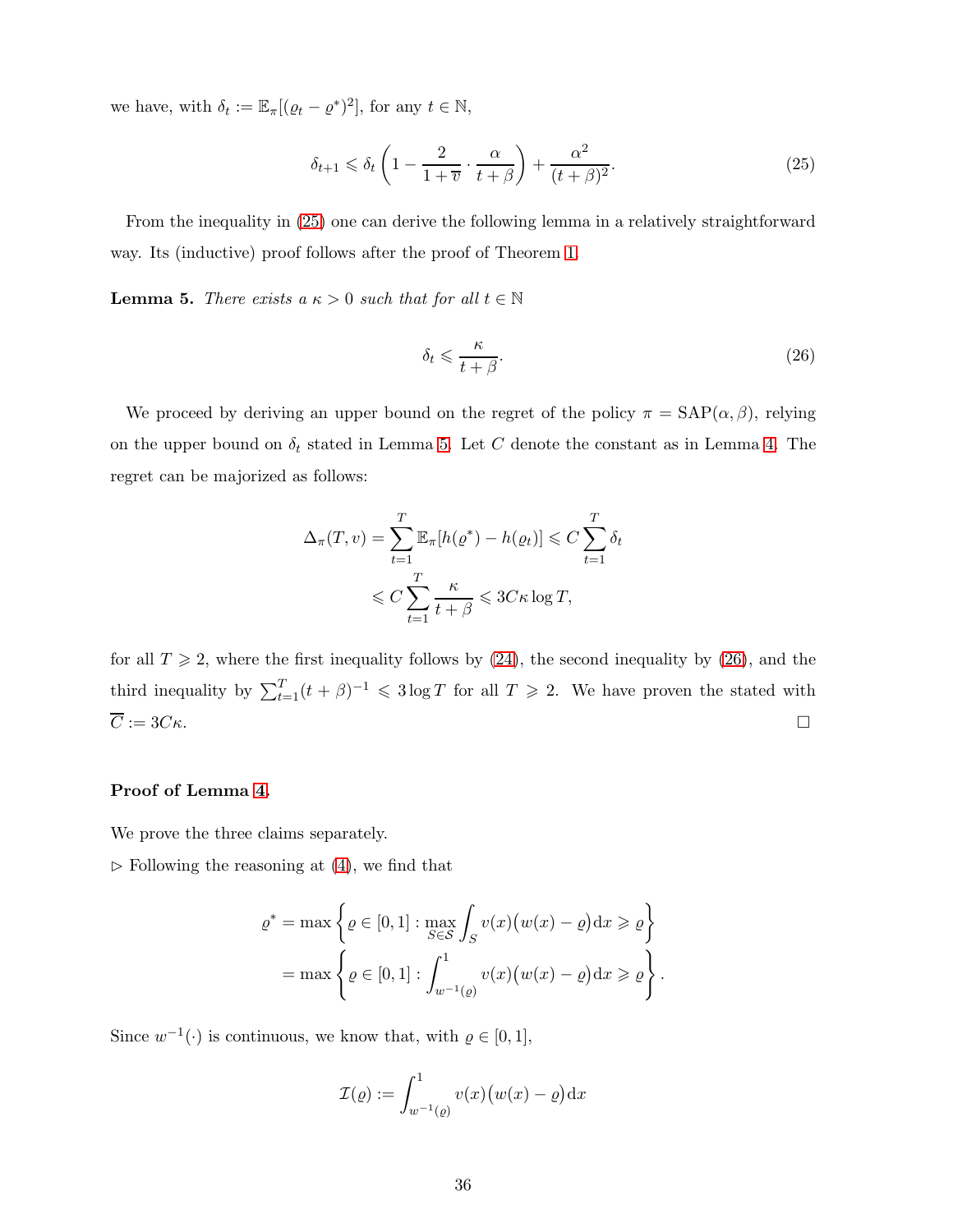is continuous. Also, since  $w^{-1}(\cdot)$  is non-decreasing and  $\rho \mapsto v(x)(w(x) - \rho)$  is decreasing, we know that  $\mathcal{I}(\cdot)$  is non-increasing. Moreover, note that  $\mathcal{I}(0) > 0$  and  $\mathcal{I}(1) = 0$ . As a result, there exists a unique solution to  $\mathcal{I}(\varrho) = \varrho$ , and that this equation is precisely solved by  $\varrho^*$ . The proof is completed by observing that the equation  $\mathcal{I}(\varrho) = \varrho$  is equivalent to  $h(\varrho) = \varrho$ .  $\rhd$  For  $\varrho = \varrho^*$ , [\(23\)](#page-35-2) immediately holds. Now, assume that  $\varrho \in [0, \varrho^*)$ , then

$$
h(\varrho) - \varrho = \frac{\int_{w^{-1}(\varrho)}^{1} v(x)w(x)dx}{1 + \int_{w^{-1}(\varrho)}^{1} v(x)dx} - \varrho = \frac{\mathcal{I}(\varrho) - \varrho}{1 + \int_{w^{-1}(\varrho)}^{1} v(x)dx}
$$

$$
\geq \frac{\mathcal{I}(\varrho^{*}) - \varrho}{1 + \int_{w^{-1}(\varrho)}^{1} v(x)dx} = \frac{\varrho^{*} - \varrho}{1 + \int_{w^{-1}(\varrho)}^{1} v(x)dx}
$$

$$
\geq -\frac{1}{1 + \overline{v}}(\varrho - \varrho^{*}).
$$

where the first inequality holds by the non-increasingness of  $\mathcal{I}(\cdot)$ . As a result,

$$
(\varrho - \varrho^*)(h(\varrho) - \varrho) \leqslant -\frac{1}{1+\overline{v}}(\varrho - \varrho^*)^2.
$$

Next, assume that  $\varrho \in (\varrho^*, 1]$ . It holds that  $h(\varrho) \leq h(\varrho^*) = \varrho^*$  which implies  $h(\varrho) - \varrho \leq -(\varrho - \varrho^*)$ and therefore

$$
(\varrho - \varrho^*)(h(\varrho) - \varrho) \leqslant -(\varrho - \varrho^*)^2 \leqslant -\frac{1}{1+\overline{v}}(\varrho - \varrho^*)^2.
$$

Hence, for all  $\varrho \in [0,1]$  it holds that

$$
(\varrho-\varrho^*)(h(\varrho)-\varrho)\leqslant-\frac{1}{1+\overline{v}}(\varrho-\varrho^*)^2.
$$

⊲ Firstly, note that

$$
g'(y) = \frac{d}{dy} \frac{\int_y^1 v(x)w(x)dx}{1 + \int_y^1 v(x)dx} = (r([y, 1], v) - w(y)) \cdot \frac{v(y)}{1 + \int_y^1 v(x)dx} = (g(y) - w(y)) \cdot \xi(y),
$$

where, for  $y \in [0,1]$ ,

$$
\xi(y) := \frac{v(y)}{1 + \int_y^1 v(x) dx}.
$$

Secondly, we show that there exists a universal constant  $C_0$  such that

<span id="page-37-0"></span>
$$
\sup_{y \in (0,1)} \{-g''(y)\} \leq C_0. \tag{27}
$$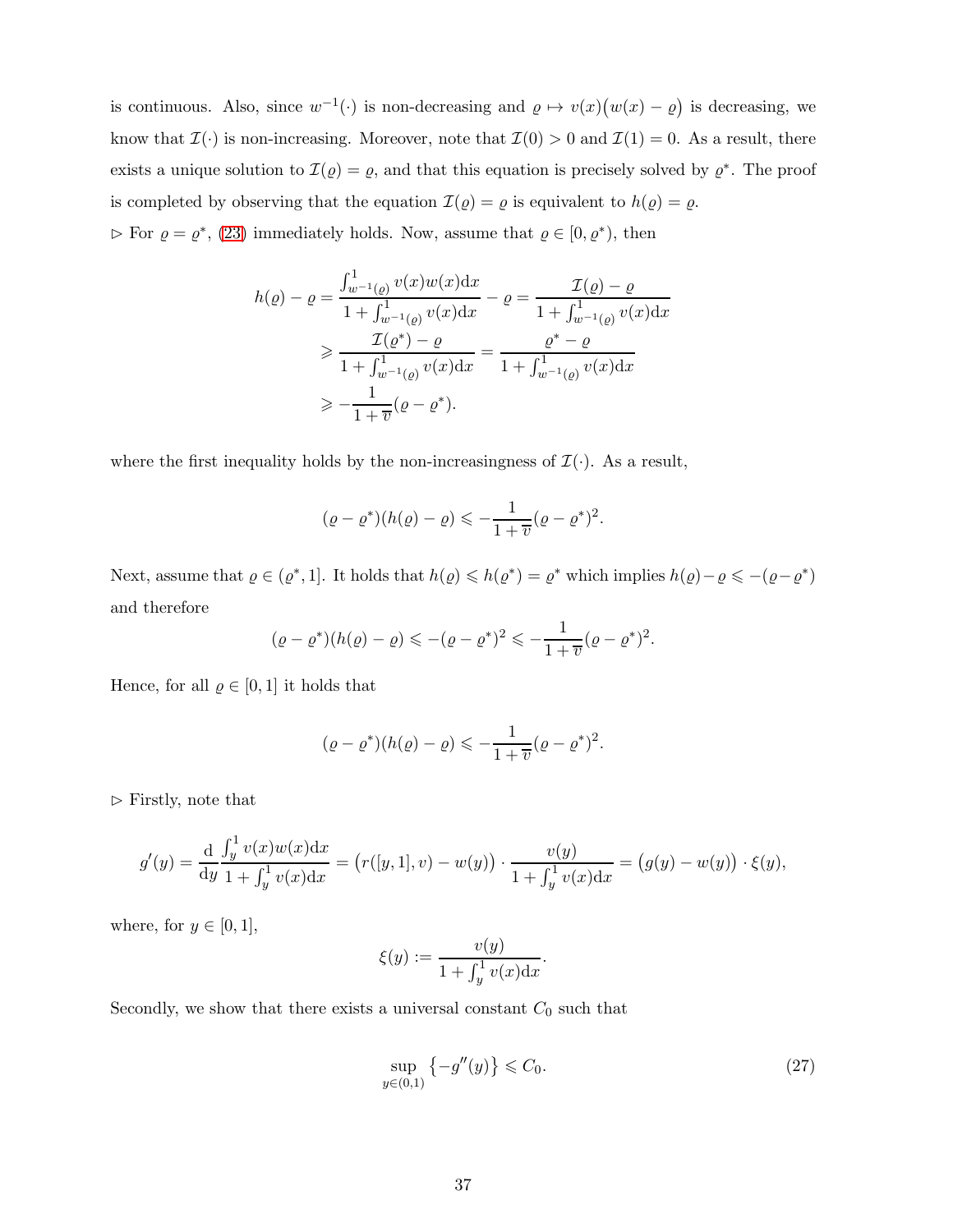To prove [\(27\)](#page-37-0) observe that  $g''(y) = (g(y) - w(y))(\xi'(y) + \xi(y)^2) - w'(y)\xi(y)$ , and

$$
\xi'(y) = \frac{v'(y)}{1 + \int_y^1 v(x) dx} + \xi(y)^2.
$$

Since  $g(y) - w(y) \in [-1, 1]$  for all  $y \in (0, 1)$ , we obtain

$$
-g''(y) = -(g(y) - w(y))(\xi'(y) + \xi(y)^2) + w'(y)\xi(y)
$$
  
\$\leq\$ sup { $|\xi'(y)| + \xi(y)^2$ } + sup<sub>y \in [0,1]</sub>  
\$\leq\$ sup<sub>y \in (0,1), v \in V\$</sub>  
\$\leq\$ sup<sub>y \in (0,1), v \in V\$</sub>  
\$\leq\$ y \in (0,1), v \in V\$

Now, let  $\varrho \in [0, 1]$  and denote  $y = w^{-1}(\varrho)$  and  $y^* = w^{-1}(\varrho^*)$ . We distinguish two cases. Firstly, assume that  $\varrho^* \geq w(0)$  or, equivalently,  $g'(y^*) = 0$ . Then there is a  $\tilde{y} \in (0,1)$  such that  $g(y) = g(y^*) + \frac{1}{2}g''(\tilde{y})(y - y^*)^2$ . Therefore, we can apply [\(27\)](#page-37-0) to obtain, with

$$
k_w := \inf_{x \in (0,1)} w'(x)
$$

that

$$
h(\varrho^*) - h(\varrho) = g(y^*) - g(y) = -\frac{1}{2}g''(\tilde{y})(y - y^*)^2
$$
  

$$
\leq \frac{1}{2}C_0(y - y^*)^2 \leq \frac{C_0}{2(k_w)^2}(\varrho - \varrho^*)^2,
$$

where at the final inequality we used that  $w^{-1}(\cdot)$  is  $(k_w)^{-1}$ -Lipschitz continuous on [0, 1]; note that  $k_w$  is strictly positive due to the assumptions imposed on w. Now we consider the second case: assume that  $\varrho^* < w(0)$  or, equivalently,  $g'(y^*) < 0$ . In this case,  $\varrho^* = g(0)$  and  $w^{-1}(\varrho^*) = 0$ . For  $\varrho \in [0, w(0)), w^{-1}(\varrho) = w^{-1}(\varrho^*)$ , and statement [\(24\)](#page-35-1) holds for any constant  $C \geq 0$ . Now, let  $\varrho \in [w(0), 1]$ . Then note that by  $(27)$ 

$$
g(0) - g(y) \leqslant -g'(0)y + \frac{1}{2}C_0y^2.
$$

Next, note that since  $w^{-1}(\cdot)$  is non-decreasing and  $(k_w)^{-1}$ -Lipschitz continuous

$$
y = w^{-1}(\varrho) - w^{-1}(\varrho^*) \leq \frac{1}{k_w}(\varrho - \varrho^*)
$$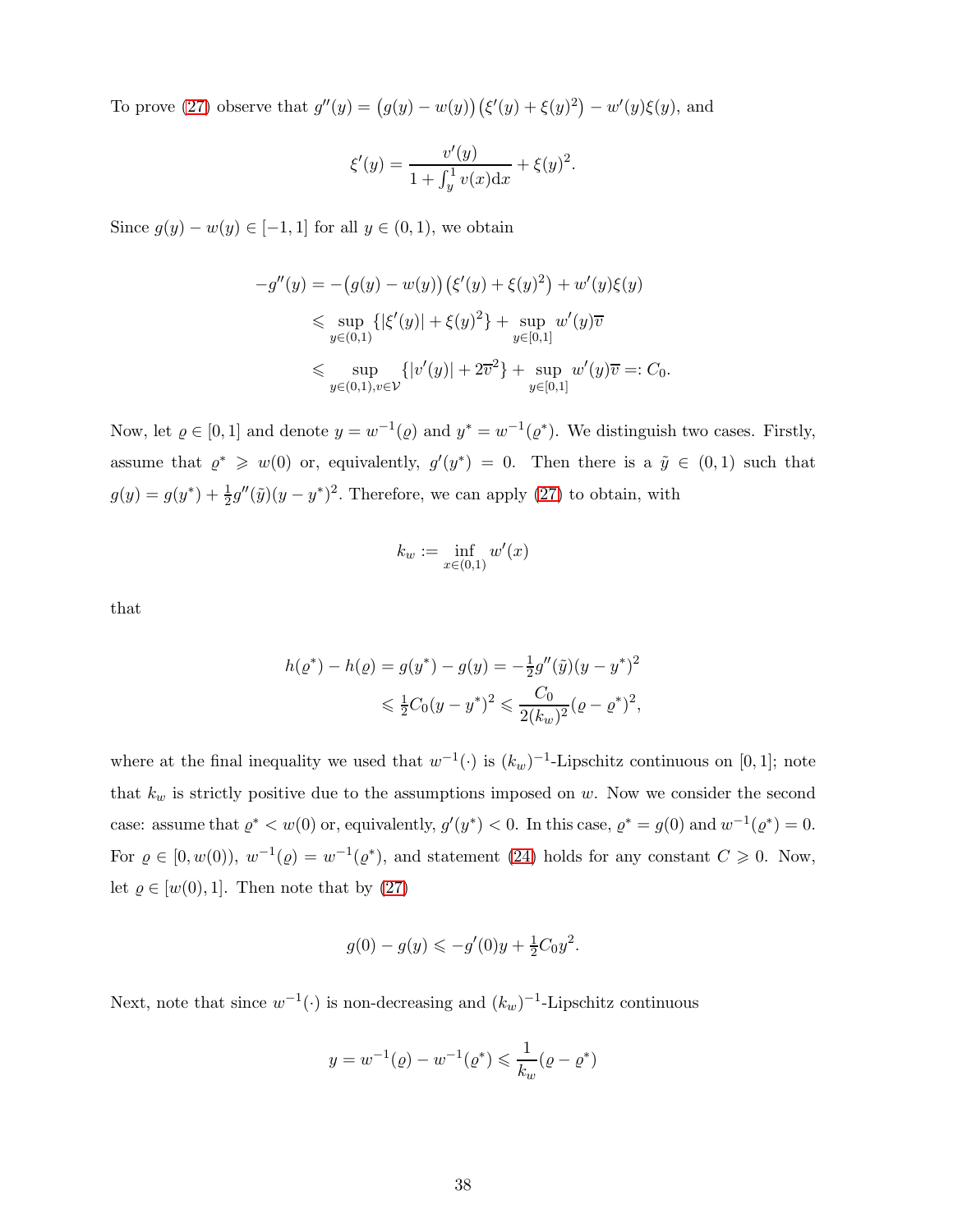and note that

$$
0 \leqslant -g'(0) = (w(0) - g(0))\xi(0) \leqslant \xi(0)(\varrho - \varrho^*).
$$

We conclude that

$$
h(\varrho^*) - h(\varrho) = g(0) - g(y)
$$
  
\$\leqslant \left(\frac{\xi(0)}{k\_w} + \frac{C\_0}{2(k\_w)^2}\right)(\varrho - \varrho^\*)^2 \leqslant \left(\frac{\overline{v}}{k\_w} + \frac{C\_0}{2(k\_w)^2}\right)(\varrho - \varrho^\*)^2\$.

This proves [\(24\)](#page-35-1) for all  $\varrho \in [0,1]$  with

$$
C = \frac{\overline{v}}{k_w} + \frac{C_0}{2(k_w)^2}.
$$

# Proof of Lemma [5.](#page-36-1)

We show, by induction, that the inequality [\(25\)](#page-36-0) implies that, for some  $\kappa > 0$ , for all  $t \in \mathbb{N}$  it holds that  $\delta_t \le \kappa/(t+\beta)$ . To this end, let  $K_0 := (1+\overline{v})^{-1}$  and

$$
\kappa := \max\left\{1 + \beta, \alpha(1+\overline{v})\right\}.
$$

For  $t = 1$ , we note that

$$
\delta_1 \leqslant 1 \leqslant \frac{\kappa}{1+\beta}.
$$

Now, suppose  $\delta_t \le \kappa/(t + \beta)$  for  $t \le t_0$  for some  $t_0$ . Then, for  $t > t_0$ , it follows that

$$
\frac{t+\beta}{t+\beta+1} - 2\alpha K_0 < 1 - 2\alpha K_0 \leqslant -\alpha K_0,
$$

since  $\alpha \geqslant K_0^{-1}$  and therefore

$$
\kappa \left( \frac{t+\beta}{t+\beta+1} - 2\alpha K_0 \right) + \alpha^2 < -\kappa \alpha K_0 + \alpha^2 \leqslant 0,
$$

by definition of  $\kappa$ . This implies that

$$
\kappa \left( (t + \beta) - 2\alpha K_0 - \frac{(t + \beta)^2}{t + \beta + 1} \right) + \alpha^2 \leq 0,
$$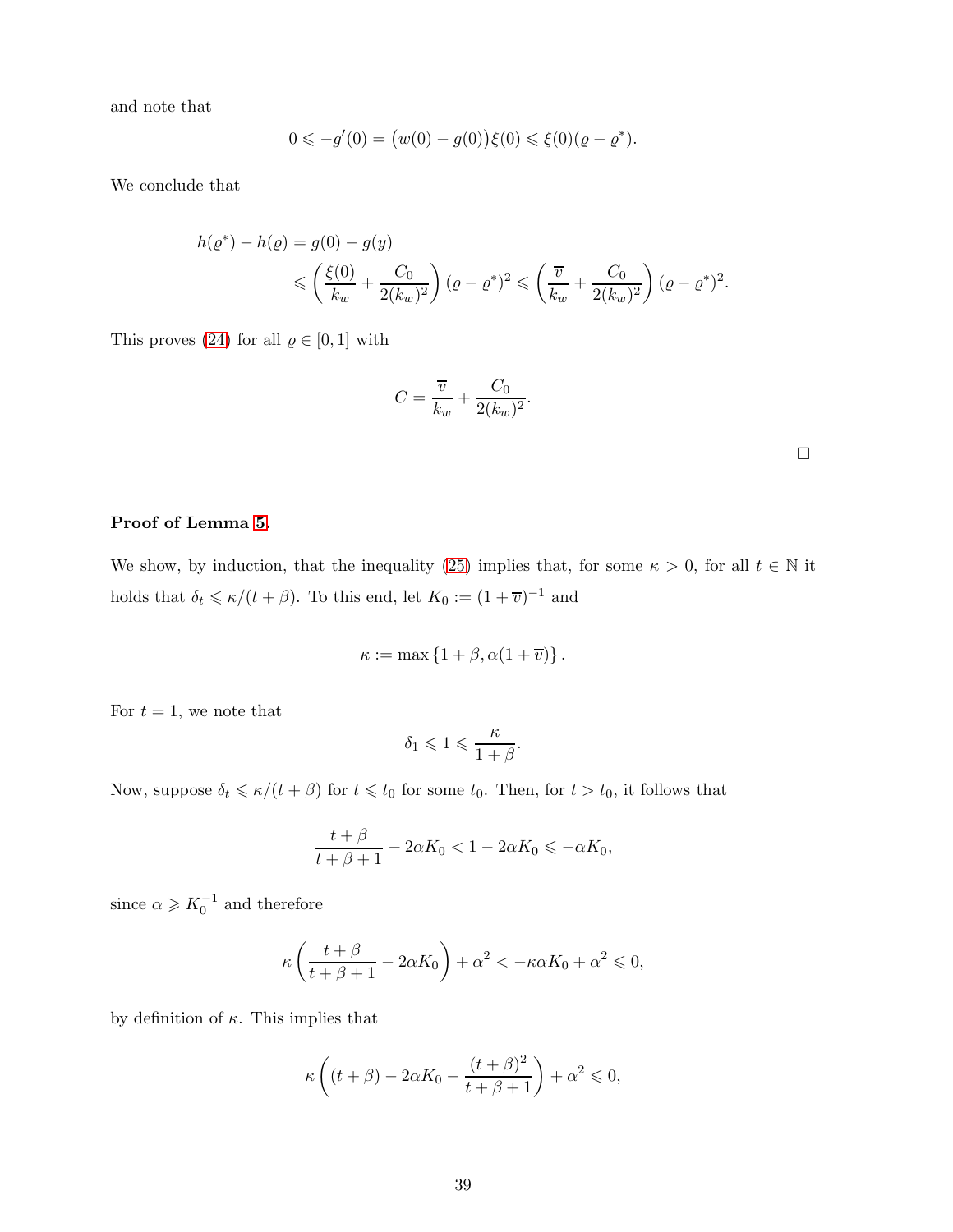and thus

$$
\frac{\kappa}{t+\beta}\left(1-2\frac{\alpha K_0}{t+\beta}\right)+\frac{\alpha^2}{(t+\beta)^2}\leqslant\frac{\kappa}{(t+\beta+1)}.
$$

This, by [\(25\)](#page-36-0) in combination with the induction hypothesis, yields  $\delta_{t+1} \le \kappa/(t+1+\beta)$ , so that we have proven the lemma.  $\Box$ 

#### A.2. Proofs of the results in Section [4.4](#page-13-0)

#### Proof of Theorem [2.](#page-13-1)

This proof relies on the Van Trees inequality, which can be seen as a Bayesian counterpart of the Cramér-Rao lower bound. Let  $\Theta := [\theta_{\min}, \theta_{\max}]$ , with  $\theta_{\max} = \overline{v}$ ,  $\theta_{\min} = c_0 + (\overline{v} - c_0)/2$ , and

$$
c_0 := \max \left\{ \underline{v}, \frac{w(0)}{\int_0^1 (w(x) - w(0)) dx} \right\}.
$$

Observe that  $\underline{v} < \theta_{\min} < \theta_{\max} = \overline{v}$ , because of the assumption  $\overline{v} > w(0) / \int_0^1 (w(x) - w(0)) dx$ .

For later reference, we introduce the probability density function  $\lambda(\cdot)$  on  $\Theta$  by

$$
\lambda(\theta) := \frac{2}{\theta_{\text{max}} - \theta_{\text{min}}} \cos^2 \left( \pi \frac{\theta - \theta_{\text{min}}}{\theta_{\text{max}} - \theta_{\text{min}}} - \pi/2 \right).
$$

Observe that  $\lambda(\cdot)$  is zero on the boundary of  $\Theta$ . Later, when applying the Van Trees inequality, we work with a random  $\theta$ , sampled from a distribution with density  $\lambda(\cdot)$ .

We start the proof with a number of definitions and preliminary observations. Let  $v_{\theta}(x) := \theta$ for all  $x \in [0,1]$  and all  $\theta \in \Theta$ . Also, define  $g(y,\theta) := r([y,1], v_{\theta})$ , for  $y \in [0,1]$  and  $\theta \in \Theta$ . Let  $g'(y, \theta)$  denote the partial derivative of  $g(y, \theta)$  with respect to y, for  $y \in (0, 1)$ . As in the proof of Theorem [1,](#page-12-0)

$$
g'(y,\theta) = (g(y,\theta) - w(y)) \cdot \xi(y,\theta), \quad \text{where} \quad \xi(y,\theta) := \frac{v_{\theta}(y)}{1 + \int_{y}^{1} v_{\theta}(x) dx}.
$$

In addition, all  $y \in (0,1)$  such that  $g'(y,\theta) = 0$  satisfy  $g''(y,\theta) < 0$ , where  $g''(y,\theta)$  is the second derivative of  $g(y, \theta)$  to y. Observe that  $g(0, \theta) - w(0) > 0$  for all  $\theta \in \Theta$ , since  $\theta_{\min} > c_0$ . It follows that for all  $\theta \in \Theta$  there is a unique maximizer  $y(\theta) \in (0,1)$  of  $g(y,\theta)$  with respect to y; this maximizer is the unique solution  $y \in [0,1]$  to the equation  $g(y,\theta) = w(y)$ . Moreover,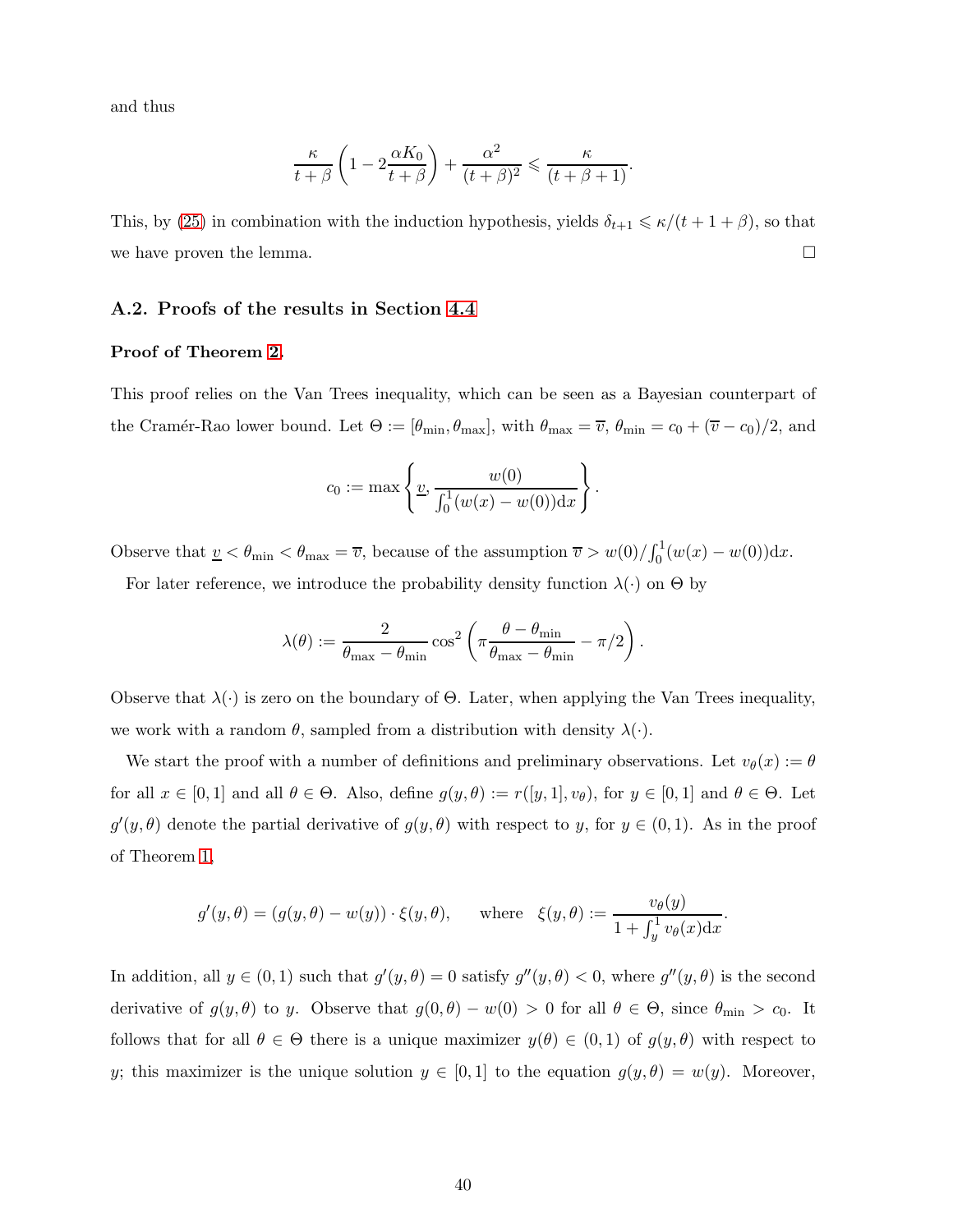observe that  $g(y, \theta)$  is strictly increasing in  $\theta$ , for all  $y \in (0, 1)$ , and therefore

$$
0 = g(y(\theta), \theta) - w(y(\theta)) < g(y(\theta), \theta') - w(y(\theta))
$$

for all  $\theta_{\min} \leq \theta < \theta' \leq \theta_{\max}$ , which implies that  $y(\theta') > y(\theta)$ . Thus,  $y(\theta)$  is increasing in  $\theta$ , for  $\theta \in \Theta$ .

A complication in the proof is that in principle we can optimize over all sets  $S \in \mathcal{S}$ , which we would like to somehow convert into an optimization over intervals. This explains the relevance of the following objects: for  $\theta \in \Theta$  and  $S \in \mathcal{S}$ , we define

$$
\psi(\theta):=\text{vol}([y(\theta),1])=1-y(\theta),\quad \psi^S:=\text{vol}(S).
$$

 $\triangleright$  Step 1. We first show that  $r([y(\theta), 1], v_{\theta})$  and  $r(S, v_{\theta})$  can only be close if  $[y(\theta), 1]$  and S are close (a necessary condition for which is that  $\psi(\theta)$  and  $\psi^S$  are close). More concretely, for all  $\theta \in \Theta$  and all  $S \in \mathcal{S}$ ,

$$
r([y(\theta), 1], v_{\theta}) - r(S, v_{\theta}) \ge \kappa_0(\psi(\theta) - \psi^S)^2
$$
, where  $\kappa_0 := \frac{\theta_{\min} k_w/2}{1 + \theta_{\max}}$ .

To this end, for  $v \in V$  let  $\varrho_v^* = \max_{S \in \mathcal{S}} r(S, v)$ , and let  $S^*(v)$  be a corresponding maximizer. From

$$
\varrho_v^* = \frac{\int_{S^*(v)} v(x)w(x) \mathrm{d}x}{1 + \int_{S^*(v)} v(x) \mathrm{d}x},
$$

it follows  $\varrho_v^* = \int_{S^*(v)} v(x)(w(x) - \varrho_v^*) dx$ , and thus, for all  $S \in \mathcal{S}$ ,

$$
r(S^*(v), v) - r(S, v) = \rho_v^* \frac{1 + \int_S v(x) dx}{1 + \int_S v(x) dx} - \frac{\int_S v(x)w(x) dx}{1 + \int_S v(x)} = \frac{1}{1 + \int_S v(x) dx} \left( \rho_v^* + \int_S v(x) (\rho_v^* - w(x)) dx \right) = \frac{1}{1 + \int_S v(x) dx} \left( \int_{S^*(v)} v(x) (w(x) - \rho_v^*) dx - \int_S v(x) (w(x) - \rho_v^*) dx \right) = \frac{1}{1 + \int_S v(x) dx} \left( \int_{S^*(v) \setminus S} v(x) (w(x) - \rho_v^*) dx + \int_{S \setminus S^*(v)} v(x) (\rho_v^* - w(x)) dx \right).
$$

Let  $\theta \in \Theta$  and  $S \in \mathcal{S}$ . If  $x \in S^*(v_{\theta}) \setminus S$ , then  $x \in S^*(v_{\theta}) = [y(\theta), 1]$ , which implies that  $w(x) - \varrho_{v_\theta}^* \geq w(y(\theta)) - \varrho_{v_\theta}^* = w(y(\theta)) - g(y(\theta), \theta) = 0.$  Similarly, if  $x \in S \setminus S^*(v_\theta)$ , then  $x \in [0, y(\theta))$  and consequently  $\varrho_{v_\theta}^* - w(x) \geq \varrho_{v_\theta}^* - w(y(\theta)) = g(y(\theta), \theta) - w(y(\theta)) = 0$ . It follows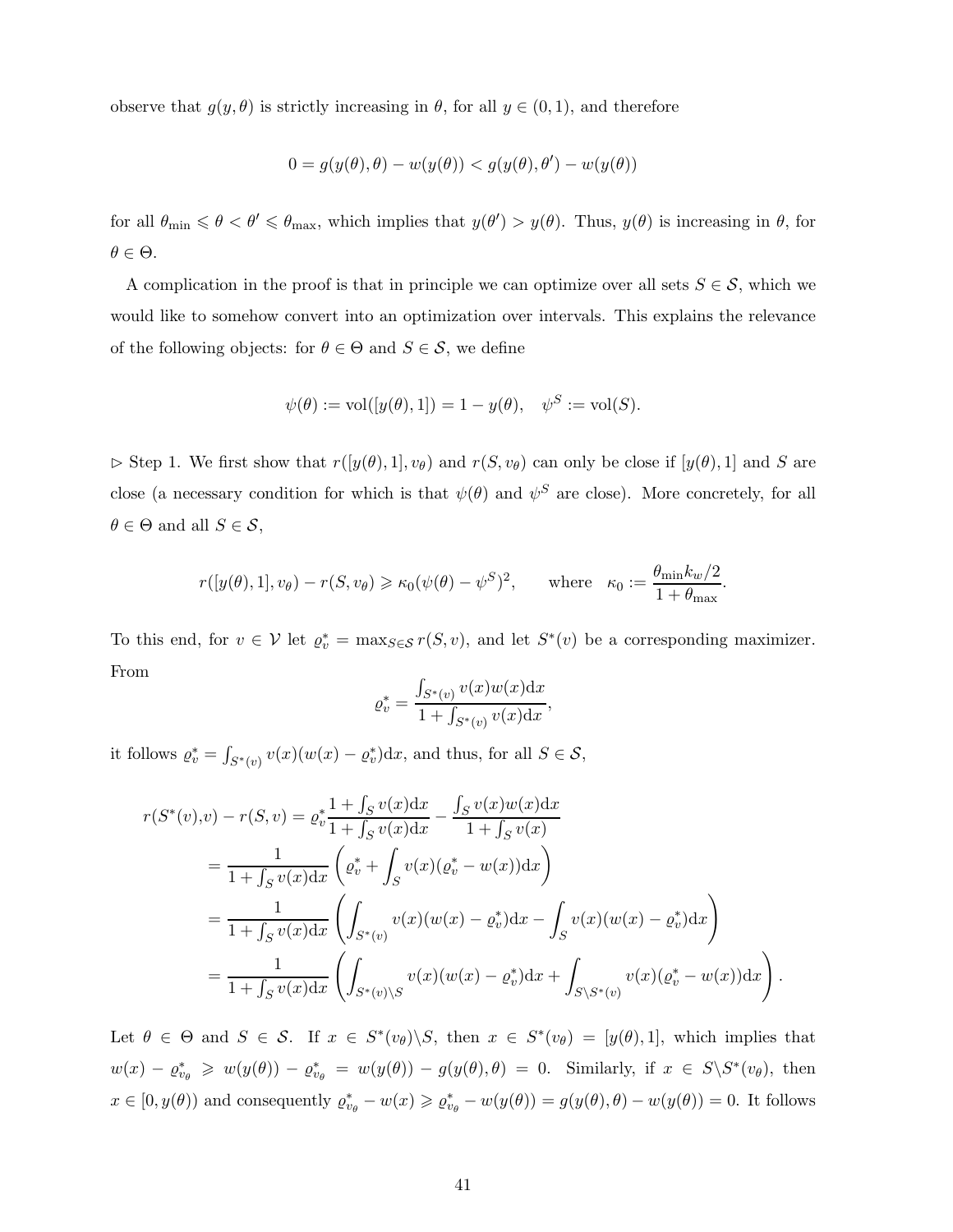that

$$
r(S^*(v_{\theta}), v_{\theta}) - r(S, v_{\theta}) \geq \frac{\theta_{\min}}{1 + \theta_{\max}} \left( \int_{[y(\theta),1] \setminus S} (w(x) - \varrho_{v_{\theta}}^*) dx + \int_{S \setminus [y(\theta),1]} (\varrho_{v_{\theta}}^* - w(x)) dx \right).
$$

Recall that  $k_w = \inf_{y \in (0,1)} w'(y) > 0$ . Since  $\varrho_{v_\theta}^* = w(y(\theta))$ , we have by the mean value theorem

$$
w(x) - \varrho_{v_{\theta}}^* = w(x) - w(y(\theta)) \ge k_w(x - y(\theta)),
$$

for all  $x \in [y(\theta), 1]$ , and

$$
\varrho_{v_{\theta}}^* - w(x) = w(y(\theta)) - w(x) \geq k_w(y(\theta) - x),
$$

for all  $x \in [0, y(\theta))$ . Upon combining the above, we arrive at the lower bound

$$
r(S^*(v_{\theta}), v_{\theta}) - r(S, v_{\theta}) \geq \frac{\theta_{\min} k_w}{1 + \theta_{\max}} \left( \int_{[y(\theta),1] \setminus S} (x - y(\theta)) dx + \int_{S \setminus [y(\theta),1]} (y(\theta) - x) dx \right).
$$

Let  $m_1 := |[y(\theta), 1] \cap S^c|$  and  $m_2 := |[0, y(\theta)) \cap S|$ . Observe that

$$
\int_{[y(\theta),1]\setminus S} (x - y(\theta))dx \ge \int_{y(\theta)}^{y(\theta)+m_1} (x - y(\theta))dx = \frac{1}{2}m_1^2,
$$
  

$$
\int_{S\setminus [y(\theta),1]} (y(\theta) - x)dx \ge \int_{y(\theta)-m_2}^{y(\theta)} (y(\theta) - x)dx = \frac{1}{2}m_2^2.
$$

In addition,

$$
\psi^S - \psi(\theta) = |S \cap [0, y(\theta))| + |S \cap [y(\theta), 1]| - |S \cap [y(\theta), 1]| - |S^c \cap [y(\theta), 1]| = m_2 - m_1,
$$
  

$$
m_1^2 + m_2^2 \ge m_1^2 + m_2^2 - 2m_1m_2 = (m_1 - m_2)^2 = (\psi^S - \psi(\theta))^2.
$$

From the above we conclude that our claim applies: for all  $\theta \in \Theta$  and  $S \in \mathcal{S},$ 

$$
r(S^*(v_{\theta}), v_{\theta}) - r(S, v_{\theta}) \geq \frac{\theta_{\min} k_w/2}{1 + \theta_{\max}} (\psi^S - \psi(\theta))^2.
$$

 $\triangleright$  Step 2. For  $S \in \mathcal{S}$  and  $\theta \in \Theta$ , let  $Z_{\theta}^S$  be the random variable with support  $[0,2]$  and probability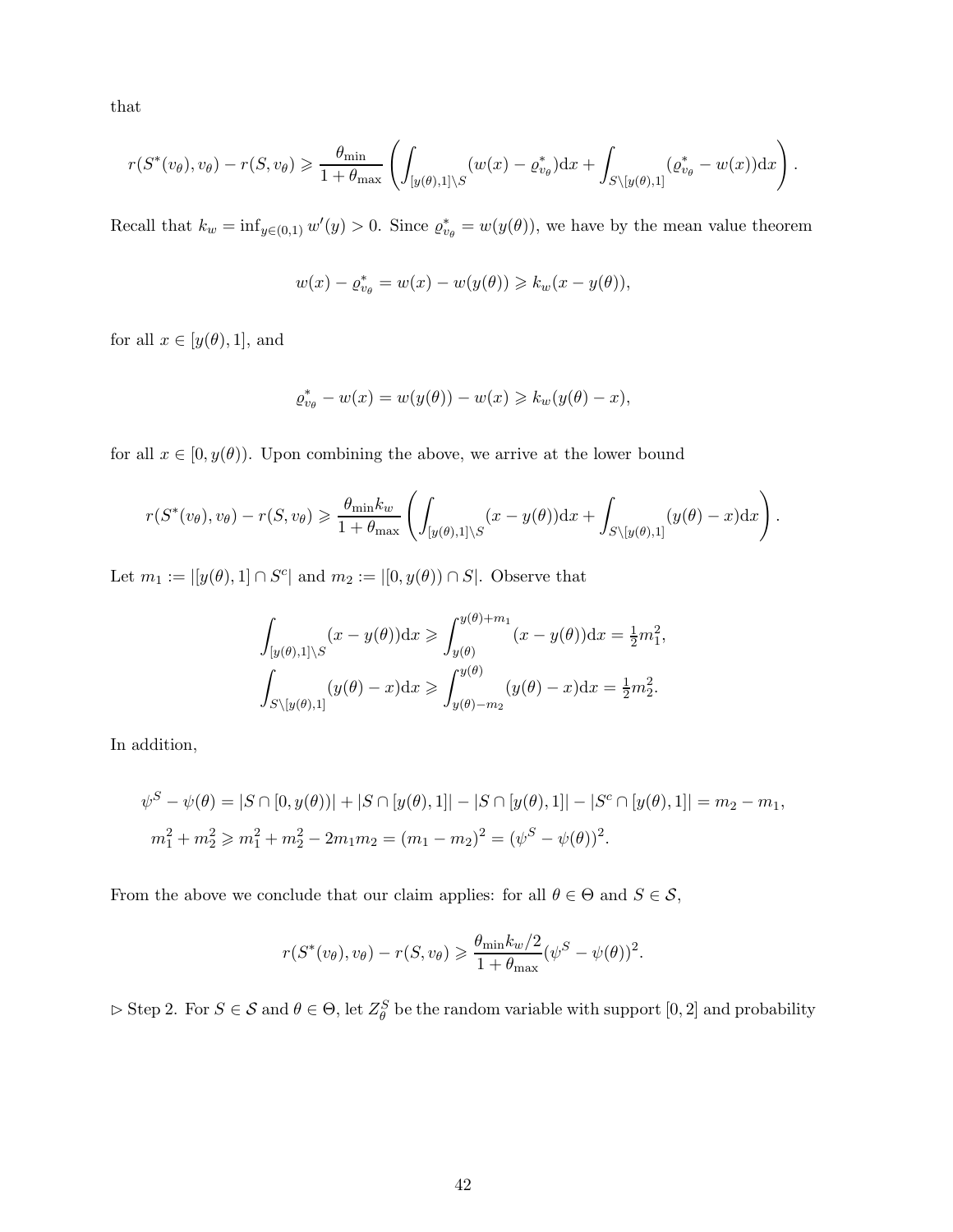density function

$$
f_S(z | \theta) := \begin{cases} \frac{v_{\theta}(z)}{1 + \int_S v_{\theta}(\xi) d\xi} & \text{if } z \in S, \\ & \\ \frac{|[0,2] \setminus S|^{-1}}{1 + \int_S v_{\theta}(\xi) d\xi} & \text{if } z \in [0,2] \setminus S. \end{cases}
$$

Observe that, when  $v = v_{\theta}$ ,  $X^S$  is in distribution equal to the random variable that equals  $Z_{\theta}^S$ if  $Z_{\theta}^{S} \in S$  and equals  $\emptyset$  if  $Z_{\theta}^{S} \in [0,2] \backslash S$ . Hence, for each  $t \in \{1, ..., T\}$  there is a function  $\pi_t: [0,2]^{t-1} \to \mathcal{S}$  such that  $S_t = \pi_t(Z_1,\ldots,Z_t)$  a.s., where  $Z_t \stackrel{d}{=} Z_{\theta}^{S_t}$  for all  $t = 1,\ldots,T$ , and where we write  $\pi_1(\emptyset) := S_1$ . In other words: to prove the regret lower bound we may assume that assortments are a function of the observations  $Z_1, Z_2, \ldots$  instead of the purchase observations  $X_1, X_2, \ldots$ 

Let  $t \in \{1, ..., T\}$  and let  $\mathcal{Z} := [0, 2]^t$ . The probability density function of  $(Z_1, ..., Z_t)$  is equal to

$$
f(\mathbf{z}_t | \theta) = \prod_{i=1}^t f_{\pi_i(\mathbf{z}_{i-1})}(z_i | \theta),
$$

for all  $z_t = (z_1, \ldots, z_t) \in \mathcal{Z}$ , where we write  $z_{i-1} = (z_1, \ldots, z_{i-1})$  for the first  $i-1$  components of  $z_t$ , for all  $i = 1, \ldots, t$ , and  $z_0 := \emptyset$ . We have

$$
\frac{\mathrm{d}}{\mathrm{d}\theta}\log f(z_t \mid \theta) = \sum_{i=1}^t \frac{\mathrm{d}}{\mathrm{d}\theta}\log f_{\pi_i(z_{i-1})}(z_i \mid \theta)
$$
\n
$$
= \sum_{i=1}^t \frac{\mathrm{d}}{\mathrm{d}\theta} \left\{ \log \theta \cdot \mathbf{1}\{z_i \in \pi_i(z_{i-1})\} - \log \left(1 + \theta \int_{\pi_i(z_{i-1})} \mathrm{d}\xi\right) \right\}
$$
\n
$$
= \sum_{i=1}^t \theta^{-1} \mathbf{1}\{z_i \in \pi_i(z_{i-1})\} - \frac{|\pi_i(z_{i-1})|}{1 + \theta |\pi_i(z_{i-1})|},
$$

and

$$
-\frac{\mathrm{d}^2}{\mathrm{d}\theta^2}\log f(z_t|\theta) = \sum_{i=1}^t \theta^{-2} \mathbf{1}\{z_i \in \pi_i(z_{i-1})\} - \frac{|\pi_i(z_{i-1})|^2}{(1+\theta|\pi_i(z_{i-1})|)^2} \leq \frac{t}{\underline{v}^2},
$$

since  $\theta_{\min} \geqslant \underline{v}$ . By taking expectation, it follows that the Fisher information corresponding to  $Z_t$  satisfies

$$
\mathcal{I}_t(\theta) = \mathbb{E}\left[-\frac{\mathrm{d}^2}{\mathrm{d}\theta^2}\log f(\mathbf{Z}_t \mid \theta)\right] \leqslant \frac{t}{\underline{v}^2}.
$$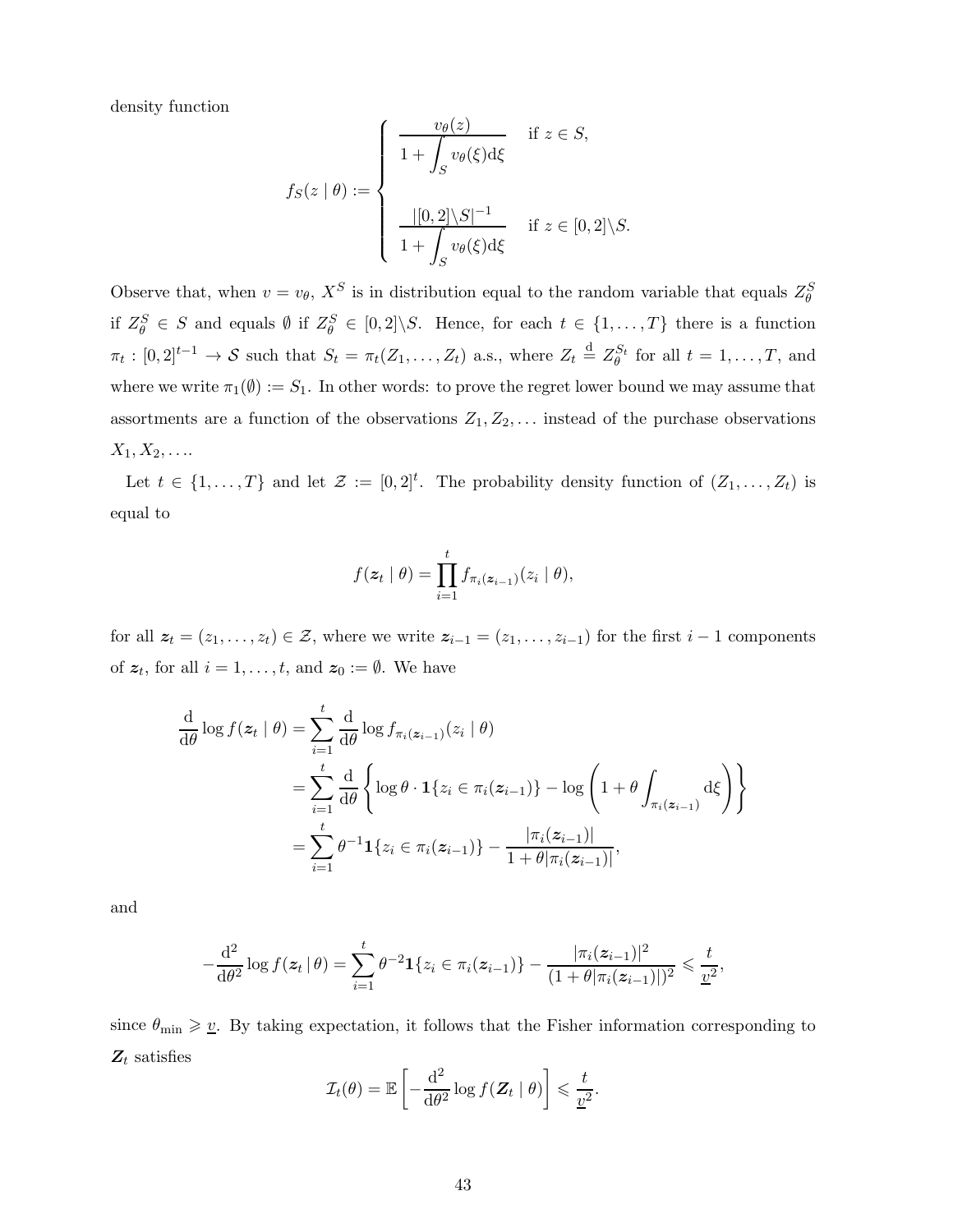The Fisher information  $\mathcal{I}(\lambda)$  corresponding to the density  $\lambda(\cdot)$  equals

$$
\int_{\theta_{\min}}^{\theta_{\max}} \left( \frac{d}{d\theta} \log \lambda(\theta) \right)^2 \lambda(\theta) d\theta = \frac{4\pi^2}{(\theta_{\max} - \theta_{\min})^2} = \frac{\pi^2}{(\overline{v} - c_0)^2}.
$$

For each  $\theta \in \Theta$ ,  $y(\theta)$  is the unique solution to  $g(y, \theta) - w(y) = 0$ . By the Implicit Function theorem, the derivative  $\psi'(\theta)$  of  $\psi(\theta)$  exists and is equal to

$$
\psi'(\theta) = -\frac{\mathrm{d}}{\mathrm{d}\theta}y(\theta) = \frac{\frac{\mathrm{d}g}{\mathrm{d}\theta}(y(\theta), \theta)}{\frac{\mathrm{d}g}{\mathrm{d}y}(y(\theta), \theta) - \frac{\mathrm{d}w}{\mathrm{d}y}y(\theta)} \\
= -\frac{(1 + \theta(1 - y(\theta)))^{-2}}{w'(y(\theta))} \le -\frac{1}{\max\{w'(y) : y \in (0, 1)\}} =: \kappa_1;
$$

for the last step, observe that w being continuously differentiable implies that  $\max\{w'(y) : y \in$  $(0, 1)$  is finite. Now, let  $\theta$  be a random variable with probability density function  $\lambda(\cdot)$ ; we denote by  $\mathbb{E}_{\lambda}[\cdot]$  expectation with respect to this density. Let  $\psi_t := \psi^{S_{t+1}}$ . Now, we are in a position to apply the Van Trees inequality, in particular the form featuring in [Gill and Levit \(1995](#page-33-0)). Using the notation used there, their Equation (4) directly yields (realizing that  $\psi'(\theta) \leq \kappa_1 < 0$ uniformly in  $\theta$ )

$$
\mathbb{E}_{\lambda}[(\psi_t - \psi(\theta))^2] \geq \frac{\mathbb{E}_{\lambda}[\psi'(\theta)]^2}{\mathbb{E}_{\lambda}[\mathcal{I}_t(\theta)] + \mathcal{I}(\lambda)} \geq \frac{\kappa_1^2}{t/\underline{v}^2 + \pi^2/(\overline{v} - c_0)^2}.
$$

With this lower bound essentially behaving as  $t^{-1}$ , the corresponding partial sums (up to the T-th term) grow as  $\log T$ , as desired. More formally, summing over all  $t = 1, ..., T - 1$ , we obtain, applying the lower bound established in Step 1,

$$
\Delta_{\pi}(T) = \sup_{v \in \mathcal{V}} \Delta_{\pi}(T, v) \geq \mathbb{E}_{\lambda}[\Delta_{\pi}(T, v_{\theta})]
$$
\n
$$
\geq \kappa_0 \sum_{t=1}^{T-1} \mathbb{E}_{\lambda}[(\psi_t - \psi(\theta))^2] \geq \kappa_0 \sum_{t=1}^{T-1} \frac{\kappa_1^2 v^2}{t + \pi^2 \underline{v}^2 / (\overline{v} - c_0)^2} \geq \underline{C} \log T,
$$

where  $\underline{C} := \kappa_0 \kappa_1^2 \underline{v}^2 / (1 + \pi^2 \underline{v}^2 / (\overline{v} - c_0)^2) > 0$ , and where we used that

$$
\sum_{t=1}^{T-1} (t+a)^{-1} \ge (1+a)^{-1} \sum_{t=1}^{T-1} t^{-1} \ge (1+a)^{-1} \log T
$$

for all  $T \geqslant 2$  and  $a \geqslant 0$ .

| ۰ |  |
|---|--|
|   |  |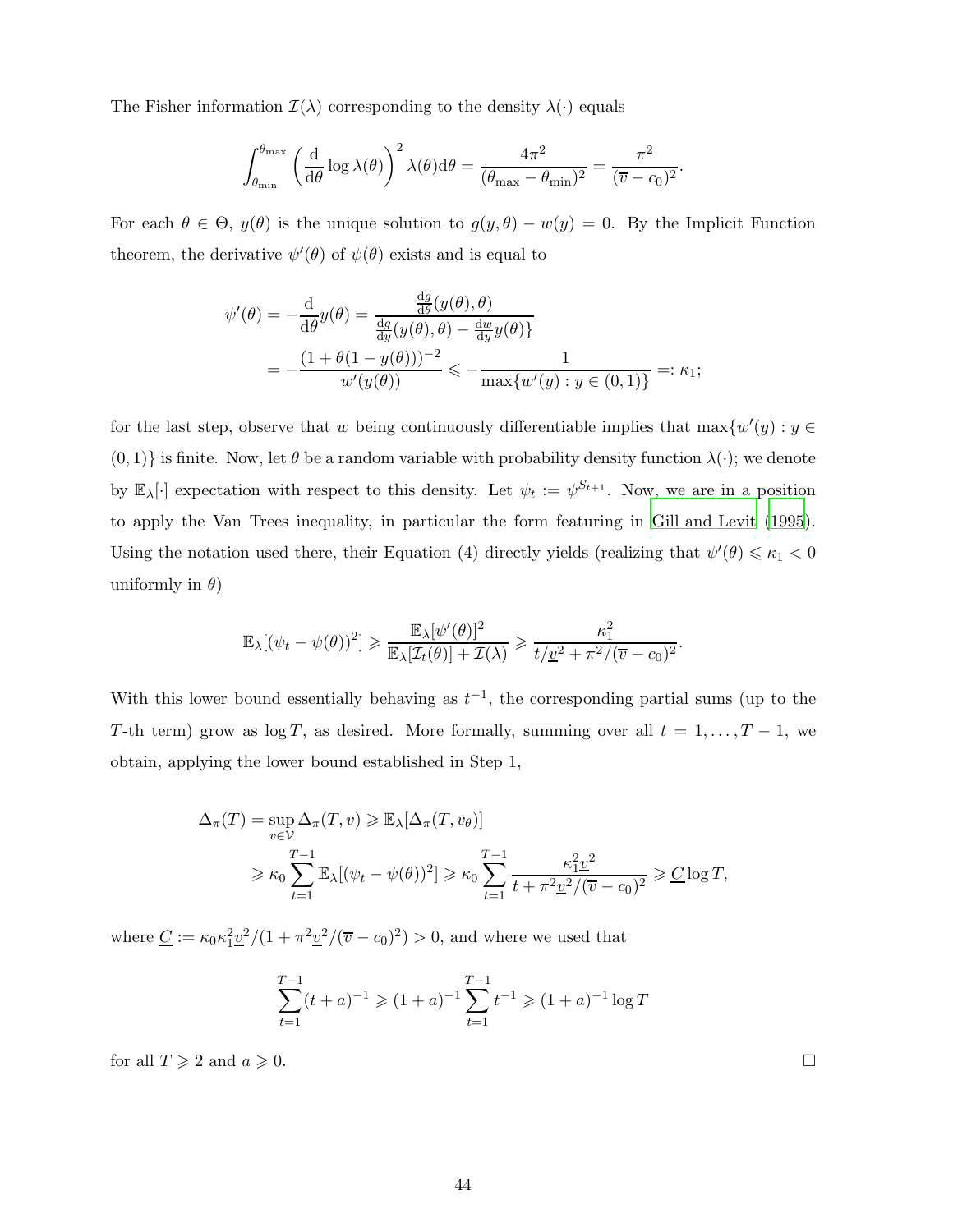# Appendix B: Mathematical proofs of Section [5](#page-13-2)

#### B.1. Proofs of the results in Section [5.1](#page-14-0)

#### Proof of Lemma [1.](#page-15-0)

We start the proof by the general remark that it is clear that the optimizing  $S$  should only contain x such that  $h(x, \varrho) \geq 0$ , i.e.,  $x \in W_{\varrho}$ .

First consider case (i), i.e.,  $vol(W_{\varrho}) \leq c$ . Including in S all  $x \in W_{\varrho}$  thus leads to a set in S. Since  $h(x, \varrho) < 0$  for  $x \notin W_{\varrho}$ , we conclude that the maximum of  $\mathcal{I}(S, \varrho)$  over sets in S is attained by  $S = W_{\rho}$ .

Now, we consider case (ii), i.e.,  $vol(W_{\rho}) > c$ ; this means that we should select the subset of  $W_{\varrho}$  that maximizes  $\mathcal{I}(S,\varrho)$ . Our construction makes use of the following technical properties of  $m<sub>o</sub>(l)$ ; their proofs will be given below.

<span id="page-45-0"></span>**Lemma 6.** Let  $\varrho \in [0,1]$ . Then  $m_{\varrho}(\ell)$  is non-increasing and left-continuous in  $\ell$ , as well as  $m_{\varrho}(\ell) \to 0 \text{ as } \ell \to \infty.$ 

We first concentrate on claim (1). To this end, observe that  $m_{\varrho}(0) = \text{vol}(L_{\varrho}(0)) = \text{vol}(W_{\varrho}) \geq$ c > 0. In addition, by virtue of Lemma [6,](#page-45-0)  $m_{\varrho}(\ell) \to 0$  as  $\ell \to \infty$ . Hence, the set of  $\ell \geq 0$ such that  $m_{\varrho}(\ell) \geq c$  is nonempty and bounded, so that its supremum exists; because of the left-continuity that has been established in Lemma [6](#page-45-0) the supremum is actually attained (and hence is a maximum). This proves the first claim of  $(ii)$ .

We now consider the second claim of (ii). The intuitive idea is that we start with  $S = \emptyset$ , and that we keep adding x from  $W_{\varrho}$  to S that have the highest value of  $h(x, \varrho)$ , until vol $(S) = c$ ; at that point S consists of x such that  $h(x, \varrho) \geq \ell_{\varrho}$ . Bearing in mind, though, that the set of  $x \in [0,1]$  such that  $h(x, \rho)$  equals some given value may have positive Lebesgue measure, there may be still a degree of freedom, which is reflected in the way the set  $L^{\circ}_{\varrho}$  has been defined.

The formal argumentation is as follows. First we prove that  $vol(L_{\rho}^{+}) \leq c$ : as a consequence of the continuity of the Lebesgue measure and the fact that  $m_\rho(\ell)$  is non-increasing in  $\ell$ ,

$$
\operatorname{vol}(L_{\varrho}^+) = \operatorname{vol}\left(\bigcup_{k=1}^{\infty} L_{\varrho}(\ell_{\varrho} + 1/k)\right) = \operatorname{vol}\left(\lim_{n \to \infty} \bigcup_{k=1}^{n} L_{\varrho}(\ell_{\varrho} + 1/k)\right)
$$
  
= 
$$
\lim_{n \to \infty} \operatorname{vol}\left(\bigcup_{k=1}^{n} L_{\varrho}(\ell_{\varrho} + 1/k)\right) = \lim_{n \to \infty} \operatorname{vol}\left(L_{\varrho}(\ell_{\varrho} + 1/n)\right) = \lim_{n \to \infty} m_{\varrho}(\ell_{\varrho} + 1/n) \leq c.
$$

Hence, there exists a set  $L^{\circ}_{\varrho}$  that is a (possibly empty) subset of  $L^{\pm}_{\varrho}$  and that is such that  $vol(S) = vol(L^+_{\varrho}) + vol(L^{\circ}_{\varrho}) = c.$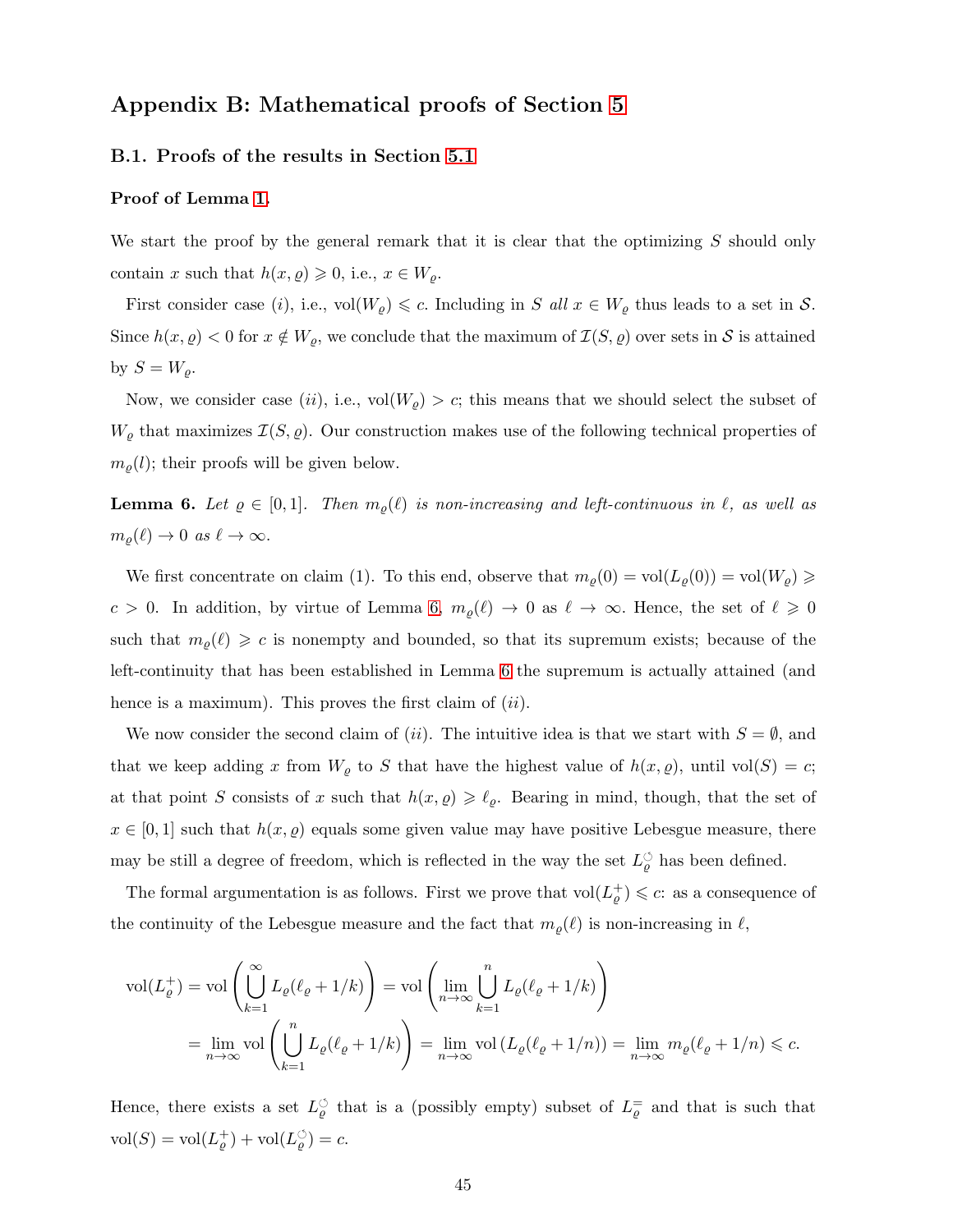The next objective is to prove that  $S = L^{\dagger}_{\varrho} \cup L^{\circ}$  maximizes  $\mathcal{I}(\cdot, \varrho)$  over sets in S. Take an arbitrary  $R \in \mathcal{S}$ . Since vol $(S) = c$ , we know that

$$
c = vol(S) = vol(S \cap R) + vol(S \setminus R) = vol(R) - vol(R \setminus S) + vol(S \setminus R)
$$

and since  $vol(R) \leq c$ , we obtain  $vol(S \backslash R) \geq vol(R \backslash S)$ . Now, since  $x \in S$  implies  $h(x, \varrho) \geq \ell_{\varrho}$ and  $x \in R \backslash S$  implies  $h(x, \varrho) \leq \ell_{\varrho}$  we conclude

$$
\mathcal{I}(S,\varrho)-\mathcal{I}(R,\varrho)=\mathcal{I}(S\backslash R,\varrho)-\mathcal{I}(R\backslash S,\varrho)\geqslant \ell_\varrho\big(\text{vol}(S\backslash R)-\text{vol}(R\backslash S)\big)\geqslant 0.
$$

This proves the second claim of  $(ii)$ .

#### Proof of Lemma [6.](#page-45-0)

The set  $L_{\varrho}(\ell)$  is non-increasing in  $\ell$ , hence so is the function  $m_{\varrho}(\ell)$ . The next step is to prove that  $m_{\varrho}(\ell)$  is left-continuous. To this end, let  $\ell_n$  be a strictly increasing sequence converging to  $\ell < \infty$  as  $n \to \infty$ . As we have seen,  $L_{\varrho}(\ell_n) \supseteq L_{\varrho}(\ell)$ , and therefore

$$
m_{\varrho}(\ell) - m_{\varrho}(\ell_n) = \text{vol}(\{x \in [0,1] : h(x,\varrho) \in [\ell_n,\ell)\}) = \sum_{k=n}^{\infty} \text{vol}(\{x \in [0,1] : h(x,\varrho) \in [\ell_n,\ell_{n+1})\}).
$$

From the fact that the left-hand side is finite, it follows that the right-hand side is finite as well, implying left-continuity.

Along the same lines,

$$
1 = \text{vol}([0, 1]) = \sum_{k=-\infty}^{\infty} \text{vol}(\{x \in [0, 1] : h(x, \varrho) \in [k, k+1)\}).
$$

This entails that, with  $n \to \infty$  along the integers,

$$
\lim_{n \to \infty} m_{\varrho}(n) = \lim_{n \to \infty} \sum_{k=n}^{\infty} \text{vol}(\{x \in [0, 1] : h(x, \varrho) \in [k, k+1)\}) = 0.
$$

From the monotonicity of  $m_{\varrho}(\ell)$ , we also have that  $m_{\varrho}(\ell) \to 0$  as  $\ell \to \infty$  along the reals.  $\square$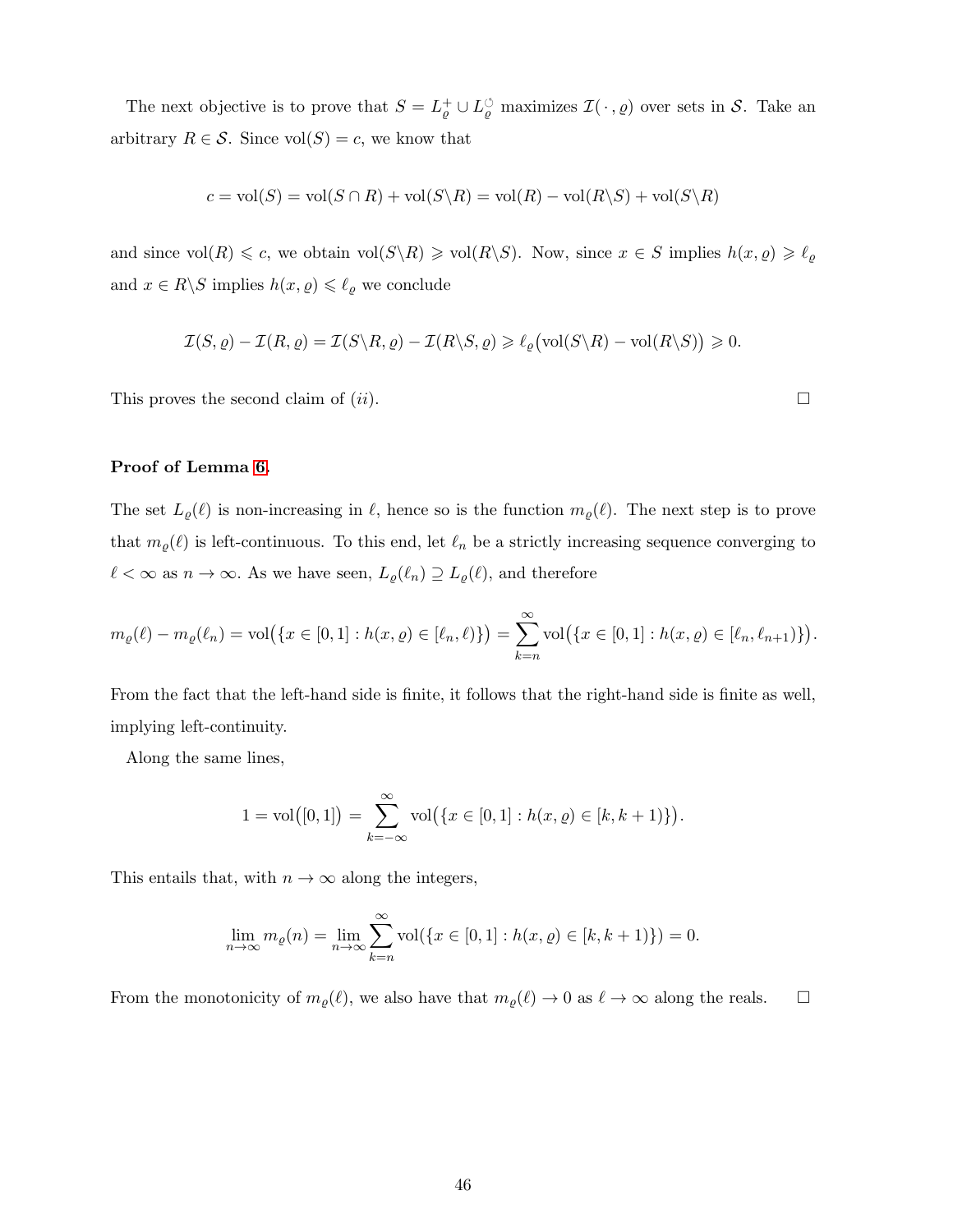#### Proof of Proposition [1.](#page-15-1)

Firstly, we show that there exists a unique solution to the fixed-point equation

<span id="page-47-0"></span>
$$
g(\varrho) = \varrho,\tag{28}
$$

where  $g(\varrho) := \mathcal{I}(S_{\varrho}, \varrho)$  for  $\varrho \in [0, 1]$ . As the right-hand side of [\(28\)](#page-47-0) is strictly increasing in  $\varrho$ , it suffices to prove that  $g(\cdot)$  is continuous and non-increasing in  $\varrho$ , and that  $g(0) \geq 0$  and  $g(1) = 0$ . To this end, consider  $0 \le \varrho_1 \le \varrho_2 \le 1$ . Then, indeed, as  $\mathcal{I}(S, \varrho)$  is non-increasing in  $\varrho$  for any fixed  $S \in \mathcal{S}$ , and recalling that  $S_{\varrho_1}$  maximizes  $\mathcal{I}(S, \varrho_1)$ ,

$$
g(\varrho_1)=\mathcal{I}(S_{\varrho_1},\varrho_1)\geqslant \mathcal{I}(S_{\varrho_2},\varrho_1)\geqslant \mathcal{I}(S_{\varrho_2},\varrho_2)=g(\varrho_2).
$$

The next step is to prove that  $g(\cdot)$  is continuous. Let  $\varrho_1, \varrho_2 \in [0, 1]$ . Then

$$
\mathcal{I}(S_{\varrho_1}, \varrho_1) - \mathcal{I}(S_{\varrho_2}, \varrho_2) \leq \mathcal{I}(S_{\varrho_1}, \varrho_1) - \mathcal{I}(S_{\varrho_1}, \varrho_2) = (\varrho_2 - \varrho_1) \int_{S_{\varrho_1}} v(x) dx \leqslant |\varrho_1 - \varrho_2| \int_{[0,1]} v(x) dx,
$$

where the first inequality is due to the fact that  $S_{\varrho_2}$  maximizes  $\mathcal{I}(\cdot, \varrho_2)$ . With the same token, the same upper bound applies when the roles of the  $\varrho_1$  and  $\varrho_2$  in the left-hand side are interchanged. It thus follows that  $g(\cdot)$  is continuous; it is actually even Lipschitz continuous.

Obviously,  $g(0) \geq 0$ . Using that  $\sup_{x \in [0,1]} w(x) \leq 1$ , we also obtain

$$
g(1) = \max_{S \in S} \int_{S} v(x)(w(x) - 1)dx = 0.
$$

Secondly, we show that  $S_{\varrho^*}$  has the maximum expected revenue over all sets in  $S$ . Note that, since  $g(\varrho^*) = \varrho^*$ , it follows that  $r(S_{\varrho^*}) = \varrho^*$ . Hence, as we proceed from [\(4\)](#page-10-0) by invoking Lemma [1,](#page-15-0) we obtain

$$
\max\left\{\varrho\in[0,1]:\max_{S\in\mathcal{S}}\mathcal{I}(S_{\varrho},\varrho)\geqslant\varrho\right\}=\max\left\{\varrho\in[0,1]:g(\varrho)\geqslant\varrho\right\}=\varrho^*=r(S_{\varrho^*}).
$$

 $\Box$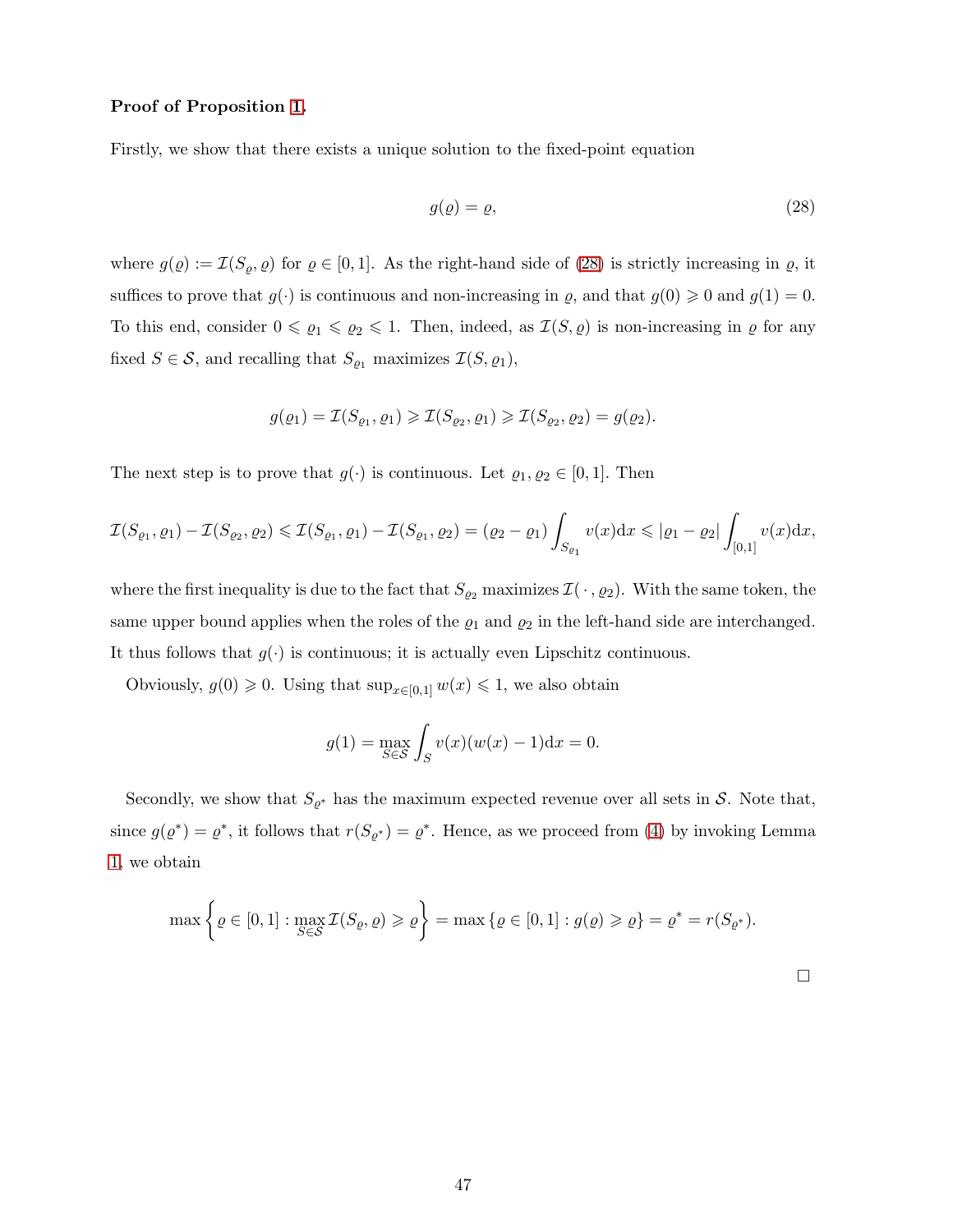### B.2. Proofs of the results in Section [5.3](#page-21-0)

#### Proof of Proposition [2.](#page-22-0)

In addition to optimal assortments  $S^*$  and  $\check{S}$  as in [\(14\)](#page-22-1), we define  $S^p$  as the optimal assortment under  $\check{v}$  and  $w$ , that is,

$$
r(S^p, \check{v}, w) = \max_{S \in \mathcal{S}} r(S, \check{v}, w).
$$

This assortment  $S<sup>p</sup>$  plays a pivotal role as we break up the left-hand side of  $(15)$  as follows:

$$
r(S^*, v, w) - r(\check{S}, \check{v}, \check{w}) = r(S^*, v, w) - r(S^p, \check{v}, w) +
$$
\n(29)

<span id="page-48-1"></span><span id="page-48-0"></span>
$$
r(S^p, \check{\nu}, w) - r(\check{S}, \check{\nu}, \check{w}).
$$
\n(30)

We start by bounding the right-hand side of [\(29\)](#page-48-0) from above. Define

$$
\mathcal{I}(S,\varrho) = \int_{S} v(x)(w(x) - \varrho) \mathrm{d}x \quad \text{and} \quad \mathcal{I}^{p}(S,\varrho) := \int_{S} \check{v}(x)(w(x) - \varrho) \mathrm{d}x
$$

for  $S \in \mathcal{S}$  and  $\varrho \in [-\overline{v}, 1]$ . Note that these definitions allow for negative values of  $\varrho$  (as opposed to [\(6\)](#page-14-1)). Next, denote the L<sub>1</sub>-distance between v and  $\hat{v}$  as  $\delta := ||v - \tilde{v}||_1$ . For  $\varrho \in [-\overline{v}, 1]$ , let  $S_{\varrho}$ be the maximizer of  $\mathcal{I}(\cdot, \varrho)$  over S and let  $S_{\varrho}^p$  be the maximizer of  $\mathcal{I}^p(\cdot, \varrho)$  over S, that is,

$$
\mathcal{I}(S_{\varrho}, \varrho) = \max_{S \in \mathcal{S}} \mathcal{I}(S, \varrho) \quad \text{and} \quad \mathcal{I}^p(S_{\varrho}^p, \varrho) = \max_{S \in \mathcal{S}} \mathcal{I}^p(S, \varrho).
$$

Then let  $\varrho^*$  and  $\varrho^p$  solve the fixed-point equations

$$
\varrho = \mathcal{I}(S_{\varrho}, \varrho) \qquad \text{and} \qquad \varrho = \mathcal{I}^p(S_{\varrho}^p, \varrho),
$$

respectively. Note that  $S^p_\rho$  $_{\varrho^p}^p$  is an optimal assortment under  $\check{v}$  and  $w$  by Proposition [1.](#page-15-1) Hence, we may assume that  $S^p = S^p_{\rho}$ <sup>*p*</sup><sub> $\varrho$ </sub><sup>*n*</sup>. Also, we have 0 ≤ *w*(*x*) −  $\varrho$ <sup>\*</sup> ≤ 1 for all *x* ∈ *S*<sup>\*</sup> and therefore,

$$
\mathcal{I}^p(S^*, \varrho^*) - \mathcal{I}(S^*, \varrho^*) = \int_{S^*} \check{v}(x)(w(x) - \varrho^*) dx - \int_{S^*} v(x)(w(x) - \varrho^*) dx
$$
  

$$
\leqslant \int_{S^*} |v(x) - \check{v}(x)| dx \leqslant \delta.
$$

Now, we find that

$$
\mathcal{I}^p(S^*,\varrho^*-\delta) \geqslant \mathcal{I}^p(S^*,\varrho^*) \geqslant \mathcal{I}(S^*,\varrho^*)-\delta = \varrho^*-\delta.
$$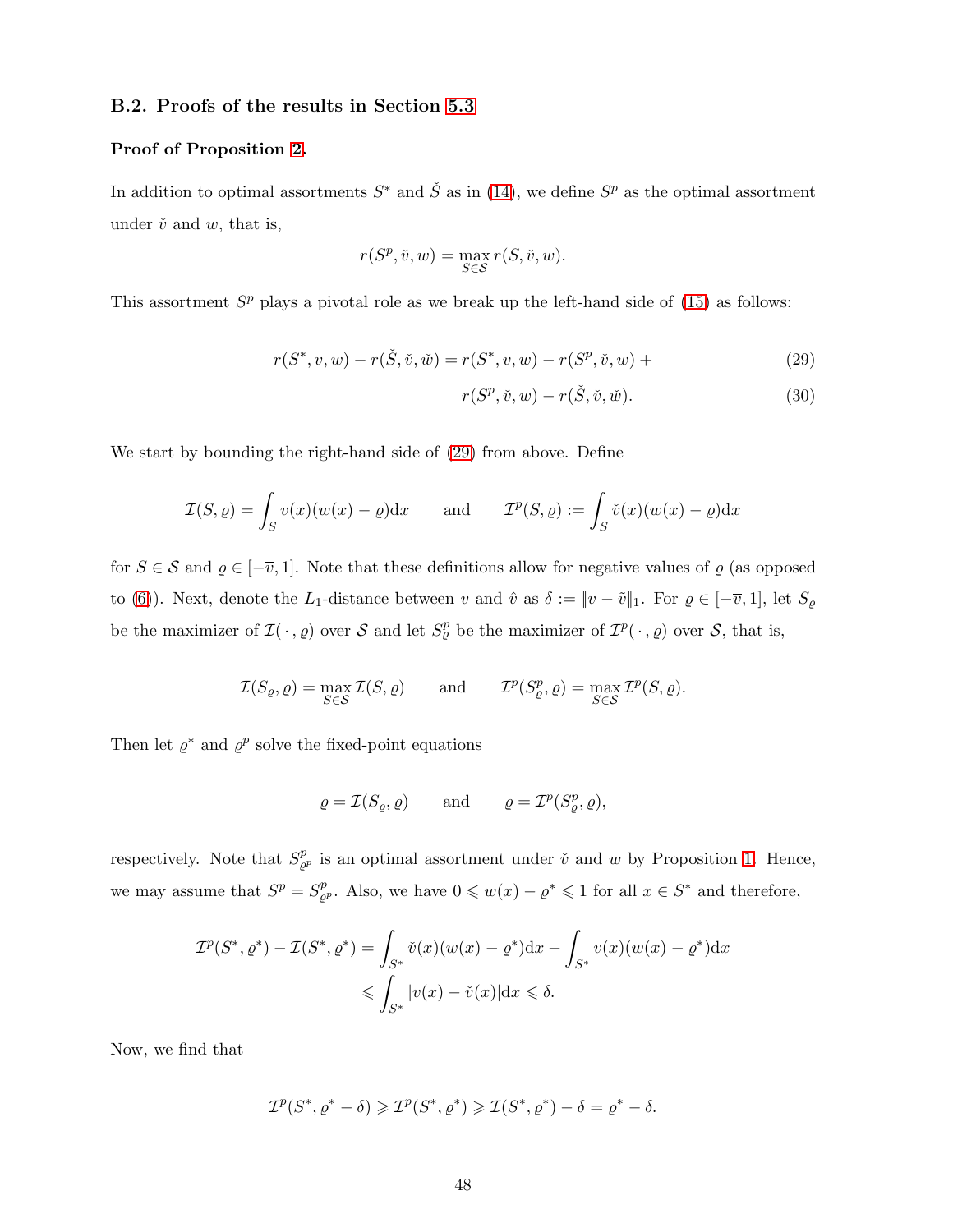Hence, there exists an  $S \in \mathcal{S}$  such that  $\mathcal{I}^p(S, \varrho^* - \delta) \geq \varrho^* - \delta$ , which by [\(4\)](#page-10-0) entails  $\varrho^p \geq \varrho^* - \delta$ . Thus, [\(29\)](#page-48-0) is bounded from above as

$$
r(S^*, v, w) - r(S^p, \check{v}, w) \leq \|v - \check{v}\|_1.
$$

Bounding [\(30\)](#page-48-1) from above follows in almost an identical manner, but instead of  $0 \leq w(x) - \varrho^* \leq 1$ we now use  $0\leqslant \check v(x)\leqslant \overline v.$  As a result, we conclude that

$$
r(S^p, \check{v}, w) - r(\check{S}, \check{v}, \check{w}) \leq \overline{v} ||w - \check{w}||_1.
$$

Combining the above concludes the proof.

## Proof of Lemma [2.](#page-22-2)

First, let  $\varrho^d = r(S^d, \check{v}, \check{w})$  and define the sets  $\check{\mathcal{M}}$  and  $\mathcal{M}^d$  as arguments of maxima as

$$
\check{\mathcal{M}} := \underset{S \in \mathcal{S}}{\arg \max} \int_{S} \check{v}(x) (\check{w}(x) - \varrho^{d}) \mathrm{d}x \quad \text{ and } \quad \mathcal{M}^{d} := \underset{S \in \mathcal{A}_{K}}{\arg \max} \int_{S} \check{v}(x) (\check{w}(x) - \varrho^{d}) \mathrm{d}x, \qquad \varrho \in [0, 1].
$$

Note that since  $A_K \subset \mathcal{S}$ , we know for any  $S_1 \in \tilde{\mathcal{M}}$  and  $S_2 \in \mathcal{M}^d$  that

<span id="page-49-1"></span>
$$
\int_{S_1} \check{v}(x)(\check{w}(x) - \varrho^d) \mathrm{d}x \geqslant \int_{S_2} \check{v}(x)(\check{w}(x) - \varrho^d) \mathrm{d}x \geqslant 0. \tag{31}
$$

Since  $\varrho^d \geq r(S, \check{v}, \check{w})$  for any  $S \in \mathcal{A}_K$ , it also holds for  $S \in \mathcal{M}^d$  that

<span id="page-49-2"></span><span id="page-49-0"></span>
$$
\varrho^d \geqslant \int_S \check{v}(x)(\check{w}(x) - \varrho^d) \mathrm{d}x. \tag{32}
$$

Then, for any  $S_1 \in \mathcal{M}$  and  $S_2 \in \mathcal{M}^d$ , it follows that

$$
r(\check{S}, \check{v}, \check{w}) - r(S^d, \check{v}, \check{w}) = \frac{\int_{\check{S}} \check{v}(x)\check{w}(x)dx}{1 + \int_{\check{S}} \check{v}(x)\check{w}(x)dx} - \varrho^d
$$
  
\n
$$
= \frac{1}{1 + \int_{\check{S}} \check{v}(x)\check{w}(x)dx} \left( \int_{\check{S}} \check{v}(x)(\check{w}(x) - \varrho^d)dx - \varrho^d \right)
$$
  
\n
$$
\leq^{\ast\ast} \frac{1}{1 + \int_{\check{S}} \check{v}(x)\check{w}(x)dx} \left( \int_{S_1} \check{v}(x)(\check{w}(x) - \varrho^d)dx - \varrho^d \right)
$$
  
\n
$$
\leq^{\ast\ast\ast} \frac{1}{1 + \int_{\check{S}} \check{v}(x)\check{w}(x)dx} \left( \int_{S_1} \check{v}(x)(\check{w}(x) - \varrho^d)dx - \int_{S_2} \check{v}(x)(\check{w}(x) - \varrho^d)dx \right)
$$
  
\n
$$
\leq^{\ast\ast\ast} \int_{S_1} \check{v}(x)(\check{w}(x) - \varrho^d)dx - \int_{S_2} \check{v}(x)(\check{w}(x) - \varrho^d)dx.
$$
 (33)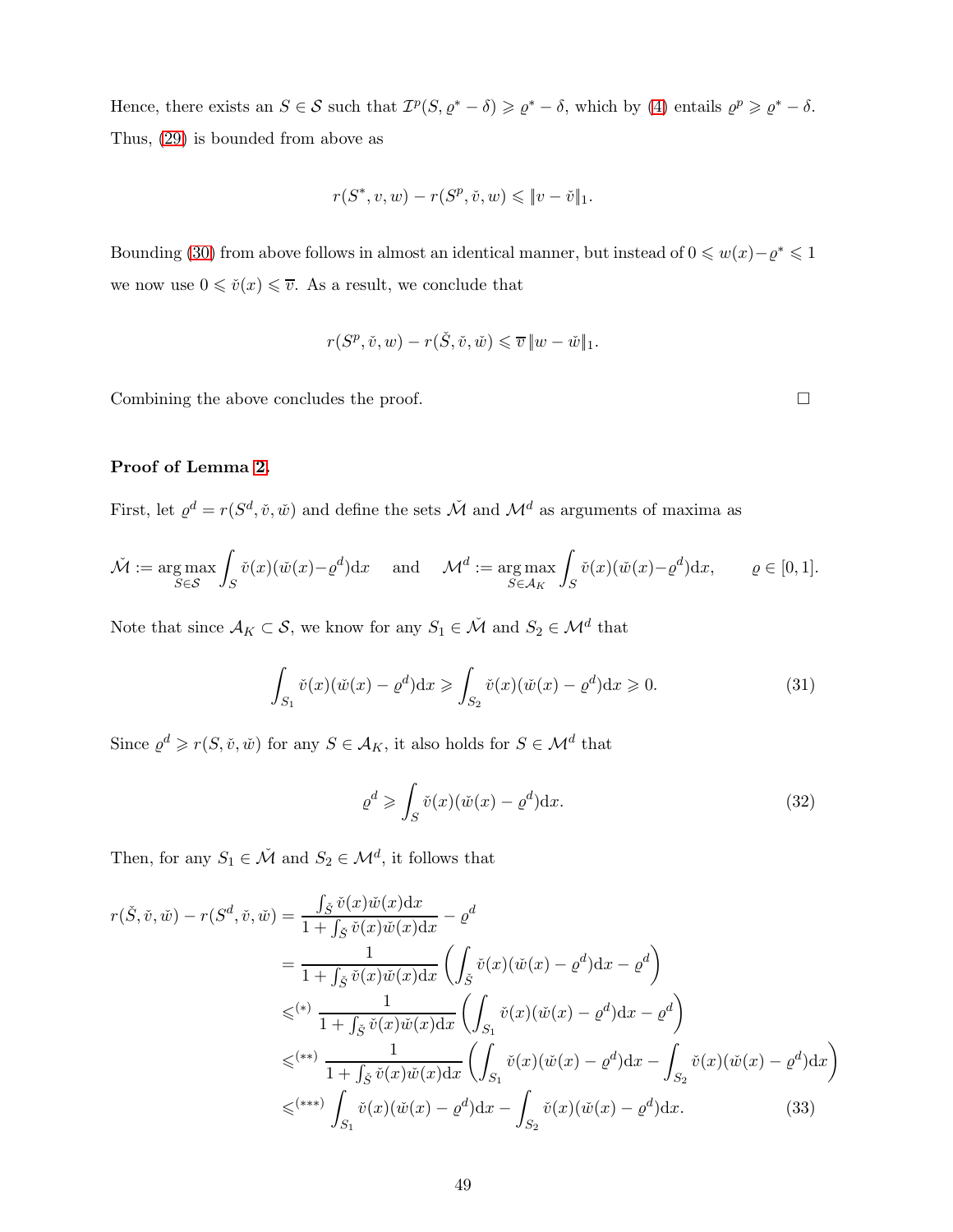Here at (\*) we use that  $S_1 \in \mathcal{M}$ , at (\*\*) we use [\(32\)](#page-49-0) and (\*\*\*) holds because of [\(31\)](#page-49-1).

Now, we claim there exist assortments  $S_1 \in \tilde{\mathcal{M}}$  and  $S_2 \in \mathcal{M}^d$ , such that  $S_2 \subseteq S_1$  and  $vol(S_1 \backslash S_2) \leq 1/N$ . To this end, let  $y_i \in B_i$  for  $i \in [N]$  and define  $h_i$  as

$$
h_i := \check{\nu}(y_i) \big( \check{\nu}(y_i) - \varrho^d \big), \quad i \in [N].
$$

In addition, let  $\sigma : [N] \to [N]$  be an ordering, such that,

$$
h_{\sigma(1)} \geqslant \ldots \geqslant h_{\sigma(N)},
$$

where we break ties arbitrarily. As in Lemma [1,](#page-15-0) we first consider the case that  $vol(W_{\varrho^d}) \leq c$ . Then we know by Lemma [1](#page-15-0) that  $W_{\varrho^d} \in \check{\mathcal{M}}$ . Since  $\check{w}$  is constant on each bin, there exists an integer n such that vol $(W_{\varrho^d}) = n/N$ . If  $n/N \leq c$ , then  $n \leq K$  and hence  $W_{\varrho} \in \mathcal{M}^d$  as well. This concludes the claim for  $vol(W_{\varrho^d}) \leq c$ . Next, we consider the case that  $vol(W_{\varrho^d}) > c \geq K/N$ . Then  $h_{\sigma(K)} \geq 0$  and

$$
S_1 := \bigcup_{i=1}^K B_{\sigma(i)} \in \mathcal{M}^d.
$$

In addition, note that  $h_{\sigma(K+1)} \geq 0$  as well as  $K < N$  since  $c < 1$  and define

$$
R := \left[\frac{\sigma(K+1)-1}{N}, \frac{\sigma(K+1)-1}{N} + c - \frac{K}{N}\right) \subset B_{\sigma(K+1)}.
$$

Recall the definitions from Lemma [1](#page-15-0) and note that, as  $\check{v}$  and  $\check{w}$  are constant on each bin,

$$
m_{\varrho^d}(\ell)=\frac{i}{N}, \quad \ell\in (h_{\sigma(i+1)}, h_{\sigma(i)}]\cap [0,\infty), \ \ i=1,\ldots,N-1.
$$

As a result,  $c = K/N$  implies  $\ell_{\varrho^d} = h_{\sigma(K)}$  and  $R = \emptyset$ , and  $c > K/N$  implies  $\ell_{\varrho^d} = h_{\sigma(K+1)}$ . Either way, it follows that

$$
L_{\varrho^d}^+ \subseteq S_1 \subseteq S_1 \cup R \subseteq L_{\varrho^d}^+ \cup L_{\varrho^d}^-.
$$

Since vol $(S_1 \cup R) = c$ , it follows from Lemma [1](#page-15-0) that  $S_2 := S_1 \cup R \in \mathcal{M}$ . This concludes the claim for  $vol(W_{\varrho^d}) > c$ .

From [\(33\)](#page-49-2), the shown claim and the fact that  $\check{w}(x) - \varrho^d \leq 1$ , it follows that

$$
r(\check{S},\check{v},\check{w}) - r(S^d,\check{v},\check{w}) \leq \frac{\overline{v}}{N}.
$$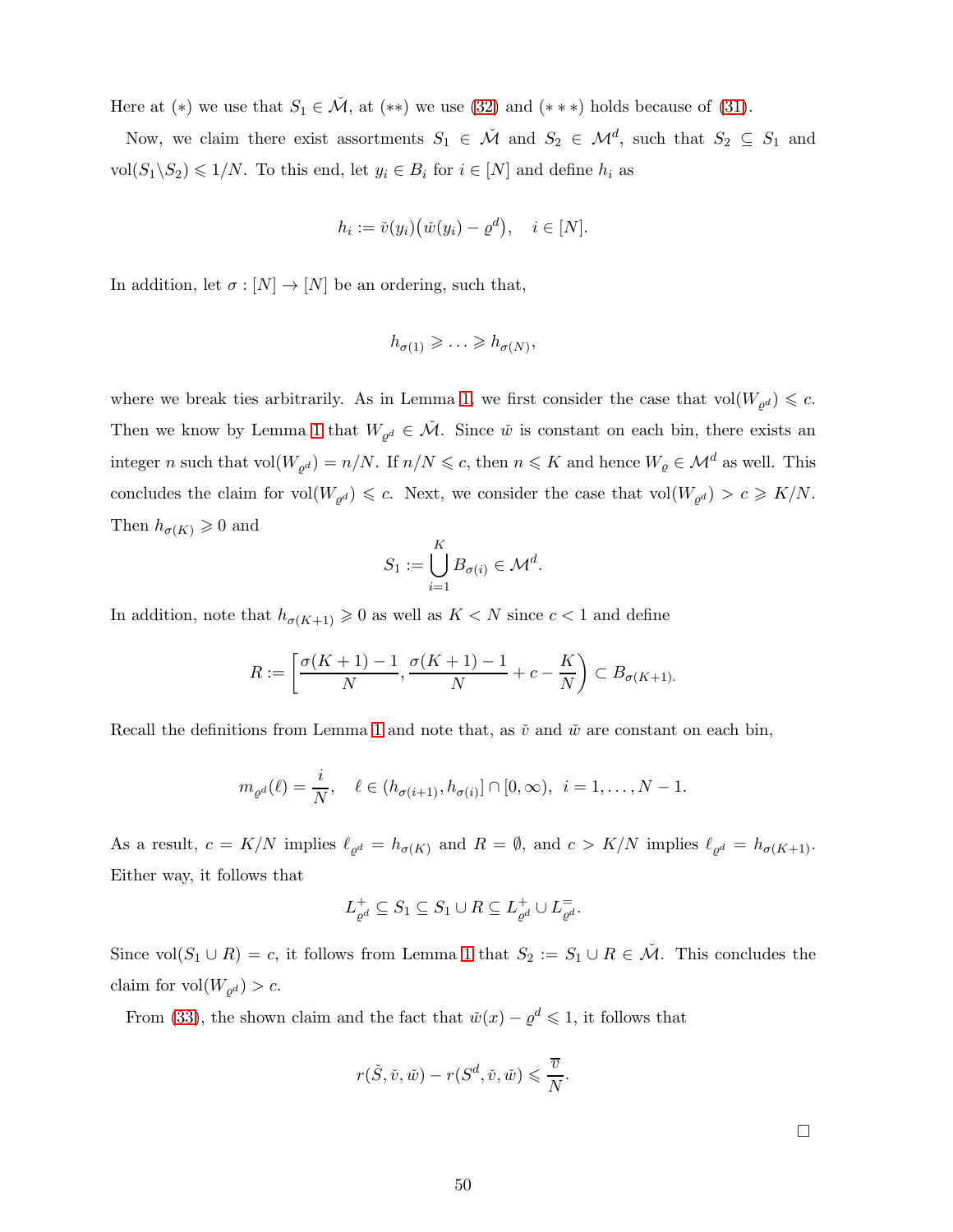## Proof of Lemma [3.](#page-23-0)

Since  $S \in \mathcal{A}_K$ , we know that

$$
\int_{S} v(x) \mathrm{d}x = \int_{S} \check{v}(x) \mathrm{d}x.
$$

Therefore,

$$
r(S, \check{v}, \check{w}) - r(S, v, w) = \frac{1}{1 + \int_S v(x) dx} \int_S (\check{v}(x)\check{w}(x) - v(x)w(x)) dx
$$
  
\$\leqslant \|vw - \check{v}\check{w}\|\_1 = \|vw - \check{v}w + \check{v}w - \check{v}\check{w}\|\_1\$  
\$\leqslant \|v - \check{v}\|\_1 + \overline{v} \|w - \check{w}\|\_1\$,

where we have used that  $w(x) \leq 1$  and  $\check{v}(x) \leq \overline{v}$  for all  $x \in [0, 1]$ .

#### Proof of Theorem [3.](#page-21-1)

We start by showing that  $||v - \check{v}||_1$  and  $||w - \check{w}||_1$  are of order  $1/N$ . For  $i \in [N]$ , denote the constant  $b_i = \check{v}(x)$  for some  $x \in B_i$ . Note that  $b_i = \check{v}(x)$  for all  $x \in B_i$  and that

$$
||v - \check{v}||_1 = \int_0^1 |v(x) - \check{v}(x)| dx = \sum_{i=1}^N \int_{B_i} |v(x) - b_i| dx.
$$

By the Mean Value Theorem, for every  $i \in [N]$ , there exists a  $c_i$  in the closure of  $B_i$  such that  $v(c_i) = b_i$ . Hence,

$$
\|v - \check{v}\|_1 = \sum_{i=1}^N \int_{B_i} |v(x) - b_i| \mathrm{d}x = \sum_{i=1}^N \int_{B_i} |v(x) - v(c_i)| \mathrm{d}x \le L \sum_{i=1}^N \int_{B_i} |x - c_i| \mathrm{d}x \le L \sum_{i=1}^N \frac{1}{2N^2} \le \frac{L}{2N},\tag{34}
$$

where  $L := \sup_{x \in [0,1]} |v'(x)|$ . Likewise,

$$
\|w-\check{w}\|_1\leqslant \frac{Q}{2N},
$$

where  $Q := \sup_{x \in [0,1]} |w'(x)|$ .

Now, let  $\Delta_{UCB}(T)$  denote the cumulative regret of UCB within the discrete MNL model. Recall that the preference parameters  $v_1, \ldots, v_N$  satisfy

$$
v_i = \int_{B_i} v(x) \mathrm{d}x, \qquad i \in [0, 1],
$$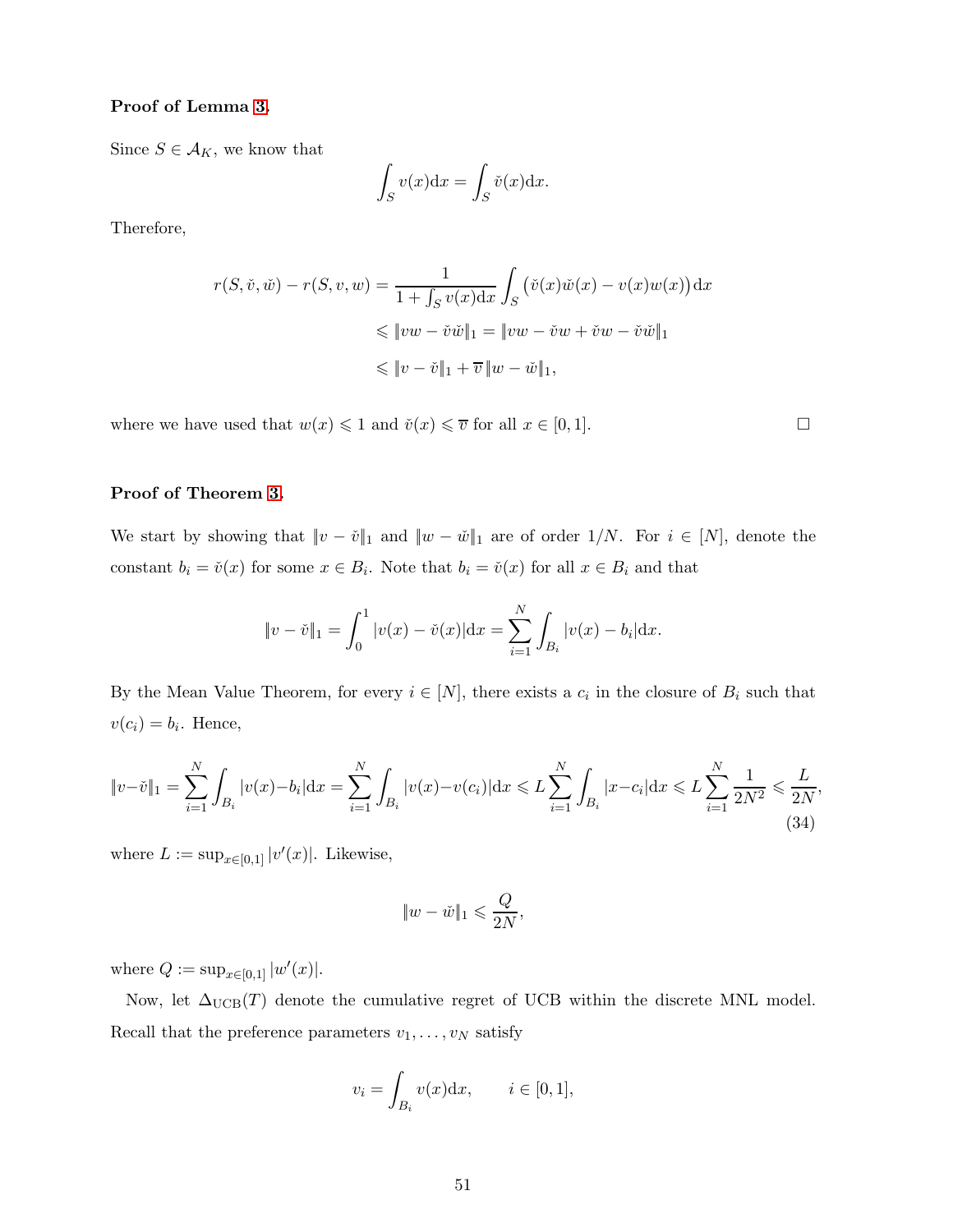and the parameters  $w_1, \ldots, w_N$  satisfy

$$
w_i = N \int_{B_i} v(x) \mathrm{d}x, \qquad i \in [0, 1].
$$

Let  $S = \bigcup_{i \in D} B_i \in \mathcal{A}_K$  for some  $D \subset [N]$ . Then the probability under v, as well as under  $\check{v}$ , that a purchase from assortment  $S$  lies in  $B_i$  is

$$
\mathbb{P}(X^S \in B_i) = \frac{v_i}{1 + \sum_{i \in D} v_i},
$$

In addition, the expected profit of assortment  $S \in \mathcal{A}_K$  under  $\check{v}$  and  $\check{w}$  is

$$
r(S, \check{v}, \check{w}) = \frac{\sum_{i \in D} v_i w_i}{1 + \sum_{i \in D} v_i}.
$$

As a result, if  $S_1, \ldots, S_T$  denote the offered assortment under  $\mathrm{DUCB}(N)$  and  $S^d$  as in [\(17\)](#page-22-3), then

$$
\sum_{t=1}^{T} \mathbb{E}_{\pi} \left[ r(S^d, \check{v}, \check{w}) - r(S_t, \check{v}, \check{w}) \right] = \Delta_{\text{UCB}}(T).
$$

Following the steps of  $(18)–(21)$  $(18)–(21)$ , in combination with the above and Proposition [2,](#page-22-0) Lemma [2](#page-22-2) and Lemma [3,](#page-23-0) we find that, with  $C_1 := L + \overline{v}(Q + 1)$ ,

$$
\Delta_{\pi}(T) \leqslant C_1 \frac{T}{N} + \Delta_{\text{UCB}}(T).
$$

By our choice of  $\gamma$ , we know that  $\lfloor \gamma \rfloor \geq 1/c$ . Hence,  $N \geq 1/c \geq 1$  and  $K \geq 1$ . Second,  $\gamma$  is chosen such that  $\overline{v} \leq N$  and therefore  $v_i \leq 1$  for all  $i \in [N]$ . By Theorem 1 from [Agrawal et al.](#page-31-0) [\(2019\)](#page-31-0), there exists constants  $C_2$  and  $C_3$  such that

$$
\Delta_{\text{UCB}}(T) \leq C_2 \sqrt{NT \log NT} + C_3 N \log^2 NT.
$$

Since  $N \leq \gamma T^{1/3}$ , it follows that

$$
\log NT \leq \log \gamma T^{4/3} = \frac{4}{3} \log T + \log \gamma \leq C_4 \log T,
$$

where  $C_4 := \frac{4}{3} + \log \gamma / \log 2$ . Hence,

$$
\Delta_{\text{UCB}}(T) \leq C_2 \sqrt{\gamma C_4} \sqrt{T^{4/3} \log T} + \gamma C_3 C_4^2 T^{1/3} \log^2 T.
$$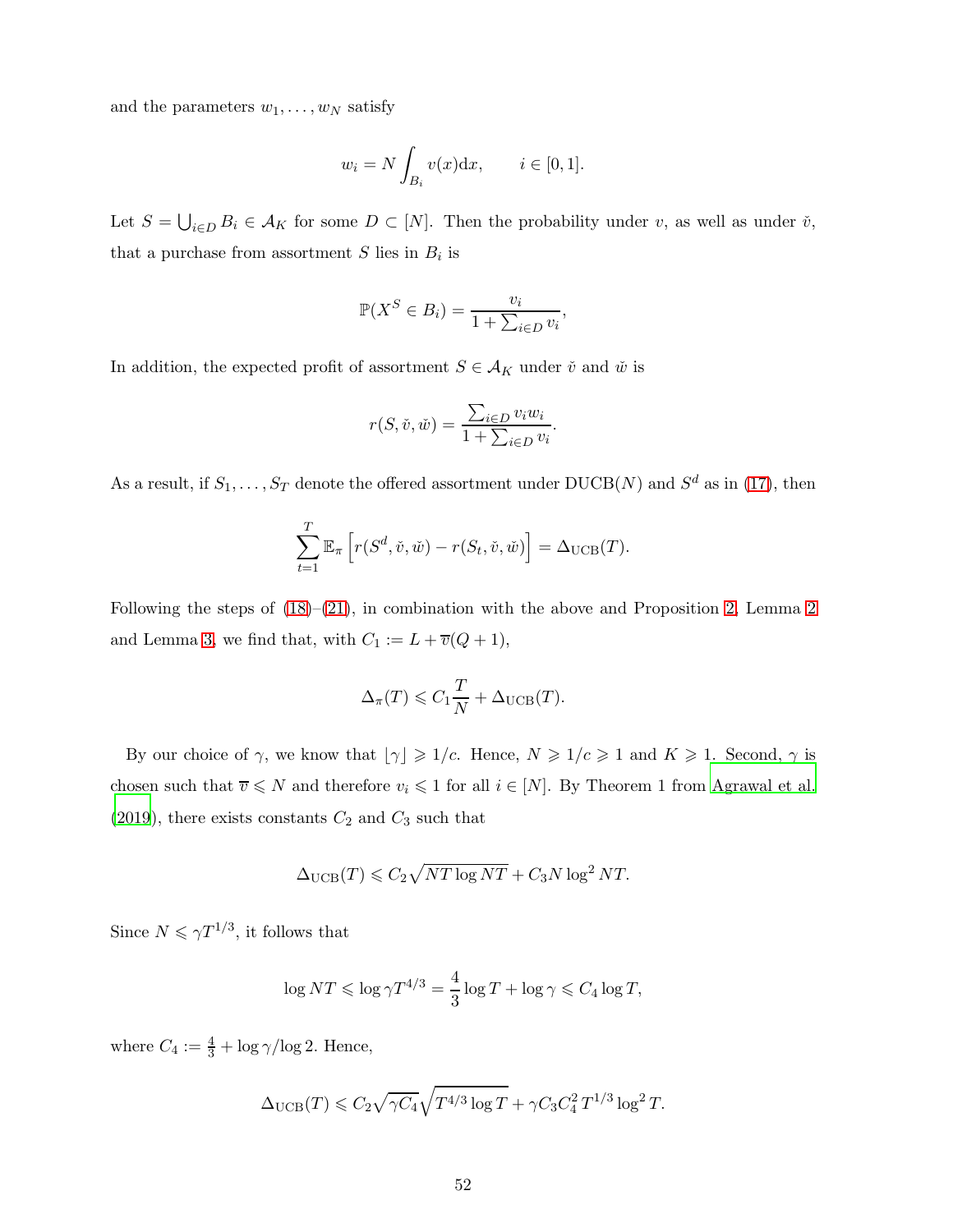Now we note that

$$
\log T \leqslant \frac{9}{2e} T^{2/9}
$$

and therefore

$$
T^{1/3} \log^2 T \leqslant \left(\frac{9}{2e}\right)^{3/2} T^{2/3} (\log T)^{1/2}.
$$

Thus we obtain that  $\Delta_{UCB}(T) \leq C_5 T^{2/3} (\log T)^{1/2}$ , where

$$
C_5 := C_2 \sqrt{\gamma C_4} + \left(\frac{9}{2e}\right)^{3/2} \gamma C_3 C_4^2.
$$

Next, we point out that  $N \geqslant (\gamma - 1) T^{1/3}$  with  $\gamma \geqslant 2$ . Thus,

$$
\frac{T}{N} \leqslant \frac{1}{\gamma - 1} T^{2/3} \leqslant \frac{1}{(\gamma - 1)(\log 2)^{1/2}} T^{2/3} (\log T)^{1/2}.
$$

From this we conclude that

$$
\Delta_{\pi}(T) \leq C_1 \frac{T}{N} + C_5 T^{2/3} (\log T)^{1/2} \leq \overline{C} T^{2/3} (\log T)^{1/2},
$$

where

$$
\overline{C} := \frac{C_1}{(\gamma - 1)(\log 2)^{1/2}} + C_5.
$$

# B.3. Proofs of the results in Section [5.4](#page-24-0)

Before stating the proofs of the results in Section [5.4,](#page-24-0) we recollect the notations and concepts introduced in that section. Let  $c \in (0, \frac{1}{4})$  $\frac{1}{4}$ ,  $s = 0.8c$ ,  $\delta = \frac{1}{2}$  and  $\sigma = 0.3$ . Let  $K \geq 2$  be an integer, chosen at the end of the proof of Theorem [4.](#page-27-0) Furthermore, for all  $x \in [0,1], i \in \{1,\ldots,N_K\},\$ and  $I \subseteq \{1, \ldots, N_K\}$ , let

$$
N_K = [K/c],
$$
  
\n
$$
D_K = \{I \subseteq [N_K] : |I| = K\},
$$
  
\n
$$
W(x) = (1 - s)\frac{1 - \delta}{1 - \delta x} + s,
$$
  
\n
$$
N_K = \left[c\frac{i - 1}{K}, c\frac{i}{K}\right),
$$
  
\n
$$
V_0(x) = \frac{s}{c(w(x) - s)},
$$
  
\n
$$
V_1(x) = \frac{1}{\sigma\sqrt{2\pi}}e^{-x^2/2\sigma^2},
$$
  
\n
$$
\phi_i(x) = \frac{2Kx}{c} - 2i + 1,
$$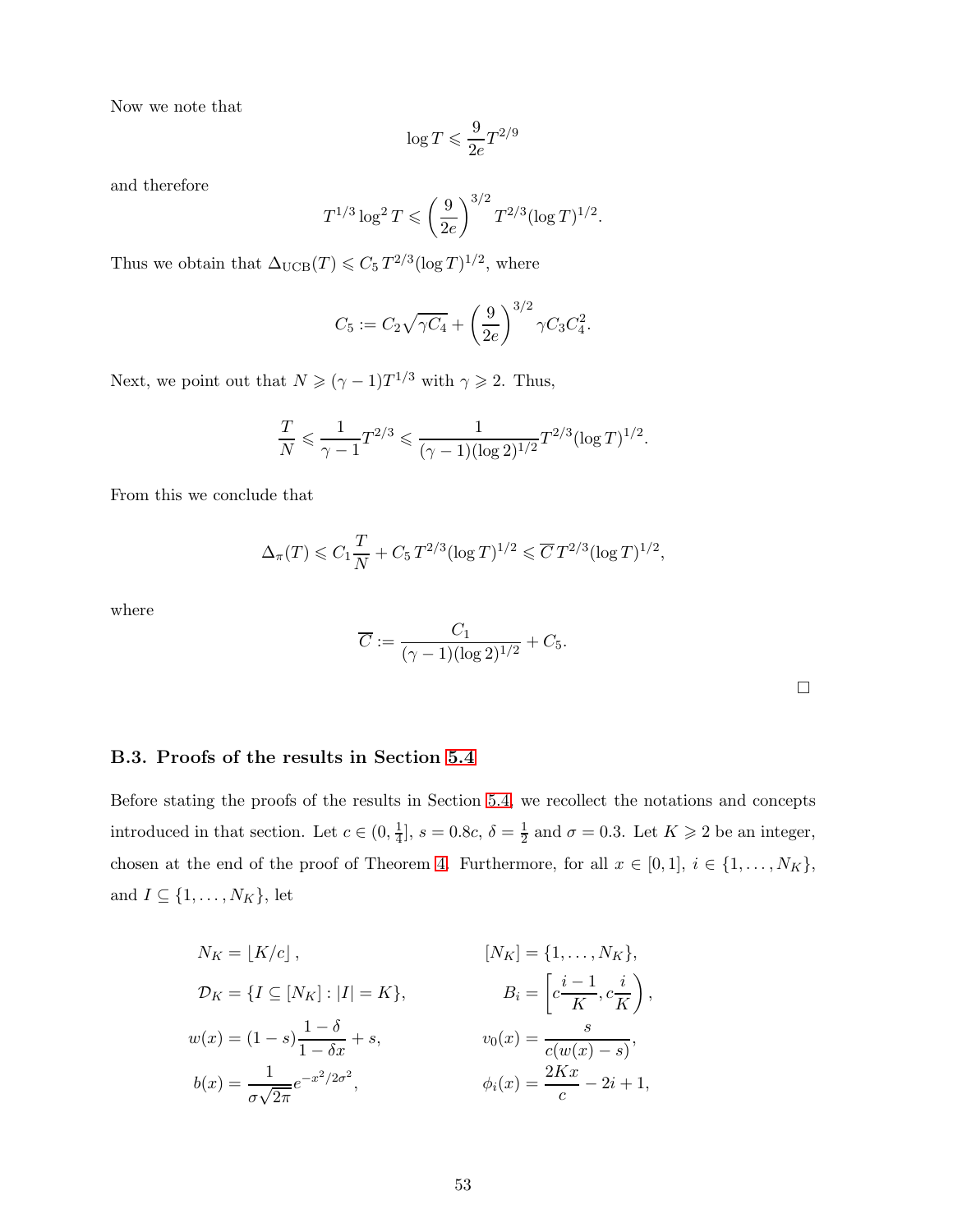$$
\tau_i(x) = \frac{c}{K}b(\phi_i(x)), \qquad \beta = \frac{c}{K} \frac{1}{\sigma\sqrt{2\pi}} \sum_{n \in \mathbb{Z}} e^{-(2n-1)^2/2\sigma^2}
$$

$$
\epsilon_I(x) = \sum_{i \in I} \tau_i(x) - \beta, \qquad v_I(x) = v_0(x) \big(1 + \epsilon_I(x)\big).
$$

,

In addition, we use the following notation throughout this section. For  $I \in \mathcal{D}_K$  we write

$$
I^{\dagger} := \bigcup_{i \in I} B_i.
$$

Furthermore, we define the following quantities.

$$
H := \frac{1}{\sigma\sqrt{2\pi}} \sum_{n \in \mathbb{Z}} e^{-2n^2/\sigma^2},
$$
  
\n
$$
L := \frac{1}{\sigma\sqrt{2\pi}} \sum_{n \in \mathbb{Z}} e^{-(2n-1)^2/2\sigma^2} \quad \text{and}
$$
  
\n
$$
P := \mathbb{P}(-1/\sigma \leqslant Z \leqslant 1/\sigma),
$$

where  $Z \sim N(0, 1)$ . Observe that  $\beta = Lc/K$ .

We proceed by stating two preliminary lemmas that will be used throughout the proofs. Lemma [7](#page-54-0) contains a number of inequalities related to the quantities defined above, and Lemma [8](#page-55-0) shows that the optimal expected profit under  $v_0$  is precisely equal to s. The proof of these lemmas is given below.

<span id="page-54-0"></span>**Lemma 7.** Let  $I \subseteq [N_K]$ . Then

(i) for any 
$$
x \in [0,1]
$$
, it holds that  $\sum_{i \in I} \tau_i(x) \leq H \frac{c}{K}$ .

(ii) for any  $S \in \mathcal{S}$  and  $\beta > 0$ , it holds that

1. 
$$
\int_{S} v_I(x) dx \le \frac{s}{(1-s)(1-\delta)} (1+H)
$$
 and  
2.  $\int_{S} (v_I(x))^2 dx \le \frac{s^2}{c(1-s)^2(1-\delta)^2} (1+H)^2$ 

- (iii) for  $x \notin I^{\dagger}$ , it holds that  $\sum$ i∈I  $\tau_i(x) \leq \beta,$
- $(iv)$  if  $|I| = K$  and  $S \in \mathcal{S}$ , it holds that  $vol(I^{\dagger} \backslash S) \geq vol(S \backslash I^{\dagger}),$
- (v) for all  $i \in [N]$ ; 1.  $\frac{c^2}{2L}$  $\frac{c^2}{2K^2}P = \int$  $B_i$  $\tau_i(x)dx \leqslant$  $\int_1^1$ 0  $\tau_i(x)dx \leqslant \frac{c^2}{2K}$  $\frac{c}{2K^2}$  and

,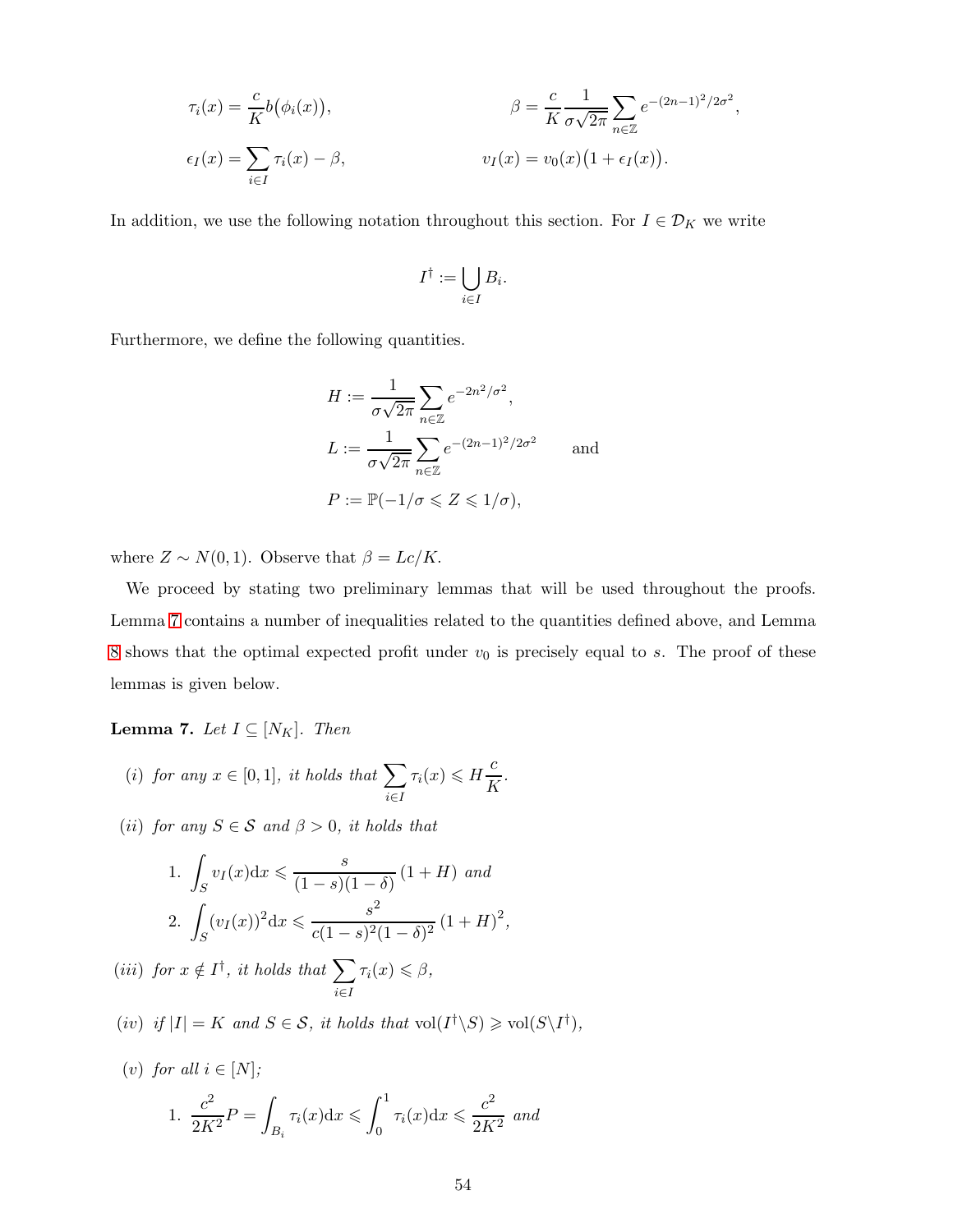2. 
$$
\int_0^1 (\tau_i(x))^2 dx \leq \frac{c^3}{4\sigma\sqrt{\pi}K^3},
$$

(vi) for any  $i \in I$ ,  $x \in B_i$  and  $\beta' \geq \beta$ , it holds that  $|\epsilon_I(x; \beta')| \leq \tau_i(x) + \beta'$ .

<span id="page-55-0"></span>**Lemma 8.** The optimal expected revenue under the preference function  $v_0(\cdot)$  equals s:

$$
\max_{S \in \mathcal{S}} r(S, v_0) = s.
$$

#### Proof of Proposition [3.](#page-26-0)

Let

$$
C_1 := \frac{s(1-s)(1-\delta)}{c(1-s)(1-\delta)+cs} \quad \text{and} \quad C_2 := \frac{s^2(c+2L)}{((1-s)(1-\delta)+s)(1-s)(1-\delta)}.
$$

Let  $\pi$  be a policy,  $T \in \mathbb{N}$ , and let  $I \in \mathcal{D}_K$ . Write  $v(x) := v_I(x)$ , and let  $S^*$  denote an optimal assortment under v. Recall that  $S^*$  also maximizes the inner maximization problem [\(6\)](#page-14-1) for  $\varrho = \varrho^* = \max_{S \in \mathcal{S}} r(S, v)$ . Therefore,

<span id="page-55-2"></span>
$$
\int_{S^*} v(x) \big( w(x) - \varrho^* \big) \mathrm{d}x \geqslant \int_{I^{\dagger}} v(x) \big( w(x) - \varrho^* \big) \mathrm{d}x. \tag{35}
$$

Observe in addition that

<span id="page-55-3"></span><span id="page-55-1"></span>
$$
\int_{S} v_0(x) dx \leqslant \frac{s}{(1-s)(1-\delta)}.
$$
\n(36)

It now follows that, for all  $S \in \mathcal{S}$ ,

$$
r(S^*, v) - r(S, v) = \varrho^* - \frac{\int_S v(x)w(x)dx}{1 + \int_S v(x)dx}
$$
  
\n
$$
= \frac{1}{1 + \int_S v(x)dx} \left( \varrho^* - \int_S v(x) (w(x) - \varrho^*) dx \right)
$$
  
\n
$$
=^{(*)} \frac{1}{1 + \int_S v(x)dx} \left( \int_{S^*} v(x) (w(x) - \varrho^*) dx - \int_S v(x) (w(x) - \varrho^*) dx \right)
$$
  
\n
$$
\geq^{(**)} \frac{(1 - s)(1 - \delta)}{(1 - s)(1 - \delta) + s} \left( \int_{S^*} v(x) (w(x) - \varrho^*) dx - \int_S v(x) (w(x) - \varrho^*) dx \right)
$$
  
\n
$$
\geq^{(**)} \frac{(1 - s)(1 - \delta)}{(1 - s)(1 - \delta) + s} \left( \int_{I^{\dagger}} v(x) (w(x) - \varrho^*) dx - \int_S v(x) (w(x) - \varrho^*) dx \right).
$$
  
\n(37)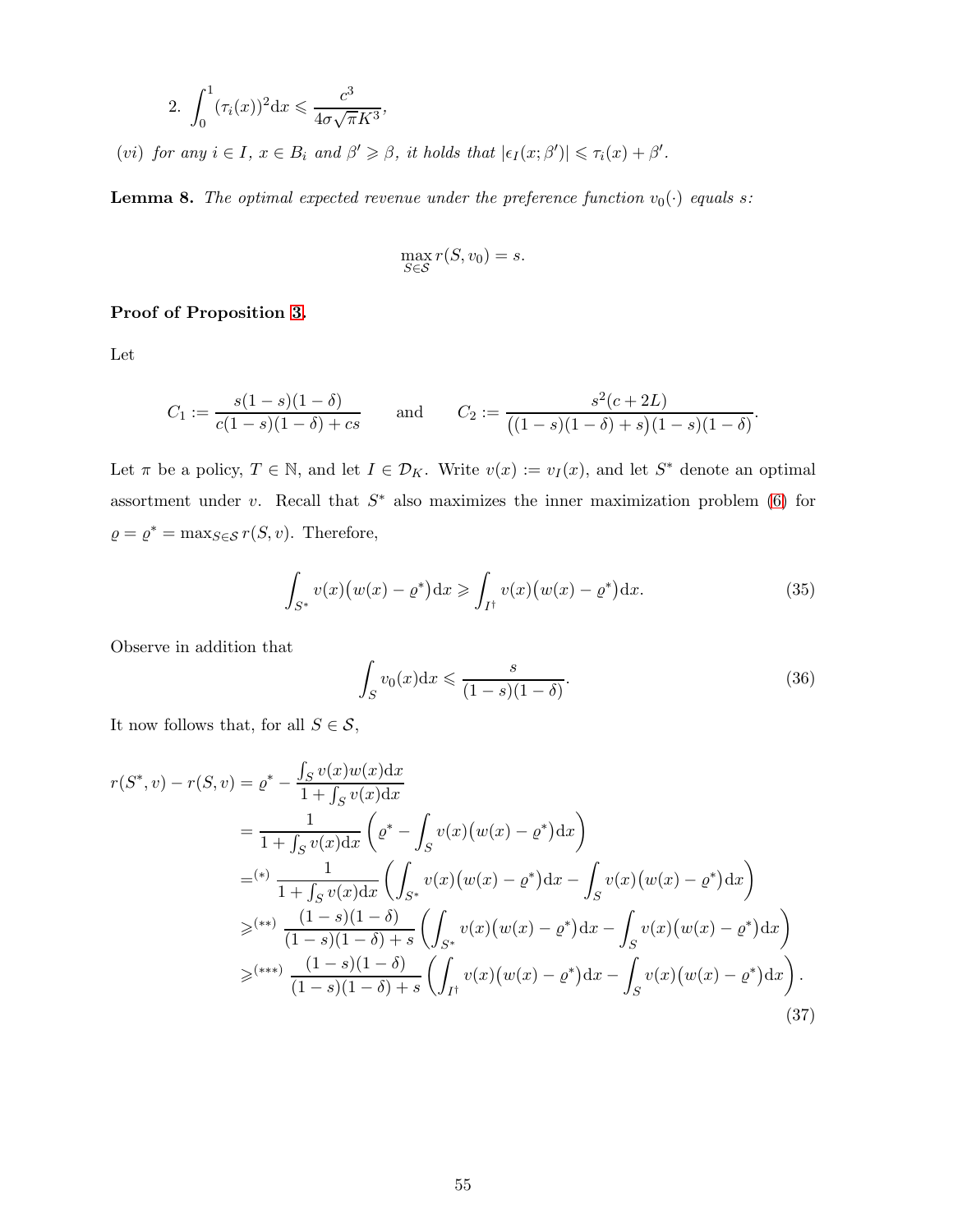Here (\*) follows from  $\varrho^* = \mathcal{I}(S^*, \varrho^*)$  by Proposition [1,](#page-15-1) (\*\*) follows by [\(36\)](#page-55-1), and (\*\*\*) follows by [\(35\)](#page-55-2). The terms within the large parentheses in [\(37\)](#page-55-3) can be bounded from below as

$$
\int_{I^{\dagger}} v(x)(w(x) - \varrho^*) dx - \int_{S} v(x)(w(x) - \varrho^*) dx
$$
\n
$$
= \int_{I^{\dagger}} v(x)(w(x) - s) dx - \int_{S} v(x)(w(x) - s) dx
$$
\n
$$
+ (s - \varrho^*) \left( \int_{I^{\dagger}} v(x) dx - \int_{S} v(x) dx \right)
$$
\n
$$
\geq \sum_{i=1}^{N} \sum_{j=1}^{N} \int_{S} (1 + \epsilon_{I}(x)) dx - \frac{s}{c} \int_{S \setminus I^{\dagger}} (1 + \epsilon_{I}(x)) dx
$$
\n
$$
- |s - \varrho^*| \frac{2s}{(1 - s)(1 - \delta)},
$$

where at (\*) we use that by design  $v(x)(w(x) - s) = \frac{s}{c}$  $\frac{s}{c}(1 + \epsilon_I(x))$ , together with inequality [\(36\)](#page-55-1). The absolute difference between  $\varrho^*$  and s can be bounded from above by the  $L_1$ -difference between  $v$  and  $v_0$ , as follows. For  $S \in \mathcal{S}$  and  $\varrho \in [0,1]$ , let

$$
\mathcal{I}_0(S,\varrho) = \int_S v_0(w(x) - \varrho) \quad \text{and} \quad \mathcal{I}(S,\varrho) = \int_S v(w(x) - \varrho),
$$

and let  $S_0 := [0, c]$ . As a consequence of Proposition [1](#page-15-1) and Lemma [8,](#page-55-0) we obtain that  $s =$  $\mathcal{I}_0(S_0, s)$ . Since  $w(x) - \varrho^* \in [0, 1]$  for all  $x \in S^*$ , we therefore know that

$$
\mathcal{I}(S^*, \varrho^*) - \mathcal{I}_0(S^*, s) \le \int_{S^*} |v(x) - v_0(x)| dx
$$
  
 
$$
\le \int_0^1 |v(x) - v_0(x)| dx = \|v - v_0\|_1.
$$

Furthermore,

$$
\mathcal{I}_0(S^*, \varrho^* - \|v - v_0\|_1) \geq \mathcal{I}_0(S^*, \varrho^*) \geq \mathcal{I}(S^*, \varrho^*) - \|v - v_0\|_1 = \varrho^* - \|v - v_0\|_1.
$$

Hence, there exists an  $S \in \mathcal{S}$  such that  $\mathcal{I}(S, \varrho^* - ||v - v_0||_1) \geq \varrho^* - ||v - v_0||_1$  and by [\(4\)](#page-10-0) this entails  $s \geq \varrho^* - ||v - v_0||_1$ . Likewise, we derive  $\varrho^* \geq s - \delta$  and so  $|\varrho^* - s| \leq ||v - v_0||_1$ .

We proceed by developing an upper bound on the  $L_1$ -difference between v and  $v_0$ :

$$
\int_0^1 |v(x) - v_0(x)| dx = \int_0^1 v_0(x) |\epsilon_I(x)| dx
$$
  

$$
\leq \frac{s}{c(1-s)(1-\delta)} \int_0^1 |\epsilon_I(x)| dx
$$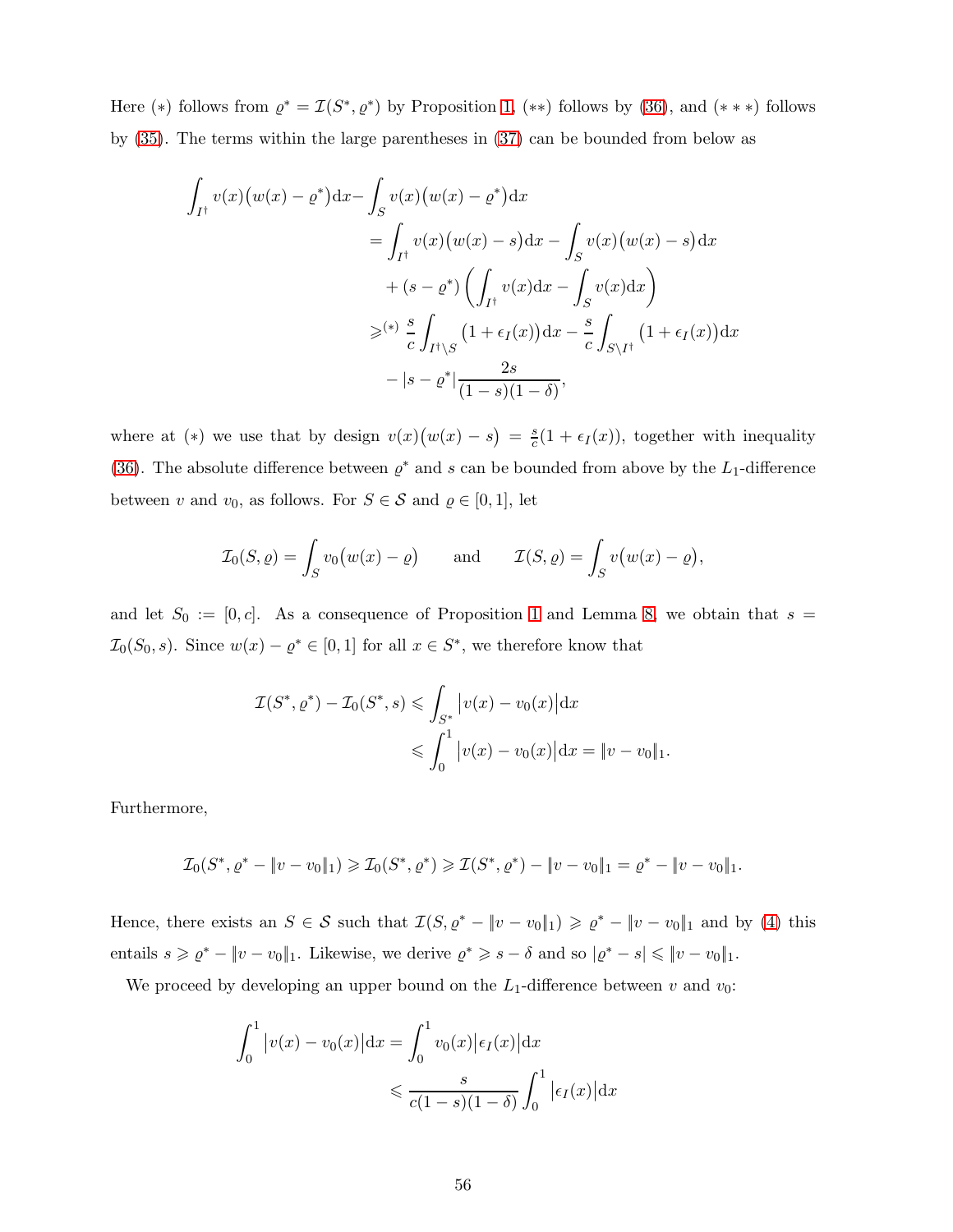$$
\leq \frac{s}{c(1-s)(1-\delta)} \left( \sum_{i \in I} \int_0^1 \tau_i(x) dx + \beta \right)
$$
  

$$
\leqslant^{(*)} \frac{s}{c(1-s)(1-\delta)} \left( \frac{c^2}{2} + Lc \right) \frac{1}{K}.
$$

Here (\*) is justified by Lemma [7.](#page-54-0)(v).1. In addition, since  $\epsilon_I(x) \leq 0$  for  $x \notin I^{\dagger}$  by Lemma 7.(*iii*) and  $\text{vol}(S\backslash I^{\dagger}) \leq \text{vol}(I^{\dagger} \backslash S)$  by Lemma [7.](#page-54-0)(*iv*), we conclude that

$$
\int_{I^{\dagger}\backslash S} (1 + \epsilon_I(x)) dx - \int_{S\backslash I^{\dagger}} (1 + \epsilon_I(x)) dx
$$
\n
$$
\geq \int_{I^{\dagger}\backslash S} (1 + \epsilon_I(x)) dx - \text{vol}(S\backslash I^{\dagger})
$$
\n
$$
\geq \int_{I^{\dagger}\backslash S} (1 + \epsilon_I(x)) dx - \text{vol}(I^{\dagger}\backslash S) = \int_{I^{\dagger}\backslash S} \epsilon_I(x) dx.
$$

Hence,

$$
r(S^*, v) - r(S, v) \ge \frac{s(1 - s)(1 - \delta)}{c(1 - s)(1 - \delta) + cs} \int_{I^{\dagger} \backslash S} \epsilon_I(x) dx
$$
  
- 
$$
\frac{s^2(c + 2L)}{((1 - s)(1 - \delta) + s)(1 - s)(1 - \delta)} \frac{1}{K}.
$$

Applying the latter inequality to  $S = S_t$ , for  $t = 1, \ldots, T$ , and taking the expectation of the sum of these terms yields the desired result, since

$$
\mathbb{E}_{I}\left[\sum_{t=1}^{T}\int_{I^{\dagger}\setminus S_{t}}\epsilon_{I}(x)\mathrm{d}x\right] = \int_{I^{\dagger}}\mathbb{E}_{I}\left[\sum_{t=1}^{T}(1-\mathbb{1}_{S_{t}}(x))\epsilon_{I}(x)\mathrm{d}x\right]
$$

$$
= \int_{I^{\dagger}}(T-\mathbb{E}_{I}[k(x)])\epsilon_{I}(x)\mathrm{d}x.
$$

## Proof of Proposition [4.](#page-27-1)

Let  $x \in [0,1], I \in \mathcal{D}_K, i \in I$ , and  $J = I \setminus \{i\}$ . It suffices to show that there is a  $C_c > 0$  such that

<span id="page-57-0"></span>
$$
\left| \mathbb{E}_I[k(x)] - \mathbb{E}_J[k(x)] \right| \leqslant T\sqrt{2\text{KL}(\mathbb{P}_I \| \mathbb{P}_J)},\tag{38}
$$

and

<span id="page-57-1"></span>
$$
KL(\mathbb{P}_I \| \mathbb{P}_J) \leq \frac{1}{2} C_c^2 \frac{T}{K^3}.
$$
\n(39)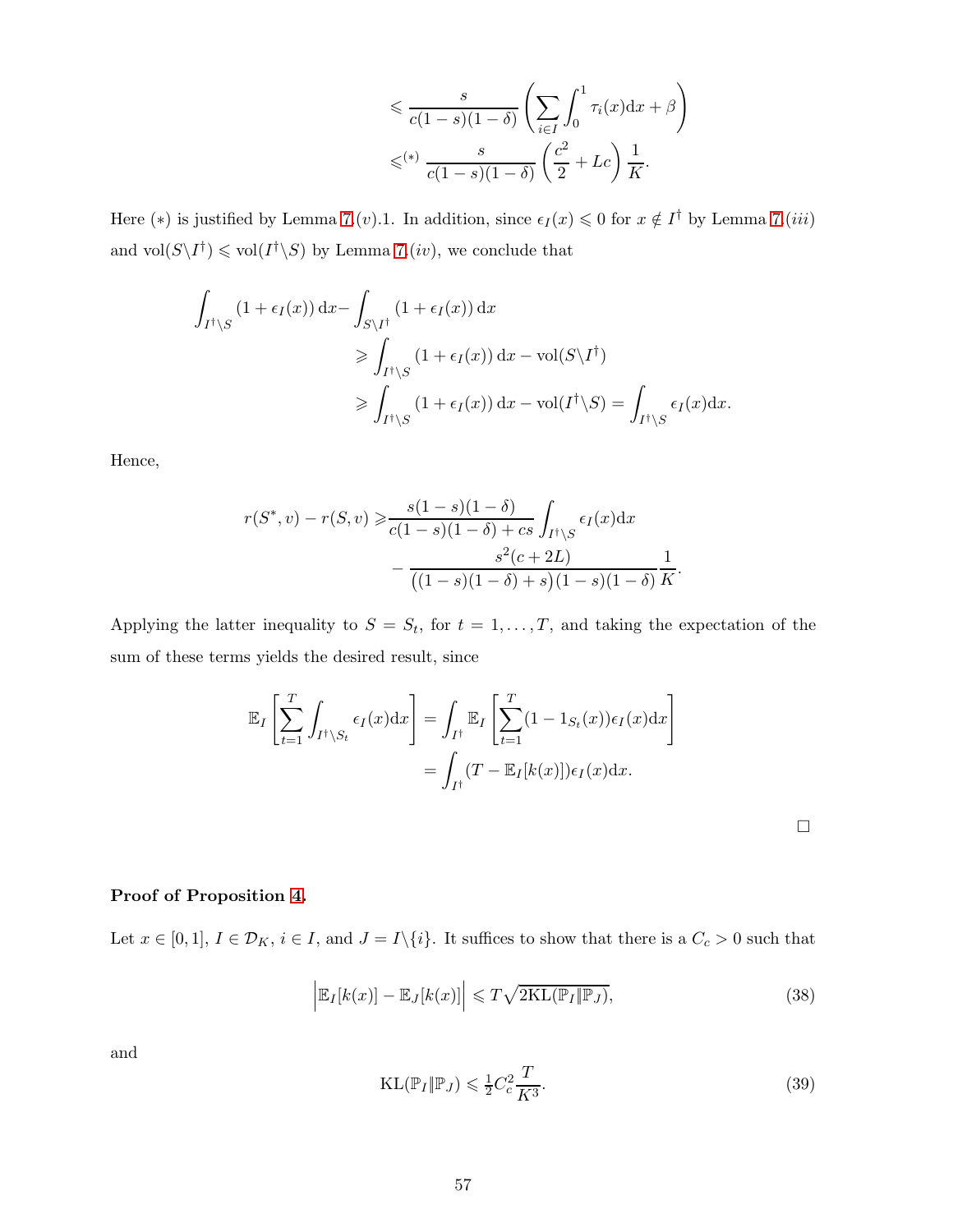We first prove  $(38)$ , using Pinsker's inequality, that states that for any probability measures  $\mathbb P$ and  ${\mathbb Q}$  defined on the same probability space  $(\Omega, {\mathcal F}),$ 

$$
2 \sup_{A \in \mathcal{F}} \left( \mathbb{P}(A) - \mathbb{Q}(A) \right)^2 \leqslant \mathrm{KL}(\mathbb{P} \| \mathbb{Q}),
$$

or, equivalently,

<span id="page-58-1"></span>
$$
\sup_{A \in \mathcal{F}} \left| \mathbb{P}(A) - \mathbb{Q}(A) \right| \leqslant \sqrt{\frac{1}{2} \text{KL}(\mathbb{P} \| \mathbb{Q})}. \tag{40}
$$

Consider the probability measures  $p$  and  $q$  on  $\{0, \ldots, T\}$ , defined by

$$
p(n) := \mathbb{P}_I(k(x) = n)
$$
 and  $q(n) := \mathbb{P}_J(k(x) = n)$ ,  $(n \in \{0, ..., T\})$ .

From the equality

<span id="page-58-0"></span>
$$
\sup_{n=0,\dots,T} |p(n) - q(n)| = \frac{1}{2} \sum_{n=0}^{T} |p(n) - q(n)|.
$$
 (41)

we obtain

$$
\begin{aligned} \left| \mathbb{E}_{I}[k(x)] - \mathbb{E}_{J}[k(x)] \right| &= \left| \sum_{n=0}^{T} n(p(n) - q(n)) \right| \\ &\leqslant \sum_{n=0}^{T} n \left| p(n) - q(n) \right| \leqslant T \sum_{n=0}^{T} \left| p(n) - q(n) \right| \\ &=^{(*)} 2T \sup_{n=0,...,T} \left| p(n) - q(n) \right| \leqslant {}^{(**)} T \sqrt{2 \, \text{KL}(\mathbb{P}_{I} \|\mathbb{P}_{J})}, \end{aligned}
$$

where  $(*)$  follows by  $(41)$ , and  $(**)$  follows by  $(40)$ . This proves  $(38)$ .

We now prove [\(39\)](#page-57-1). Write  $v(x) = v_I(x)$  and  $u(x) = v_J(x)$ , for  $x \in [0,1]$ . We denote the no-purchase probabilities at time  $t$  as

$$
p_t := \frac{1}{1 + \int_{S_t} v(x) dx} \quad \text{and} \quad q_t := \frac{1}{1 + \int_{S_t} u(x) dx}.
$$

Note by Lemma [7.](#page-54-0) $(ii)$ .1 that  $p_t, q_t \in [p_0, 1]$ , where

$$
p_0 := \frac{(1-s)(1-\delta)}{(1-s)(1-\delta) + s(1+H)}.
$$

The Kullback-Leibler (KL) divergence  $KL(\mathbb{P}_I | \mathbb{P}_J)$  can be written as

$$
KL(\mathbb{P}_I \| \mathbb{P}_J) = \mathbb{E}_I \sum_{t=1}^T \left( p_t \log \frac{p_t}{q_t} + \int_{S_t} \log \left( \frac{p_t v(x)}{q_t u(x)} \right) p_t v(x) dx \right)
$$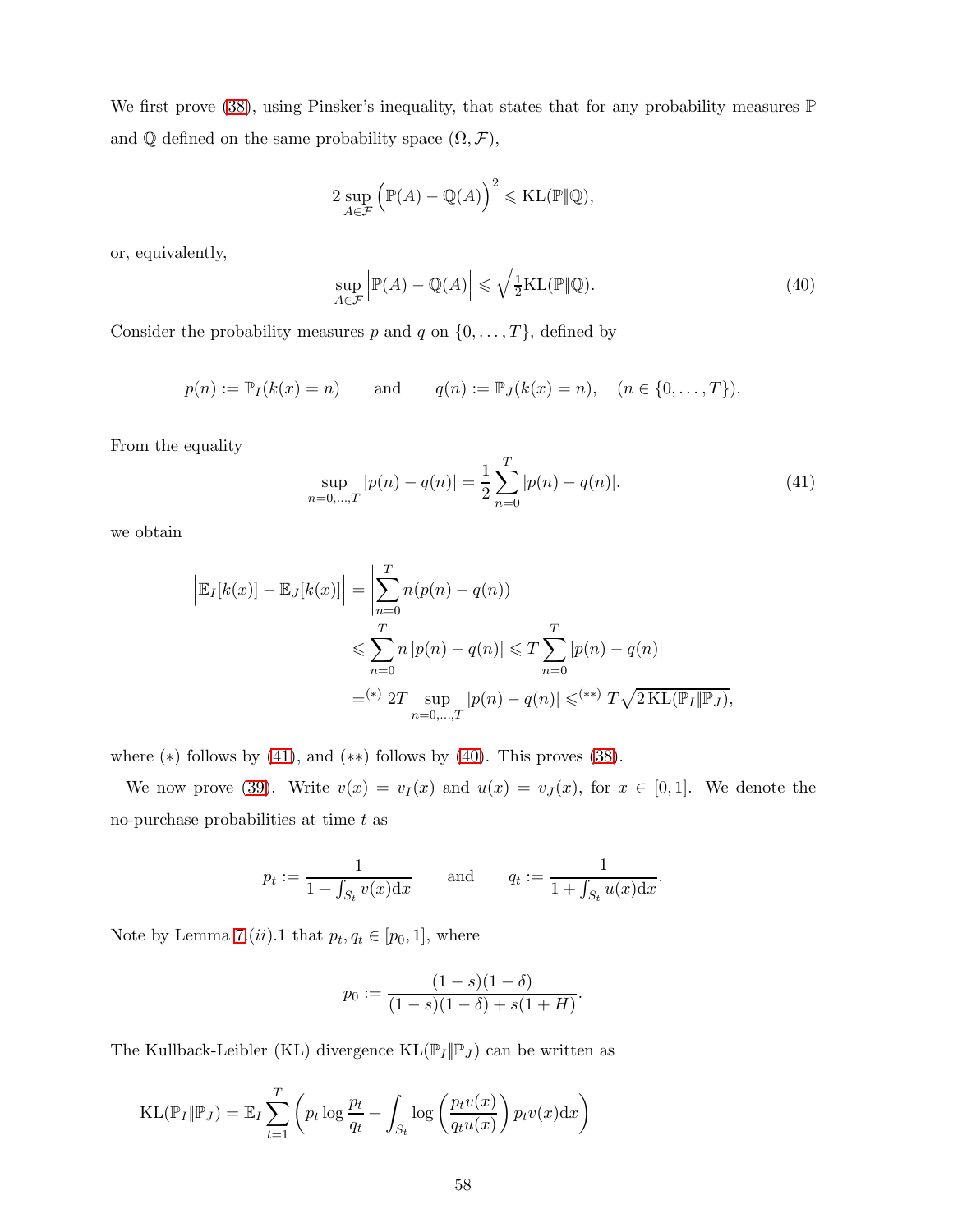$$
= \mathbb{E}_I \sum_{t=1}^T \left( p_t \log \left( 1 + \frac{p_t - q_t}{q_t} \right) + \int_{S_t} \log \left( 1 + \frac{p_t v(x) - q_t u(x)}{q_t u(x)} \right) p_t v(x) dx \right).
$$

Since  $log(1 + x) \leq x$  for all  $x > -1$ , we find the following upper bound:

$$
KL(\mathbb{P}_{I} \| \mathbb{P}_{J}) = \mathbb{E}_{I} \sum_{t=1}^{T} \left( p_{t} \log \left( 1 + \frac{p_{t} - q_{t}}{q_{t}} \right) + \int_{S_{t}} \log \left( 1 + \frac{p_{t}v(x) - q_{t}u(x)}{q_{t}u(x)} \right) p_{t}v(x) dx \right)
$$
  
\n
$$
\leq \mathbb{E}_{I} \sum_{t=1}^{T} \left( p_{t} \frac{p_{t} - q_{t}}{q_{t}} + \int_{S_{t}} \frac{p_{t}v(x) - q_{t}u(x)}{q_{t}u(x)} p_{t}v(x) dx \right)
$$
  
\n
$$
= \mathbb{E}_{I} \sum_{t=1}^{T} \left( \frac{(p_{t} - q_{t})^{2}}{q_{t}} + \int_{S_{t}} \frac{(p_{t}v(x) - q_{t}u(x))^{2}}{q_{t}u(x)} dx \right)
$$
  
\n
$$
+ \mathbb{E}_{I} \sum_{t=1}^{T} \left( p_{t} - q_{t} + \int_{S_{t}} (p_{t}v(x) - q_{t}u(x)) dx \right)
$$
  
\n
$$
= \mathbb{E}_{I} \sum_{t=1}^{T} \left( \frac{(p_{t} - q_{t})^{2}}{q_{t}} + \int_{S_{t}} \frac{(p_{t}v(x) - q_{t}u(x))^{2}}{q_{t}u(x)} dx \right)
$$
  
\n
$$
+ \mathbb{E}_{I} \sum_{t=1}^{T} (p_{t} - q_{t} + (1 - p_{t}) - (1 - q_{t}))
$$
  
\n
$$
= \mathbb{E}_{I} \sum_{t=1}^{T} \left( \frac{(p_{t} - q_{t})^{2}}{q_{t}} + \int_{S_{t}} \frac{(p_{t}v(x) - q_{t}u(x))^{2}}{q_{t}u(x)} dx \right).
$$

Note that  $q_t \geqslant p_0$  and  $u(x) \geqslant 1/C_1$  for all  $x \in [0,1],$  where

<span id="page-59-0"></span>
$$
C_1 := \frac{c(1-s)}{s(1-\beta)} > 0.
$$

Hence, we can bound the KL divergence further as

$$
KL(\mathbb{P}_{I} \| \mathbb{P}_{J}) \leq \mathbb{E}_{I} \sum_{t=1}^{T} \left( \frac{(p_{t} - q_{t})^{2}}{q_{t}} + \int_{S_{t}} \frac{(p_{t}v(x) - q_{t}u(x))^{2}}{q_{t}u(x)} dx \right)
$$
  

$$
\leq \frac{1}{p_{0}} \mathbb{E}_{I} \sum_{t=1}^{T} \left( \underbrace{(p_{t} - q_{t})^{2}}_{(a)} + C_{1} \underbrace{\int_{S_{t}} (p_{t}v(x) - q_{t}u(x))^{2} dx}_{(b)} \right).
$$
(42)

We bound both (a) and (b) in [\(42\)](#page-59-0) from above. Let  $t \in \{1, ..., T\}$ . For (a), observe that

$$
(p_t - q_t)^2 = {(*)} \frac{\left(\int_{S_t} (v(x) - u(x)) dx\right)^2}{\left(1 + \int_{S_t} v(x) dx\right)^2 \left(1 + \int_{S_t} u(x) dx\right)^2} \le \left(\int_{S_t} (v(x) - u(x)) dx\right)^2
$$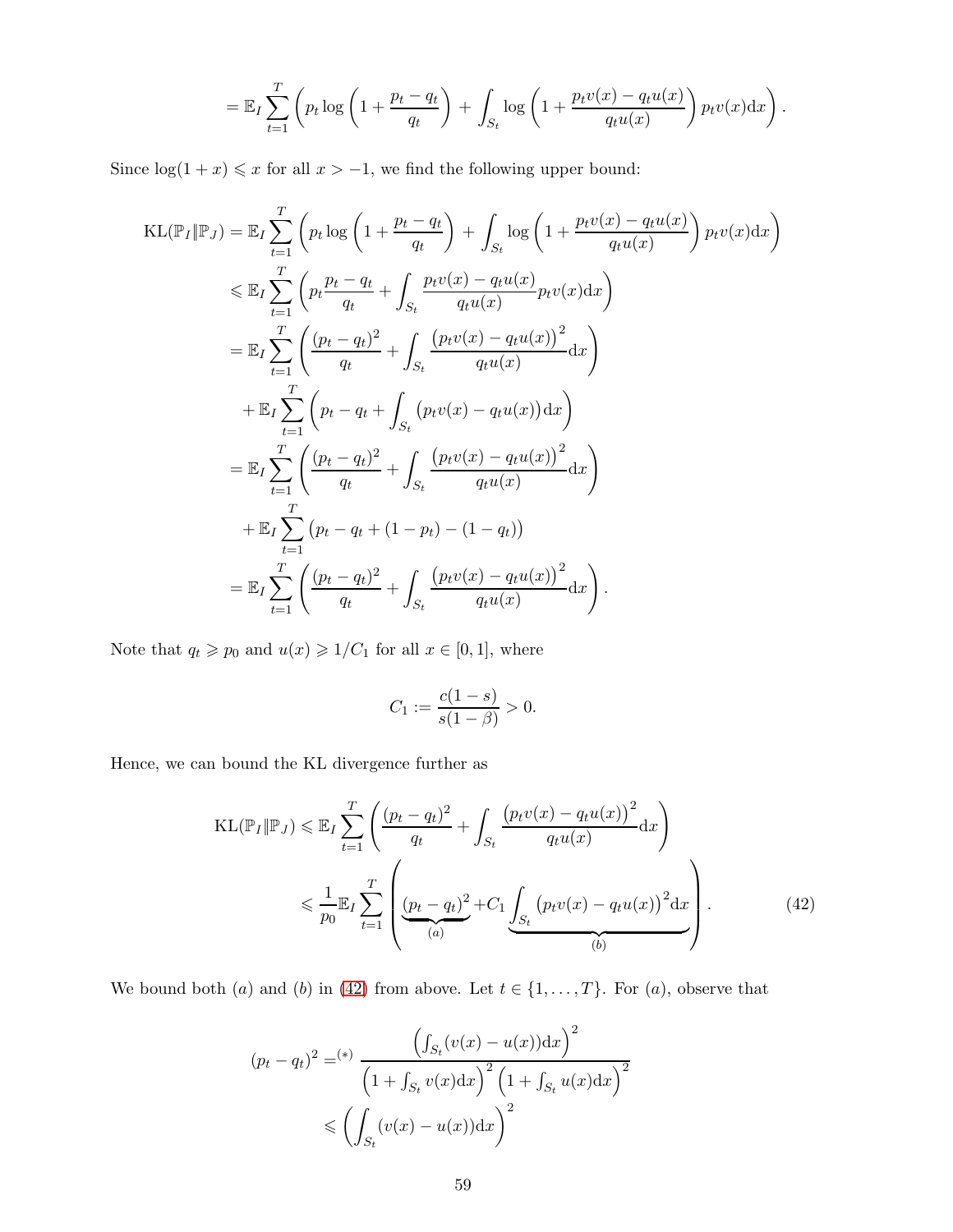$$
\leqslant \left(\frac{s}{c(1-s)(1-\delta)} \int_{S_t} \tau_i(x) dx\right)^2 \leqslant^{(**)} C_2 \frac{c^2}{4K^4},\tag{43}
$$

where

<span id="page-60-1"></span>
$$
C_2 := \frac{s^2}{c^2(1-s)^2(1-\delta)^2},
$$

and where  $(*)$  holds since the cross terms cancel out and  $(**)$  follows by Lemma [7.](#page-54-0) $(v).1$ .

We now bound  $(b)$  in  $(42)$  from above. Observe that

$$
\int_{S_t} (p_t v(x) - q_t u(x))^2 dx = \int_{S_t} (p_t v(x) - q_t v(x) + q_t v(x) - q_t u(x))^2 dx
$$

$$
= (p_t - q_t)^2 \int_{S_t} v(x)^2 dx
$$
(44)

<span id="page-60-2"></span><span id="page-60-0"></span>
$$
+2q_t(p_t-q_t)\int_{S_t}v(x)\tau_i(x)\mathrm{d}x\tag{45}
$$

<span id="page-60-3"></span>
$$
+ q_t^2 \int_{S_t} \left(\tau_i(x)\right)^2 \mathrm{d}x. \tag{46}
$$

The integral in  $(44)$  can be bounded by applying Lemma [7.](#page-54-0) $(v)$ . 2. Combining that with the bound for  $(p_t - q_t)^2$  from [\(43\)](#page-60-1), gives

$$
(p_t - q_t)^2 \int_{S_t} v(x)^2 dx \leq C_2^2 (1 + H) \frac{c^3}{4K^4}.
$$

For the term [\(45\)](#page-60-2), Lemma [7.](#page-54-0)(i) shows that  $\tau_i(x) \leqslant Hc/K$ . Together with [\(43\)](#page-60-1) and Lemma  $7.(ii).1$  $7.(ii).1$  we find

$$
2q_t(p_t - q_t) \int_{S_t} v(x)\tau_i(x)dx \le 2|p_t - q_t| \int_{S_t} v(x)\tau_i(x)dx
$$
  
\n
$$
\le 2|p_t - q_t| \left(\max_{x \in [0,1]} \tau_i(x)\right) \int_S v(x)dx
$$
  
\n
$$
\le 2\sqrt{C_2} \frac{c}{2K^2} \left(H\frac{c}{K} \cdot c\sqrt{C_2}(1+H)\right)
$$
  
\n
$$
= C_2H(1+H)\frac{c^3}{K^3}
$$

Finally, we bound the term [\(46\)](#page-60-3). As a consequence of Lemma [7.](#page-54-0) $(v)$ .2, we have

$$
q_t^2 \int_{S_t} \left(\tau_i(y)\right)^2 dy \leqslant \int_{S_t} \left(\tau_i(y)\right)^2 dy \leqslant \frac{c^3}{4\sigma\sqrt{\pi}K^3}.
$$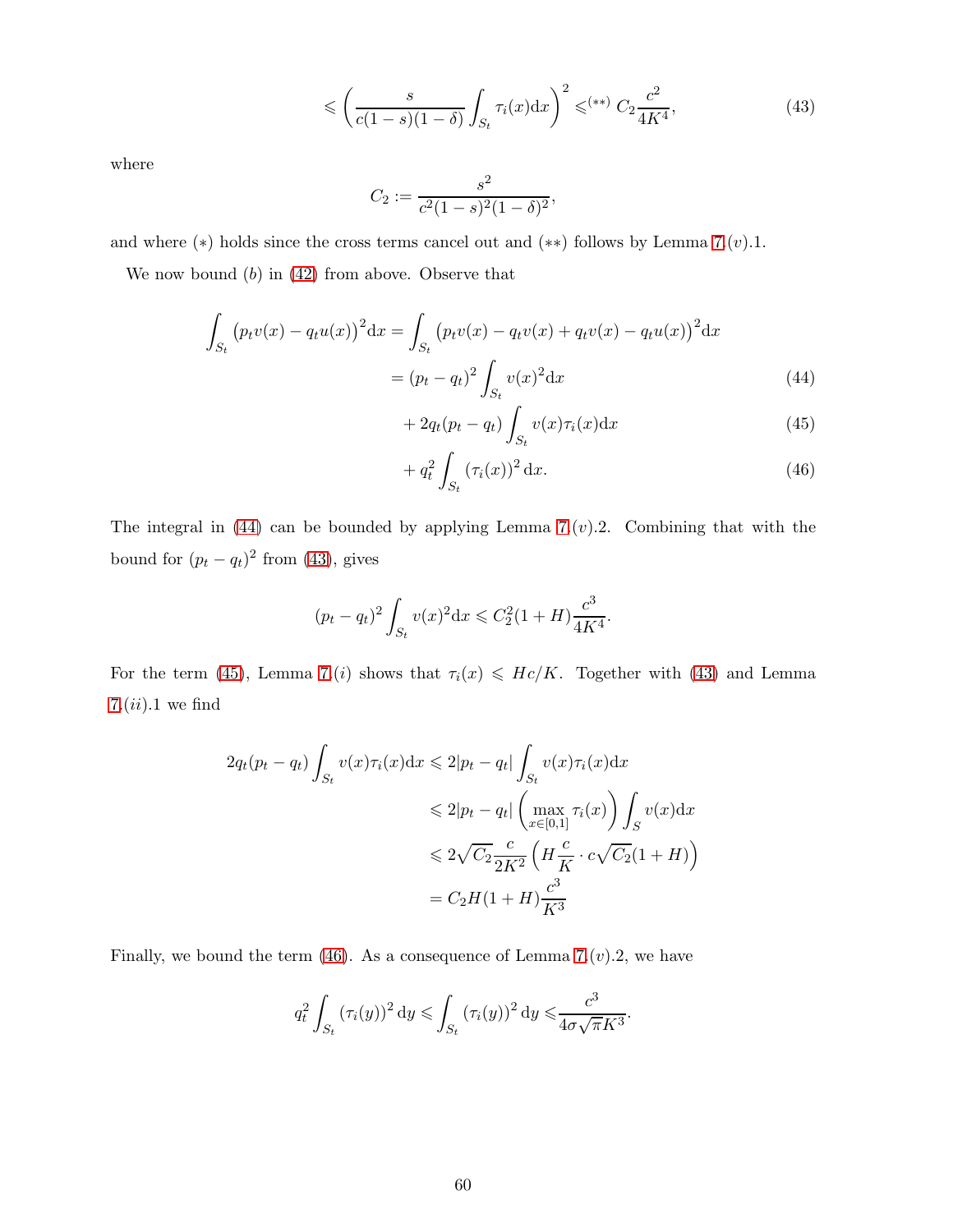Inserting the derived upper bounds on  $(44)$ ,  $(45)$ ,  $(46)$  in  $(42)$ , we obtain

$$
KL(\mathbb{P}_{I} \| \mathbb{P}_{J}) \leq \frac{1}{p_{0}} \mathbb{E}_{I} \sum_{t=1}^{T} \left( (p_{t} - q_{t})^{2} + C_{1} \int_{S_{t}} (p_{t}v(y) - q_{t}u(y))^{2} dy \right)
$$
  

$$
\leq \frac{1}{p_{0}} \mathbb{E}_{I} \sum_{t=1}^{T} \left( C_{2} \frac{c^{2}}{4K^{4}} + C_{1} \left( C_{2}^{2} (1+H) \frac{c^{3}}{4K^{4}} + C_{2} H (1+H) \frac{c^{3}}{K^{3}} + \frac{c^{3}}{4\sigma\sqrt{\pi}K^{3}} \right) \right)
$$
  

$$
\leq \frac{1}{4p_{0}} \left( c^{2} C_{2} + C_{1} \left( c^{3} C_{2}^{2} (1+H) + 4c^{3} C_{2} H (1+H) + \frac{c^{3}}{\sigma\sqrt{\pi}} \right) \right) \frac{T}{K^{3}}.
$$

This implies [\(39\)](#page-57-1).

#### Proof of Theorem [4.](#page-27-0)

We first show that the preference functions  $v_0$  and  $\{v_I : I \in \mathcal{D}_K, K \geq 2\}$  satisfy Assumption [1.](#page-8-0) To see this observe that the choice  $c \in (0, \frac{1}{4})$  $\frac{1}{4}$ , s = 0.8c and  $\delta = \frac{1}{2}$  $\frac{1}{2}$  implies

$$
v_0(x) \in \left[\frac{0.8}{1-s}, \frac{1.6}{1-s}\right] \subseteq [0.8, 2].
$$

Moreover, for all  $K \geq 2$  and  $I \in \mathcal{D}_K$  we have  $\beta \leq L/8 \leq 0.0013$ , and therefore

$$
v_I(x) \geq v_0(x)(1 - \beta) \geq 0.79,
$$

and Lemma  $7.(i)$  implies

$$
v_I(x) \le v_0(x) \left(1 + \frac{H}{8}\right) \le 2.01 \le 2.56 \le \frac{w(0)}{\int_0^1 (w(x) - w(0)) dx} \le 4,
$$

for all choices of  $c \in (0, \frac{1}{4})$  $\frac{1}{4}$ . This shows that Assumption [1\(](#page-8-0)i) is satisfied with  $\overline{v} = 4$  and  $\underline{v} = 0.79$ .

We now show that  $v_I'(\cdot)$  is uniformly bounded and hence Assumption [1\(](#page-8-0)ii) is satisfied as well. To this end, observe that

$$
|v'_I(x)| = |v'_0(x)| \left| 1 + \sum_{i \in I} \tau_i(x) \right| + |v_0(x)| \left| \sum_{i \in I} \tau'_i(x) \right|,
$$

for all  $x \in [0,1]$ . Therefore, by Lemma [7.](#page-54-0)(*i*) it suffices to show that  $\sum_{i \in I} \tau'_i(x)$  is uniformly bounded. Note that

$$
\tau'_i(x) = -\frac{2}{\sigma^2} \phi_i(x) b(\phi_i(x)).
$$

For all  $x \in [0,1]$ , let  $i_x := \lfloor Kx/c \rfloor$ . Then  $x \in B_{i_x}$  for all  $x \in [0,1]$ , where  $B_{N_K+1} :=$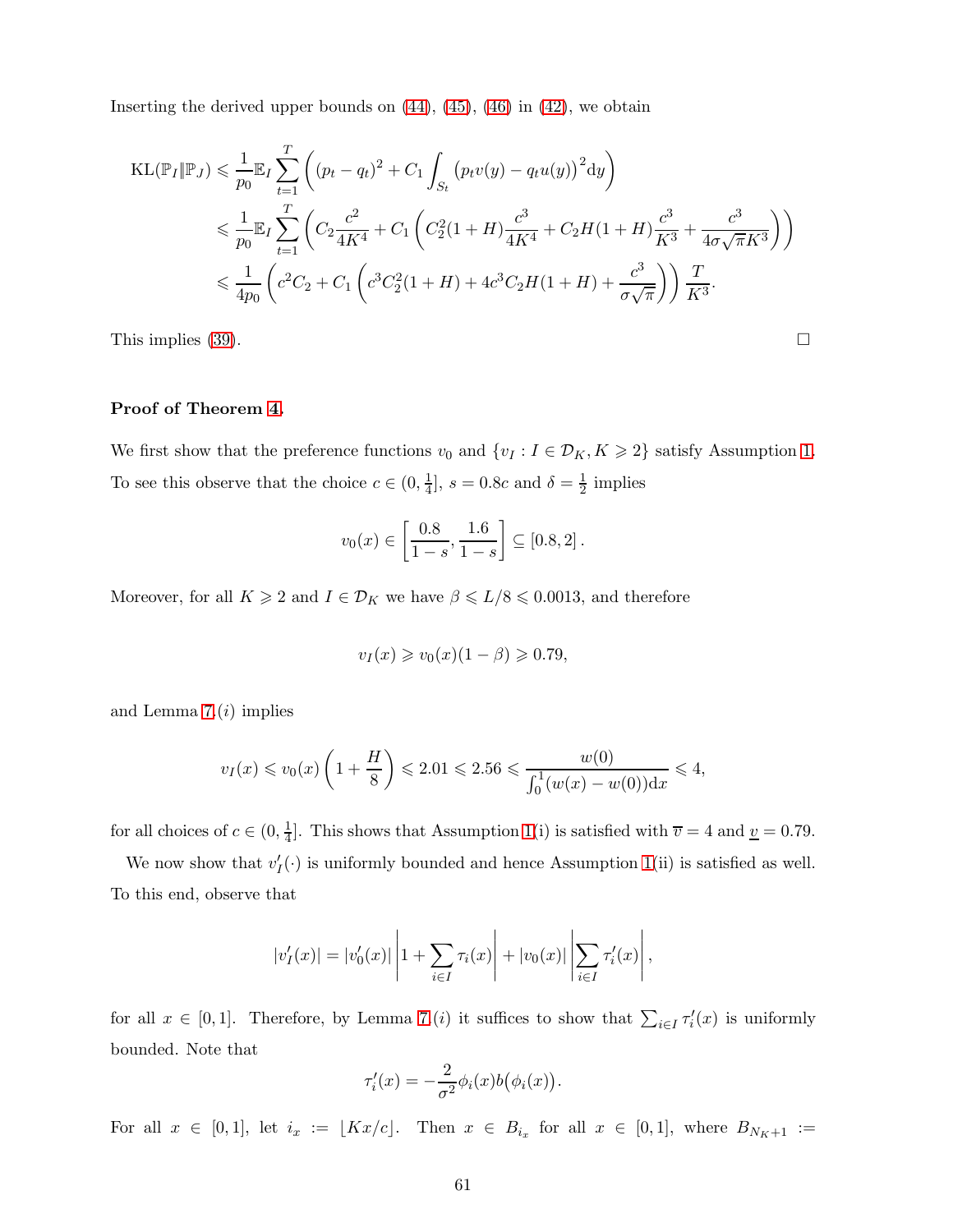$[0,1] \setminus \bigcup_{i \in [N_K]} B_i$ , and  $\phi_i(B_{i_x}) = [2(i_x - i) - 1, 2(i_x - i) + 1]$ . Since  $|yb(y)|$  is decreasing for  $y\geqslant 1$  and increasing for  $y\leqslant -1,$  we obtain that, for all  $i< i_x,$ 

$$
0 < \phi_i(x)b(\phi_i(x)) \leq (2(i_x - i) - 1)b(2(i_x - i) - 1),
$$

and for all  $i > i_x$ ,

$$
0 < -\phi_i(x)b(\phi_i(x)) \leq (2(i_x - i) + 1)b(2(i_x - i) + 1).
$$

From this we conclude that

$$
\left| \sum_{i \in I} \tau'_i(x) \right| = \left| \sum_{i \in I} \frac{2}{\sigma^2} \phi_i(x) b(\phi_i(x)) \right|
$$
  
\n
$$
\leq \frac{2}{\sigma^2} \left( \left| \phi_{i_x}(x) b(\phi_{i_x}(x)) \right| + \sum_{i=1}^{i_x - 1} \phi_i(x) b(\phi_i(x)) - \sum_{i=i_x + 1}^{N_K} \phi_i(x) b(\phi_i(x)) \right)
$$
  
\n
$$
\leq \frac{2}{\sigma^2} \left( \left| \phi_{i_x}(x) b(\phi_{i_x}(x)) \right| + \sum_{i=1}^{i_x - 1} \left( 2(i_x - i) - 1 \right) b(2(i_x - i) - 1)
$$
  
\n
$$
- \sum_{i=i_x + 1}^{N_K} \left( 2(i_x - i) + 1 \right) b(2(i_x - i) + 1) \right)
$$
  
\n
$$
\leq \frac{2}{\sigma^2} \left( \frac{\sigma}{\sqrt{e}} + 2 \sum_{n=1}^{\infty} (2n - 1) b(2n - 1) \right) < \infty.
$$

As a result,  $v_0$  and  $\{v_I : I \in \mathcal{D}_K, K \geq 2\}$  satisfy Assumption [1.](#page-8-0) This implies

<span id="page-62-0"></span>
$$
\Delta_{\pi}(T) = \sup_{v \in \mathcal{V}} \Delta_{\pi}(T, v)
$$
\n
$$
\geq \frac{1}{|\mathcal{D}_K|} \sum_{I \in \mathcal{D}_K} \Delta_{\pi}(T, v_I)
$$
\n
$$
\geq \frac{1}{|\mathcal{D}_K|} \sum_{I \in \mathcal{D}_K} \left( C_1 \int_{I^{\dagger}} (T - \mathbb{E}_I[k(x)]) \epsilon_I(x) dx - C_2 \frac{T}{K} \right), \tag{47}
$$

where  $C_1$  and  $C_2$  are as in Proposition [3.](#page-26-0)

The integral  $\int_{I^{\dagger}} \epsilon_I(x) dx$  can be bounded from below as

$$
\int_{I^{\dagger}} \epsilon_I(x) dx = \sum_{i \in I} \int_{I^{\dagger}} \tau_i(x) dx - \beta c = \sum_{i \in I} \int_{B_i} \tau_i(x) dx - \beta c
$$

$$
\geqslant^{(*)} P \frac{c^2}{2K} - L \frac{c^2}{K} = \frac{c^2 (P - 2L)}{2K},
$$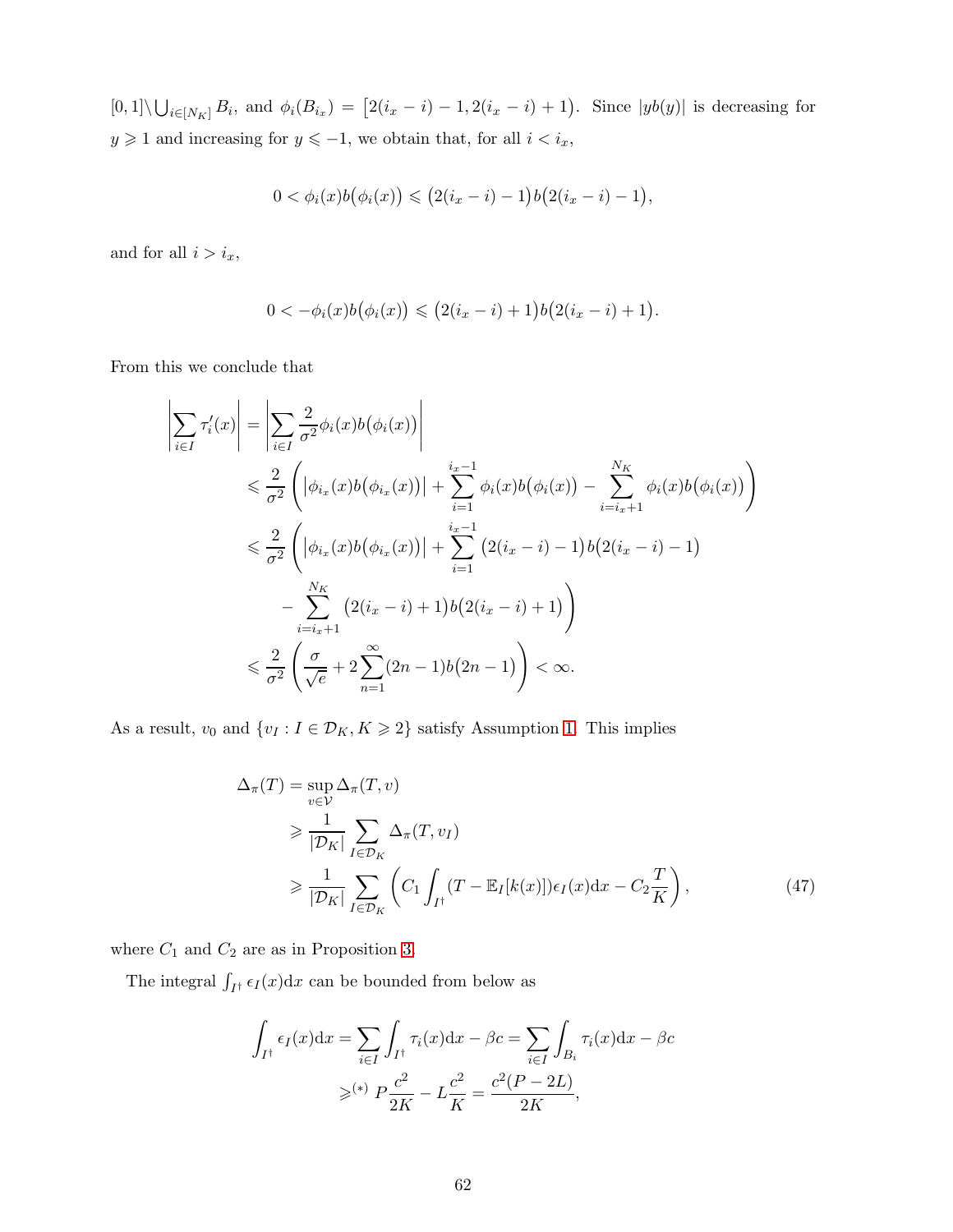where at  $(*)$  we used Lemma [7.](#page-54-0) $(v)$ .1. We use this lower bound to analyze [\(47\)](#page-62-0). To this end, let  $C_3 := c^2 C_1 (P - 2L)/2$ . Then

<span id="page-63-0"></span>
$$
\Delta_{\pi}(T) \geqslant (C_3 - C_2) \frac{T}{K} - \frac{C_1}{|\mathcal{D}_K|} \underbrace{\sum_{I \in \mathcal{D}_K} \int_{I^{\dagger}} \mathbb{E}_I[k(x)] \epsilon_I(x) dx}_{(a)}.
$$
\n
$$
(48)
$$

We now bound the term  $(a)$  in [\(48\)](#page-63-0) from above, using Proposition [4.](#page-27-1) Let  $C_c$  denote the constant from Proposition [4,](#page-27-1) and let  $I \in \mathcal{D}_K$  and  $J = I \setminus \{i\}$  for some  $i \in I$ . Then, for  $x \in B_i$ ,

<span id="page-63-1"></span>
$$
\mathbb{E}_I[k(x)]\epsilon_I(x) \leqslant \left(\mathbb{E}_J[k(x)] + C_c\left(\frac{T}{K}\right)^{3/2}\right)|\epsilon_I(x)|. \tag{49}
$$

To apply  $(49)$  in order to bound  $(a)$  in  $(48)$ , we change the order of summation and integration and rewrite the summation itself. Let  $U = \bigcup_{i=1}^{N_K} B_i$  denote the union of all bins, and for all  $x \in U$ , let  $i_x = \lfloor Kx/c \rfloor$  again denote the index of the bin  $B_{i_x}$  such that  $x \in B_{i_x}$ , for all  $x \in [0,1]$ . Note that for each  $x \in U$  that the mapping  $I \mapsto I \setminus \{i_x\}$  between

 $E_K^x := \{ I \in \mathcal{D}_K : x \in I^{\dagger} \}$  and  $F_{K-1}^x := \{ J \in \mathcal{D}_{K-1} : x \notin J^{\dagger} \}$ 

is a bijection. Hence,

$$
\sum_{I \in \mathcal{D}_K} \int_{I^{\dagger}} \mathbb{E}_I[k(x)] \epsilon_I(x) dx = \int_{x \in U} \sum_{I \in E_K^x} \mathbb{E}_I[k(x)] \epsilon_I(x) dx
$$

$$
= \int_{x \in U} \sum_{J \in F_{K-1}^x} \mathbb{E}_{J \cup \{i_x\}}[k(x)] \epsilon_{J \cup \{i_x\}}(x) dx
$$

$$
\leqslant^{(*)} \int_{x \in U} \sum_{J \in F_{K-1}^x} \mathbb{E}_J[k(x)] \epsilon_{J \cup \{i_x\}}(x) dx \tag{50}
$$

<span id="page-63-3"></span><span id="page-63-2"></span>
$$
+ C_c \left(\frac{I}{K}\right)' \int_{x \in U} \sum_{J \in F_{K-1}^x} \left| \epsilon_{J \cup \{i_x\}}(x) \right| \mathrm{d}x, \tag{51}
$$

where at (\*) we apply [\(49\)](#page-63-1). We now bound [\(50\)](#page-63-2) and [\(51\)](#page-63-3) from above. For (50),  $|\epsilon_I(x)|$  is bounded uniformly in x by Lemma [7.](#page-54-0) $(i)$ :

$$
\int_{x \in U} \sum_{J \in F_{K-1}^x} \mathbb{E}_J[k(x)] \Big| \epsilon_{J \cup \{i_x\}}(x) \Big| \mathrm{d}x
$$
  

$$
\leq (H+L) \frac{c}{K} \int_{x \in U} \sum_{J \in F_{K-1}^x} \mathbb{E}_J[k(x)] \mathrm{d}x
$$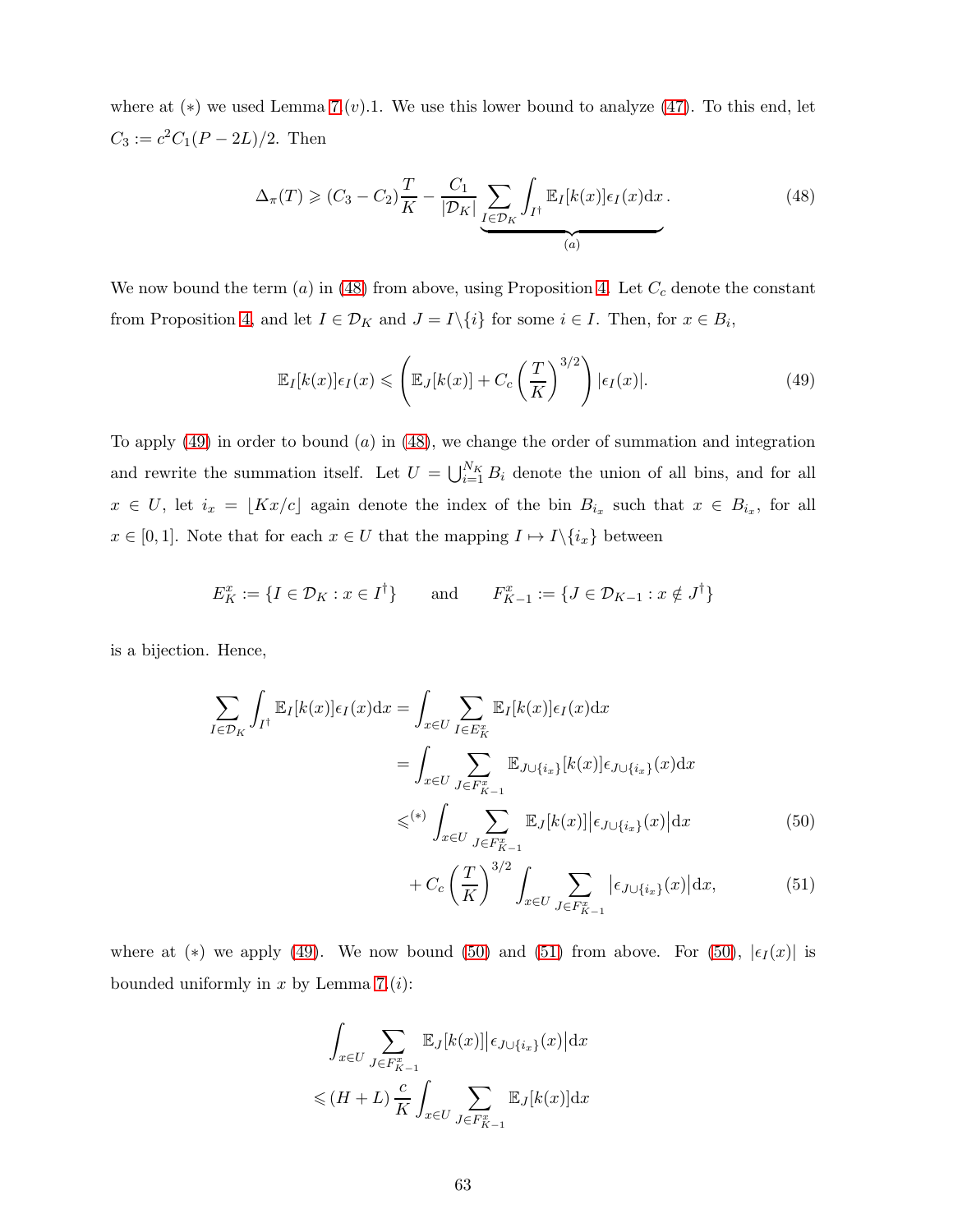$$
= (H+L)\frac{c}{K}\sum_{J\in\mathcal{D}_{K-1}}\int_{x\in U\backslash J^{\dagger}}\mathbb{E}_{J}[k(x)]\mathrm{d}x
$$
  
\n
$$
\leq (H+L)\frac{c}{K}\sum_{J\in\mathcal{D}_{K-1}}\int_{0}^{1}\mathbb{E}_{J}[k(x)]\mathrm{d}x
$$
  
\n
$$
\leq (H+L)\frac{c}{K}\sum_{J\in\mathcal{D}_{K-1}}\sum_{t=1}^{T}\mathbb{E}_{J}[\text{vol}(S_{t})]
$$
  
\n
$$
\leq (H+L)\frac{c^{2}}{K}|\mathcal{D}_{K-1}|T.
$$

We now consider [\(51\)](#page-63-3). Observe that  $|\epsilon_I(x)|$  is bounded locally on  $B_i$ :

$$
\int_{x \in U} \sum_{J \in F_{K-1}^x} \left| \epsilon_{J \cup \{i_x\}}(x) \right| dx = \sum_{J \in \mathcal{D}_{K-1}} \int_{x \in U \setminus J^{\dagger}} \left| \epsilon_{J \cup \{i_x\}}(x) \right| dx
$$
\n
$$
= \sum_{J \in \mathcal{D}_{K-1}} \sum_{i \notin J} \int_{B_i} \left| \epsilon_{J \cup \{i\}}(x) \right| dx \leqslant^{(*)} \sum_{J \in \mathcal{D}_{K-1}} \sum_{i \notin J} \int_{B_i} \left( \tau_i(x) + \beta \right) dx
$$
\n
$$
\leqslant^{(**)} \sum_{J \in \mathcal{D}_{K-1}} \sum_{i \notin J} \frac{c^2 (1 + 2L)}{2K^2} = \frac{c^2 (1 + 2L)}{2K^2} |\mathcal{D}_{K-1}| (N_K - K + 1),
$$

where we apply Lemma [7.](#page-54-0) $(vi)$  at  $(*)$  and Lemma 7. $(v).1$  at  $(**)$ . After inserting these upper bounds for  $(50)$  and  $(51)$  into  $(48)$ , we conclude

$$
\Delta_{\pi}(T) \geq (C_3 - C_2) \frac{T}{K} - \frac{C_1}{|\mathcal{D}_K|} \left( (H + L) \frac{c^2}{K} |\mathcal{D}_{K-1}| T + \frac{c^2 C_c (1 + 2L)}{2} |\mathcal{D}_{K-1}| (N - K + 1) \frac{T^{3/2}}{K^{7/2}} \right)
$$
  
= 
$$
\left( C_3 - C_2 - \frac{c^2 C_1 (H + L) |\mathcal{D}_{K-1}|}{|\mathcal{D}_K|} \right) \frac{T}{K} - \frac{c^2 C_1 C_c (1 + 2L) |\mathcal{D}_{K-1}|}{2|\mathcal{D}_K|} (N - K + 1) \frac{T^{3/2}}{K^{7/2}}.
$$

Next, note that

$$
\frac{|\mathcal{D}_{K-1}|}{|\mathcal{D}_{K}|} = \frac{K}{N_K - K + 1},
$$

and therefore

<span id="page-64-0"></span>
$$
\Delta_{\pi}(T) \geq \underbrace{\left(C_3 - C_2 - \frac{(H+L)c^2 C_1 K}{N_K - K + 1}\right)}_{(b)} \frac{T}{K} - \frac{c^2 C_1 C_c (1 + 2L)}{2} \frac{T^{3/2}}{K^{5/2}}.
$$
\n
$$
(52)
$$

We abbreviate the constant  $C_4 := c^2 C_1 C_c (1 + 2L)/2$ . The factor (b) in front of the  $T/K$  term above can be bounded further from below. To this end, note that

$$
N_K - K + 1 \geqslant \left(\frac{1}{c} - 1\right)K,
$$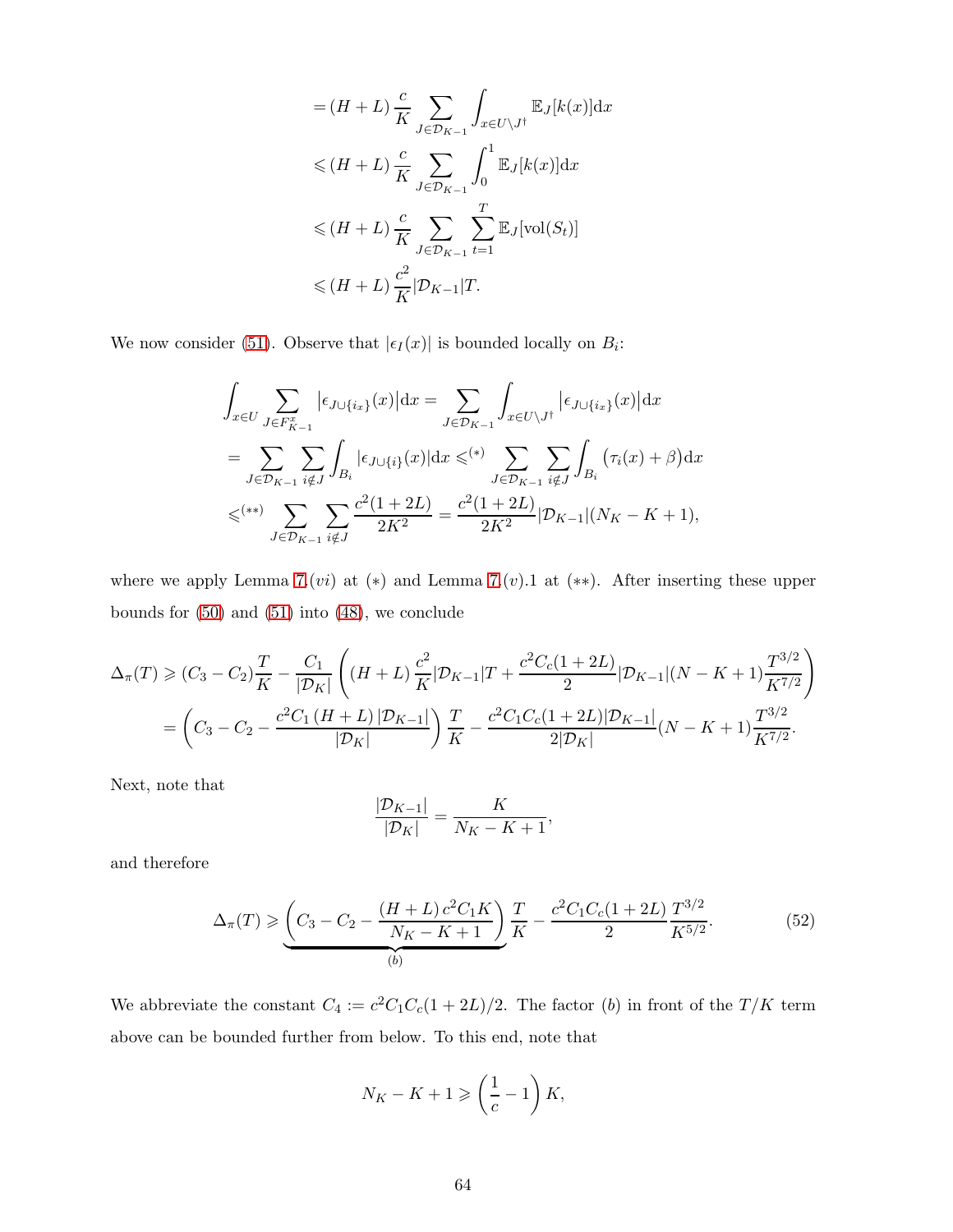and therefore [\(52\)](#page-64-0) implies

$$
\Delta_{\pi}(T) \ge \left(C_3 - C_2 - \frac{(H+L)c^3C_1}{1-c}\right)\frac{T}{K} - C_4\frac{T^{3/2}}{K^{5/2}}
$$

.

Let

$$
C_6 := \frac{P - 2L}{2} - \frac{(H - L)c}{1 - c},
$$

and

$$
C_5 := C_3 - C_2 - \frac{(H+L)c^3C_1}{1-c} = c^2C_1C_6 - C_2.
$$

By computation and the assumption  $c \in (0, \frac{1}{4})$  $\frac{1}{4}$ ] we obtain  $C_6 \geq (P - 2L)/2 - (H - L)/3 =$  $0.043 > 0$ . In addition, our choice of  $s = 0.8c$  implies

$$
\frac{s}{1-s} < \frac{\sqrt{cC_6}(1-\delta)}{\sqrt{c+L}},
$$

and therefore  $C_5 = c^2 C_1 C_6 - C_2 > 0$ . Now, choose

$$
\gamma = \left(\frac{5C_4}{C_5}\right)^{2/3}
$$
 and  $K = \max\{2, \left[\gamma T^{1/3}\right]\}.$ 

For  $T > 1/\gamma^3$ , we know that  $K = \lceil \gamma T^{1/3} \rceil$  as well as  $K < \gamma T^{1/3} + 1 < 2\gamma T^{1/3}$  and  $K \geq \gamma T^{1/3}$ . Therefore, for  $T>1/\gamma^3$ 

$$
\Delta_{\pi}(T) \geq \frac{C_5}{2\gamma} T^{1/3} - \frac{C_4}{\gamma^{5/2}} T^{1/3}
$$
  
=  $\left(\frac{1}{2} \left(\frac{1}{5}\right)^{2/3} - \left(\frac{1}{5}\right)^{5/3}\right) \frac{C_5^{5/3}}{C_4^{2/3}} T^{2/3}.$ 

For T such that  $1 \leqslant T \leqslant 1/\gamma^3$ , we know that  $K = 2$  as well as  $\sqrt{T} \leqslant C_5/5C_4$  and thus

$$
\Delta_{\pi}(T) \geq \frac{C_5}{2}T - \frac{\sqrt{2}C_4}{8}T^{3/2}
$$
  
= 
$$
\left(\frac{C_5}{2} - \frac{\sqrt{2}C_4}{8}\sqrt{T}\right)T
$$
  

$$
\geq \left(\frac{1}{2} - \frac{\sqrt{2}}{40}\right)C_5 T \geq \left(\frac{1}{2} - \frac{\sqrt{2}}{40}\right)C_5 T^{2/3}.
$$

Therefore, we have shown the desired result for

$$
\underline{C} = \min \left\{ \left( \frac{1}{2} - \frac{\sqrt{2}}{40} \right) C_5, \left( \frac{1}{2} \left( \frac{1}{5} \right)^{2/3} - \left( \frac{1}{5} \right)^{5/3} \right) \frac{C_5^{5/3}}{C_4^{2/3}} \right\} > 0.
$$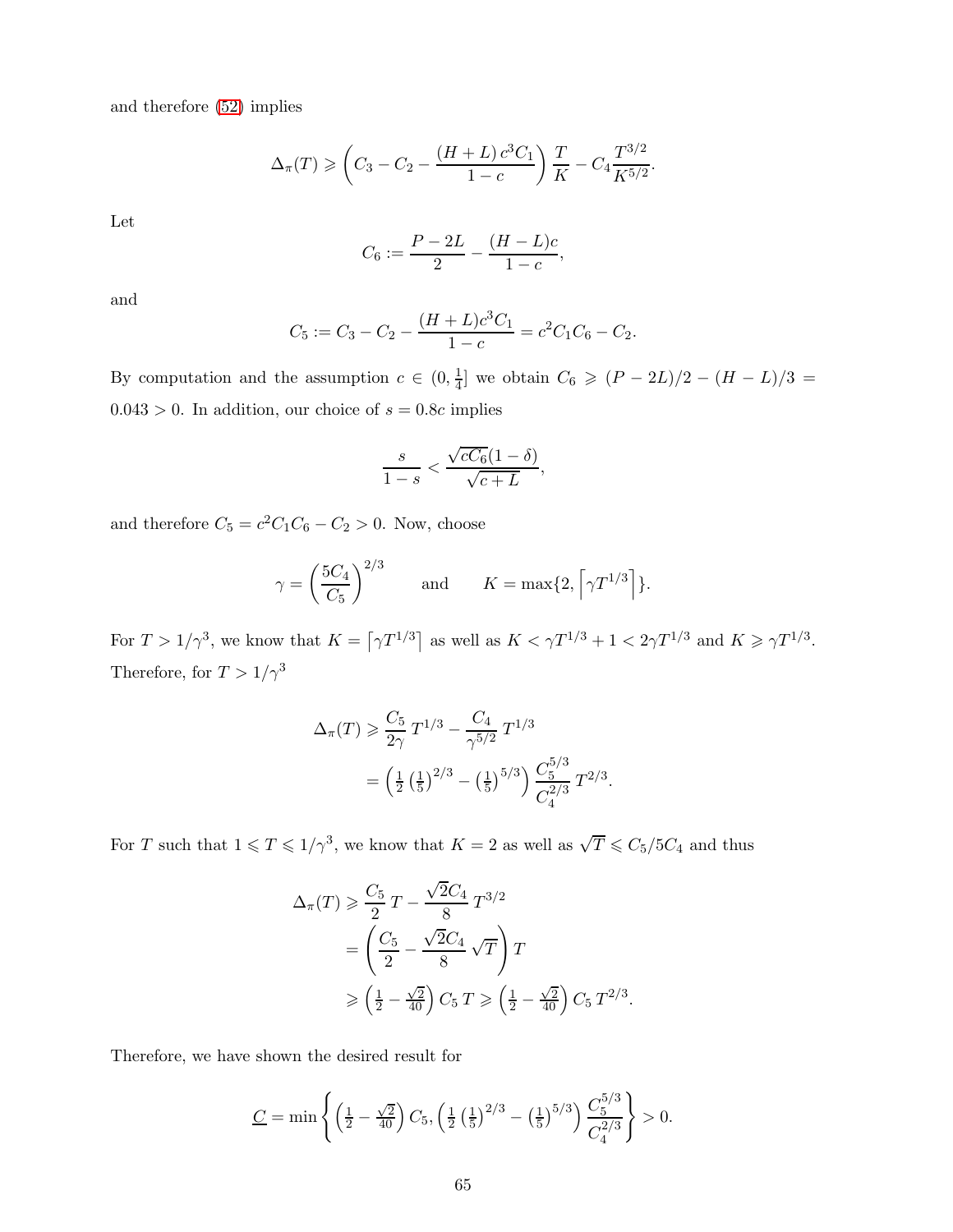#### Proof of Lemma [7.](#page-54-0)

For  $x \in [0,1]$ , let  $i_0 \in [N_K]$   $y = 2Kx/c - 2i_0 + 1$ . Then we find that  $(i)$  holds due to

$$
\sum_{i \in I} \tau_i(x) = \frac{c}{K} \frac{1}{\sigma \sqrt{2\pi}} \sum_{i \in I} \exp\left(-\frac{1}{2\sigma^2} (y + 2i_0 - 2i)^2\right) \le \frac{c}{K} \frac{1}{\sigma \sqrt{2\pi}} \sum_{n \in \mathbb{Z}} \exp\left(-\frac{1}{2\sigma^2} (y - 2n)^2\right)
$$

$$
\le \frac{c}{K} \frac{1}{\sigma \sqrt{2\pi}} \sum_{n \in \mathbb{Z}} \exp\left(-\frac{2n^2}{\sigma^2}\right) = H\frac{c}{K}.
$$

Observe that (ii) is a corollary of (i), since  $v_0(x) \leq \frac{s}{c(1-s)(1-\delta)}$  for all  $x \in [0,1]$ , and therefore

$$
v_I(x) \leqslant \frac{s}{c(1-s)(1-\delta)} \left(1 + \sum_{i \in I} \tau_i(x)\right).
$$

For (iii), let  $x \notin I^{\dagger}$  and  $i_x := \lfloor Kx/c \rfloor$  such that  $x \in B_{i_x}$ , where  $B_{N_K+1} := [0,1] \setminus \bigcup_{i \in [N_K]} B_i$ . Note that  $\tau_i$  is either increasing or decreasing on  $B_{i_x}$  for  $i \neq i_x$ . Then

$$
\tau_i(x) \le \max\left\{\tau_i\left(c\frac{i_x - 1}{K}\right), \tau_i\left(c\frac{i_x}{K}\right)\right\} = \frac{c}{K} \max\left\{b\left(2(i_x - i) + 1\right), b\left(2(i_x - i) - 1\right)\right\},\
$$

for  $i \neq i_x$ . From this, we derive for any  $x \notin I^{\dagger}$ ,

$$
\sum_{i \in I} \tau_i(x) \leq \frac{c}{K} \frac{1}{\sigma \sqrt{2\pi}} \sum_{i \in I} \max \left\{ \exp \left( -\frac{1}{2\sigma^2} (2(i_x - i) + 1)^2 \right), \exp \left( -\frac{1}{2\sigma^2} (2(i_x - i) - 1)^2 \right) \right\}
$$
  

$$
\leq \frac{c}{K} \frac{1}{\sigma \sqrt{2\pi}} \sum_{n \in \mathbb{Z}} \exp \left( -\frac{1}{2\sigma^2} (2n - 1)^2 \right),
$$

which implies (*iii*). For (*iv*), we observe that by  $vol(I^{\dagger}) = c$ ,

$$
c = \text{vol}(I^{\dagger}) = \text{vol}(I^{\dagger} \cap S_t) + \text{vol}(I^{\dagger} \backslash S_t) = \text{vol}(S_t) - \text{vol}(S_t \backslash I^{\dagger}) + \text{vol}(I^{\dagger} \backslash S_t),
$$

Since  $vol(S_t) \leq c$ , (iv) follows. Item (v) is derived by straightforward computation: for both results (v).1 and (v).2 we apply the variable substitution  $y = 2Kx/c - 2i + 1$  to obtain

$$
\int_0^1 \tau_i(x) dx = \frac{c}{K} \int_0^1 b\left(\frac{2Kx}{c} - 2i + 1\right) dx
$$
  
\$\leqslant \frac{c}{K} \int\_{\mathbb{R}} b\left(\frac{2Kx}{c} - 2i + 1\right) dx = \frac{c^2}{2K^2} \int\_{\mathbb{R}} b(y) dy = \frac{c^2}{2K^2}.

66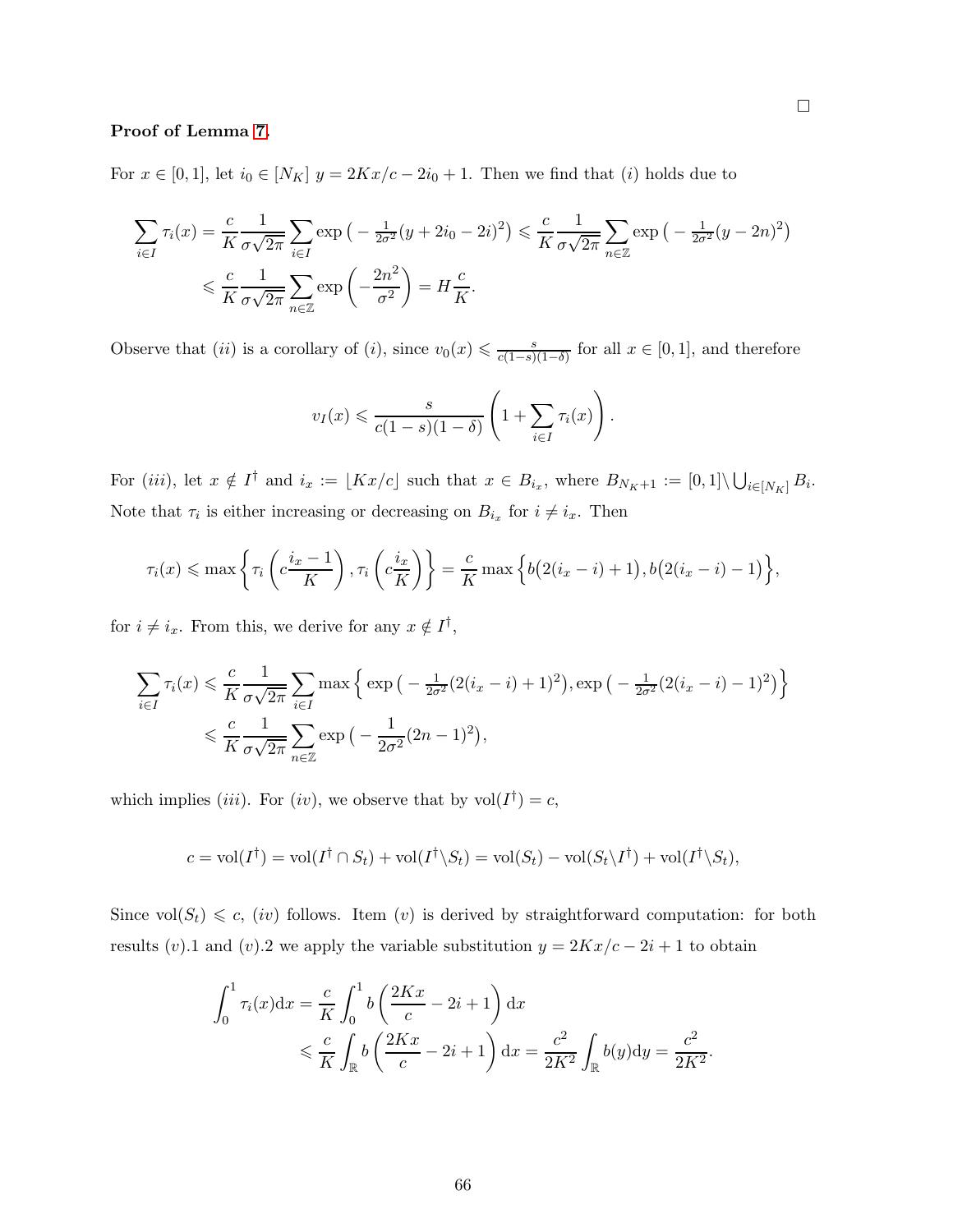For the equality in  $(v)$ .1, we find that

$$
\int_{B_i} \tau_i(x) dx = \frac{c}{K} \int_{B_i} b\left(\frac{2Kx}{c} - 2i + 1\right) dx
$$

$$
= \frac{c^2}{2K^2} \int_{[-1,1]} b(y) dy = \frac{c^2}{2K^2} P.
$$

For the integral in  $(v)$ . 2, we derive

$$
\int_{[0,1]} (\tau_i(x))^2 dx = \frac{c^2}{K^2} \int_{B_i} \left( b \left( \frac{2Kx}{c} - 2i + 1 \right) \right)^2 dx
$$
  

$$
\leq \frac{c^2}{K^2} \int_{\mathbb{R}} \left( b \left( \frac{2Kx}{c} - 2i + 1 \right) \right)^2 dx
$$
  

$$
= \frac{c^3}{2K^3} \int_{\mathbb{R}} (b(y))^2 dx = \frac{c^3}{4\sigma\sqrt{\pi}K^3}.
$$

Finally, for  $(vi)$  we point out that as a corollary of  $(iii)$ , for  $i \in I$ ,  $\beta' \geq \beta$ , and  $x \in B_i$ ,

$$
-\beta' \leq \epsilon_{I \setminus \{i\}}(x;\beta') \leq 0,
$$

since  $x \notin (I \setminus \{i\})^{\dagger}$ . Hence,

$$
|\epsilon_I(x;\beta')| = |\tau_i(x) + \epsilon_{I\setminus\{i\}}(x;\beta')| \leq \tau_i(x) + |\epsilon_{I\setminus\{i\}}(x;\beta')| \leq \tau_i(x) + \beta'.
$$

#### Proof of Lemma [8.](#page-55-0)

For any  $\varrho \in [0, 1 - \delta]$  and any  $x \in [0, 1]$  it holds that  $w(x) \geq 1 - \delta \geq \varrho$  and therefore  $vol(W_{\varrho}) =$  $vol({x \in [0, 1]: w(x) \geq \varrho}) = 1.$  In particular this implies that  $vol(S_{\varrho}) = c$ , for all  $\varrho \in [0, 1 - \delta]$ , where  $S_{\varrho}$  is a maximizer of [\(6\)](#page-14-1). Now, let  $\varrho = s$ . Since  $s \in [0, 1 - \delta]$ , it follows that

$$
\mathcal{I}(S_{\varrho}, \varrho) = \int_{S_{\varrho}} v_0(x) \big( w(x) - \varrho \big) \mathrm{d}x = \frac{s}{c} \int_{S_{\varrho}} \frac{w(x) - \varrho}{w(x) - s} \mathrm{d}x = s \frac{\mathrm{vol}(S_{\varrho})}{c} = \varrho,
$$

and therefore  $\varrho^* = s$  by Proposition [1.](#page-15-1)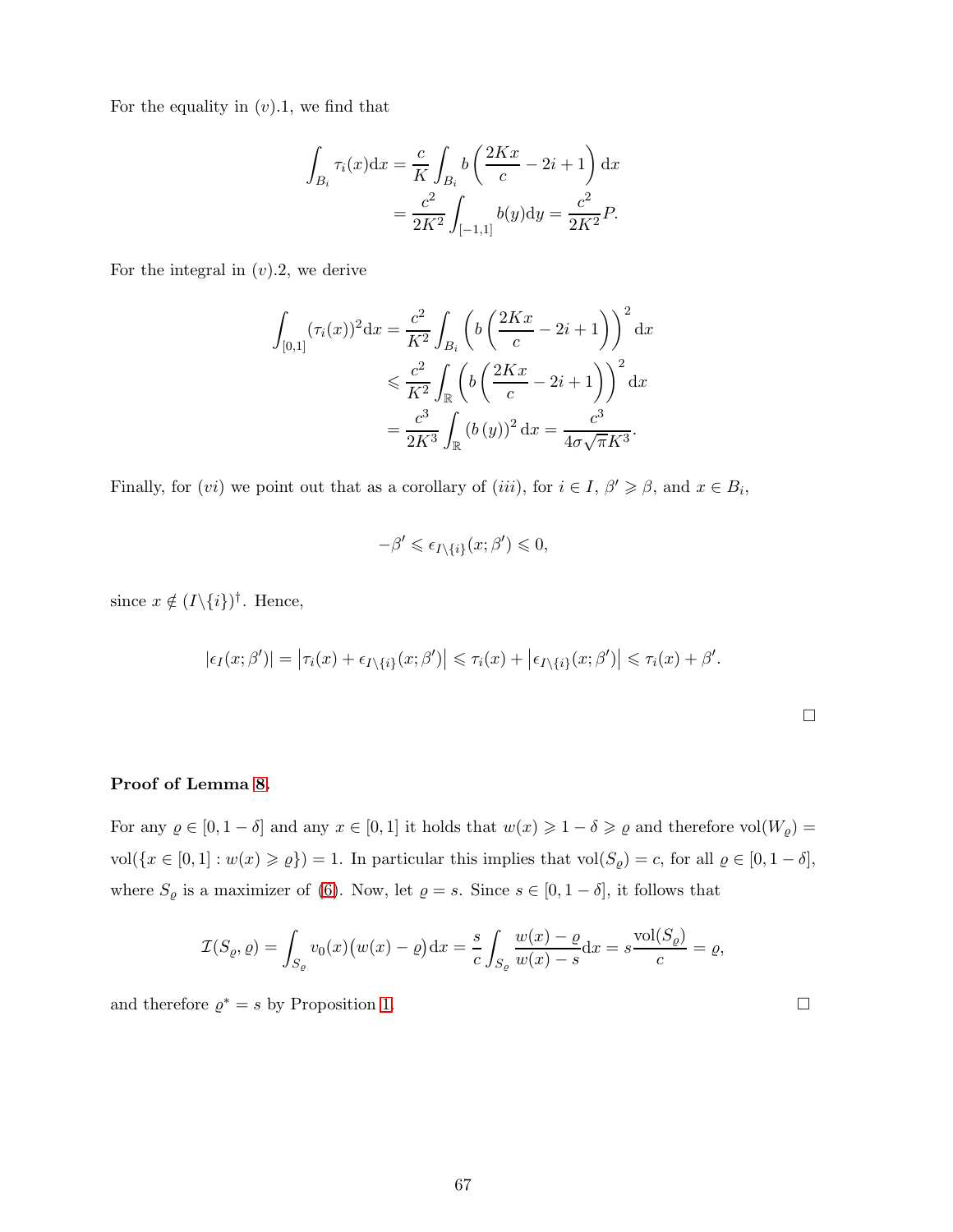# Appendix C: Relation to discrete multinomial logit choice probabilities

The choice probabilities in our continuous assortment optimization model are closely connected to the discrete multinomial logit (MNL) model, in two regards.

First, our choice probabilities naturally arise as a limit of discrete models where the number of products grow large. To see this, consider a sequence of discrete MNL assortment optimization problems indexed by  $n \in \mathbb{N}$ , where the *n*-th problem corresponds to a setting with *n* products labeled  $i = 1, ..., n$ , each with associated location  $i/(n + 1)$  and valuation  $v_i^{(n)} = v(i/(n + 1))$ 1))/(n + 1), for all  $i = 1, ..., n$  and some continuous function  $v : [0, 1] \rightarrow (0, \infty)$ . Under the discrete MNL model, the probability that a customer selects a product in a (measurable) set  $A \in [0, 1]$  when being offered assortment S is equal to

$$
\frac{\sum_{i:\frac{i}{n+1}\in A} v_i^{(n)}}{1 + \sum_{i:\frac{i}{n+1}\in S} v_i^{(n)}}.
$$

It follows from classical results in integration theory (see, e.g., [Stroock 1994\)](#page-34-0) that this expression converges to [\(1\)](#page-7-0) as  $n \to \infty$ .

Second, when the product space is discretized into finitely many products, each corresponding to a subinterval in [0, 1], then our model translates into choice probabilities that are described by a discrete MNL model. To see this, suppose that  $I_1, \ldots, I_n$  are mutually disjoint subsets of [0, 1], each corresponding to a 'discrete product', such that  $\bigcup_{i=1}^{n} I_i = [0, 1]$ . Let  $v_i := \int_{I_i} v(x) dx$ , for all *i*. Then, for each 'discrete assortment'  $\tilde{S} \subseteq \{1, \ldots, n\}$  and for each  $i \in \tilde{S}$ , the probability  $P(i | \tilde{S})$  that a customer selects from  $I_i$  when being offered assortment  $\bigcup_{j \in \tilde{S}} I_j$ , is equal to

$$
P(i \mid \tilde{S}) = \mathbb{P}\left(X^S \in I_i\right) = \frac{\int_{I_i} v(x) \mathrm{d}x}{1 + \int_{\bigcup_{j \in \tilde{S}} I_j} v(x) \mathrm{d}x} = \frac{v_i}{1 + \sum_{j \in \tilde{S}} v_j}.
$$

This is precisely the structure of a discrete MNL choice model.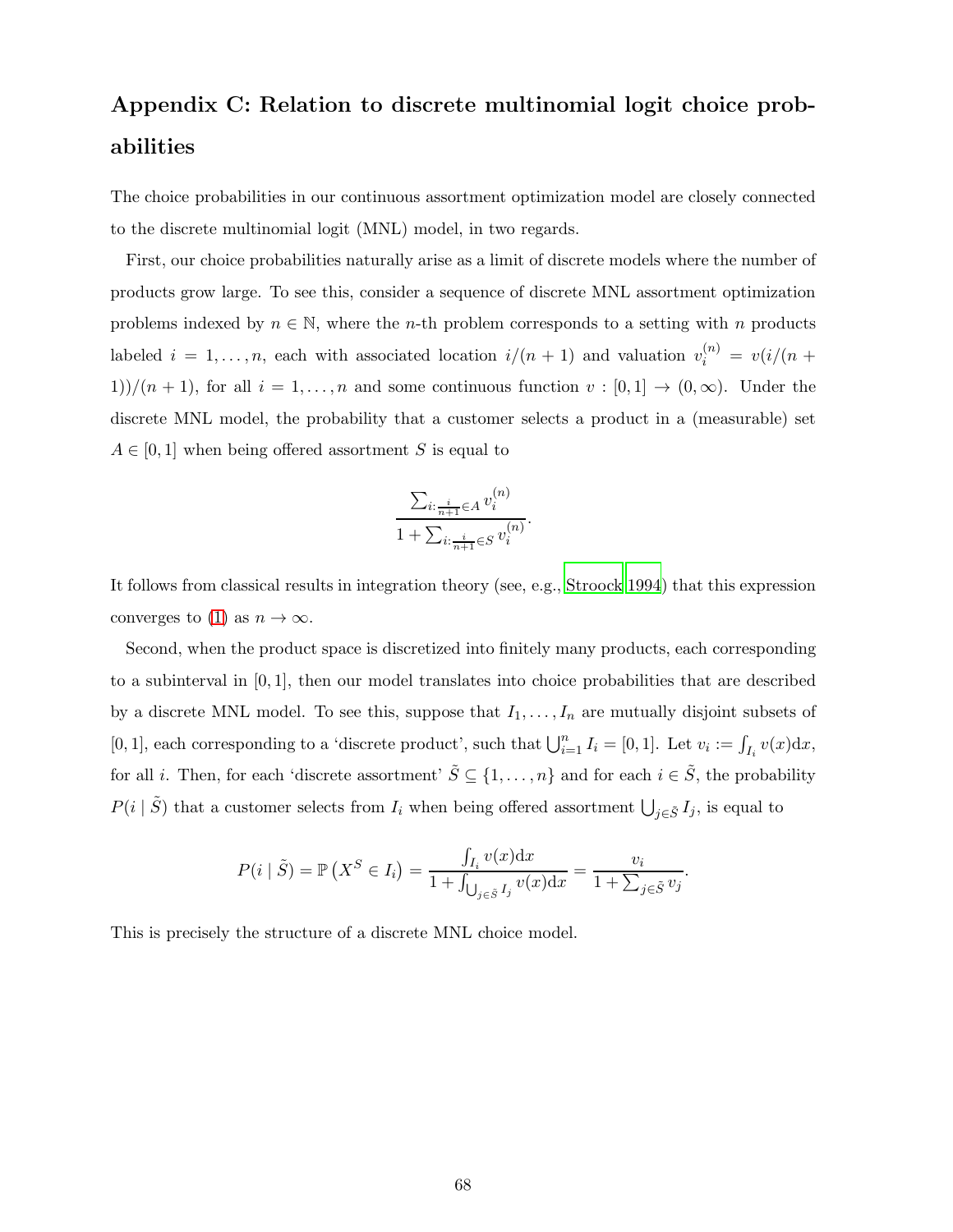# Appendix D: Bisection algorithm for Section [5](#page-13-2)

According to Proposition [1,](#page-15-1) the optimal assortment can be computed up to any desired accuracy  $\epsilon > 0$ . The algorithm COA(n) below shows how this is done, where  $n := -\log \epsilon$ . Recall that

<span id="page-69-0"></span>
$$
\mathcal{I}(S,\varrho) := \int_{S} v(x) \big( w(x) - \varrho \big) \mathrm{d}x. \tag{53}
$$

The algorithm  $COA(n)$  uses bisection to find the fixed-point solution  $\varrho^*$  to the equation

$$
\mathcal{I}(S_{\varrho},\varrho)=\varrho.
$$

The value of  $\mathcal{I}(S_{\rho}, \rho)$  is computed by relying on the level  $\ell_{\rho}$ . This level value is calculated by an additional inner bisection using the algorithm  $IB(n, \rho)$ . This algorithm is also presented below.

**Remark 8.** As mentioned, the calculation of the level  $\ell_{\varrho}$  for a single  $\varrho$  requires a bisection on its own. This means that the run time of  $IB(n, \rho)$  is  $\mathcal{O}(-\log \epsilon)$ , and hence the run time of  $COA(n)$ is  $\mathcal{O}((\log \epsilon)^2)$ .

Capacitated Optimal Assortment  $COA(n)$ 

- 1. Initialization. Let  $n \geqslant 1$ . Put  $a := 0$ ,  $b := 1$ ,  $\text{piv} := (b-a)/2$  and  $i := 1$ . Go to 2.
- 2. Capacity check. Put

$$
W_{\texttt{piv}} := \{ x \in [0,1] : w(x) \geqslant \texttt{piv} \}.
$$

(i) If  $vol(W_{\text{piv}}) > c$ , then go to 3.

- (ii) If  $vol(W_{\text{piv}}) \leqslant c$ , then put  $S_{\text{piv}} := W_{\text{piv}}$  and  $I_{\text{piv}} := \mathcal{I}(S_{\text{piv}}, \text{piv})$  as in [\(53\)](#page-69-0) and go to 5.
- 3. Inner bisection. Compute  $\ell_{\text{piv}}$  according to IB $(n, \text{piv})$ . Go to 4.
- 4. Level set. Put

$$
L_{\text{piv}}^{+} := \{ x \in [0,1] : v(x)(w(x) - \text{piv}) > \ell_{\text{piv}} \},
$$
  

$$
L_{\text{piv}}^{-} := \{ x \in [0,1] : v(x)(w(x) - \text{piv}) = \ell_{\text{piv}} \}
$$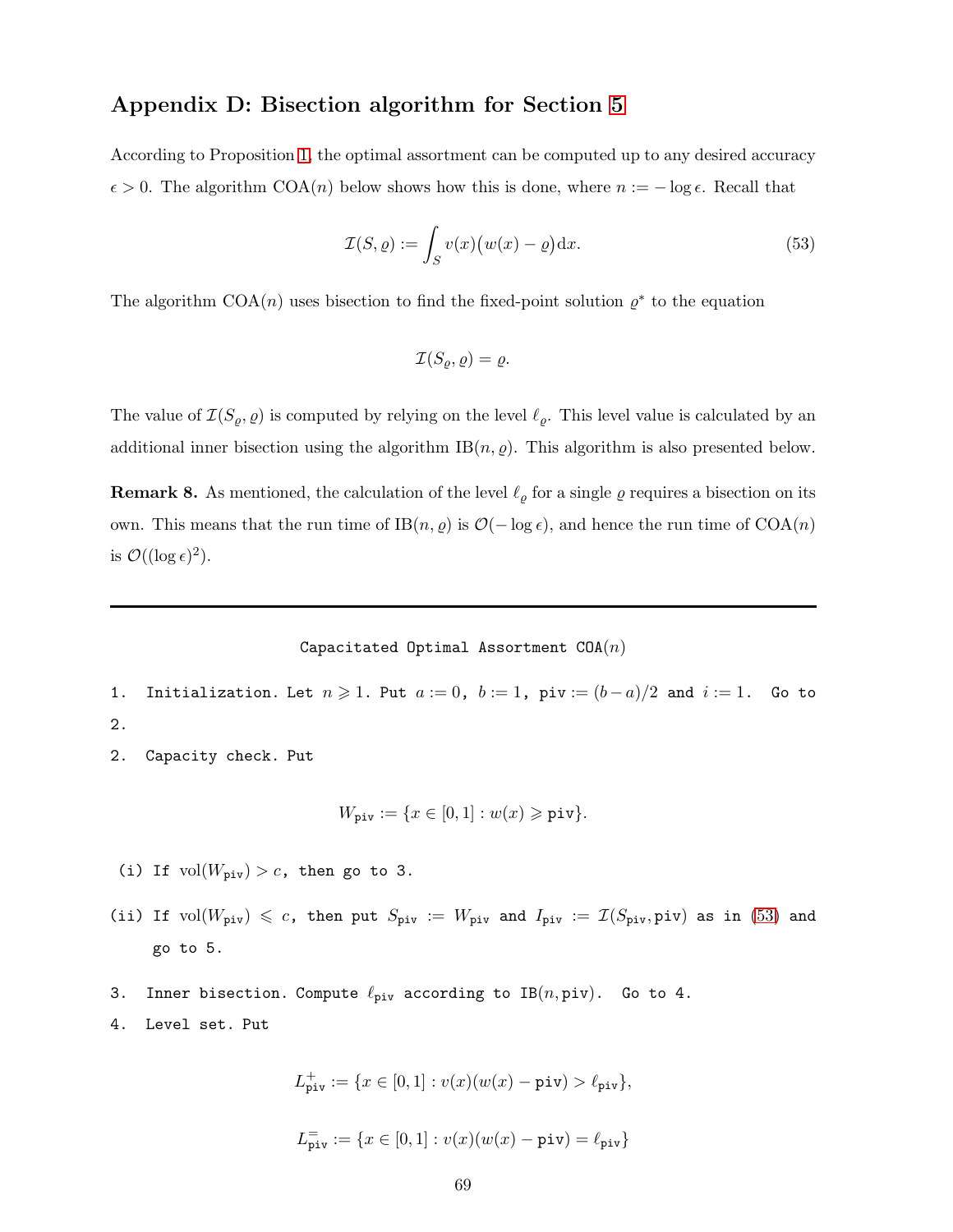and

$$
x_{\mathbf{piv}} := \min\{x \in [0,1] : \text{vol}(L_{\mathbf{piv}}^+) + \text{vol}\left(L_{\mathbf{piv}}^- \cap [0,x]\right) = c\}
$$

Put  $S_{\text{piv}} = L_{\text{piv}}^+ \cup \left( L_{\text{piv}}^- \cup [0, x_{\text{piv}}] \right)$  and  $I_{\text{piv}} := \mathcal{I}(S_{\text{piv}}, \text{piv})$  as in  $(53)$ . Go to 5. 5. Pivot.

- (i) If  $I_{\text{piv}} > \text{piv}$ , then put  $a := \text{piv}$ .
- (ii) If  $I_{\text{piv}} \leqslant \text{piv}$ , then put  $b := \text{piv}$ .
- Put  $i := i + 1$ . If  $i \leq n$ , then put  $\text{piv} := (b a)/2$  and go to 2, else go to 6.
- 6. Optimization. Put  $S^*:=S_{\text{piv}}$ . Go to 7.
- 7. Terminate.

Recall that there is a possible degree of freedom for picking  $S_{\varrho}$  if vol $(W_{\varrho}) > c$ . By the definition of  $x_{\text{piv}}$  above, we explicitly choose the left-most version. The algorithm IB $(n, \rho)$  computes the level  $\ell_{\rho}$  for given  $\varrho$ . Recall by Lemma [1](#page-15-0) that this level is defined as

$$
\ell_{\varrho} := \max\{\ell \geq 0 : \text{vol}\big(L(\varrho,\ell)\big) \geqslant c\}.
$$

 $IB(n, \rho)$  also uses the bisection method, which is facilitated by the fact that, as a function of  $\ell \geq 0$ , vol $(L(\varrho, \ell))$  is left-continuous and non-increasing by Lemma [6.](#page-45-0)

Inner Bisection IB $(n, \rho)$ 

1. Initialization. Let  $n \geq 1$  and  $\varrho \in [0,1]$ . Put  $a := 0$ ,  $b := v_{\max}(w_{\max} - \varrho) + 1$ ,  $\text{pi } v := (b - a)/2$  and  $i := 1$ . Go to 2.

2. Level set. Put

$$
L^{\text{piv}} := \{x \in [0,1] : v(x)(w(x) - \varrho) \geqslant \text{piv}\}.
$$

Go to 3.

3. Pivot.

(i) If  $vol(L^{piv}) > c$ , then put  $a := piv$ .

(ii) If  $vol(L^{piv}) \leq c$ , then put  $b := piv$ .

Put  $i := i + 1$ . If  $i \leq n$ , then put  $\text{piv} := (b - a)/2$  and go to 2, else go to 4.

4. Optimization. Put  $\ell_{\varrho} := \text{piv}$ . Go to 5.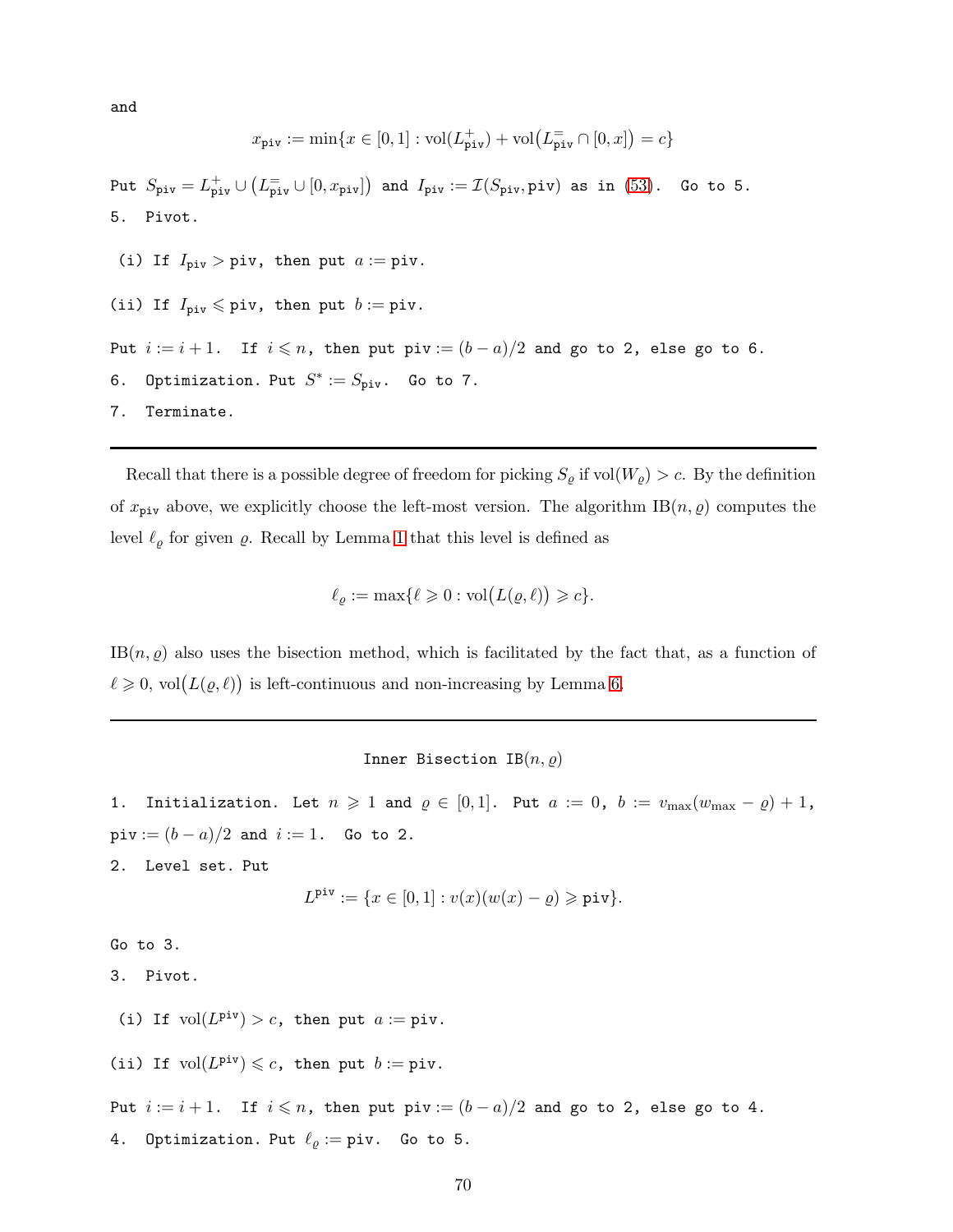# Appendix E: Additional numerical experiments

In this section we report the results of additional numerical experiments in which we compare the predictive performance of the continuous logit model with that of the discrete multinomial logit (MNL) model. Section E.1 describes the experimental set-up, and in Section E.2 we report our results. Section E.3 contains additional details on the derivation of the maximum-likelihood estimator, and in Section E.4 we specify the kernel density estimator used in these numerical experiments.

### E.1. Experimental set-up

The goal of these additional numerical experiments is to compare the predictive performance of the continuous and the discrete logit choice model. To make such a comparison, we need to define an estimator of the model parameters, for both the continuous and the discrete choice model. For the discrete choice model we use the well-known maximum-likelihood estimator (MLE) to estimate the model parameters. To estimate the preference function of the continuous model, we develop a kernel density estimator (KDE). Throughout this section we use the same notations and concepts as in Sections [5.2](#page-18-0) and [5.3.](#page-21-0)

We compare the predictive performance of the two models in different scenarios. For each scenario we randomly generate transaction data according to a true 'ground truth model', which is either the discrete or the continuous model. Based on this data we estimate the preference values  $v_1, \ldots, v_N$  of the discrete model and the preference function v of the continuous model, using the MLE and KDE, respectively. We then evaluate the predictive performance of both models using three performance measures: (1) the relative revenue loss of the estimated optimal assortment compared to the true optimal revenue,  $(2)$  the  $L_1$ -difference between the estimated and true model parameters, and (3), following [Berbeglia et al. \(2018](#page-32-0)), the absolute error of the estimated no-purchase probability.

In what follows, we describe in detail the different scenarios, the MLE and KDE, and the three performance measures that we consider.

Scenarios. We consider three different scenarios. In the first scenario the discrete model is the ground truth, with parameters  $v_1^{(1)}$  $v_1^{(1)}, \ldots, v_N^{(1)}$  $_N^{(1)}$  drawn uniformly at random from  $\left[\frac{1}{10N}, \frac{1}{2N}\right]$  $\frac{1}{2N}$ , for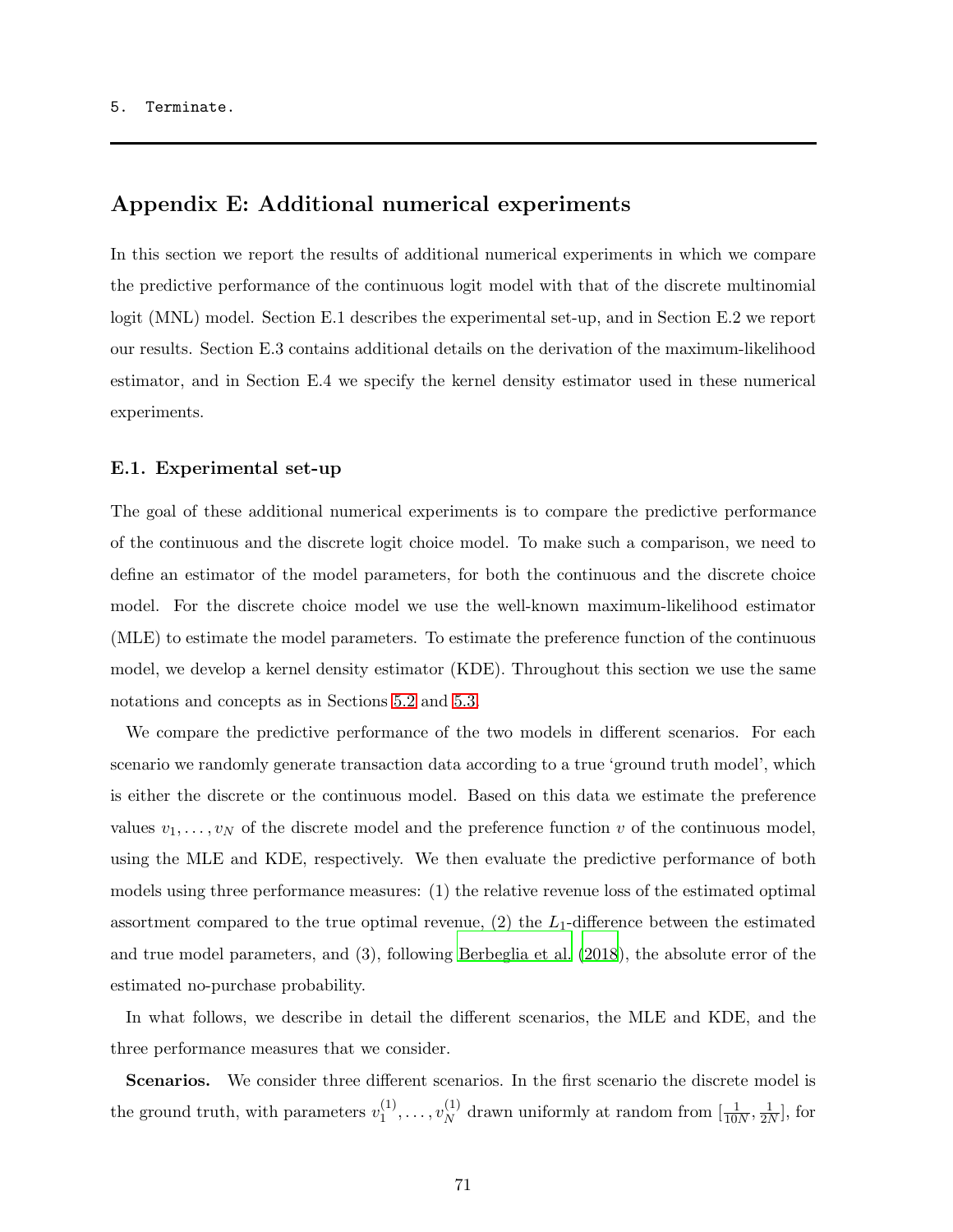$N \in \{10, 30, 50\}$ . This grossly violates our assumption imposed in the continuous model that the preference values are Lipschitz continuous. In the second scenario the discrete model is again the ground truth; however, the preference values  $v_1^{(2)}$  $\binom{2}{1}, \ldots, \binom{2}{N}$  $\binom{2}{N}$  are set to  $v_i^{(2)}$  $i^{(2)} := f(i/(N+1))/N,$ for  $i = 1, ..., N$ , where  $N \in \{10, 30, 50\}$ ,

$$
f(x) = \frac{1}{10} + \phi(x; \mu, \sigma), \qquad x \in [0, 1],
$$

and where  $\phi(\cdot;\mu,\sigma)$  is the normal probability density function with  $\mu$  drawn uniformly at random from [0, 1], and  $\sigma$  drawn uniformly at random from [0.1, 0.2]. Thus, in this second scenario, the continuous model might provide a relatively accurate description of the choice probabilities, despite being a misspecified model. Finally, in the third and last scenario we assume that the continuous model is the ground truth, and we test up to what extent the discrete model is able to produce accurate predictions of consumer's choice behavior. The preference function is set to

$$
v^{(3)}(x) = \frac{1}{10} + \frac{1}{5}(2+x)(1-x) + \frac{2}{7}\phi(x; 0.33, 0.1) + \frac{1}{5}\phi(x; 0.8, 0.1), \qquad x \in [0, 1].
$$

The discrete model is estimated for  $N \in \{10, 30, 50\}$  products. In all scenarios we set  $w(x) := x$ for all  $x \in [0,1]$ . For each scenario, for each  $c \in \{\frac{1}{2}, 1\}$ , and for each  $N \in \{10, 30, 50\}$ , we randomly generate 1 000 transaction data sets of size  $T \in \{50, 100, 200, 500, 1000, 2000, 5000\}.$ In these transaction data sets, the assortments are set to the unit interval for  $c = 1$ . For  $c = 1/2$ we let the assortments be [0,0.5] in the first  $T/2$  time periods, and [0.5, 1] in the second  $T/2$ time periods. In the third scenario, in which the continuous model is the ground truth, the observed purchases for the discrete model are of the form  $Y_t = \sum_{i=1}^{N} i \mathbf{1}_{B_i}(X_t)$ .

We refer to a specific vector of preference parameters as an *instance of the discrete model*, and to a specific preference function as an instance of the continuous model. Each instance  $v = (v_1, \ldots, v_N)$  of the discrete model corresponds to an instance of the continuous model, by letting the discrete purchase  $Y_t$  coincide with the continuous purchase  $X_t \in B_{i_t}$  (and  $X_t = \emptyset$  if  $Y_t = 0$ ) and by setting the preference function  $v(x)$  equal to

$$
v(x) := N \sum_{i=1}^{N} v_i \mathbf{1}_{B_i}(x).
$$

Conversely, each instance of the continuous model with preference function  $v$  that is constants on bins  $B_1, \ldots, B_N$  corresponds to an instance of the discrete model by setting  $v_i = \int_{B_i} v(x) dx$ ,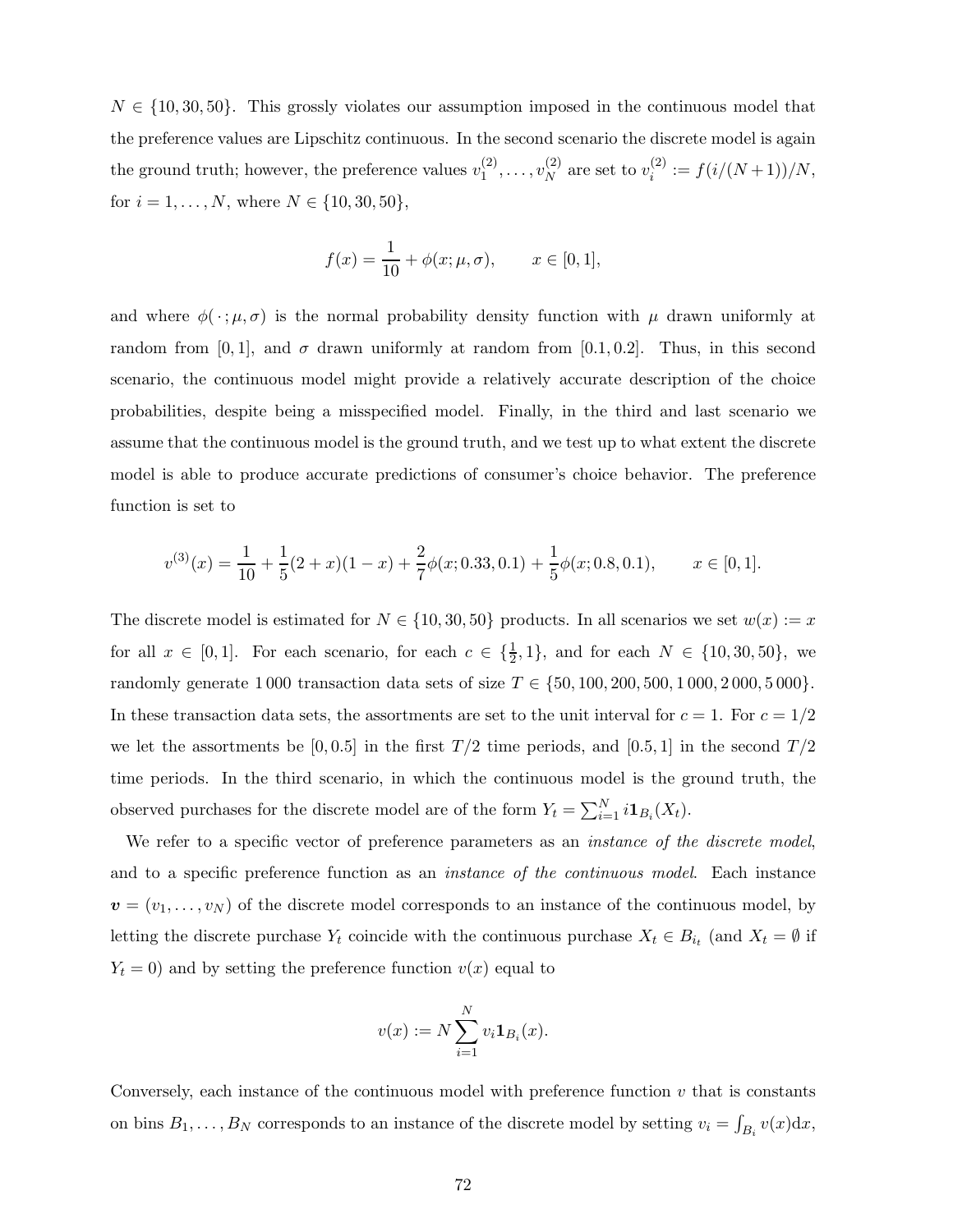for all  $i = 1, ..., N$ . Concretely, we let  $v^{(1)}(\cdot)$  and  $v^{(2)}(\cdot)$  be the preference functions of the continuous model that correspond to the (discrete) instance in scenario 1 and 2, and we let  $(v_1^{(3)}$  $\binom{3}{1}, \ldots, \binom{3}{N}$  $N \choose N$  be the vector of preference values that correspond to the (continuous) instance in scenario 3.

**Estimators.** For  $j = 1, 2, 3$ , let  $\hat{v}^{(j),\text{KDE}}(x)$  denote the kernel density estimator of  $v^{(j)}(x)$  (defined in more detail in Appendix E.4) and let  $\hat{v}^{(j),\text{MLE}}(x)$  denote the stepwise constant function

$$
\hat{v}^{(j),\text{MLE}}(x) := \sum_{i=1}^{N} \hat{v}_i^{(j),\text{MLE}} \mathbf{1}_{B_i}(x),
$$

where  $\hat{v}_i^{(j),\text{MLE}}$  $(i)$ , MLE denotes the MLE of  $v_i^{(j)}$  $i^{(j)}$  for  $i \in [N]$ . That is,

$$
\hat{v}_i^{(j),\text{MLE}} := \frac{\sum_{t=1}^T \mathbf{1}\{Y_t = i\}}{\sum_{t=1}^T \mathbf{1}\{Y_t = 0\}},
$$

for  $c = 1$  and

$$
\hat{v}_i^{(j),\text{MLE}} := \frac{\sum_{t=(k-1)T/2+1}^{kT/2} \mathbf{1}\{Y_t = i\}}{\sum_{t=(k-1)T/2+1}^{kT/2} \mathbf{1}\{Y_t = 0\}}, \qquad i \in \{(k-1)N/2+1,\dots, kN/2\}, k = 1, 2,
$$

for  $c = 0.5$ , where  $Y_t$  are simulated from scenario j. We set the assumed upper bound of  $v(x)$  in all scenarios to  $\overline{v} = 5$ . For  $c = 1$ , we let  $\hat{v}_i^{(j),\text{MLE}}$  $\sum_{i=1}^{(j),\text{MLE}}$  be the fixed constant  $\overline{v}/N$  if  $\sum_{t=1}^{T} \mathbf{1}{Y_t = 0} = 0$ and for  $c = 0.5$ , we let  $\hat{v}_{i,k}^{(j),\text{MLE}} = \overline{v}/N$  if  $\sum_{t=(k-1)T/2+1}^{kT/2} \mathbf{1}{Y_t = 0} = 0$  with  $k = 1,2$ . For the derivation of the MLE we refer to Appendix E.3.

**Performance measures.** Given a simulated data sample of size  $T$ , the predictive performance is measured in three ways: (1) the instantaneous relative regret of the estimated optimal assortment, (2) the  $L_1$  error of the estimated preference vector/function, and (3), in the same spirit as [Berbeglia et al. \(2018](#page-32-0)), the relative absolute difference between the estimated no-purchase probability and the actual no-purchase probability.

To ensure a fair comparison for the first performance measure, the optimal assortment in the first two scenarios is computed over  $A_K$ , the collection of all unions of at most  $K = cN$  bins. This is because, if the discrete model is the ground truth, then partial products can not be offered. In addition, in these first two scenarios, the estimated optimal assortment under the continuous model is computed with the function w replaced by  $\check{w}$ , in line with Equation [\(13\)](#page-21-0).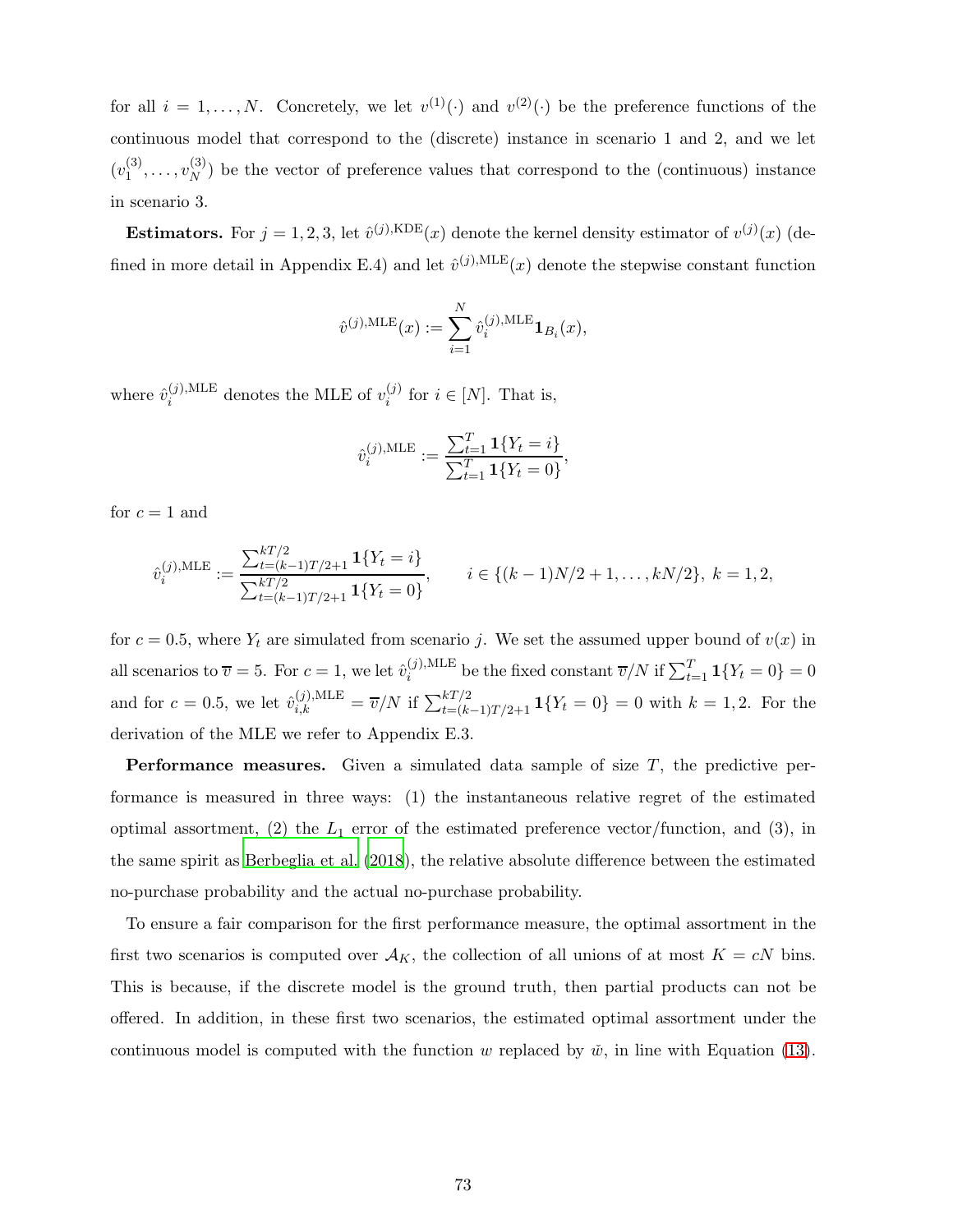The instantaneous relative regret (IRR) is thus computed as

$$
IRR^{(j),E} := \frac{r(S^{(j)}, v^{(j)}, w) - r(\hat{S}^{(j),E}, v^{(j)}, w)}{r(S^{(j)}, v^{(j)}, w)}, \qquad j = 1, 2, 3, \ E \in \{KDE, MLE\},\
$$

where  $S^{(j)}$  is the optimal assortment in scenario j and  $\hat{S}^{(j),E}$  the estimated optimal assortment, for both estimators  $E \in \{KDE, MLE\}$ . The second performance measure is defined as

$$
L_1^{(j),E} := \int_0^1 \left| v^{(j)}(x) - \hat{v}^{(j),E}(x) \right| dx, \qquad j = 1,2,3, \ E \in \{\text{KDE}, \text{MLE}\},\
$$

where  $\hat{v}^{(j),\text{MLE}}$  and  $\hat{v}^{(j),\text{KDE}}$  are the MLE and KDE estimator for scenario j, respectively. Finally, our third performance measure is the relative absolute difference of the actual no-purchase probability and the estimated no-purchase probability, where for  $c = 1/2$  we average the relative absolute difference of the no-purchase probabilities for assortment  $[0, 0.5]$  and  $[0.5, 1]$ . Thus, defining

$$
Q^{(j)} := \frac{1}{1 + \int_0^1 v^{(j)}(x) dx} \quad \text{and} \quad Q_k^{(j)} := \frac{1}{1 + \int_{S^k} v^{(j)}(x) dx}, \qquad j = 1, 2, 3, k = 1, 2,
$$

and

$$
\hat{Q}^{(j),\mathrm{E}}:=\frac{1}{1+\int_0^1\hat{v}^{(j),\mathrm{E}}(x)\mathrm{d}x}\quad\text{and}\quad \hat{Q}^{(j),\mathrm{E}}_k:=\frac{1}{1+\int_{S^k}\hat{v}^{(j),\mathrm{E}}(x)\mathrm{d}x},\ \frac{j=1,2,3,\quad \mathrm{E}\in\{\mathrm{KDE},\mathrm{MLE}\},
$$

then our third performance measure is equal to

$$
RAD^{(j),E} := \frac{|Q^{(j)} - \hat{Q}^{(j),E}|}{Q^{(j)}}, \qquad j = 1,2,3, \quad E \in \{KDE, MLE\}.
$$

for  $c = 1$ , and

$$
\text{MRAD}^{(j),\text{E}} := \frac{\left|Q_1^{(j)} - \hat{Q}_1^{(j),\text{E}}\right|}{2Q_1^{(j)}} + \frac{\left|Q_2^{(j)} - \hat{Q}_2^{(j),\text{E}}\right|}{2Q_2^{(j)}} \qquad j = 1,2,3, \ \ \text{E} \in \{\text{KDE}, \text{MLE}\},
$$

for  $c = 0.5$ .

## E.2. Results

A priori one would expect that, in scenario 1, the predictive performance of the discrete model outperforms that of the continuous model, and that in scenario 3 it is the other way around. What happens in scenario 2 might be less predictable. The performance metrics in the three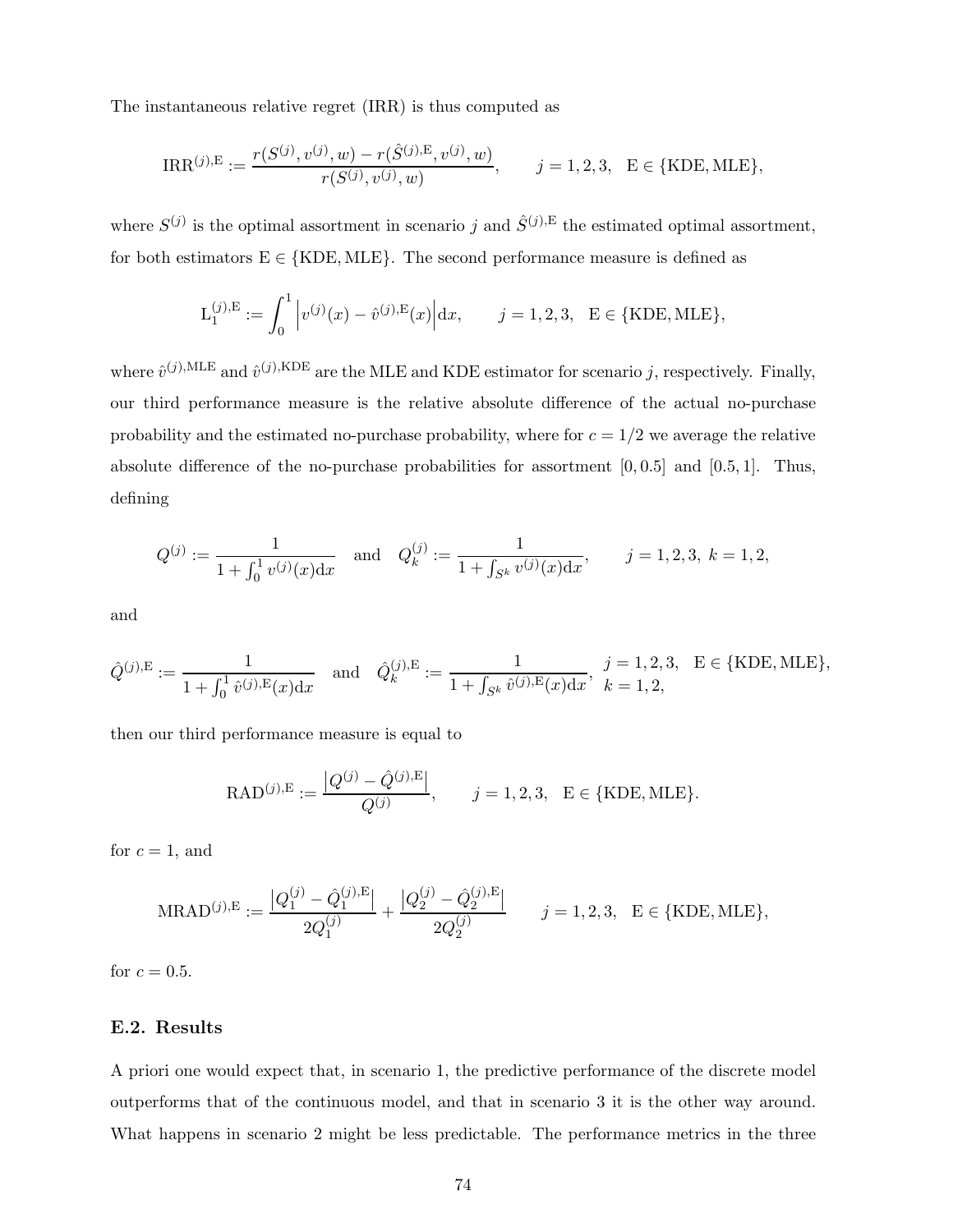different scenarios are displayed in Figures [5](#page-76-0) through [10.](#page-81-0)

Regarding the third performance measure, there is hardly any difference between the continuous and discrete model. For the other two performance measures, however, we observe marked differences. In scenario 1 the continuous model outperforms the discrete model in several instances, especially for small values of T, both when  $c = 1$  and when  $c = 0.5$ . Similar behavior is seen in scenario 2: the continuous model outperforms the discrete model under the first two performance measures, except for  $N = 10$  and sufficiently large T. In scenario 3, the continuous model outperforms the discrete model when measured by the first or second performance measure when  $c = 0.5$ ; when  $c = 1$ , the first and second performance measure are either approximately equal, or the continuous model outperforms the discrete model.

These observations demonstrate that there is value in using the continuous model for predictive purposes, also in situations where this model is misspecified.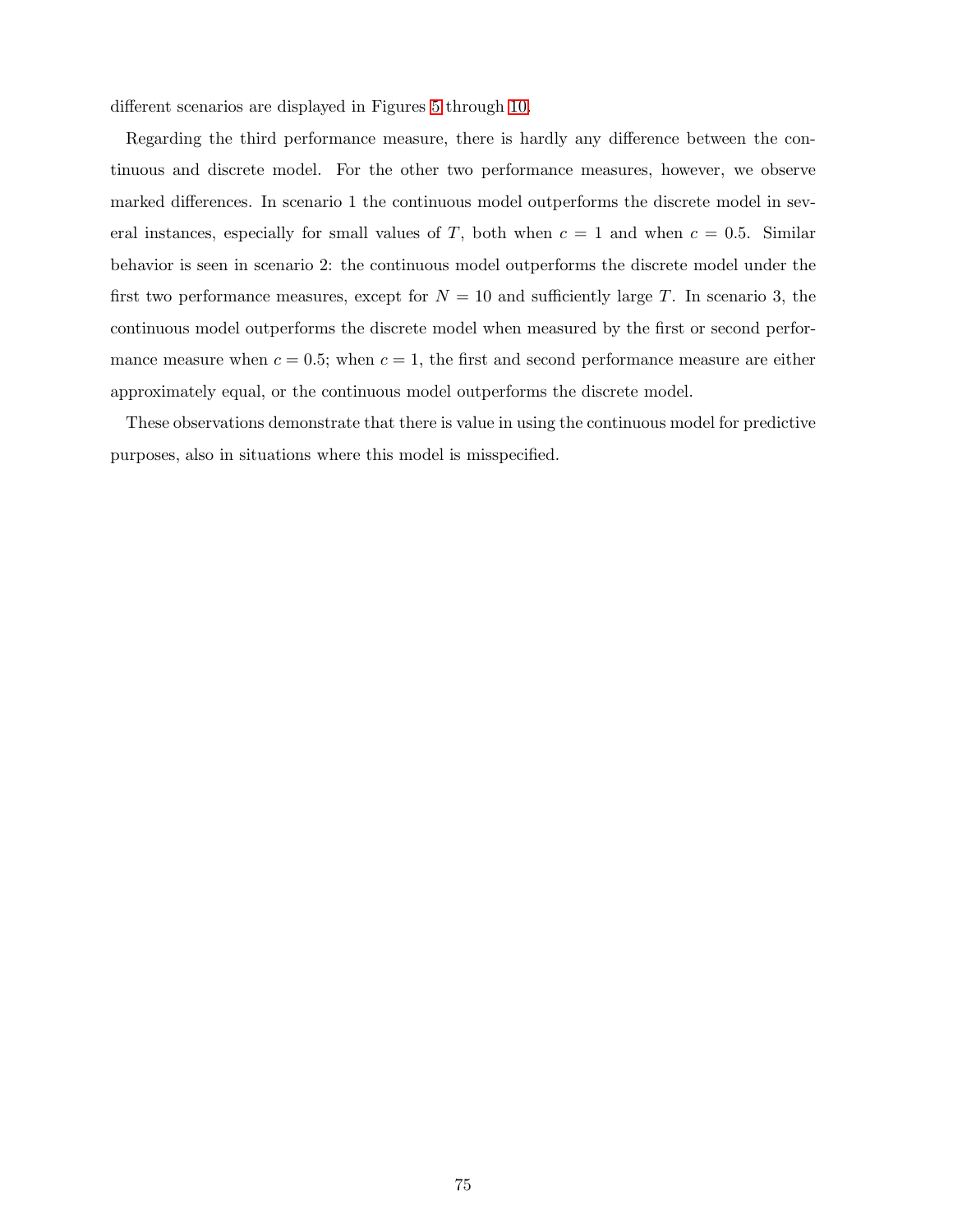

<span id="page-76-0"></span>Figure 5: The performance metrics comparing the predictive performance for of the continuous and the discrete logit choice model for scenario 1 with  $c = 0.5$  and  $K = N/2$  based on 1000 simulations.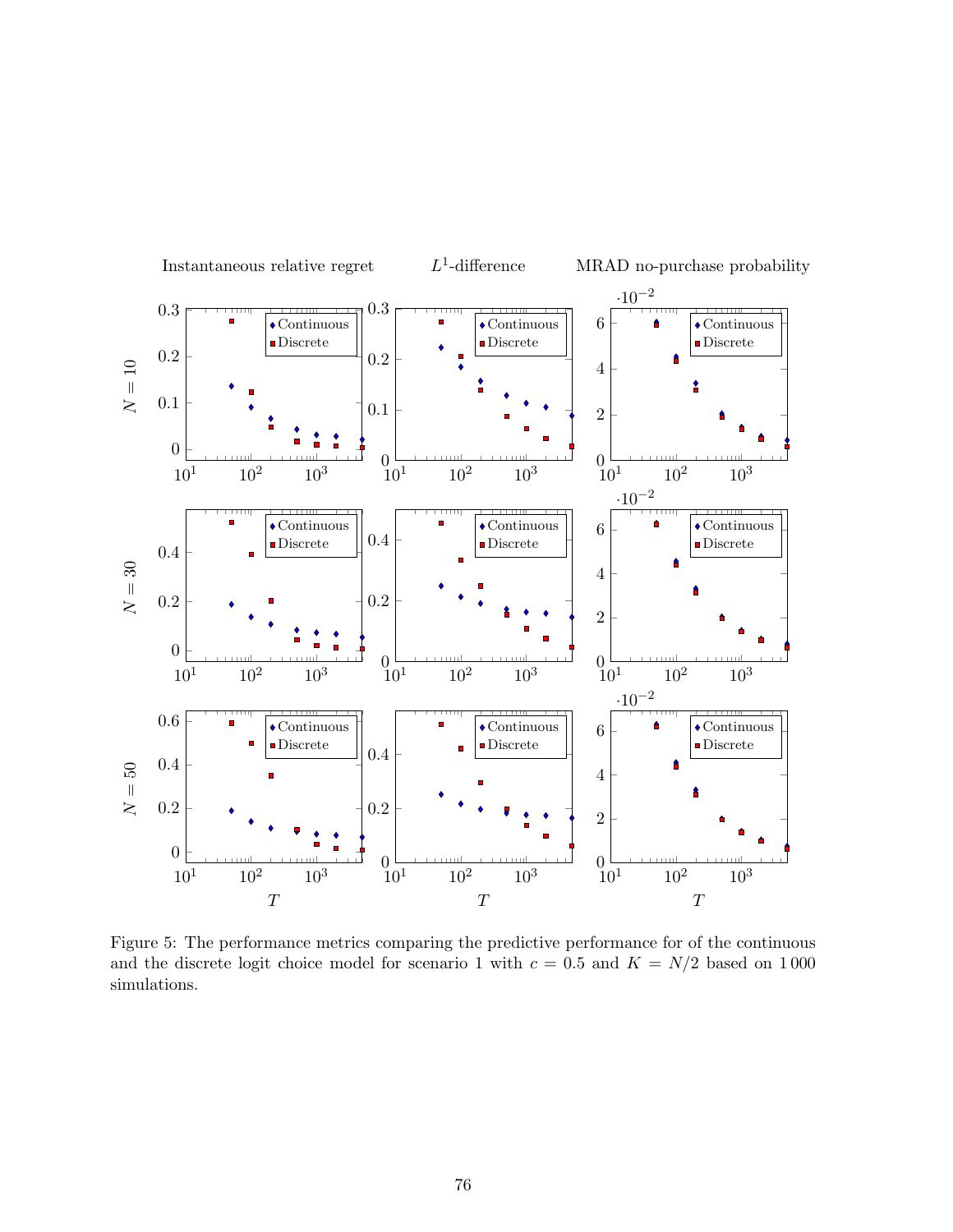

Figure 6: The performance metrics comparing the predictive performance for of the continuous and the discrete logit choice model for scenario 1 with  $c = 1$  and  $K = N$  based on 1000 simulations.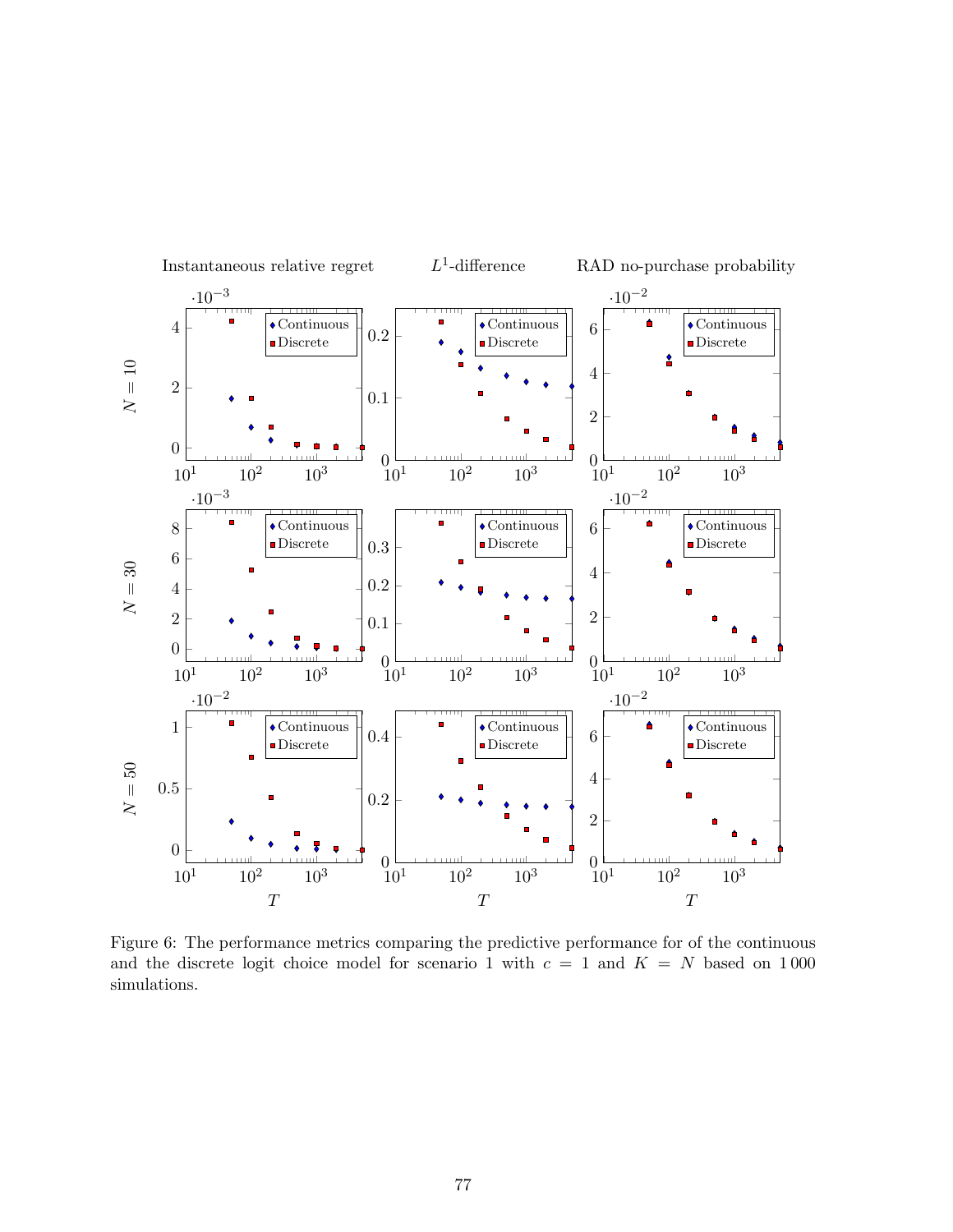

Figure 7: The performance metrics comparing the predictive performance for of the continuous and the discrete logit choice model for scenario 2 with  $c = 0.5$  and  $K = N/2$  based on 1000 simulations.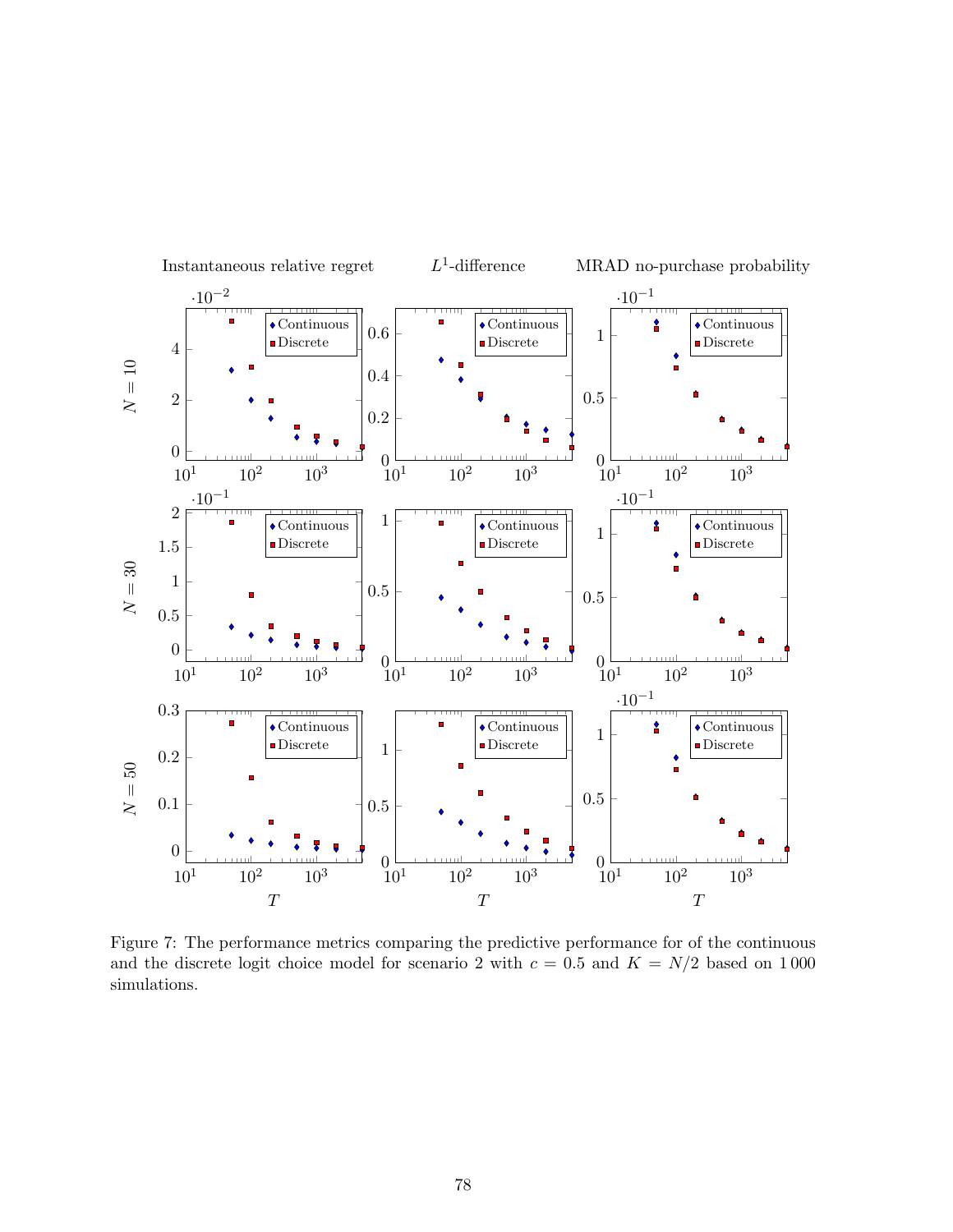

Figure 8: The performance metrics comparing the predictive performance for of the continuous and the discrete logit choice model for scenario 2 with  $c = 1$  and  $K = N$  based on 1000 simulations.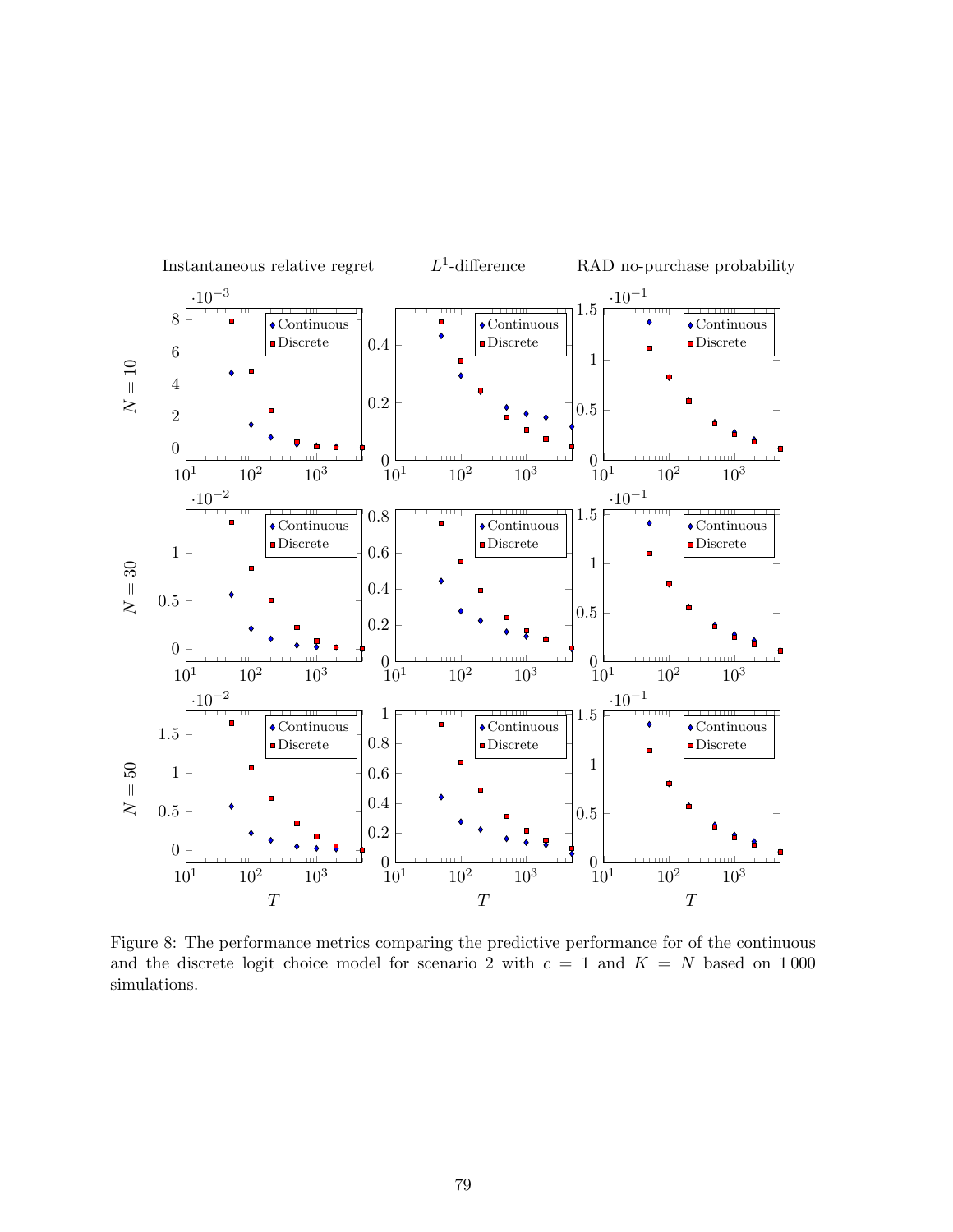

Figure 9: The performance metrics comparing the predictive performance for of the continuous and the discrete logit choice model for scenario 3 with  $c = 0.5$  and  $K = N/2$  based on 1000 simulations.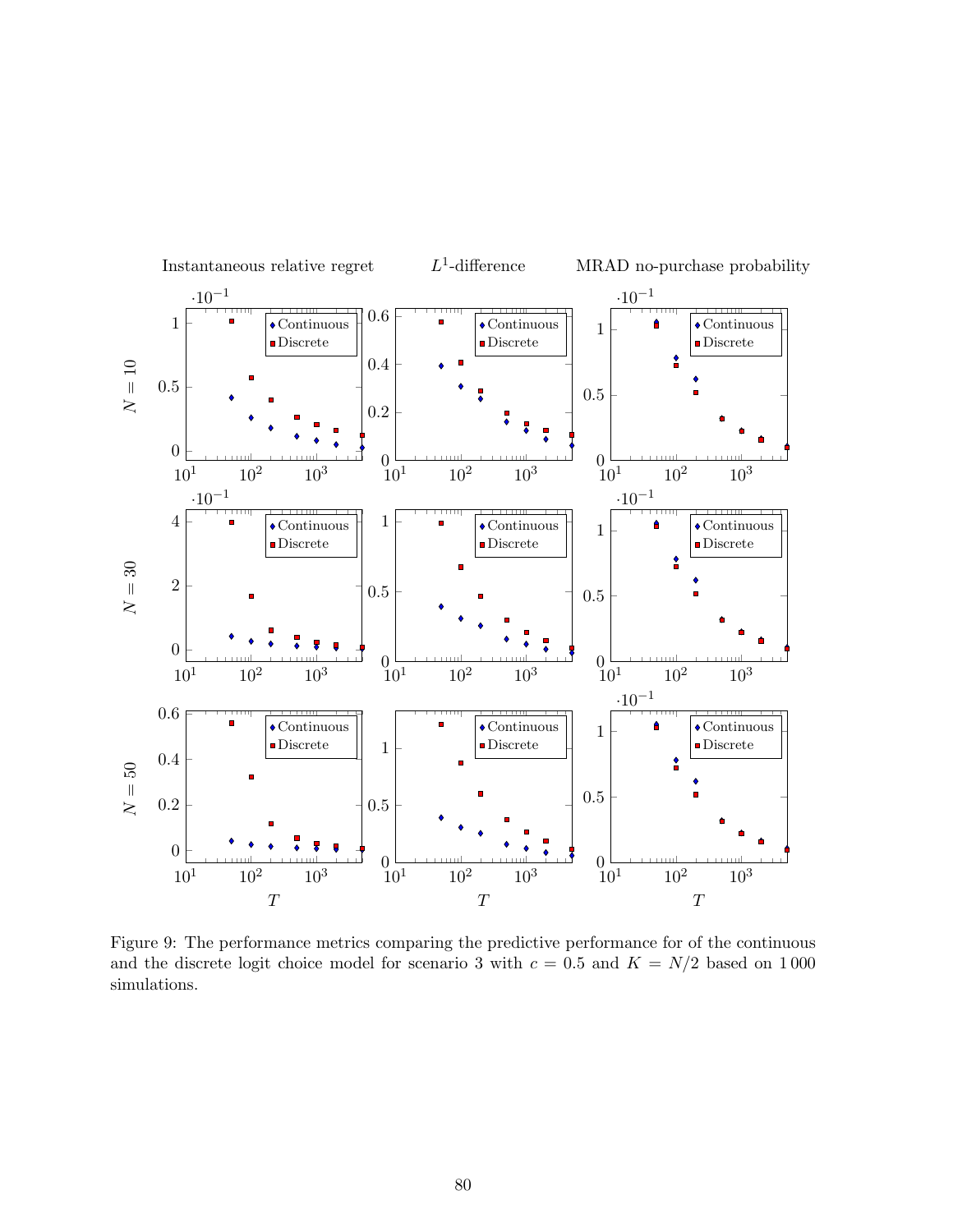

<span id="page-81-0"></span>Figure 10: The performance metrics comparing the predictive performance for of the continuous and the discrete logit choice model for scenario 3 with  $c = 1$  and  $K = N$  based on 1000 simulations.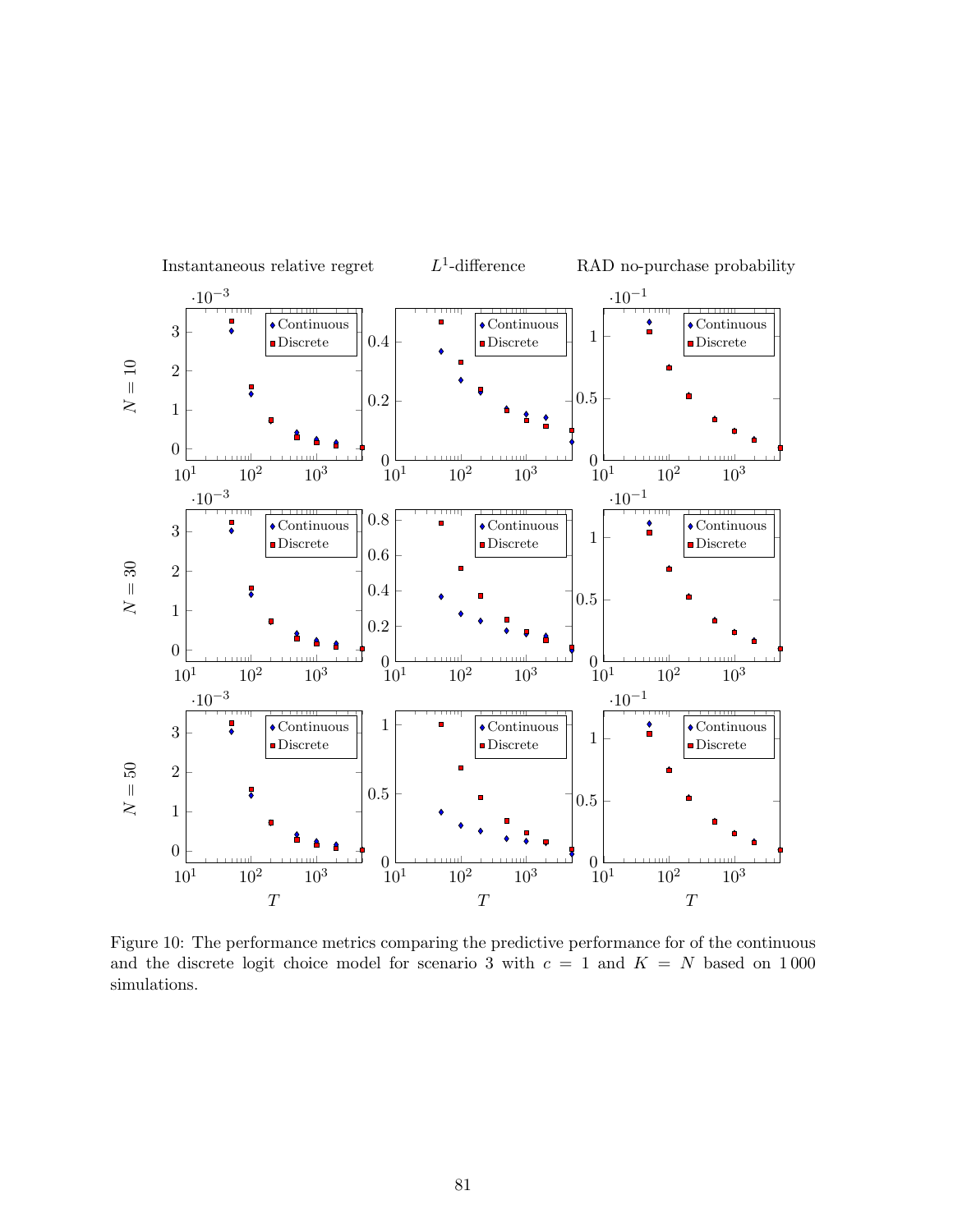## E.3. Maximum likelihood estimator

Here we derive the maximum likelihood estimator for the preference parameters in the discrete MNL model. We denote as the estimators as  $\hat{v}_1, \ldots, \hat{v}_N$ . Following Appendix E.1 and E.2, we consider (i)  $K = N$  and offer the entire set of products [N] at all time instances, as well as (ii)  $K = N/2$  and offer the assortments  $\{1, \ldots, N/2\}$  and  $\{N/2 + 1, \ldots, N\}$  (each in half of all time instances, that is).

First we consider that  $K = N$  and  $D_t = [N]$  for all  $t \in [T]$ . Let  $i_t$  denote the discrete purchase observed at time t when offering  $D_t \subseteq [N]$ . Then the log likelihood is

$$
L(v_1, ..., v_N) = \sum_{t=1}^T \log \left( \frac{v_{i_t}}{1 + \sum_{i=1}^N v_i} \right) = \sum_{t=1}^T \log v_{i_t} - \sum_{t=1}^T \log \left( 1 + \sum_{i=1}^N v_i \right).
$$

Taking the derivative of the log likelihood with respect to  $v_j$  for  $j \in [N]$  yields

$$
\frac{\partial}{\partial v_j}L(v_1,\ldots,v_N)=\frac{1}{v_j}\sum_{t=1}^T\mathbf{1}\{i_t=j\}-\sum_{t=1}^T\frac{1}{1+\sum_{i=1}^N v_i}.
$$

These partial derivatives are equal to zero, so as to obtain  $\hat{v}_j$  for  $j \in [N]$ ; we obtain

<span id="page-82-0"></span>
$$
\sum_{t=1}^{T} \mathbf{1} \{ i_t = j \} = \sum_{t=1}^{T} \frac{\hat{v}_j}{1 + \sum_{i=1}^{N} \hat{v}_i}.
$$
\n(54)

Summing all these equations for  $j \in [N]$  yields

$$
\sum_{t=1}^{T} \mathbf{1}\{i_t \neq 0\} = \sum_{t=1}^{T} \frac{\sum_{j=1}^{N} \hat{v}_j}{1 + \sum_{i=1}^{N} \hat{v}_i}
$$

or, equivalently,

<span id="page-82-1"></span>
$$
\sum_{t=1}^{T} \mathbf{1}\{i_t = 0\} = \sum_{t=1}^{T} \frac{1}{1 + \sum_{i=1}^{N} \hat{v}_i}.
$$
\n(55)

,

Combining [\(54\)](#page-82-0) and [\(55\)](#page-82-1), we obtain

$$
\hat{v}_j := \frac{\sum_{t=1}^T \mathbf{1}\{i_t = j\}}{\sum_{t=1}^T \mathbf{1}\{i_t = 0\}}, \quad j \in D,
$$

where we set  $\hat{v}_j := \overline{v}/N$  if  $\sum_{t=1}^T \mathbf{1}\{i_t = 0\} = 0$ .

Next, we consider that  $K = N/2$ . Denote  $D^1 = \{1, ..., N/2\}$  and  $D^2 = \{N/2 + 1, ..., N\}$ , as well as  $\mathcal{T}^1 = \{1, ..., T/2\}$  and  $\mathcal{T}^2 = \{T/2 + 1, ..., T\}$ . Then  $D_t = D^1$  for  $t \in \mathcal{T}^1$  and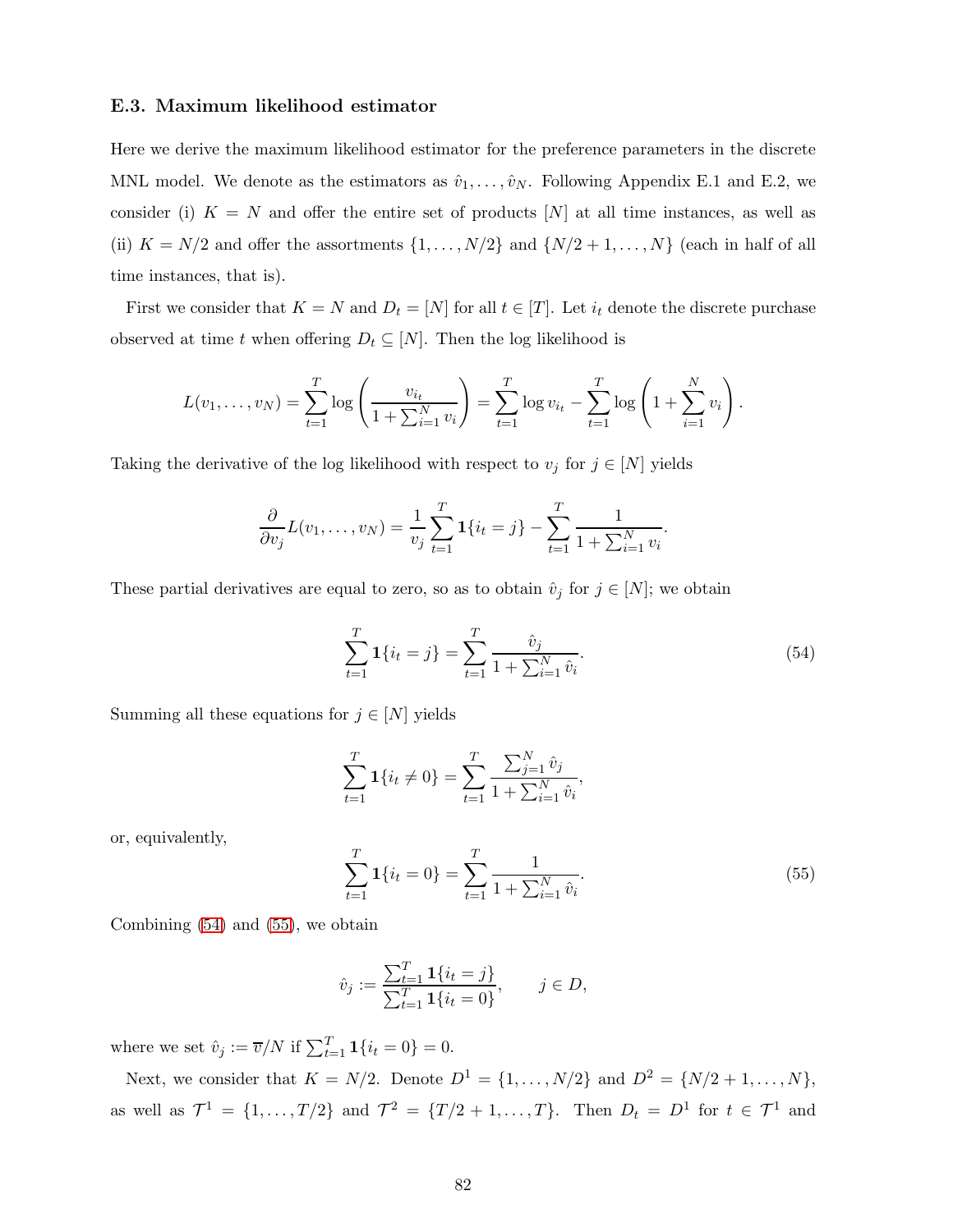$D_t = D^2$  for  $t \in \mathcal{T}^2$ . Let  $i_1, \ldots, i_t$  denote the discrete purchases observed at time t when offering  $D_t \subseteq [N].$  Then the log likelihood is

$$
L(v_1, ..., v_N) = \sum_{t=1}^T \log \left( \frac{v_{i_t}}{1 + \sum_{i \in D_t} v_i} \right) = \sum_{t=1}^T \log v_{i_t} - \sum_{t=1}^T \log \left( 1 + \sum_{i \in D_t} v_i \right).
$$

Taking the derivative of the log likelihood with respect to  $v_j$  for  $j \in [N]$  yields

$$
\frac{\partial}{\partial v_j} L(v_1, \dots, v_N) = \begin{cases} \frac{1}{v_j} \sum_{t \in \mathcal{T}^1} \mathbf{1} \{i_t = j\} - \sum_{t \in \mathcal{T}^1} \frac{1}{1 + \sum_{i \in D^1} v_i}, & \text{for } j \in D^1, \\ \frac{1}{v_j} \sum_{t \in \mathcal{T}^2} \mathbf{1} \{i_t = j\} - \sum_{t \in \mathcal{T}^2} \frac{1}{1 + \sum_{i \in D^2} v_i}, & \text{for } j \in D^2. \end{cases}
$$

These partial derivatives are set equal to zero, to obtain  $\hat{v}_j$  for  $j \in D^k$  and  $k = 1, 2$ . We thus obtain

<span id="page-83-0"></span>
$$
\sum_{t \in \mathcal{T}^k} \mathbf{1} \{ i_t = j \} = \sum_{t \in \mathcal{T}^k} \frac{\hat{v}_j}{1 + \sum_{i = D^k} \hat{v}_i}.
$$
\n(56)

Summing all these equations over  $j \in D^k$  yields

$$
\sum_{t \in \mathcal{T}^k} \mathbf{1} \{ i_t \neq 0 \} = \sum_{t \in \mathcal{T}^k} \frac{\sum_{j \in D^k} \hat{v}_j}{1 + \sum_{i \in D^k} \hat{v}_i},
$$

or, equivalently,

<span id="page-83-1"></span>
$$
\sum_{t \in \mathcal{T}^k} \mathbf{1} \{ i_t = 0 \} = \sum_{t \in \mathcal{T}^k} \frac{1}{1 + \sum_{i \in D^k} \hat{v}_i}.
$$
 (57)

Combining [\(56\)](#page-83-0) and [\(57\)](#page-83-1), we obtain

$$
\hat{v}_j := \frac{\sum_{t \in \mathcal{T}^k} \mathbf{1}\{i_t = j\}}{\sum_{t \in \mathcal{T}^k} \mathbf{1}\{i_t = 0\}}, \qquad j \in D^k, \ k = 1, 2,
$$

where we set  $\hat{v}_j := \overline{v}/N$  if  $\sum_{t \in \mathcal{T}^k} \mathbf{1}\{i_t = 0\} = 0$ .

## E.4. Kernel density estimator

In this section we define the kernel density estimator used to estimate the preference function  $v$ in the continuous assortment model.

Because traditional kernel density estimation does not perform well near endpoints of the support, we construct the KDE based on the so-called boundary kernel method, that locally adjusts the kernels near the edges of the support (see Müller 1991, [Zhang et al. 1999](#page-34-0), for other demonstrations of this method). Also contrary to traditional kernel density estimation, we allow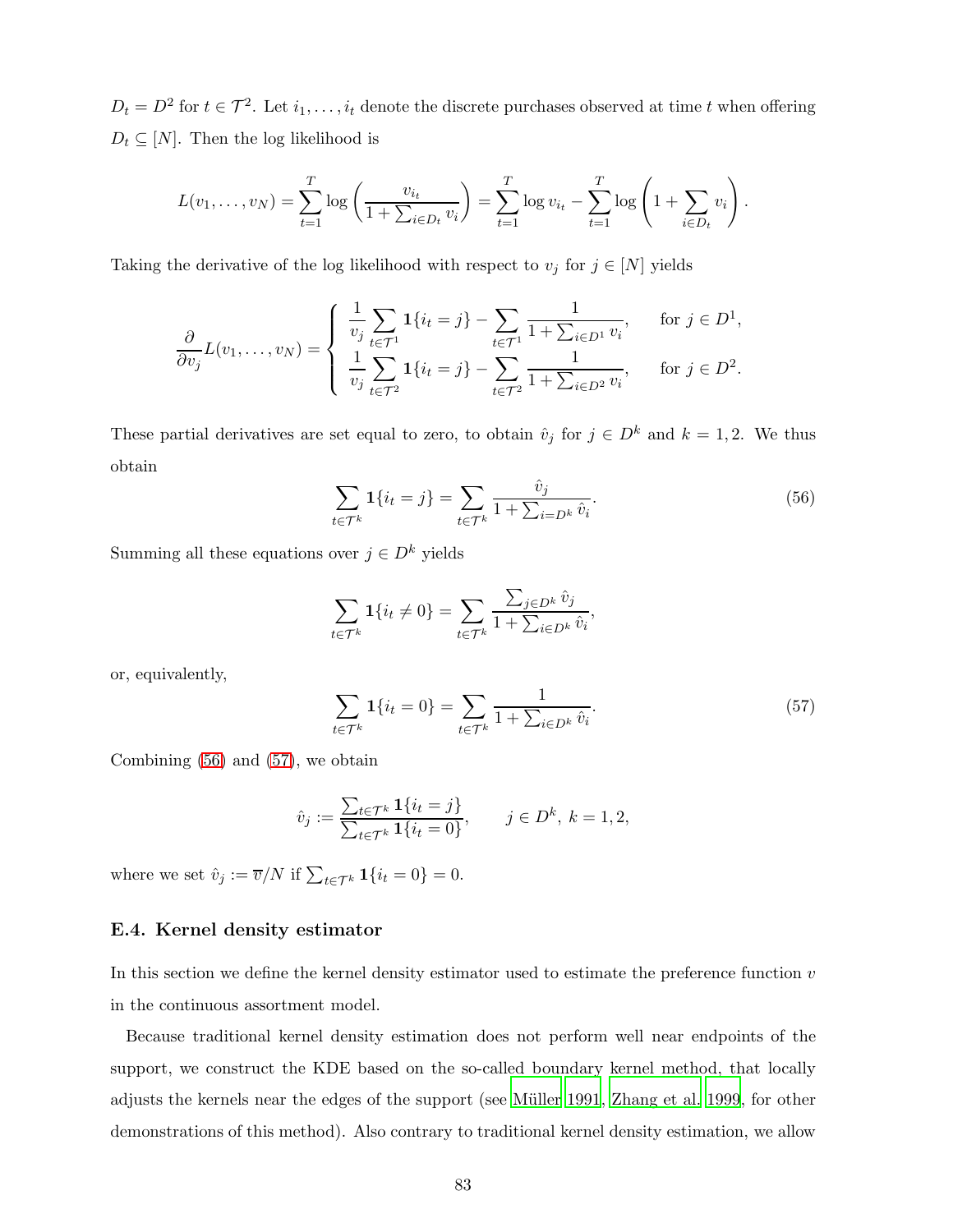the order of the kernel to depend on the number of observations. To construct such a kernel of arbitrarily high order, it is natural to work with an orthonormal basis of polynomials. We specifically choose Legendre polynomials since this choice allows us to bound the convergence rate explicitly for kernels of flexible order.

We define our estimator  $\hat{v}$  of v based on continuous purchases  $X_1, \ldots, X_T \in [0,1] \cup \{\emptyset\}$ . If our estimator is applied to scenario 1 or 2, in which case the observed purchases  $Y_1, \ldots, Y_T \in [N] \cup \{0\}$ are discrete, we draw  $X_t$  uniformly at random from  $B_{Y_t}$  if  $Y_t \neq 0$  and set  $X_t := \emptyset$  if  $Y_t = 0$ , for all  $t \in [T]$ . We define the estimator  $\hat{v}$  for the situation that there are  $L \in \mathbb{N}$  so-called test assortments  $S^1, \ldots, S_L$  each of which is offered during exactly  $M \in \mathbb{N}$  time periods, and each of which has volume c. More precisely, the offered assortment at time  $t \in [T]$  is  $S_t = S^k$  if  $t \in \{(k-1)M+1,\ldots,kM\}$ . For all  $x \in [0,1]$ , let  $e(x)$  denote the number of times that product x is contained in the test assortments  $S^1, \ldots, S^L$ :

$$
e(x) := \sum_{k=1}^{L} \mathbf{1}_{S^k}(x).
$$

We assume that the test assortments  $S^1, \ldots, S^L$  cover the entire set of products [0, 1], that is,  $e(x) > 0$  for all  $x \in [0, 1]$ . For each test assortment  $S<sup>k</sup>$  we construct a corresponding estimate  $\hat{v}_k(x)$  of  $v(x) \mathbf{1}_{S^k}(x)$ , and then combine these into our estimate  $\hat{v}$ , as follows:

<span id="page-84-0"></span>
$$
\hat{v}(x) := \frac{1}{e(x)} \sum_{k=1}^{L} \hat{v}_k(x), \qquad x \in [0, 1].
$$
\n(58)

To define  $\hat{v}_k$ , define the Legendre polynomials

$$
\varphi_0(x) := \frac{1}{\sqrt{2}}, \quad \varphi_j(x) := \sqrt{\frac{2j+1}{2}} \frac{1}{2^j j!} \frac{d^j}{dx^j} [(x^2 - 1)^j],
$$

for  $j \in \mathbb{N}$ , which form an orthonormal basis in  $L_2([-1,1])$ . Let  $a_k$  and  $b_k$  be such that  $S^k =$  $[a_k, b_k]$ , for all  $k \in [L]$ , let  $h \in (0, c/2]$  be a bandwidth parameter and for all  $k \in [L]$  and  $x \in \mathbb{R}$ define the shifted support  $I_x^k$  as

$$
I_x^k = \left[ -\min\left\{1, \frac{x - a_k}{h}\right\}, \min\left\{1, \frac{b_k - x}{h}\right\} \right].
$$